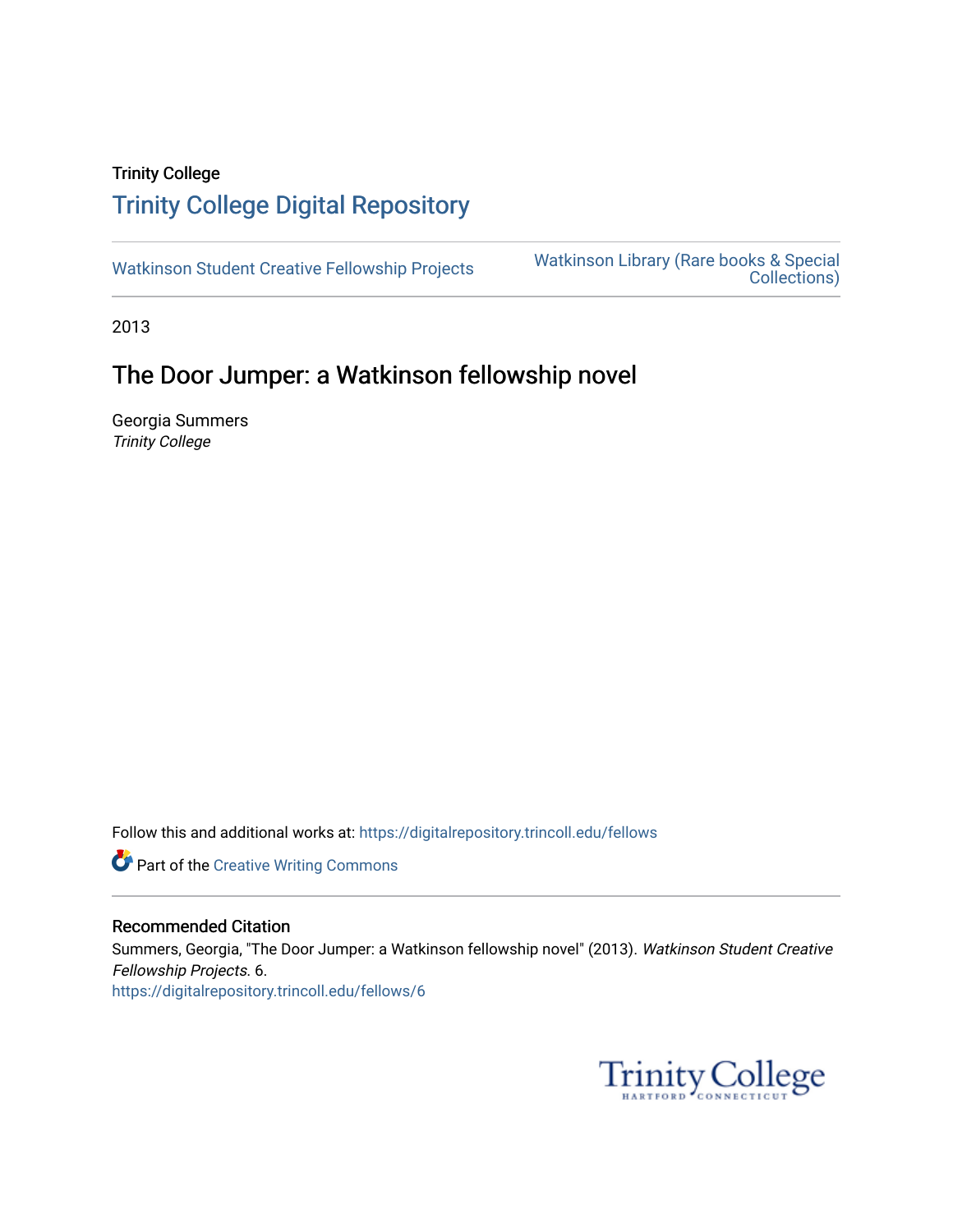The Door Jumper

By Georgia Summers

A Watkinson Fellowship novel

2013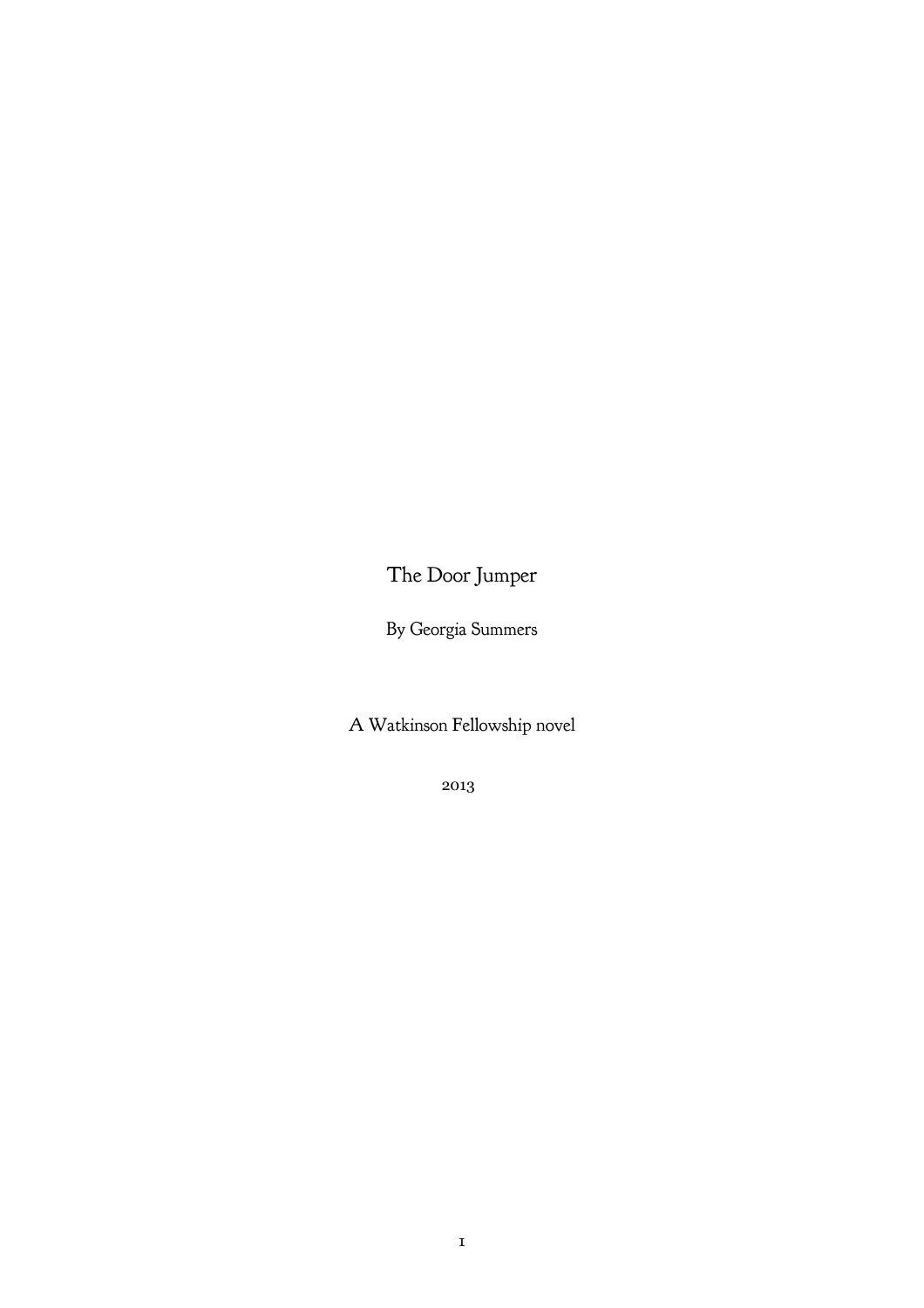"All journeys have secret destinations of which the traveller is unaware."

## - Martin Buber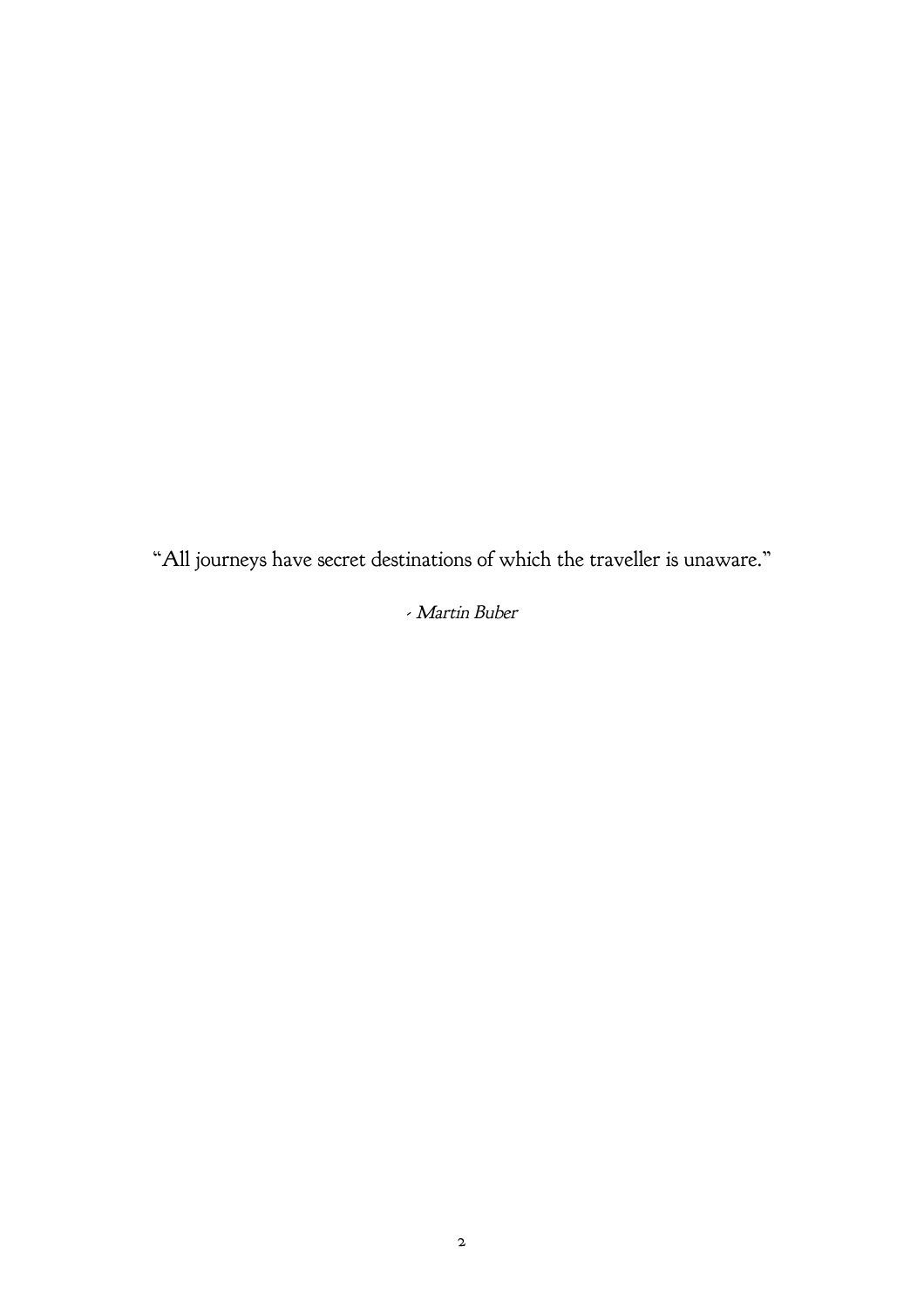It started when Peregrine was eight, at her grandparents' house in the summer that broke records for its extreme weather. Mid-afternoon carried with it a heat so fierce that ice cold tap water went tepid in minutes, even inside the kitchen. At first it had been fun. Her grandparents let her make ice with red and orange food colouring, and her drinks swirled with strange chemical colours as the ice melted. She could jump into the pool and surface to watch water slop over the edge, drowning several unfortunate ants. In the face of the heat, her grandparents occasionally gave into her requests for fizzy drinks and she'd get to sip Coca Cola while on the hammock.

But then there was the drought, and no more sprinklers, and even more heat. It crept in everywhere, even at night, when the air conditioning was on at full blast and the windows tightly shut. It prickled at the back of her neck and made her little brother – who was barely five and already irritating – cry with gasping, blubbery tears. Her grandparents stopped giving her Coca Cola – "It'll make you even more dehydrated, poppet, and it's not good for you, anyway" – and the funny coloured ice ran out. It seemed like every five minutes, someone was coming to put more sun lotion on her, or Deet insect spray, which was worse because it stung.

Now she was stuck inside for the hottest part of the day, instead of lounging in the pool. Peregrine pressed her cheek against the living room window and felt the heat pulsing through the glass. Her small hands left smudgy prints. She was desperate to go outside, to walk along the beach and dip her overheated hands and feet into the water. Her grandparents wouldn't take her, though; they were too worried about her little brother, who had already got heatstroke once and spent most of the day before in a cold bath. He, she noted with some envy, had been allowed to have a Coca Cola.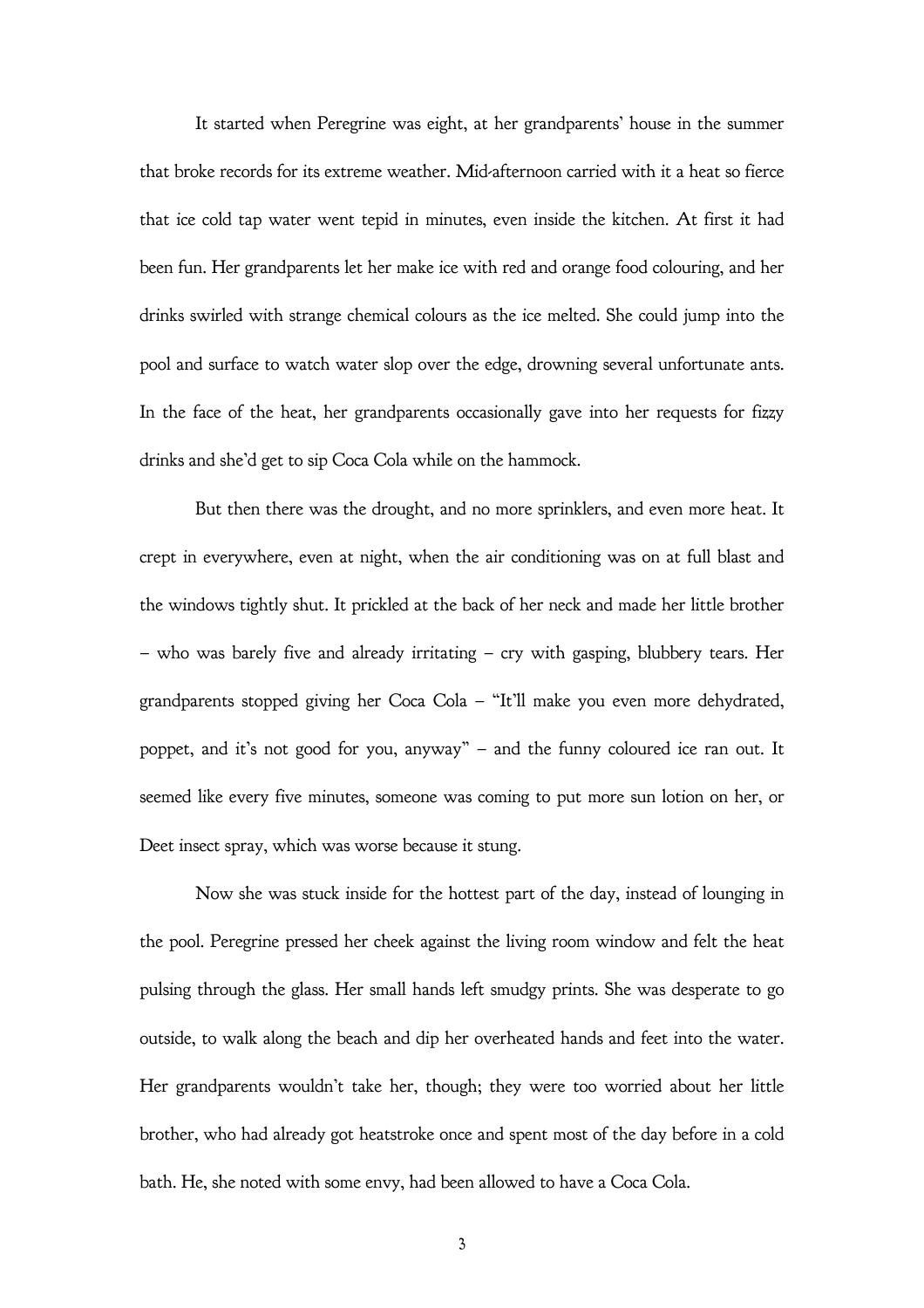If there was only some way to get to the beach by herself.

She imagined a great big tidal wave to simply carry the house down to the beach, whether her grandparents liked it or not. But then she still might not be allowed outside and the ocean would drive her crazy with its closeness and not-closeness. It would be better if there were some way of getting to the beach without the others.

She closed her eyes and wished, but no magical portal came down to suck her through the window and to the beach. Feeling vaguely disappointed, she turned away from the window. Her grandparents' living room was a shade of yellow that was attractive in winter, but in the warmth of the sun, it was dark and oppressive. The porcelain figurines of shepherdesses and milk maids intimidated her with their cold stares. Usually, there were two doors leading from the room: one to the kitchen, and one to the hallway.

Now, there was another one, shoved in the space where the fireplace should have been. It was more like an archway, made up of rough slabs of rock haphazardly stacked on top of one another and cemented with green moss and vines that curled around from the other side. The room was suddenly swelteringly hot, as heat poured from the archway, bringing with it the tang of salt and fish. Peregrine took three steps forward and stopped. She could see the ocean on the horizon, and four paces away was the beach. Gains of sand shifted with the wind onto the carpet.

Peregrine hesitated. Five minutes later, she came back in her bathing suit with a matching yellow bucket and trowel. The archway was still there, shimmering slightly. She supposed that she'd better cross it before it faded, which it would – and soon. She didn't know how she understood that, but the thought arrived pre-formed into her head.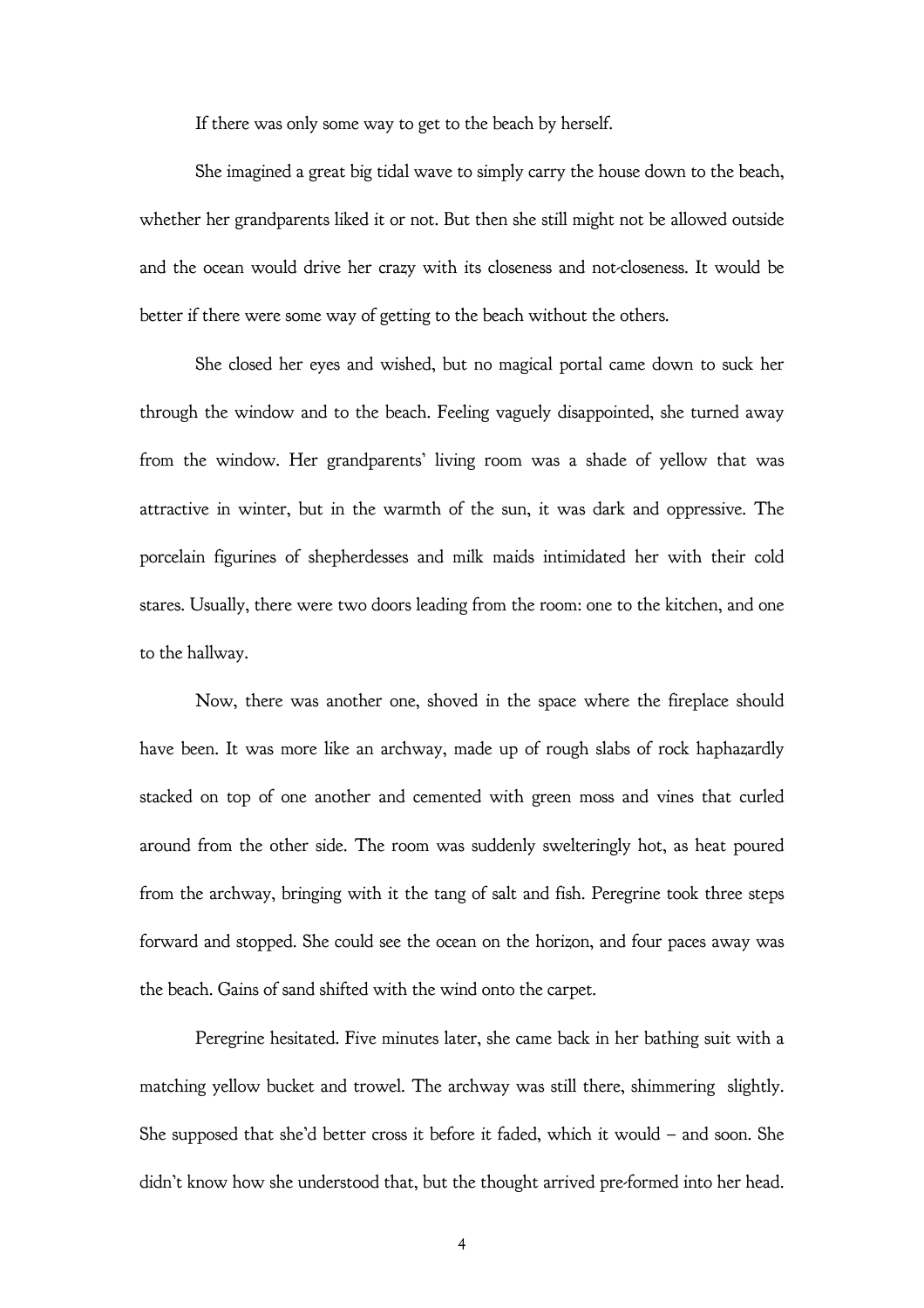Quickly, she crossed the last two steps and felt the crunch of hot sand underneath her feet.

No one noticed the arrival of an eight-year-old girl from apparently nowhere, and no one mentioned anything as she sat down at the edge of the water and let the surf wash over her feet. They certainly failed to notice the air pressure pop as the archway dissolved in the air. Only Peregrine rubbed at her ears, and looked around for the source of pain.

At half past five, her grandparents received a call.

At six, they arrived on the beach to find a tired and incredibly sunburnt Peregrine sleeping at the back of a café. The owner had notified the police, and they had, in turn, advised the owner to let the girl keep sleeping in his café. On the car ride back, they'd let her rest, but in the morning, an onslaught of questions had ensued. Where had she been? Did a stranger pick her up? How did she get to the beach?

Peregrine couldn't answer most of the questions. Even at eight, vague alarm bells went off in her head to remind her that no, she wasn't supposed to speak about the door and the strange incident. "I don't know," seemed like the only thing to say.

And for the most part, it was true. She didn't know what she'd done. When she tried to get back, the door refused to materialise. Years later, she'd recognise it as the archway off an old tumbledown cottage near the beach, but by then, the memory had faded, and she only felt a vague wash of confusion as she drove past it.

Since then, she'd used door jumping several times, once to trick her friends and another to sneak out of the house. On more than one occasion, she'd used it when she was late for school. It wasn't difficult; she simply thought about where she was going,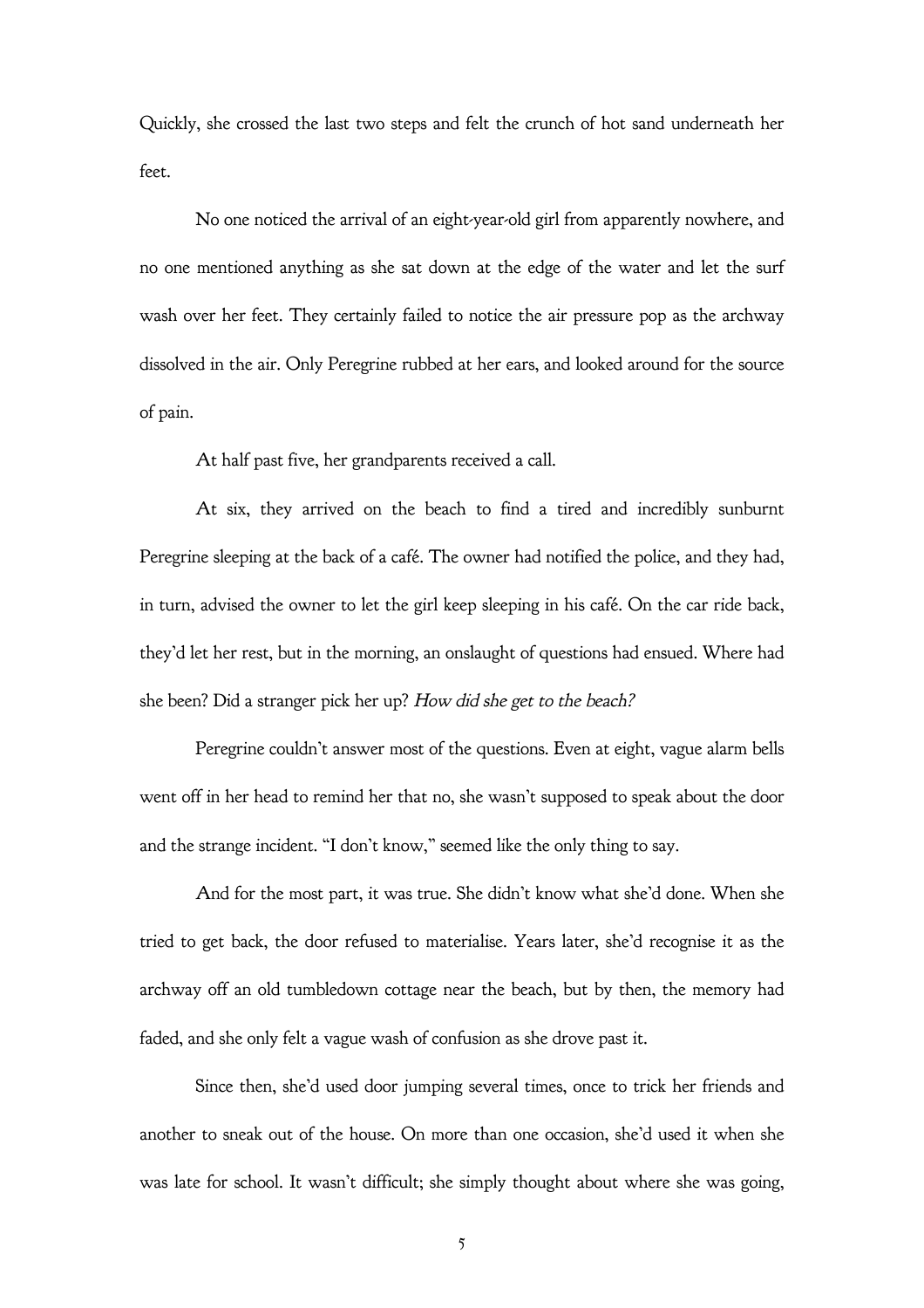turned around, and there the door was. Her hands tingled with pins and needles and out of the corner of her eye, the door would manifest out of nowhere. There were a few rules, though. It had to be a door that she knew. It had to exist. And there had to be another way back.

She had tried several times to door jump both to and from a location. Each time, she'd got dizzy and thrown up, or had spent the rest of the day lying around with a splitting headache. It had made things problematic at times – she had got in serious trouble once after being found in school after hours – but in the end, she decided to give up. The pain and the disappointment weren't worth it.

So she learned to work around her limitations, and for the most part, she did okay. Except for when she didn't.

On a day like today, she was tempted once more to try door jumping there and back. Her mother worked on the local university's campus as a librarian at the rare books library and she often dragged Peregrine with her. Apparently she couldn't be trusted around the house anymore, which was mostly untrue. That time with the fire and the oven had been a mistake. Everyone got careless at some point, didn't they?

It would have been different if her mother took her to work during the semester. Peregrine would have tons of college boys to eye up, and at least the time would go by faster. The coffee shop was open, then, and it was always fun to sit and chat to the students, who mainly listened to obscure hipster music.

But it was the beginning of the summer, and the only students who were here were also busy, at keyboards in windowless, airless rooms, or on the phone to angry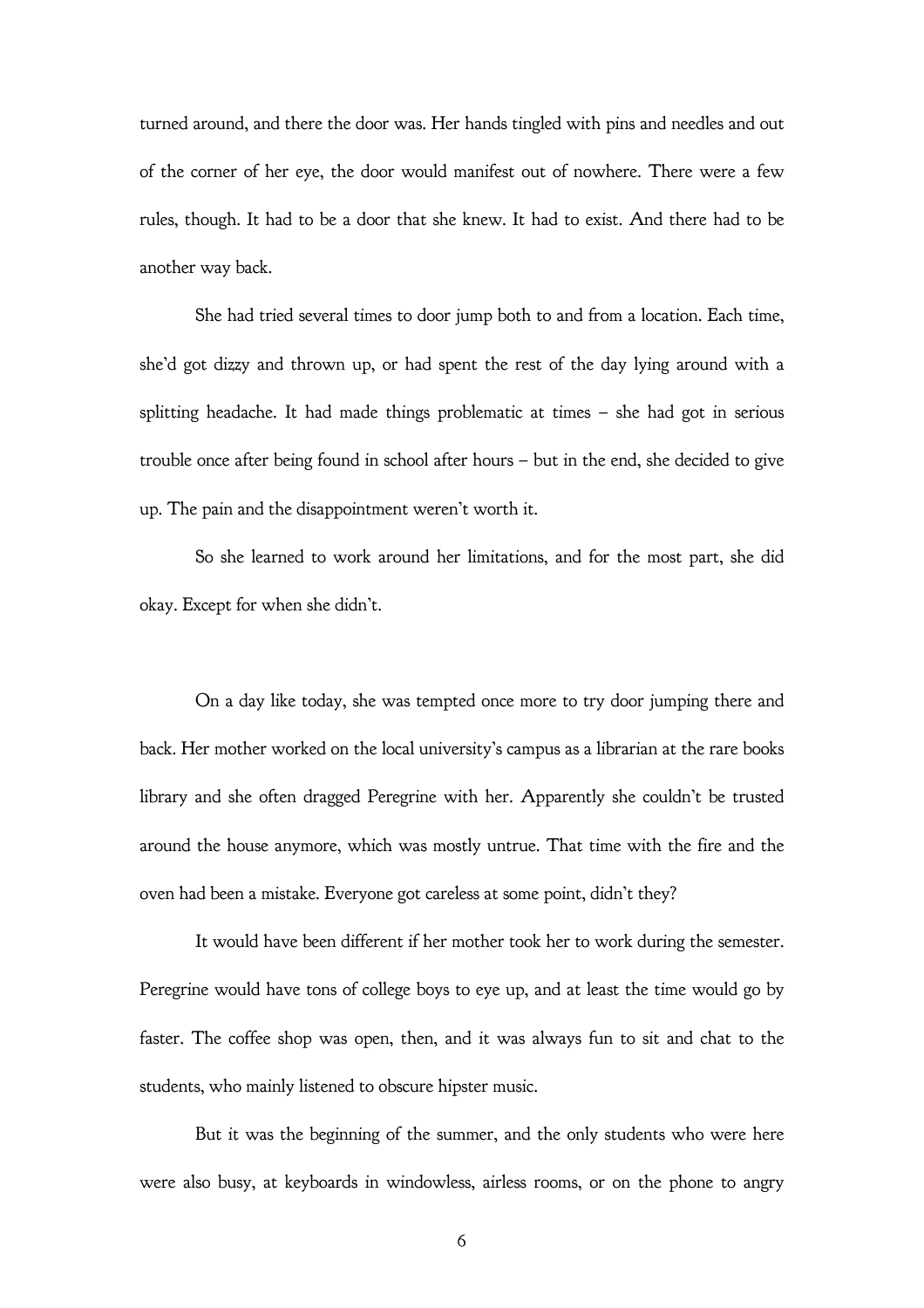parents, or guiding tours around campus. They had no time to stop and talk, especially not to a senior in the local high school. The coffee shop was closed, and instead of lounging around on comfy chequered couches, she was inside playing Space Invaders on one of the public computers. It was always her and this other guy, who sat opposite her and one down. They never made eye contact, and they never spoke because frankly, it was too awkward to ask someone why they spent seven hours in a library on the computer.

Today, she'd spent the first hour and a half reaching level fifty-four of Space Invaders, then she'd got bored and had meandered upstairs to create a book fort. One of the librarians had caught her, though, so now she was back downstairs, swinging on the wheelie chair. What she wouldn't give to jump straight back home for most of the day, and then return in the evening. Her mum wouldn't suspect anything, and she'd be a lot less bored for it.

At lunchtime, her mother found her. "Peregrine, come and give me a hand. We had a researcher in on Tuesday and there's a list of books for us to move back into the stacks."

### "Ugh, fine."

It was better than hanging around the computers, but only a little. She didn't like the stacks much. It was okay when there was someone else there, but when it was just her, every noise she made magnified in intensity, and it always sounded like someone else was there when they weren't.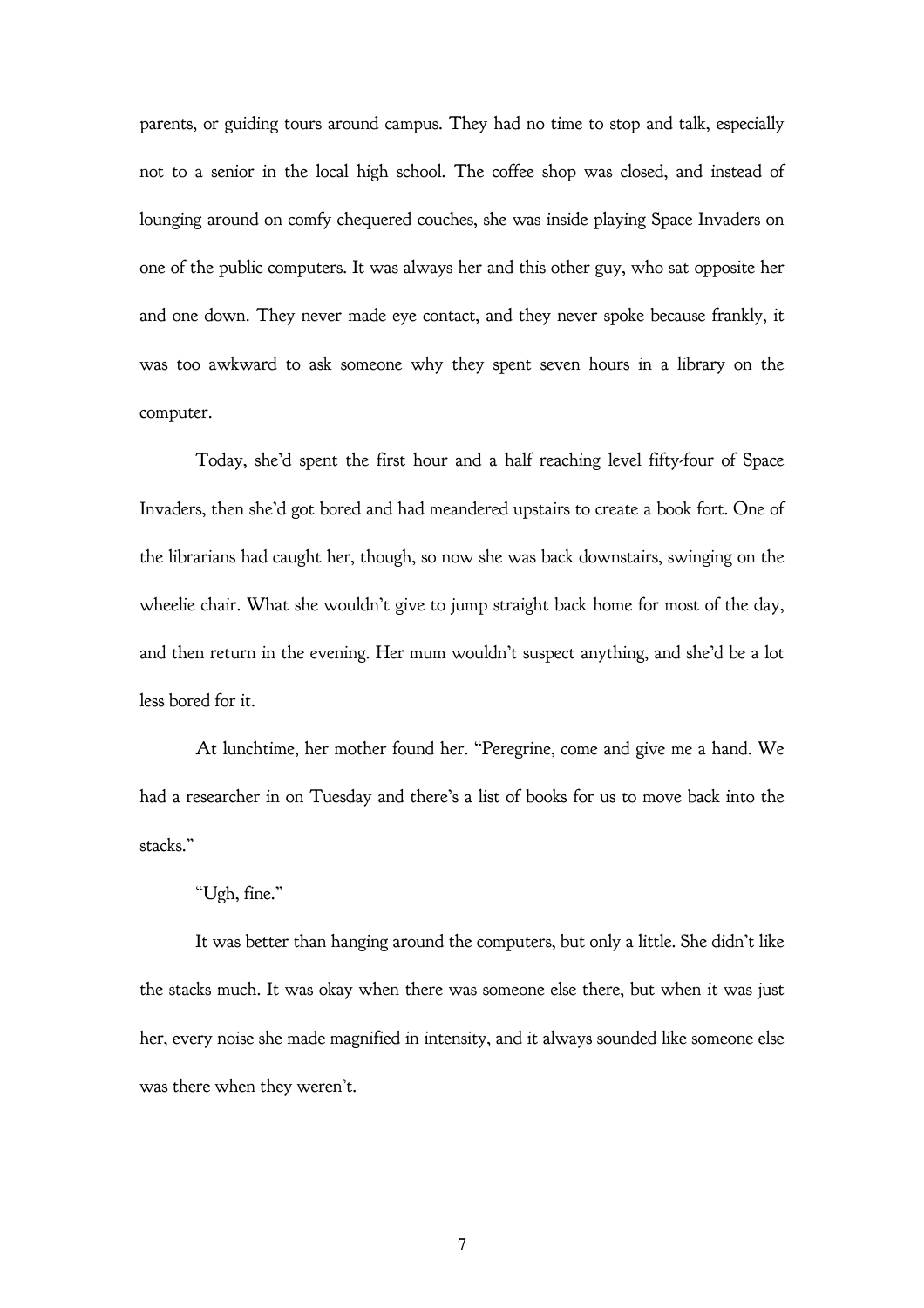Two days ago, she'd been in the stacks and she'd been positive that she'd heard footsteps. Not her own, but someone else's. Which was okay until she realised that everyone else was upstairs.

Peregrine shifted the researcher's books to her other arm and descended the carpeted staircase to the basement. Since, then she hadn't heard the creepy footsteps, but she still rushed to put the books back, taking the steps down two at a time. As she pulled open the heavy door to the basement she took a deep breath, and then turned on the light.

No one was there.

What she was expecting, she didn't know, exactly. Of course there was no one else down here. Overhead, the atmosphere control rattled, echoing off the tiled floor. The scent of vanillin grew stronger as she opened the door to the B stacks, where the compact shelving was.

At first she didn't hear it because of the noise from the humidifier, but as she got closer, the crackling of a big band record filtered through the room. It was Begin the Beguine. She recognised it from her music class, but this was a much older version. It sounded warmer, softer.

She was wrong. There must have been someone down here, after all. The researchers that travelled in from Boston were always interested in these kinds of things. Her mum must have forgotten to mention them.

"Hello?" she said, confused.

The music swelled as she grew closer, but no one answered. Maybe they were too close to the music to hear her.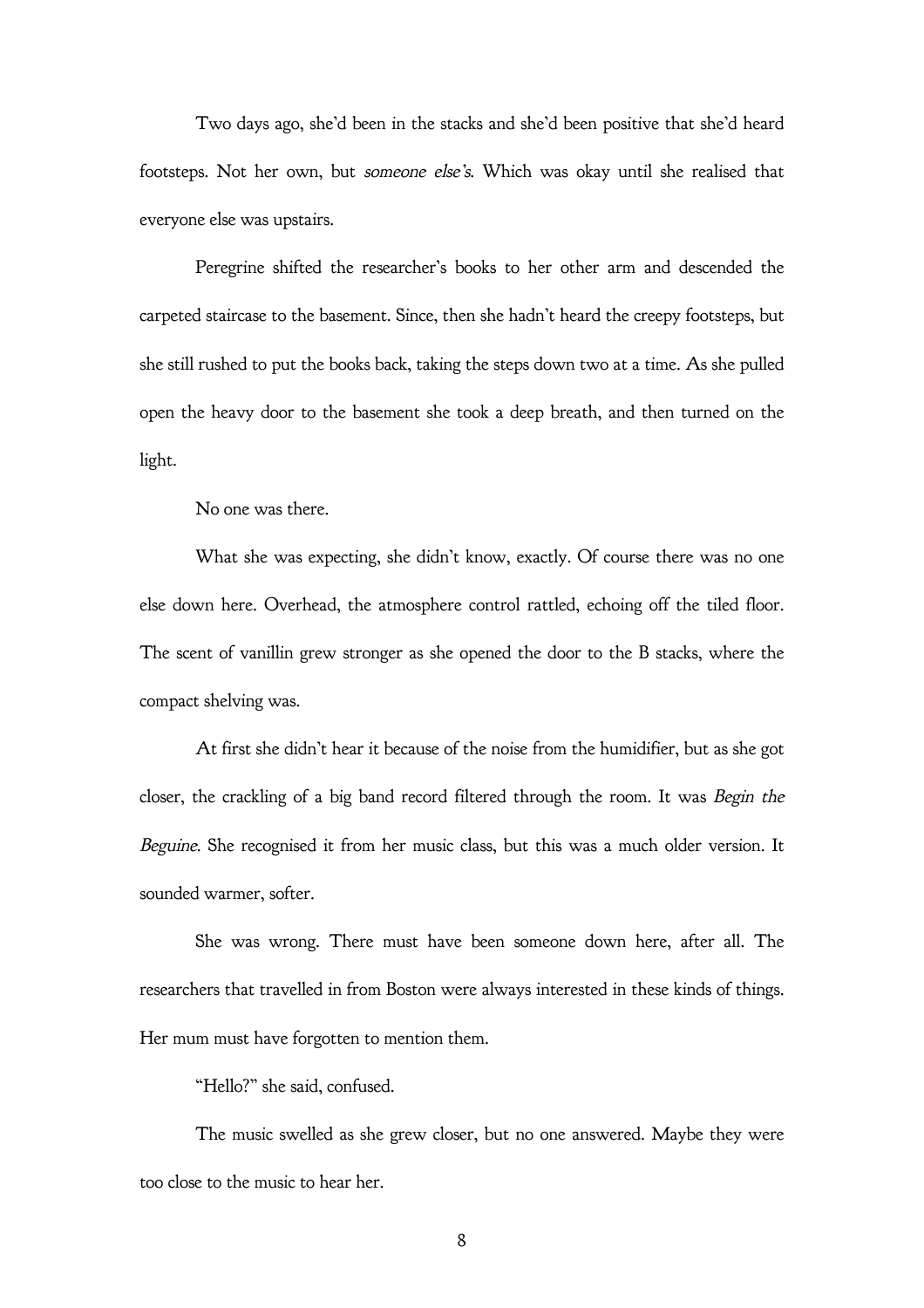"Anyone there?" she said.

Prickles of unease rolled down her spine. If anyone were there, they would have heard her by now. She put the books gently on top of a filing cabinet and moved closer towards the break in the compact shelving where the music escaped. She felt dizzy; it was like someone had plunged her head underwater and now she didn't have enough breath to surface to the top.

Her feet shuffled forward quietly. One step. Two steps. And then she was in front of the gap in the shelving. She couldn't see anyone, but that didn't mean that they weren't there.

"Hey!" she said loudly.

There were a few last strains of clarinet and then the song ended. The player kept going, however, and there was only the sound of the vinyl record popping. Then footsteps. The record player clicked off.

Oh God. Peregrine felt ill from the adrenaline that rushed through her. She wanted to run – she wanted to throw up. The footsteps grew closer, just about turning the corner.

And then she saw it.

The door was tall, and unmarked. Considering how well she knew the area, she'd never seen it before. A bluish light seeped out from under it. There was no one else around.

#### "Hello?"

She rapped on the door a couple of times. It sounded hollow, but no one opened the door, and she could no longer hear the footsteps. Whatever had happened, it was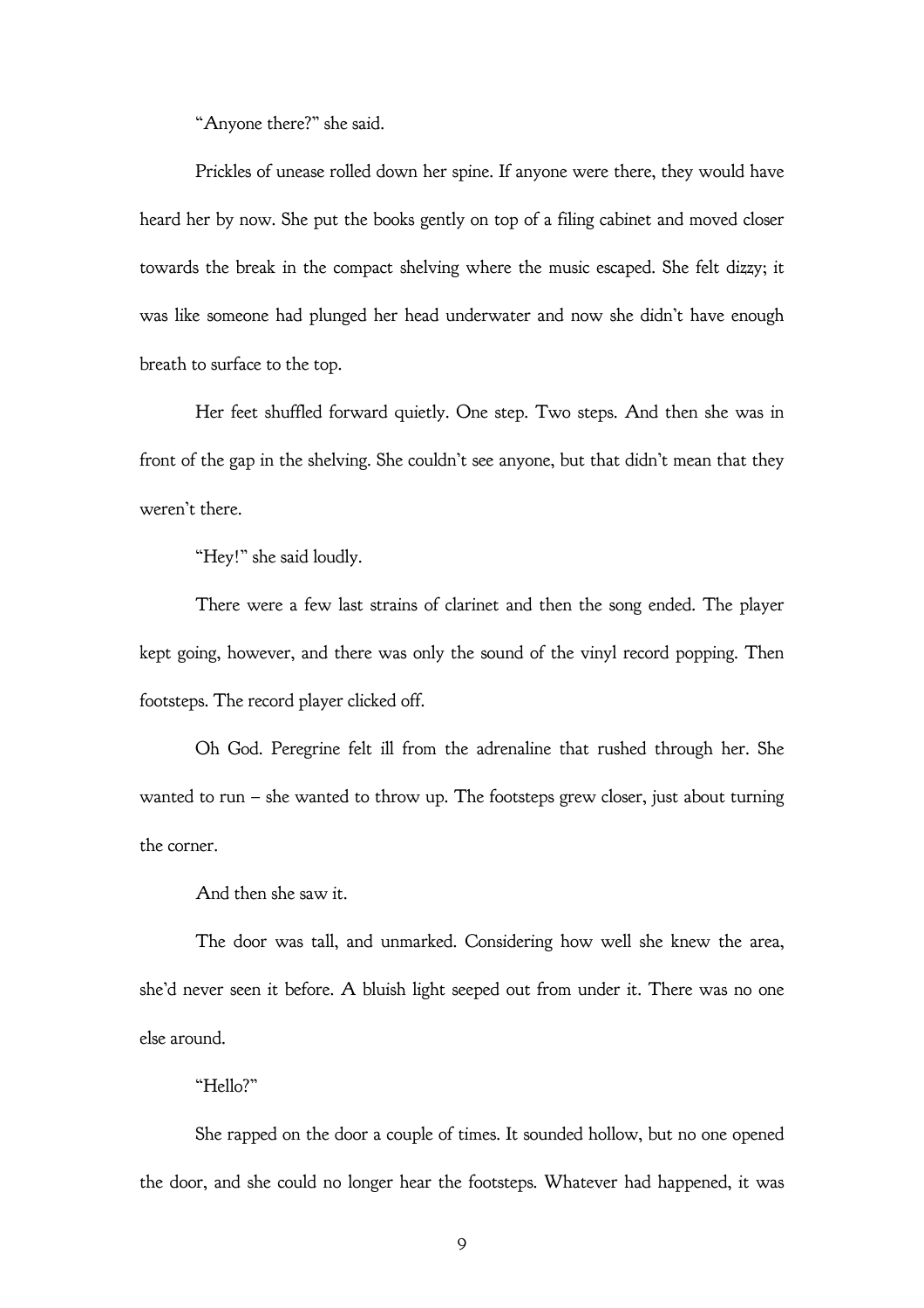creepy. Afraid, she backed away from the door and walked towards the exit. She forced herself to walk because if she started to run, or even jog, it would be admitting to the fear that curdled in her stomach. When she got back upstairs, however, she couldn't help but sigh in relief.

That night at dinner, she asked her mum about the library. She stirred her pasta with her fork and tried not to look too concerned. After all, she didn't want her mother to confuse the question with actual interest about the library.

"So, uh, my friend told me about the strange things that happen in the library," she said.

Her mum glanced up from the book she was reading at the table. "What? Oh, they're just silly things. People think the library is haunted by the original donator to the library, David Watkinson himself. He was actually a pretty interesting guy. He –"

"That's great, Mum, thanks," Peregrine said quickly.

She finished her pasta and bolted upstairs before her mum could drag her into a conversation about the intricacies of nineteenth-century pottery, or whatever else was stored down there. She slumped onto her bed and stared up at the ceiling. Was that what she'd really seen? Was the ghost of David Watkinson making his presence felt? She doubted it. Already, what had happened seemed like some kind of crazy dream. She tried to hold onto the terror, but the sensation was slipping from her memory.

Over the next few days, she'd avoided the library as much as possible, and she didn't come across any more freaky footsteps or unexplainable things. It had probably all been some kind of hallucination. Libraries did that to a person.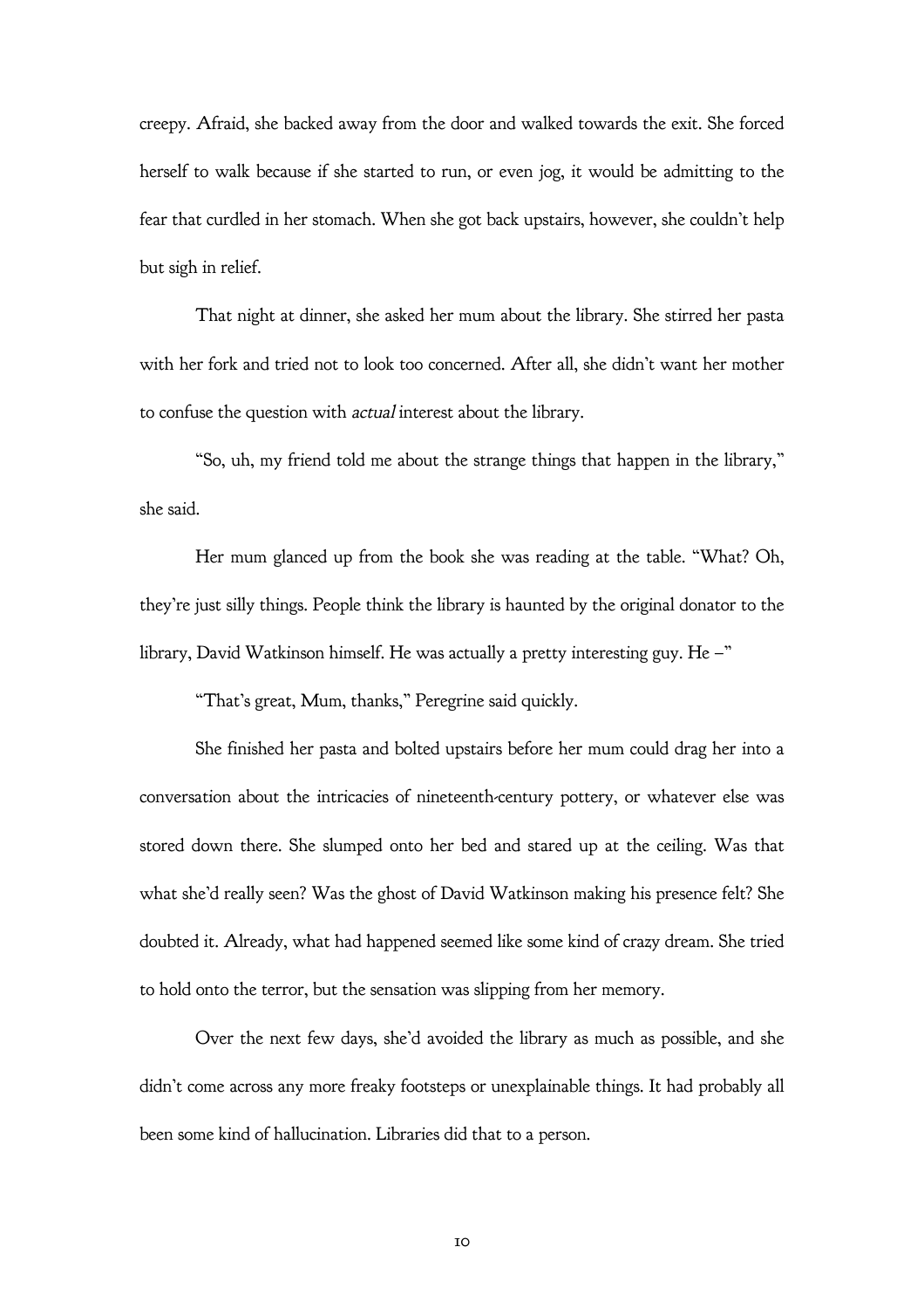The weekend still came as a relief, however. Peregrine had a party to go to, and she was more than ready to get away from the library. It was a casual kind of thing, and she pulled on jeans and a t-shirt, then tied the laces on her shoes and walked downstairs. Her mum was by the door, though, waiting for her.

"Don't forget your phone. Call me when you get there and when you're on your way back," her mum said.

Peregrine rolled her eyes. "I'll be fine."

"I mean it. Don't forget what happened last time you forgot to take your phone."

She groaned. That one time she'd forgotten to take her phone out with her, she'd door jumped to the other side of town, and she'd had to walk the way back in the rain. It had taken her two hours in the pouring rain to get home, and she'd had to lie to her mum about how she'd got there. The lie didn't matter, but she'd been in big trouble, and she didn't exactly want to repeat that.

She was down the drive when she realised that her phone wasn't in her pocket. It wasn't in her bag, either, where she always kept it. It wouldn't have been upstairs in her room. The only time she remembered taking out… was in the library. Peregrine swore under her breath. It was closed on the weekends, but she could jump in. The only problem was getting back out. Her mum's code would work, of course, and then she'd be able to go to the party, not get in trouble and have her phone.

The jump would have to be out of sight, so she slipped around the side of her house, and closed her eyes. The library's glass double doors swam into her head. She imagined herself grasping one of the handles, feeling the door's weight as she pushed it inwards. Her hands would leave fingerprints. There would be some resistance.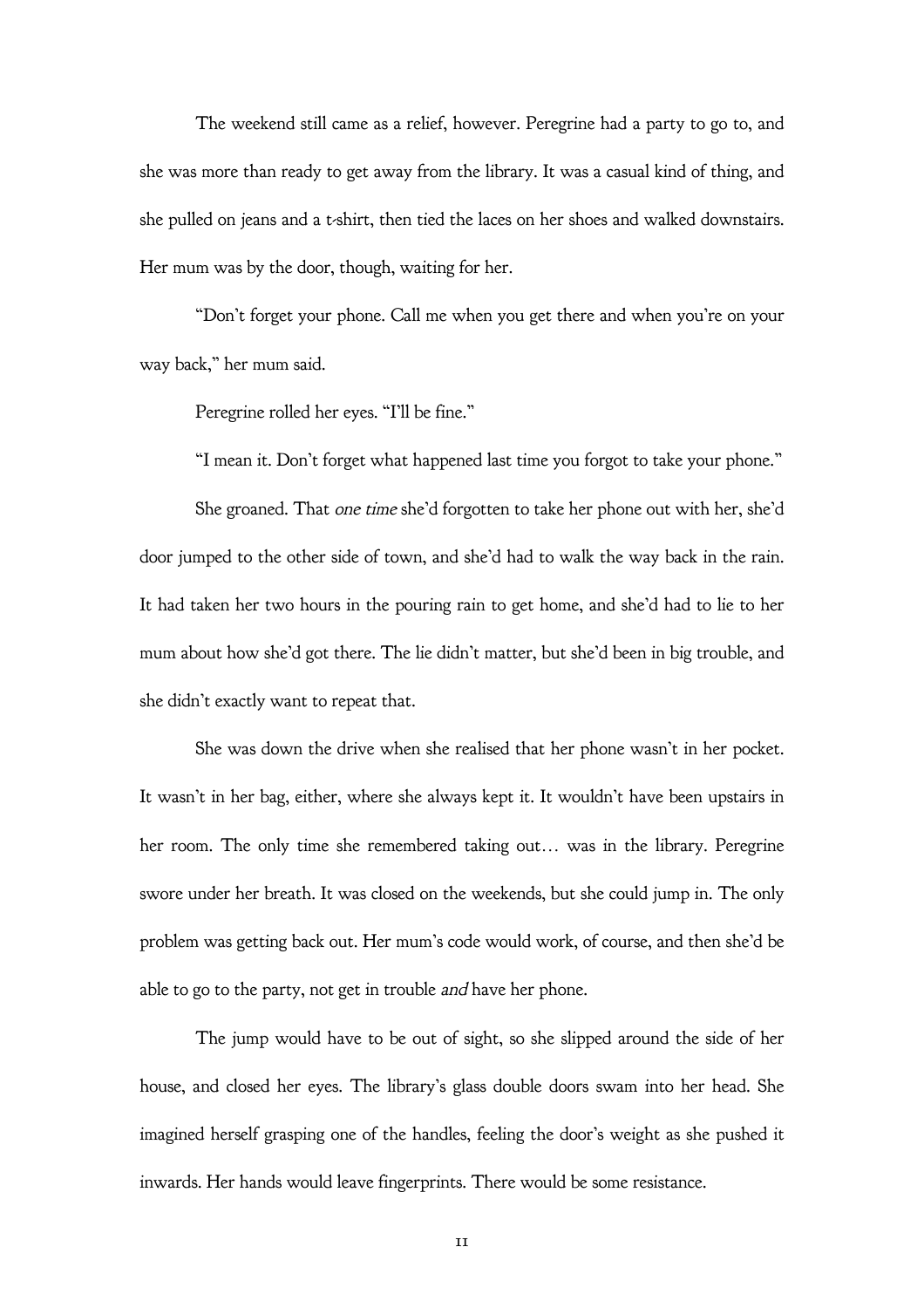When she opened her eyes, the doors were there, just as she'd envisioned them. Beyond them, the library was dark, a thin sheet of light coming in from the windows at the back. The latest display was halfway dismantled, with half of the cases empty. Peregrine really didn't want to go in. It was, quite frankly, creepy to the point where she almost dissolved the door and walked away. But she could see her phone lying on the front desk. All she had to do was go in, grab it, and then get out.

Before anyone could see her, she opened the door and walked in. It swung shut behind her and closed. When she turned around, instead of the house, she could see the rest of the library, dark and gloomy. Quickly, Peregrine swiped her phone off the table and then turned around. Her hand was on the door when she saw the small light flashing in the corner of her eye.

She swore out loud again. Of course. She hadn't thought about it five minutes ago, but this was a rare books library. Rare, as in valuable. Rare, as in something to steal. Rare, as in needed doors with alarms. How was she supposed to get out without activating the alarms?

There had to be another way out. All of the other exits in the main room were alarmed, but what about in the stacks? Peregrine hesitated. It was worth a shot, but the stacks were also creepy. She didn't want to go down there in the dark. God, I wish I hadn't left my phone here, she thought.

Holding her breath, she punched in her mum's code and opened the door. She walked down the stairs and opened the door to the stacks. It was pitch black. Heart pounding furiously, she fumbled around the wall for the light switches and flicked them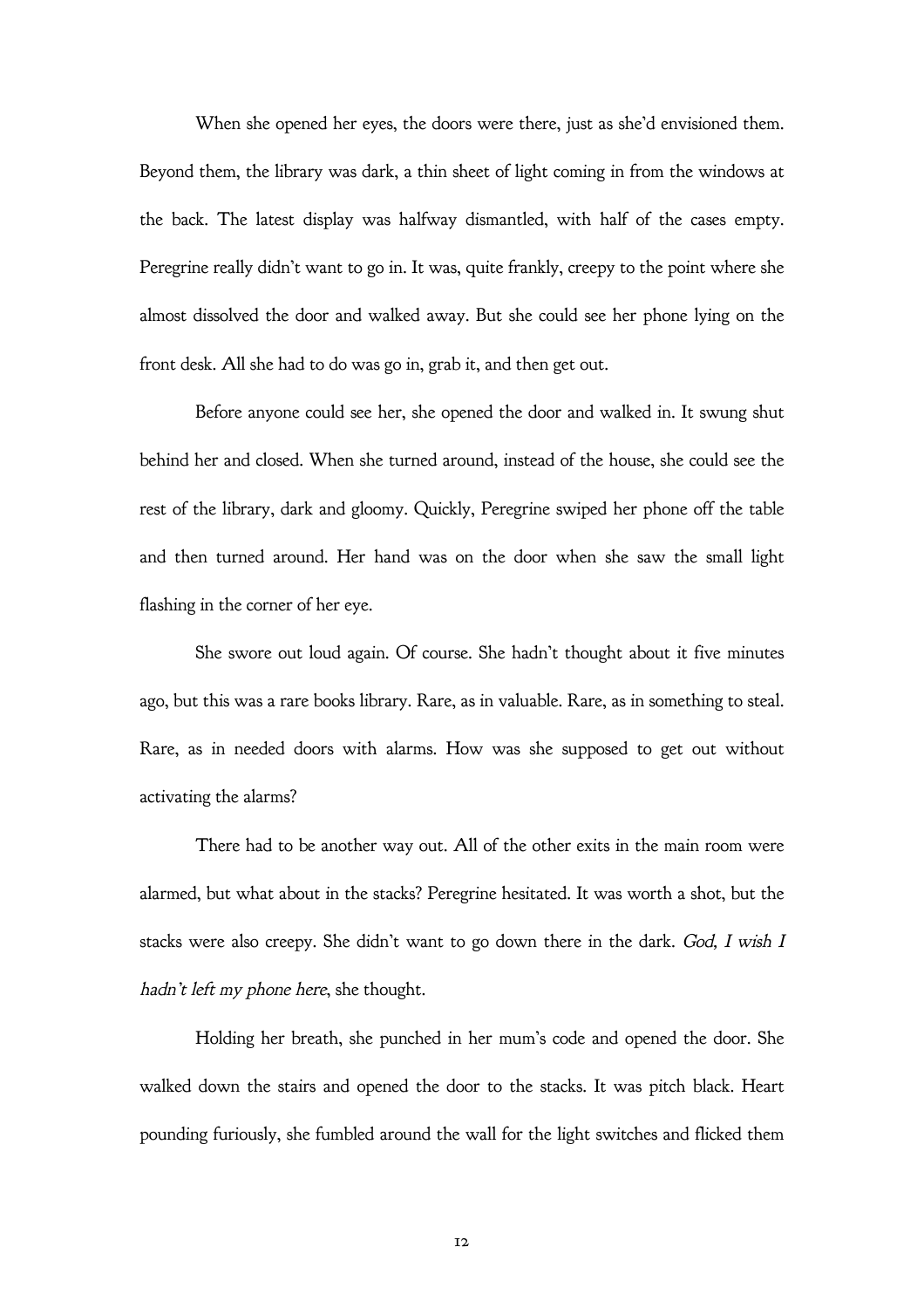on. After the dim gloom of upstairs, it was too bright, and she shielded her eyes from the glare.

Okay, so where next? There was no point in going down to the C floor – the staircase was always alarmed – so she started to walk around all of the exits. To her dismay, they all had blinking lights above the doors, like the main entrance. It looked like no matter what she was going to do, she was stuck.

Fine. It was time to call her mum. She dreaded it, but it was either that, or stay here for the weekend, and she didn't fancy that. She clicked on her phone. Nothing. Frantically, she clicked it again, but the screen stayed blank. Great. So she was out of power. What was she supposed to do? Go through a door and trigger the alarm.

She certainly didn't want to stay in the library all by herself.

Then it hit her. She hadn't seen a flashing light over the metal door. If anything, that was her way out. She opened the door to the east stacks, and flicked on the light. The hush in the previous room had disappeared, and instead, humidifiers rattled, groaned, and clattered. Peregrine jumped as the door behind her snapped shut. It smelled a little like burning paper, although she wasn't sure where that came from.

When she got to the place where the door had been, it was no longer there. Odd, she thought. Maybe she really was going crazy. Even so, all that talk about ghosts at dinner made her nervous. She had to remind herself that ghosts weren't real. That was more crazy talk. Ghosts. Ha, ha.

Then the light went out.

She couldn't help it; she screamed. Her voice cut through the noise and reverberated in the room. When it died away, she stood stock still, terrified. The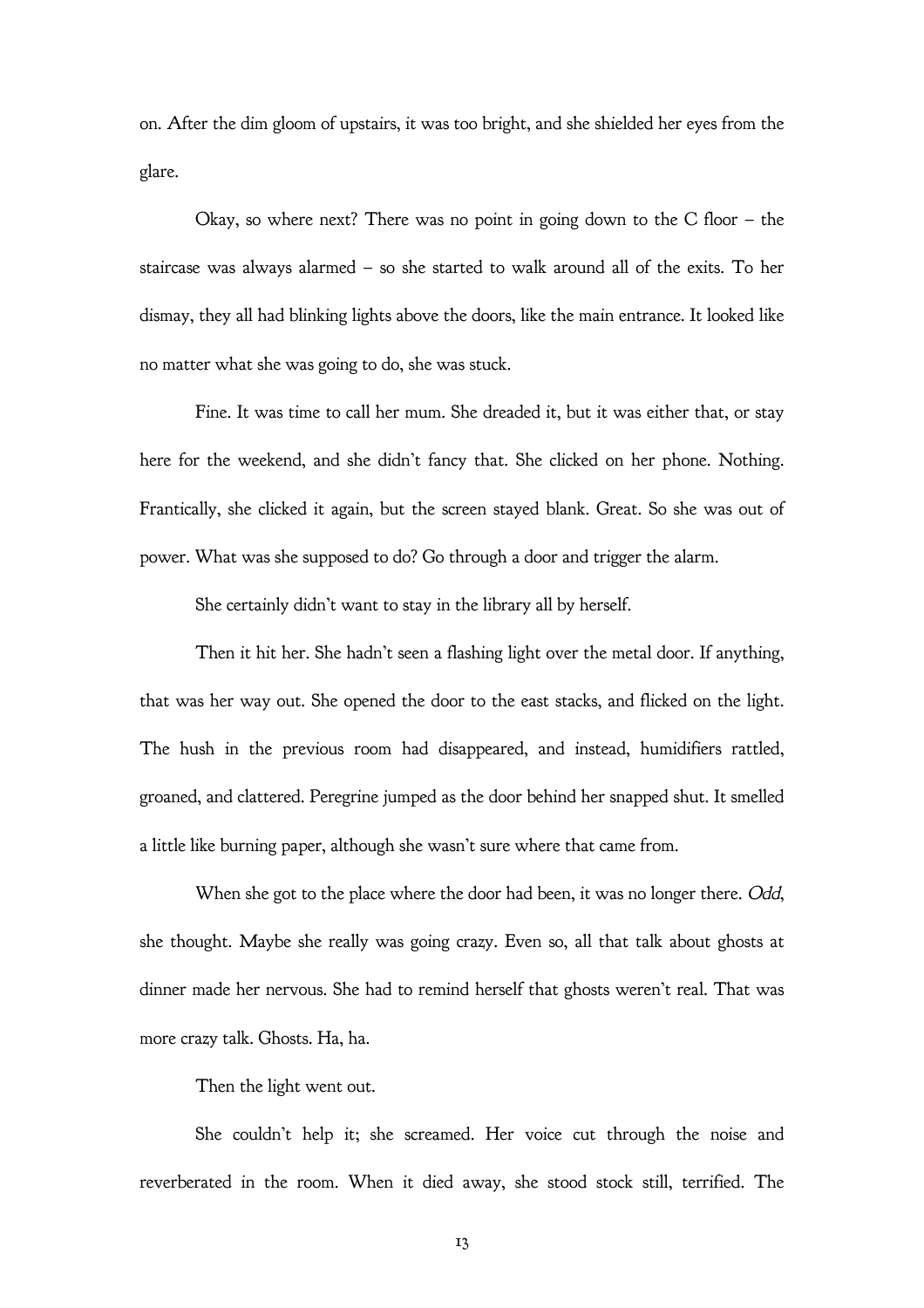electricity had blown. Either that, or someone else was in there with her, and she didn't dare think about that, in case she screamed again. Slowly, fighting terror, she shuffled towards what she thought was the wall.

As she moved, she heard it. Footsteps. Again.

She started to run. She crashed into bookshelves, into the wall, into something that skidded away when she tripped and fell. In desperation, she scrambled back up. This was like a bad horror film. The blonde girl always dies, the blonde girl always dies. The thought repeated like a mantra in her head. She wasn't blonde, but what did that matter?

Suddenly, a blue light spilled over the floor from a gap in the compact shelving. Peregrine saw it and dashed towards it. It was the way out, and she was damned if she was going to stay in this place a second longer. The footsteps behind her grew louder. She couldn't look over her shoulder. She didn't want to.

She dove between the compact shelving and all the way down to where the door leaked blue light. Her hand closed on the handle and turned it, but it wouldn't open. She tugged on it frantically.

"Come on, come on," she muttered.

The footsteps were closer. She heard them stop as they came to the break in the compact shelving. With the last of her resolve, she shoved on the door with her shoulder. There was a click, the sound of surprise, and she fell forward.

"Oh God, my head."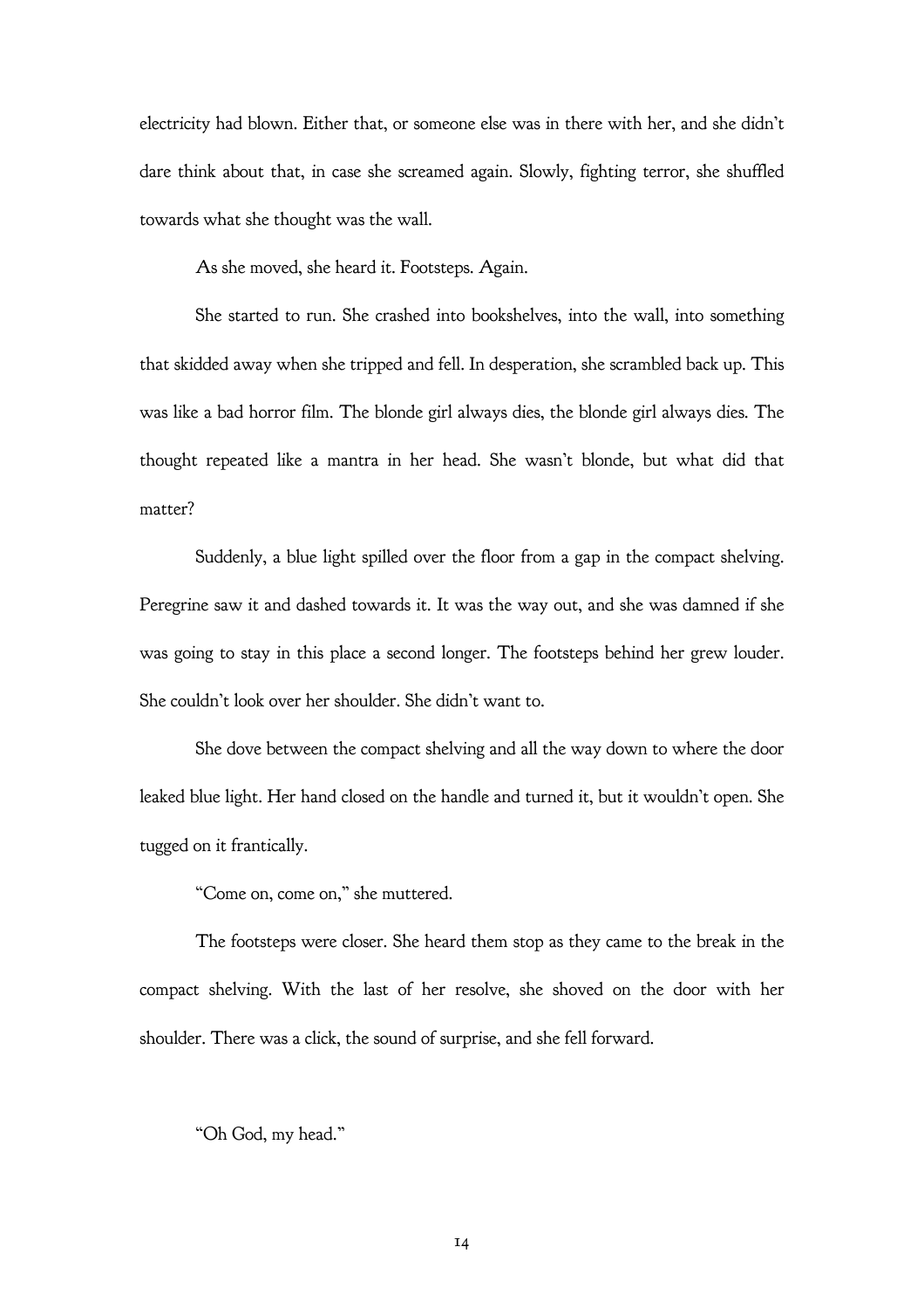Peregrine groaned. Jesus, she'd really hit it hard. What had that been? She sat up and glanced around, relieved to see that she was out of the library. And then she stopped and blinked. She must have hit her head too hard because the vision in front of her wasn't fading. Where were the tennis courts? Where was the rest of the city?

Because what was in front of her was most definitely not the city. She was in a ruined church, with sky where a high vaulted ceiling would be. Vines climbed through empty windows and twisted around broken pillars. Peregrine stood up. She could feel the flagstones beneath her feet, but they were covered with long grass that tickled above her ankles.

She glanced back, towards the metal door. But there was no door. There was only an open archway in the middle of the church. Experimentally, she stepped through it. Nothing. She stepped through it again.

"Oh God." She sat down heavily. "Oh no. This isn't happening. This can't be happening."

She tried to focus. Something had gone wrong, clearly. She was hallucinating. She was drunk, or high, or dying from a brain haemorrhage. That would suck. A tiny voice in her head whispered two words: door jump. That was ridiculous, though, and she shook the idea away. She couldn't door jump. You could jump there, and not jump back. She had to be in a physically different location before it would work, and maybe it was psychological, but she sure as hell couldn't jump back.

It was impossible. This is it, she thought. I'm insane. Delusional. Hello padded walls and men in white coats.

At the very least, whoever had been following her was left behind.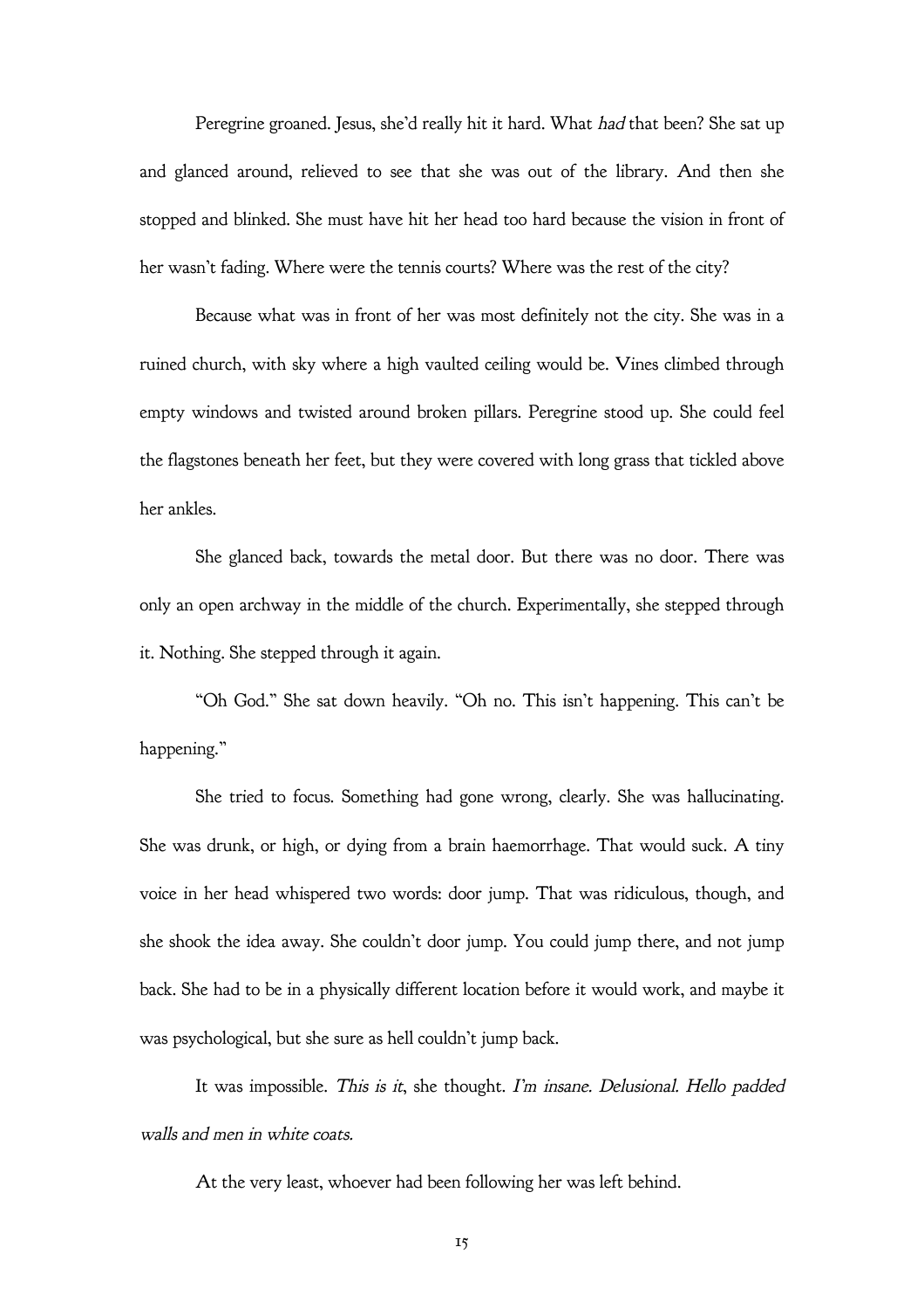"H-hello?"

Startled, she whipped around and punched the person in the face. Clearly, she had been wrong on all account. She prepared herself to run, and then stopped. The person in front of her wasn't intimidating; in fact, he clutched his face in pain.

"Is that how you say hi to everyone?" he said, his voice muffled through his fingers.

Peregrine backed up. "Who the hell are you? Were you following me?"

Now that she wasn't trying to run, the guy in front of her looked relatively harmless. He was lean, and fairly tall, but his stooped shoulders diminished his height and made him look afraid. To be fair, he probably was afraid, given that she'd just hit him.

"I'm Charlie," he said.

She waited for the explanation, but apparently there was none. He was there. And she was here.

"Can you tell me where I am?"

He blinked. "Um, oh, right. Sorry, door jumper, I'm new at this." He straightened up. "I've been waiting for someone like you. You're in grave danger, and if you want to stay alive, you'd better follow me."

"No."

It registered that she'd also been called a door jumper. He knew what she was. How? She'd expected anyone who found out about her ability to run screaming, but he was calm, more timid than anything.

"What?" He sounded surprised. "You're… you're in grave danger," he repeated.

16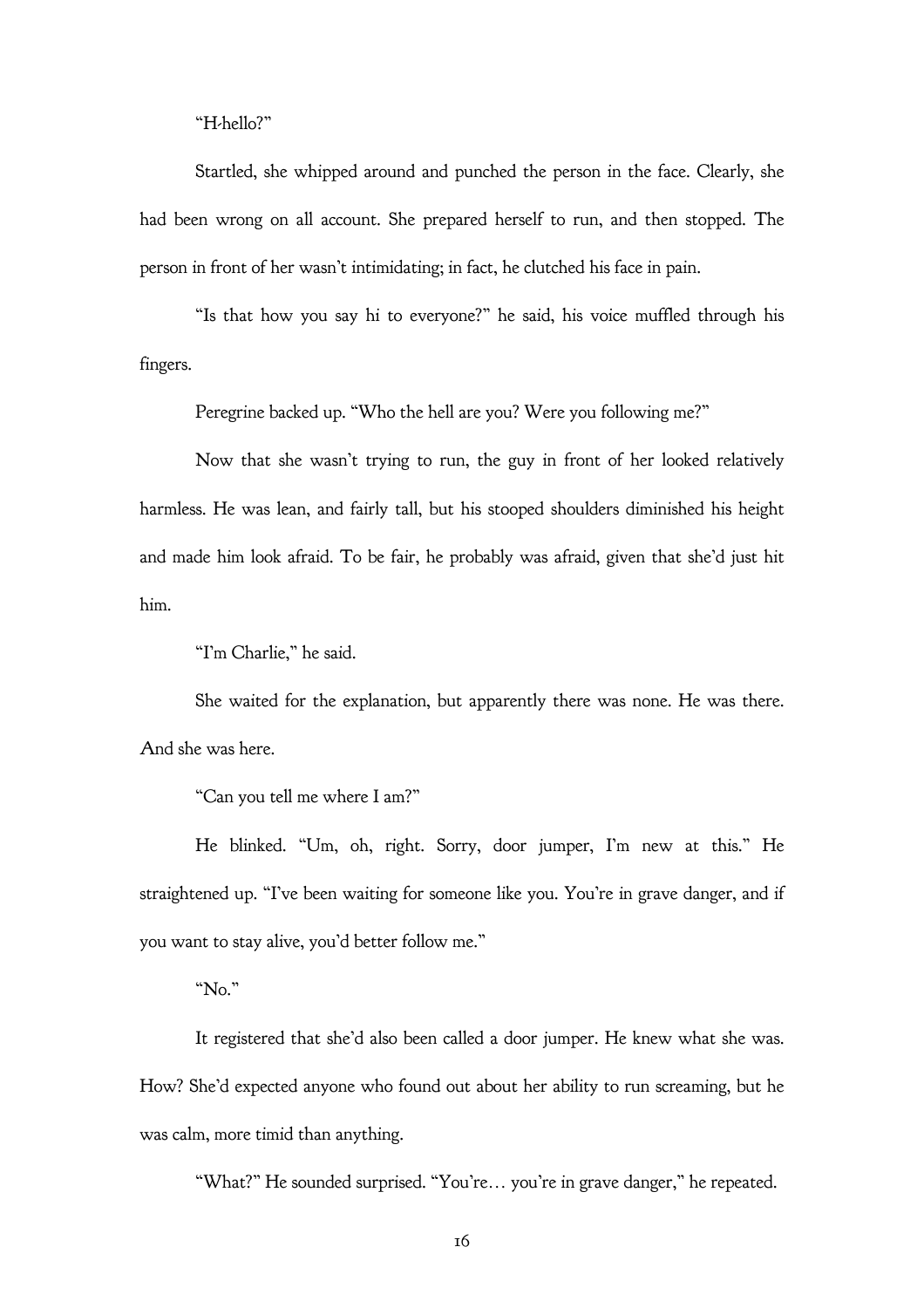Peregrine put her hands on her hips. "Yeah, I got that part. But I'm okay. Just tell me where I am."

"But the grave -"

"Where am I?" she shouted.

Charlie jumped, startled. "You're in the Heartlands. In the old church."

"Oh, brilliant. A lunatic." She turned away from him to stare at the landscape. "Fantastic."

Behind her, she could hear riffling pages. She turned back around and watched as he shuffled through a book.

"Okay, I've got it," he said. "Greetings, door jumper. That's what the book says, so I'm going to go with it. Greetings. As this is your first experience in the Heartlands, you may find yourself disoriented. Luckily, your guide is here to help you." He perked up. "He or she – it's me, so a he then – will give you an in depth explanation of the Heartlands and will take you to the library. The library?" He looked uncertain all of a sudden. "Actually, do we have to do the library trip? I'd rather not do the library trip. Libraries. Ha."

"Where am I really?"

Prickles of unease ran through her. The dreamlike confusion she'd felt was beginning to disappear. This guy, Charlie, didn't seem like he was fooling around. He didn't even seem that crazy. Where had she jumped to?

"I explained this already," Charlie said, replying to her question. "You're in the Heartlands. The heart of your library."

"It's not my library," she said quickly.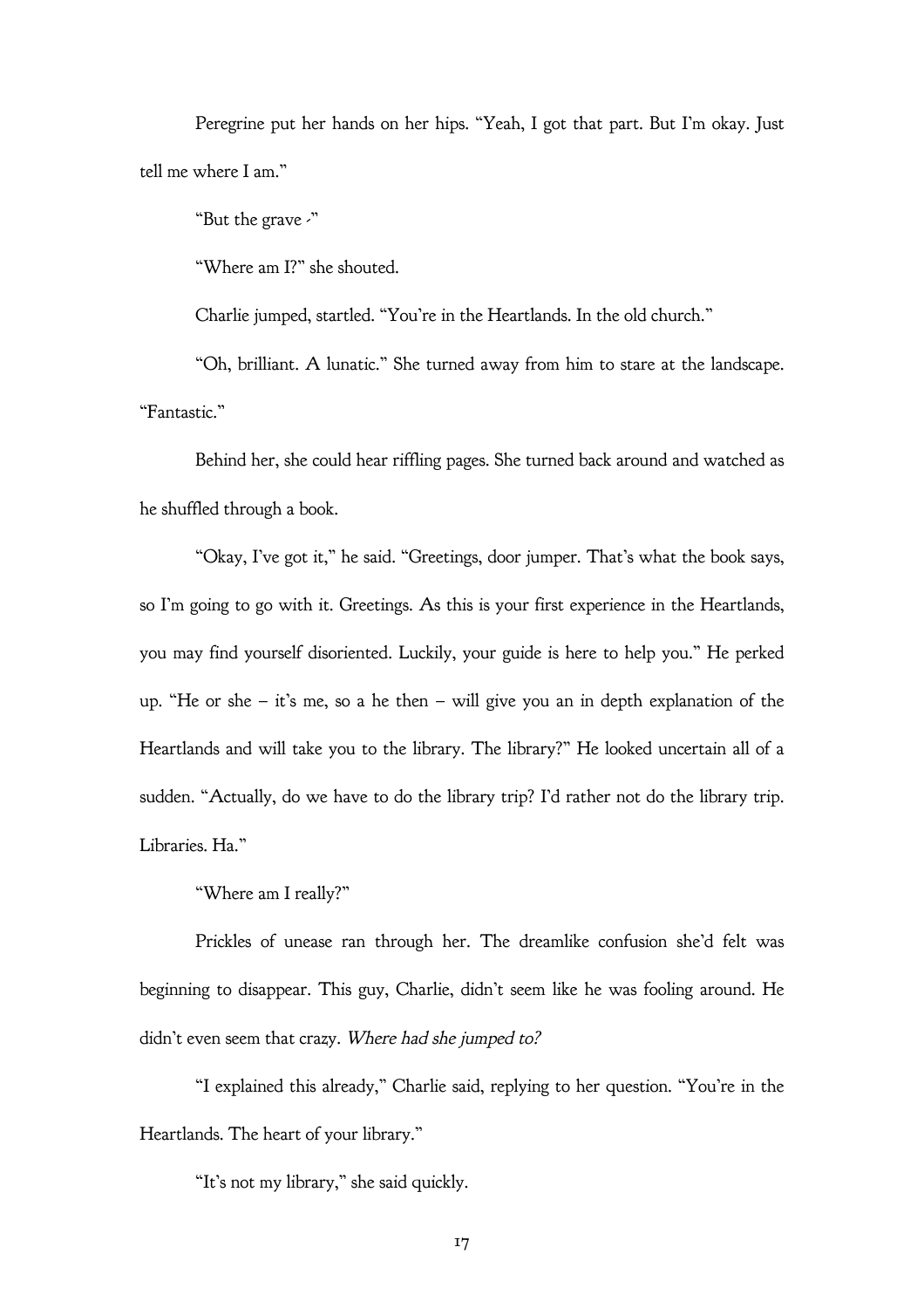He shrugged. "Regardless, you're here."

"How do I get back?" She took a step towards Charlie and he flinched. "How do I get back home? I don't want to stay here."

"Uh, that's kind of difficult, I'm afraid…"

He explained it to her as they sat in the grass underneath the archway. The Heartlands didn't exist in her world – the real world. It existed in the library itself, made up of pages and words and map and whatever else happened to be in the library. When Peregrine had jumped, she'd jumped here by accident. And there was no way to get back.

"No way?" She didn't believe him.

"Unless you know how to jump back," he said.

No. That was ridiculous. If there was a way in, there was a way out – that's what she'd always believed. It was one of her personal mantras. The other was something about trying not to panic in tricky situations. It was proving hard to follow because this was more than tricky. It was impossible. She couldn't exist in some made up place. Didn't she remember that time with the Narnia wardrobe?

Charlie saw that she was starting to freak out. "Don't panic, please. I might not know a way out, but there are other people. People who can help."

"I'm not panicking," she said quickly. "And who? Who's going to help me?" "I will."

"Really?"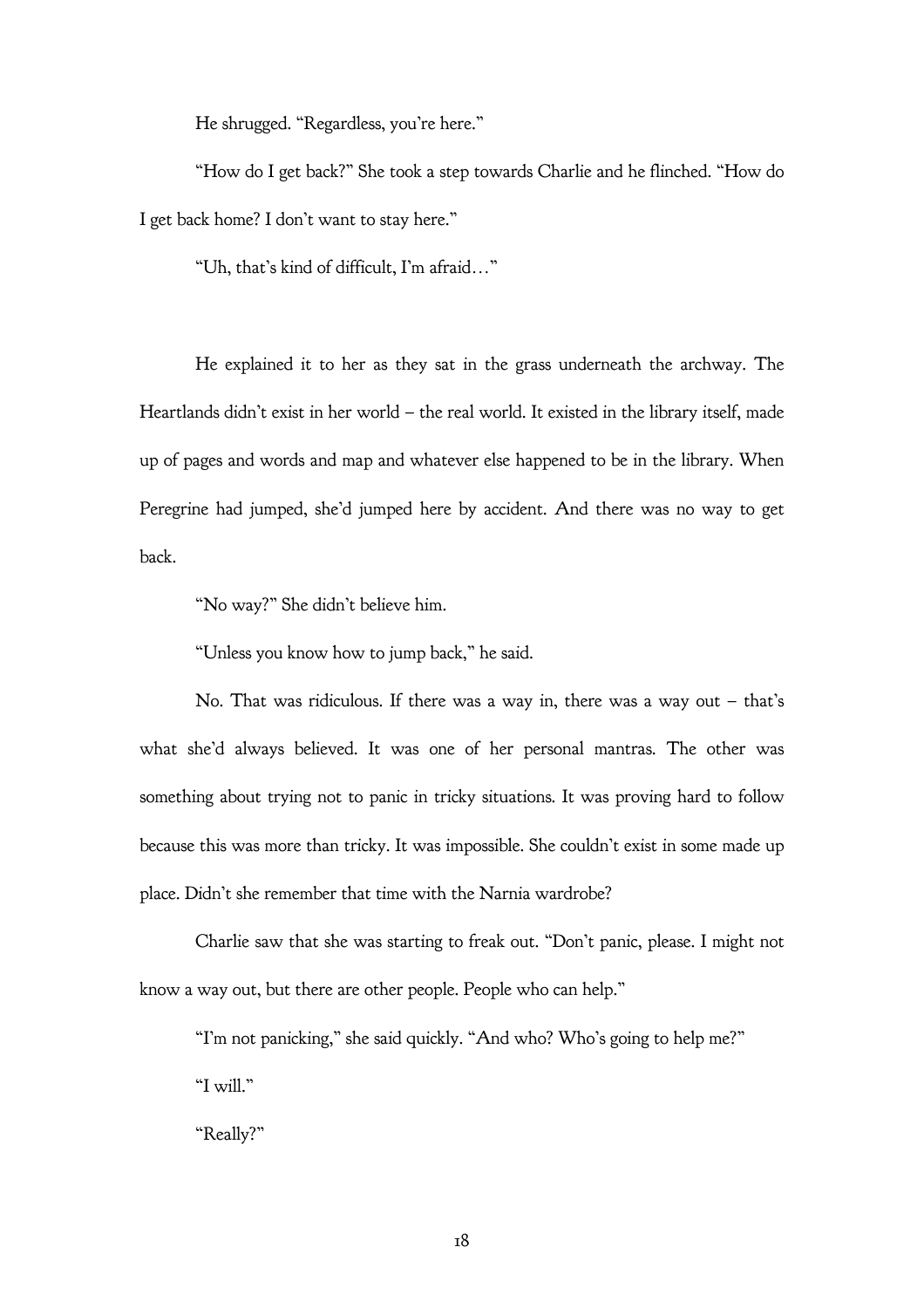She was surprised. Why would he help her? She would manage on her own – she always had in situations like this – but it would be so much easier if she had the company.

Charlie smiled at her. "You look like you need the help. Besides, I don't mind. Better than staying out here."

'Out here' turned out to be an abandoned village in the middle of overgrown fields. If there had been a dirt track leading out, it had long since grown over. Most of the houses lacked roofs. Sometimes walls had fallen away. One or two houses had collapsed entirely.

"What is this place?" she asked. "Is this what the Heartlands looks like?"

He shook his head. "This is a tiny part of the Heartlands. The rest looks much more civilised, trust me." He gestured to the ruined village. "I'm not really sure what this is. A leftover of an older library, perhaps. Or maybe it crumbled after a significant book shifting. It's impossible to tell."

It was easy to listen to Charlie's amiable chatter as they left the abandoned village. He liked to talk, it turned out, and she didn't mind listening to him, especially when she was too busy drinking in the landscape to talk. For the most part, they could have been somewhere deep in the English countryside. It was only when they came across other landmarks, like enormous lakes ringed with exotic birds, that the foreignness of it all came back to her.

Before they'd left, Charlie had also given her a knife. It was small and almost weightless, with a pearlescent handle that changed colours when she examined it in the sun. It came with a small sheathe, which she slid over the blade. It was all very Tolkien,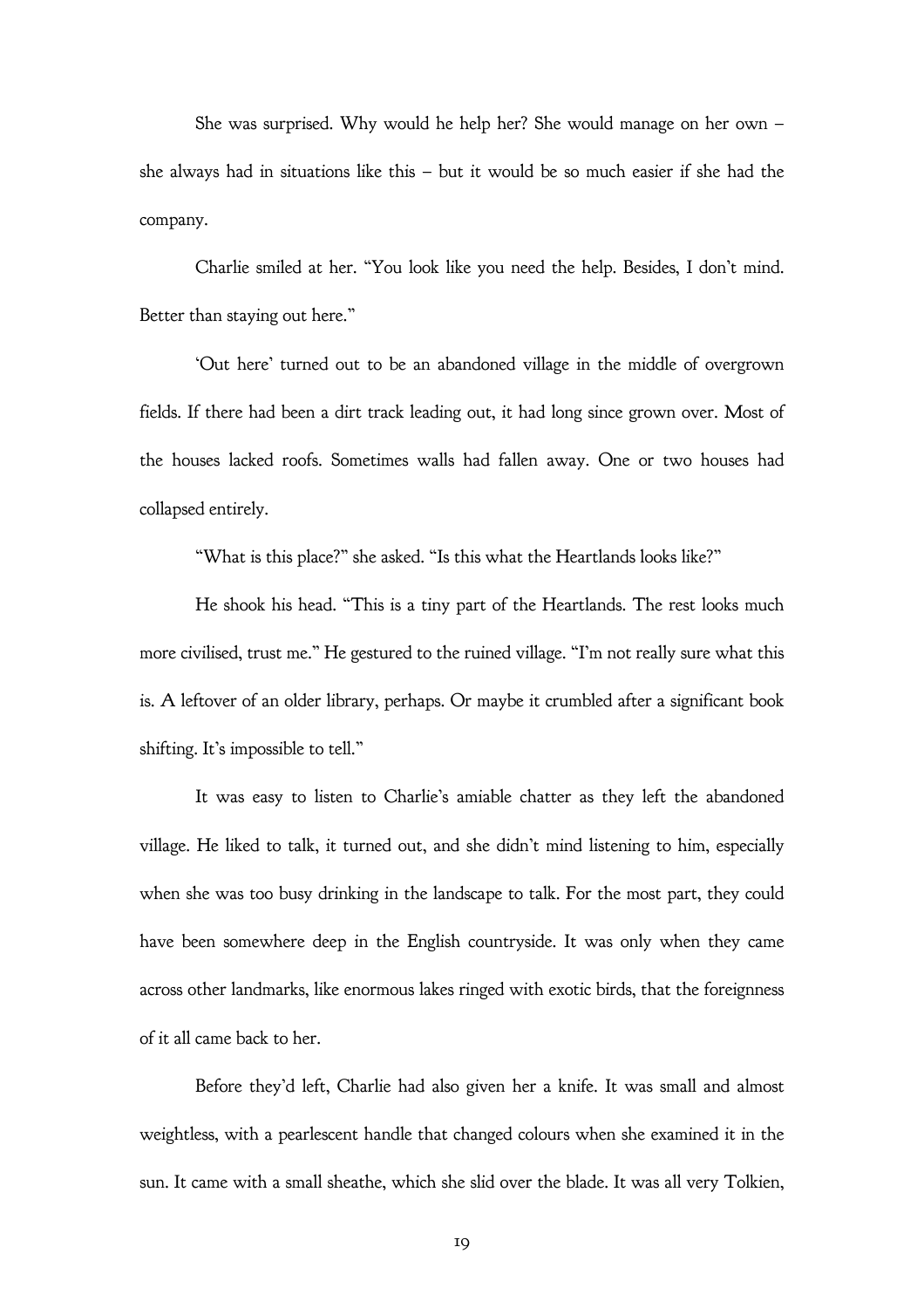and Peregrine was uncomfortably reminded of what had happened to the hobbits. She broke through Charlie's inane chatter in an attempt to divert her mind.

"Where are we going again?" she asked.

He sighed. "I didn't want to go to the library, but it looks like we might actually have to. There's an old friend there. Possibly. It's likely she's moved on, but then again, she might not have."

"That doesn't sound particularly encouraging," she said.

"Unfortunately, it's all I have to go on."

Eventually they found a small, rutted path that led out of the fields and towards a better kept area. The fields here were used for corn and other crops, which swayed gently with the breeze. Occasionally, they'd see houses, but Charlie would pull her off the road and they'd walk far around it. It was okay at first, but then Peregrine began to wonder. She stopped him as he tried to go around a farmhouse.

He made a face. "You're not from the Heartlands, and people will notice. You might not, but I certainly did. It's your clothes, your walk, your accent – everything. It's a better if we don't come across anyone. Outsiders don't come to the Heartlands."

"How did you know I was a door jumper, though?" she persisted. "No one at home knows."

"There are always signs."

She wanted to ask more questions, but he suddenly fell silent and put a finger to his lips. They'd moved into a copse of trees to avoid the farmhouse, and there were voices ahead. Fear coiled in her stomach. What if they weren't human? What if they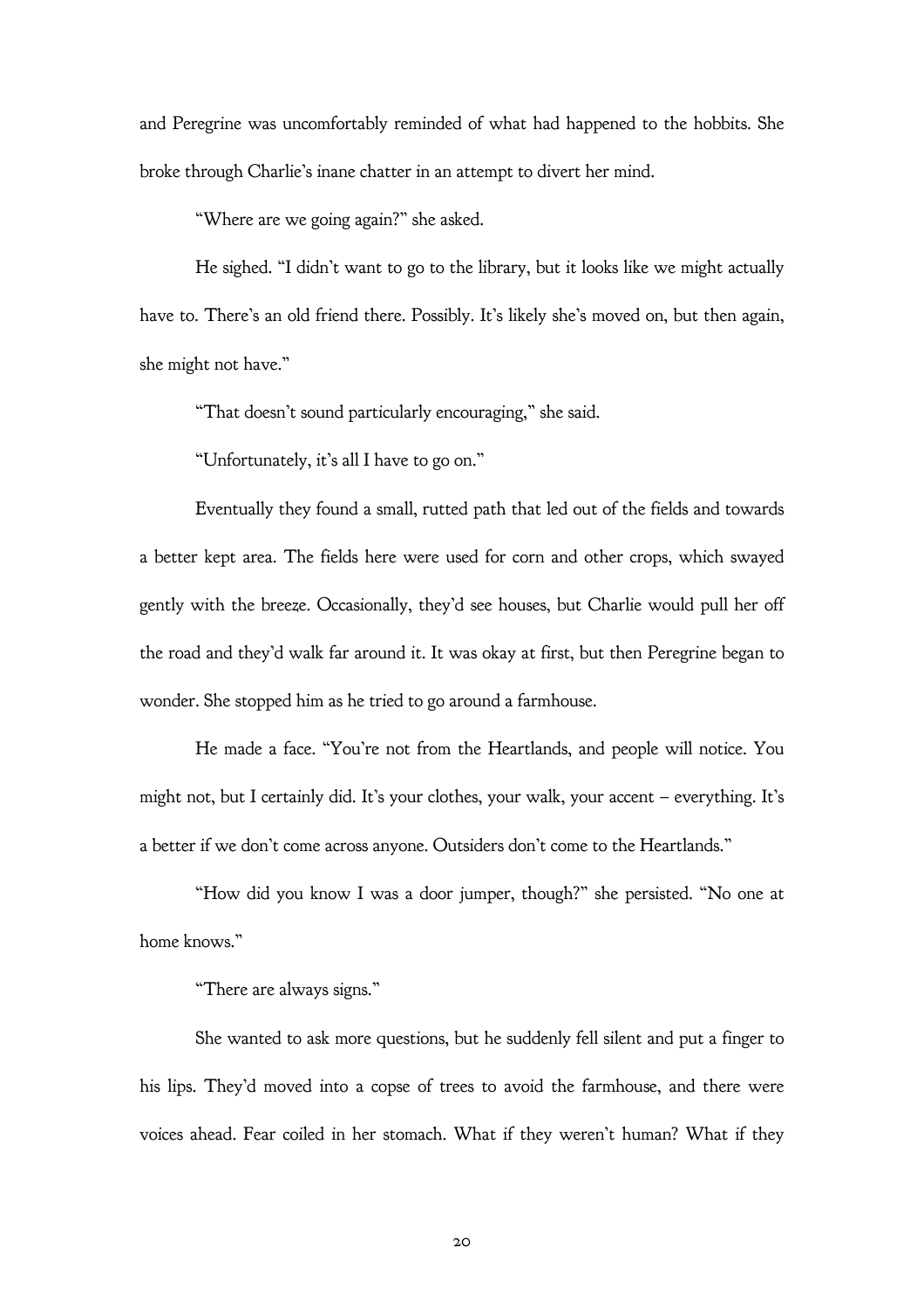were some kind of vicious hybrid alien specifically designed to eat door jumpers? She didn't know what it would be like here.

"Follow me," he said.

Quietly, they went further into the copse. Peregrine was careful not to tread on any twigs, but it was difficult, and every snap seemed to reverberate through the forest. In adventure novels, this sort of thing had always been fun, written as a challenging adventure.

They lied.

Charlie led her back around the track, and she breathed a sigh of relief. It was incredible how catching fear was. If she were by herself, she probably would have run straight into them, and then what? She might have been welcomed.

"They wouldn't have liked you," Charlie said when she voiced this. "This is on the border of the Heartlands, so they're used to seeing strange things, but that doesn't mean that they like them."

As they continued, there were more houses, and the roads grew busier. More than once, Charlie had asked her to hide in the bushes by the side of the road while he scouted ahead. Twice, people had come onto the road unexpectedly.

"We can't keep doing this," he said eventually. "It's not going to work for us much longer. We need to rest."

### "Agreed."

She would never admit to it, but Peregrine's feet were starting to hurt. She wanted to stop right now and take a break, eat something, maybe, but Charlie was all gung-ho for getting to the library on time. They paused while he thought.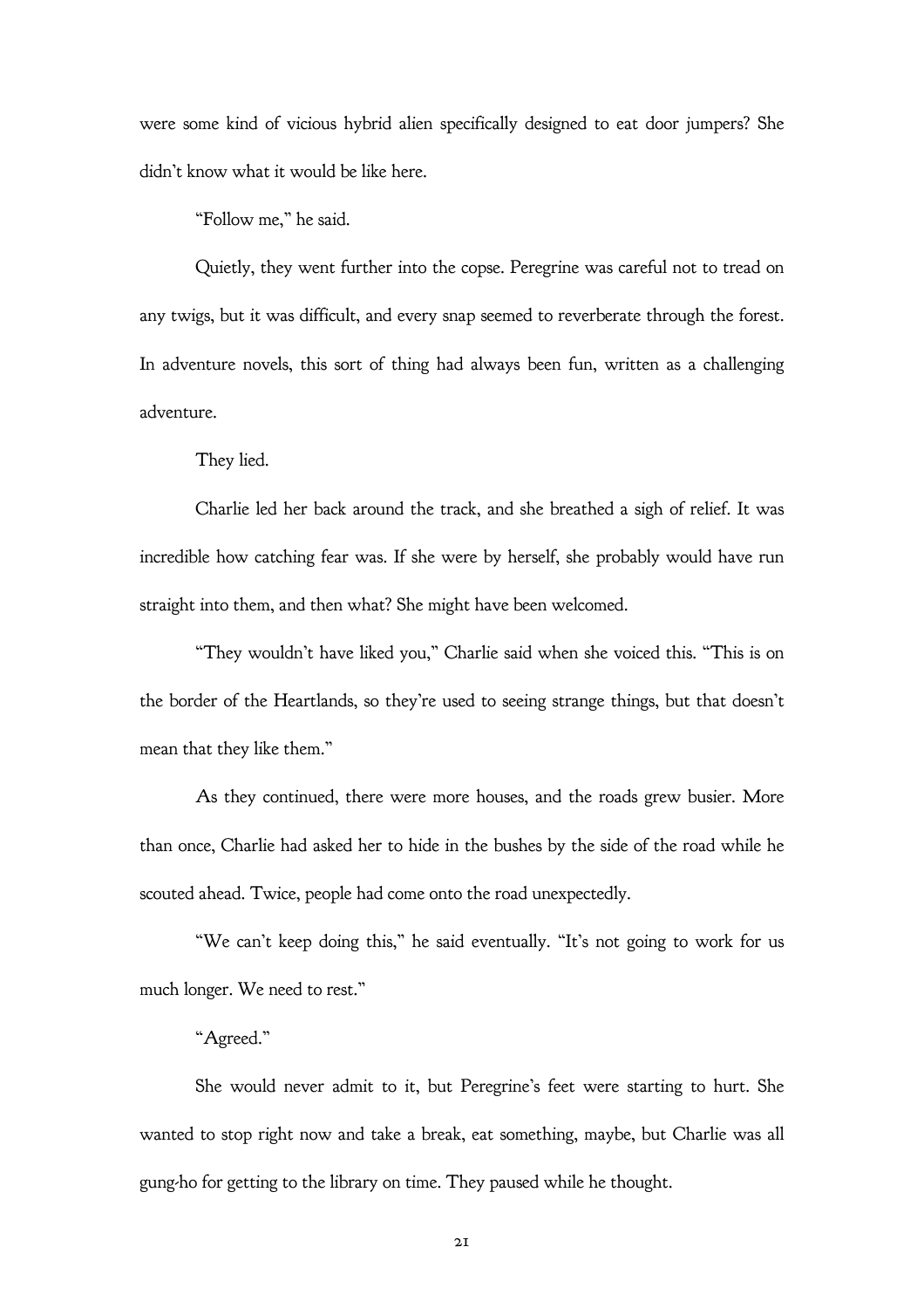"There's an abandoned house not too far from here," he said, mostly to himself. "If we go there, chances are that we'll be safe for the night. The alternative is to keep walking to the library. That might be too dangerous, though."

Neither choice sounded especially appealing to her.

"You could teach me," she said. "Teach me how to act like one of you. You said that I'm not like you, but I could learn."

He thought about it for a moment. "It's a nice idea, but I don't think so. There are some things you wouldn't be able to do, no matter how good an impersonator you are."

She tried to get him to tell her what they were, but he didn't say anything else. They kept going. Charlie led her further off the road and they were back in the fields, wading through long grass and overgrown crops. It was easier to stay hidden in the fields, but there were other things to watch out for, too. Charlie pointed out an emerald green snake coiled up in the grass. On more than one occasion, she'd tripped over a rock.

The house was on the other side of the field, tumbledown, but with the roof intact. Charlie went in first, and shooed out a stray cat. Peregrine sighed. She missed her bed already, and her home. She should have been at her party by now.

"It isn't the Ritz," she said, attempting to joke about it, "but it looks cosy enough."

He smiled at her wryly. "There are worse places to sleep."

That night, it was difficult to get comfortable. The floor was strewn with damp straw, and things crawled under her all night. She knew that it was only mice – probably – but the thought made her shudder in disgust. She couldn't imagine managing to sleep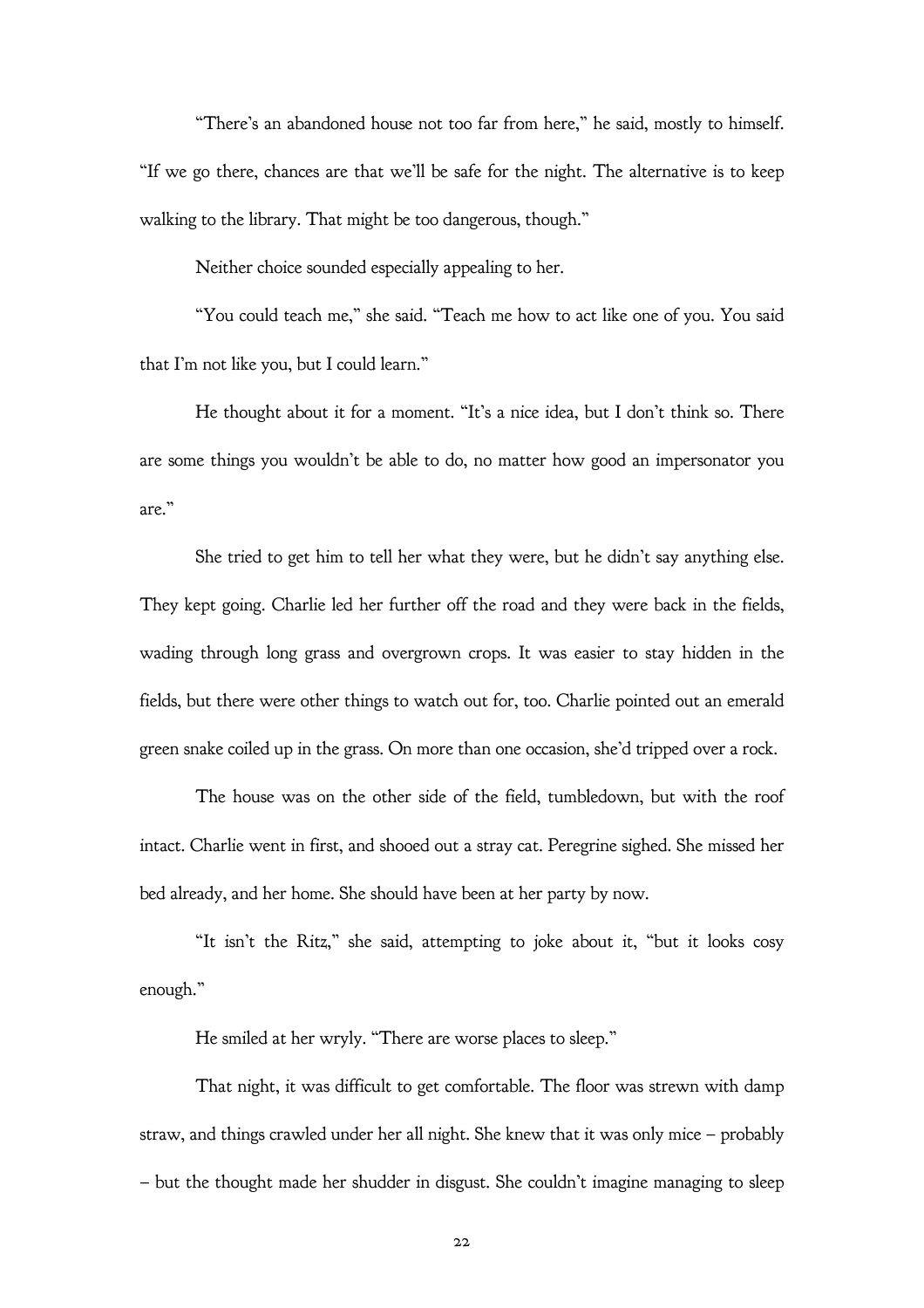here. She glanced over at Charlie. He was sprawled on his back, fast asleep, mouth open. However, despite her misgivings, she managed to doze off anyway, and awoke to sunshine streaming through the empty window.

Charlie was already up. He handed her a hunk of fresh bread, which she devoured. She hadn't realised she was so hungry.

"I thought you might like that," he said, grinning. "I went out this morning and did some bartering." His shoulders slumped. "We're also closer to the library."

Peregrine got up and brushed her hair from her eyes. "You're really not looking forward to this, are you?"

"It's complicated."

That's all he would say, so she dropped it. He was a lot quieter today, occasionally pointing out objects of interest, but otherwise silent. Like the previous day, he took her around several villages, but in the forests and fields, there were a lot more people, and it became harder to avoid them. Peregrine was also fairly sure that the large blister on her foot had burst.

It was towards the evening when they arrived at the library. Peregrine could only stare at it. It looked more like a bank, or some kind of mansion. All of the libraries she knew were small and poky, tucked away into a shabby building. This was…

"Brilliant," she said.

He glanced at her. "If by brilliant you mean terrifying, then yes."

Her smile faded as she got close to it, however. Boards covered up the windows, and there was a dusty coating on the floor. It looked derelict.

"Are you sure your friend still lives here?"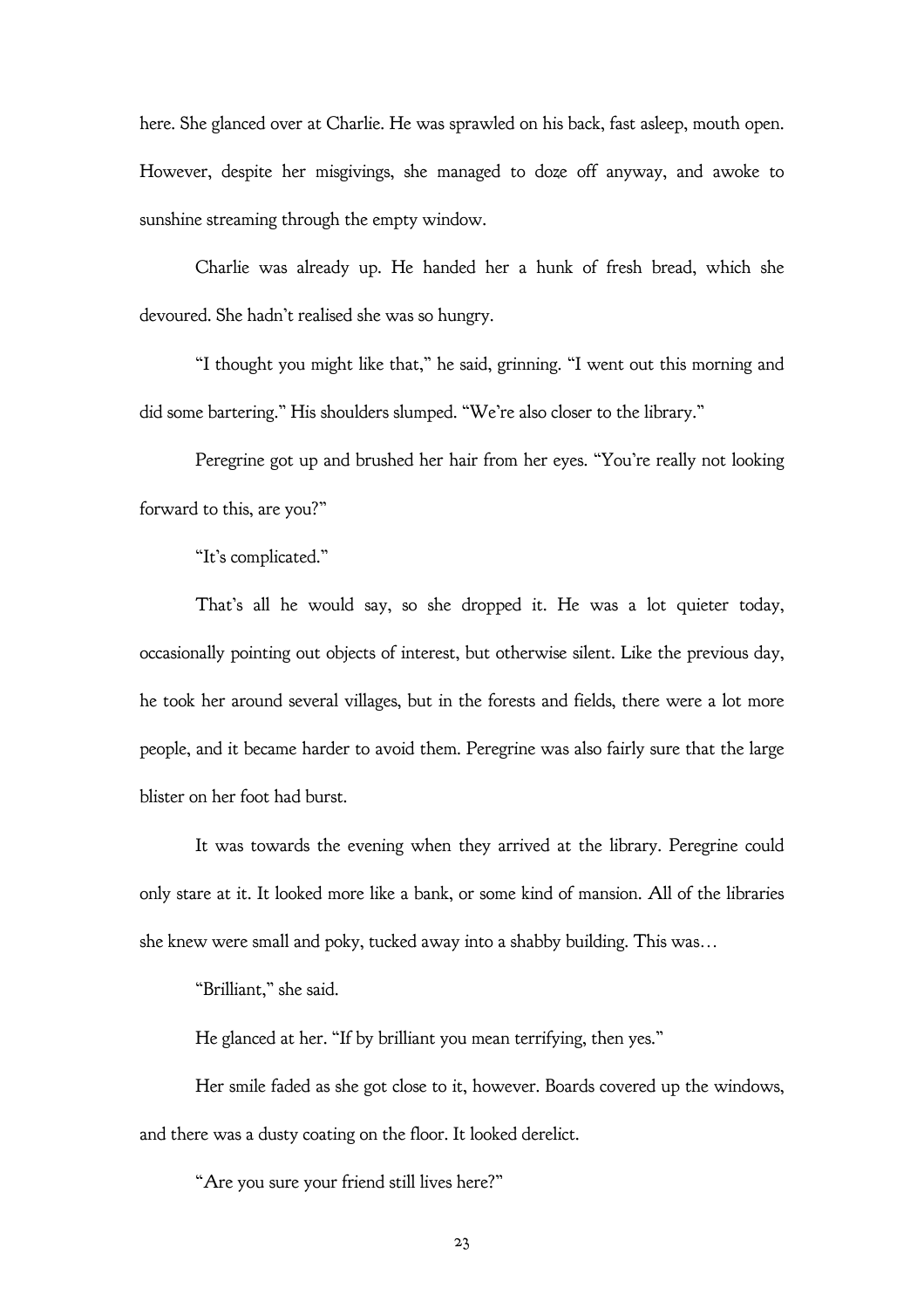"No," he said. "It was worth a shot."

They approached the door. Peregrine went first and opened it. Chalky blue paint clung to her fingertips and she wiped them off on her jeans, where they made streaky lines. She squinted into the gloom and tried not to cough. This place was old – and musty enough that dust motes swirled in the light that poured in from outside. She could just about see the silhouettes of stacks of books.

"I don't like this," Charlie said from behind her. "I could get my badge revoked."

"For what? Intruding on a library? You're a librarian."

"About that. I may have somewhat… edited the truth."

She turned to look back at him. "You lied to me?"

"Well, I'm a librarian, yeah, but it's not your definition of a librarian exactly-"

Peregrine held one hand up to silence him. She could hear something coming from within the library. A low buzz of whispers emanated from the darkness, reaching out towards her. Evidently, she was not the only one to hear it, as Charlie took a couple of steps back.

"The books are talking to us," he said in a hushed voice. "We should go. Now."

But instead of retreating, Peregrine took two steps forward, as if entranced.

Then the door slammed shut behind her.

"Crap," said Charlie.

For a moment, darkness surrounded her and she panicked. Then lights came on, one by one, illuminating the library. She stared in awe. If her mother could only see this. The stacks of books she'd seen in the gloom were barely the tip of what was in the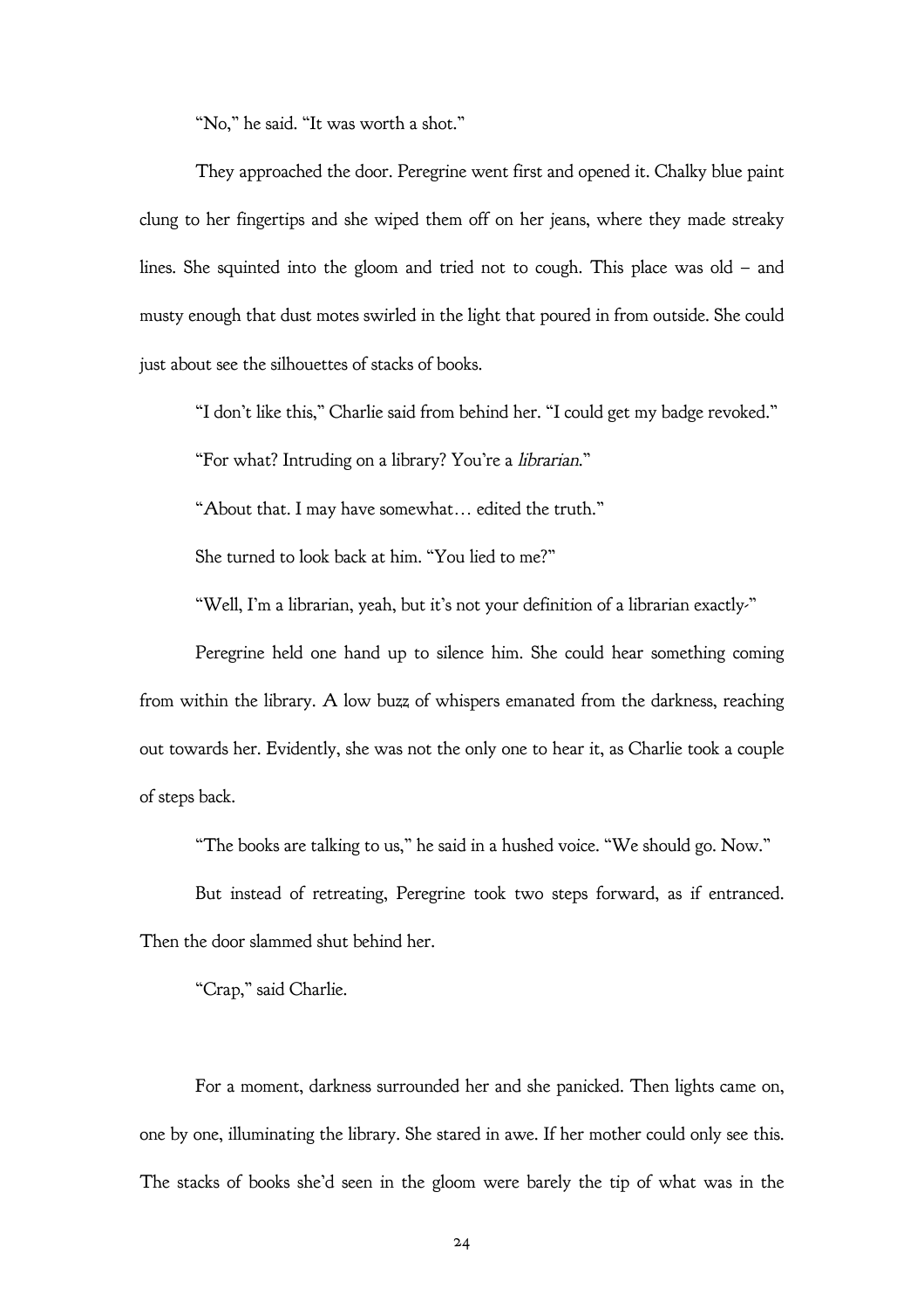library. Ancient fat tomes sat next to each other on shelves of dark wood with knotty whorls visible in the grain. Books were all over the floor, either stacked or open on their spines, so dusty that it was impossible to make out the writing.

"Mum would go mental," Peregrine whispered to herself.

Whoever worked in the library had made a fine art out of disorganisation. There was a faintly visible trail cleared of books and other debris that meandered through the chaos and down the hallway to where, presumably, more books rested. Peregrine took a step forward and accidentally sent a pile of scrolls rolling across the tiled floor. The sound was enough to make her flinch, her heart racing. Which reminded her that she was, for the time being, completely alone.

She turned around to open the door, but the handle wouldn't turn. Behind it, she could hear Charlie's muffled protest as he, too, tried to open the door.

"Can you hear me?" she called.

Although her voice echoed down the seemingly endless hallway, Charlie obviously couldn't hear her. He pounded on the door several more times and then she heard him sigh.

She turned back around. The library seemed slightly more formidable than before, and she pulled out her knife. Not that it would do much good here. What did she think she was going to fight? Bookworms? And how? Charlie had given her the knife, but he'd not even bothered to explain how to use it. She swiped at the air a few times and then fumbled the last move. The knife clattered on the tiles. She swore.

"You won't be needing that."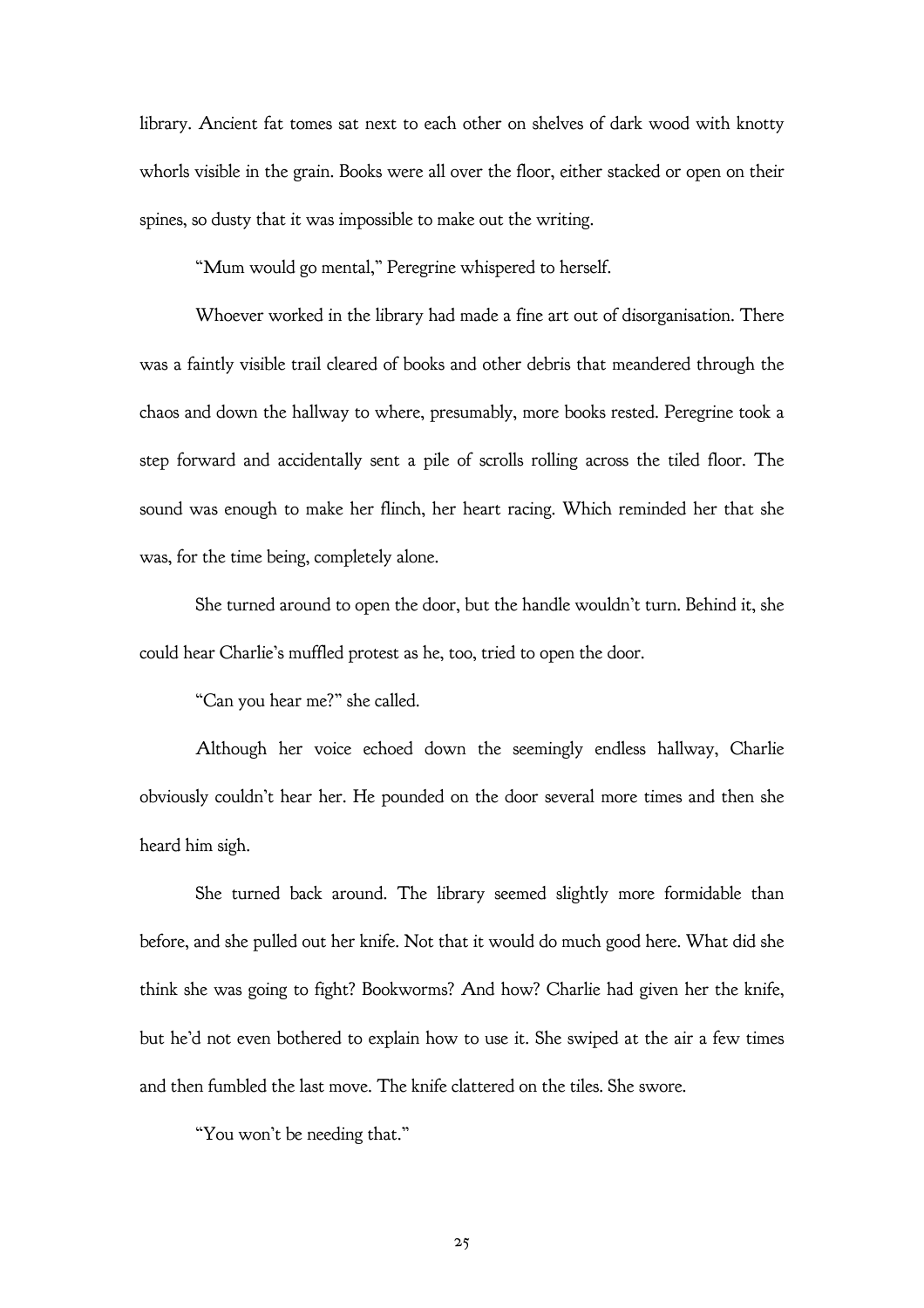Peregrine swore again and backed up against the door. Where there had only been empty space, a woman stood rigidly. Her hair was pulled up into a sharp knot at the back of her head, held together with what looked like two bookbinding awls. Peregrine had seen her mother use them, and they were in her house frequently, but as hair accessories? The woman's blue and gold striped waistcoat held several other tools Peregrine recognised, including a Hastings magnifying glass dangling by a chain around her neck.

"Who are you?" She was unable to keep the fear out of her voice.

The woman took a few steps closer. There was something off about her eyes, and the way that she cocked her head, not directly at Peregrine, but off to the side, as if she was listening instead. Spectacles peeked out of her waistcoat pocket.

"I believe since you are the intruder, I have the right to ask questions." The woman took another step closer, but there was nowhere else for Peregrine to go. "This is a restricted area. The doors are always locked."

Peregrine jiggled the handle again, but the door remained steadfastly closed. "No! It was open just a minute ago. I walked straight in. How else could I have got in here?"

The woman tilted her head. "As you know well, not all doors are permanent and nowhere is forever locked."

A chill ran through Peregrine.

"Do you think that you are the first?" the woman asked. "I recognise a door jumper when I come across one and you bear all of the hallmarks. It's a dangerous thing to be a door jumper." She paused. "Your friend is becoming quite anxious outside."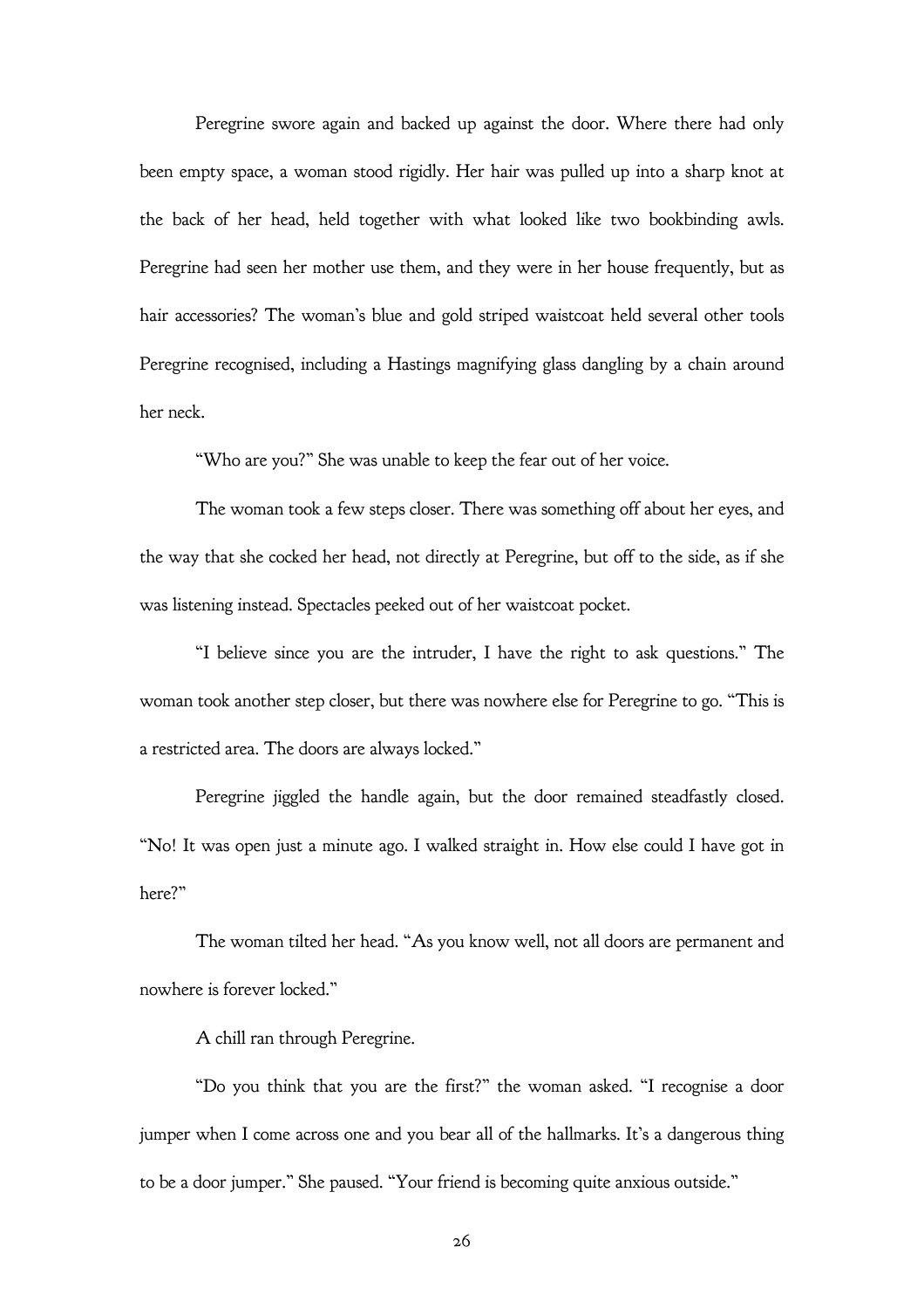The woman waved her hand with an air of indifference and the lock on the library entrance door clicked. Charlie tumbled in.

"Jesus, couldn't you have opened the door any sooner? Did your hands fall off or- " He trailed off as he saw the woman. "Oh. Oh no."

"Charles Liberist. Guardian. Or would be, if not for the atlas incident."

Charlie's face was a deep red. "There's no need to bring up the atlas incident."

"Atlas incident?" Peregrine asked.

She felt a little more comfortable now that Charlie was with her. He was intimidated, but not afraid, and that made her feel a little braver. The woman didn't attack him, even though she was looking at him in the same curious fashion that she'd examined Peregrine. The knife was still on the floor, out of reach.

"It's a good thing that you two have come here first," the woman said. "There are others looking for you, and they are not so welcoming."

If this was a friendly welcome, Peregrine thought, then she'd hate to see what unfriendly looked like.

"In fact, you have blundered your way here, alerting just about everyone to your presence. Charles, as an assistant guardian, I expected more of you."

Charlie twisted his mouth, but didn't say anything.

The woman continued, "I suppose it is irrelevant now. I assume that you're here because you have questions for me."

"A couple, yeah," Peregrine said. "Who are you? How do you know about me? How do I get out?"

Charlie nudged her. "I think we should probably just go."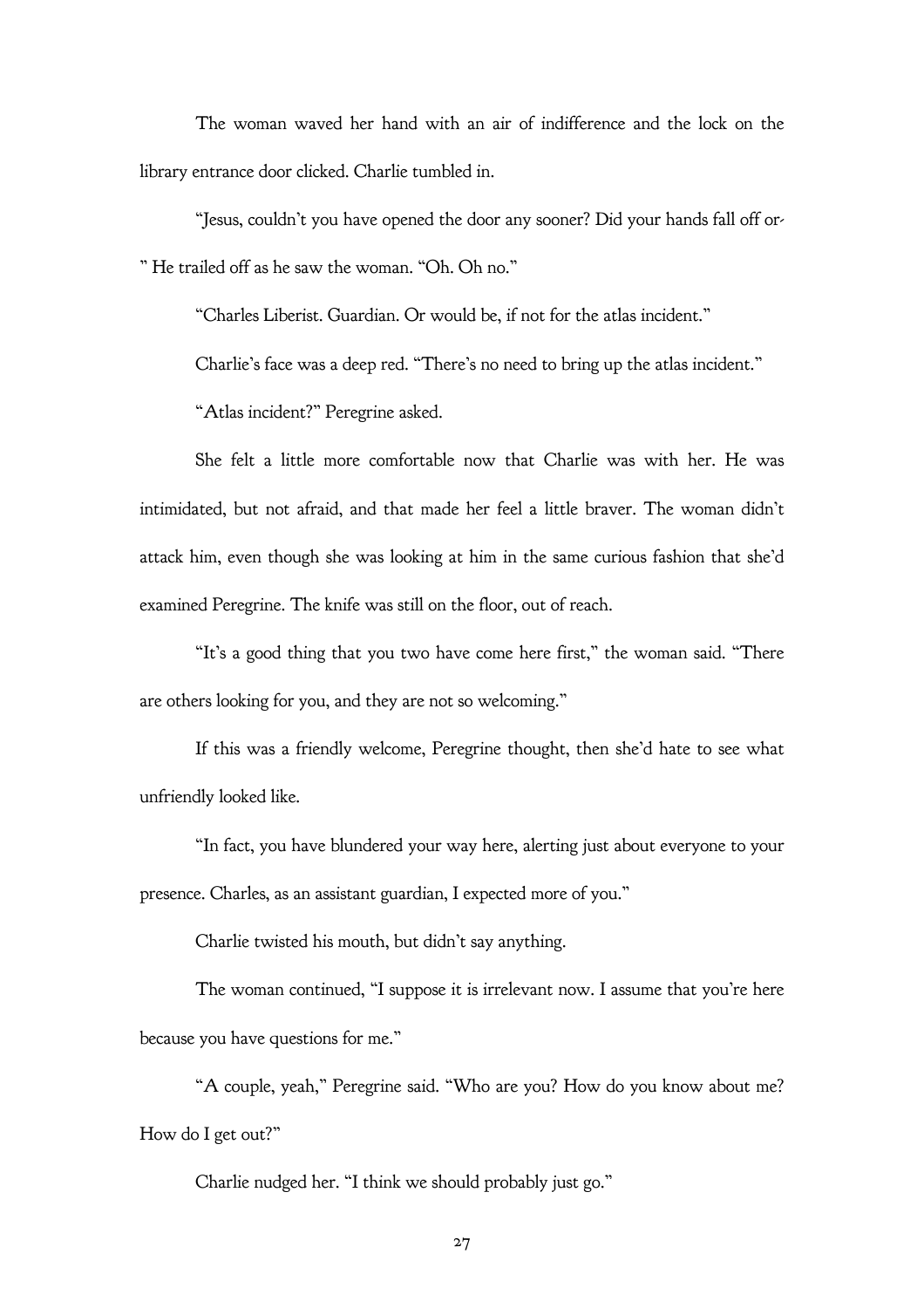"No, it's quite alright," the woman said. "You came here seeking answers; it is only fitting that you receive them. My name is Leahr, and I serve as the head librarian."

As she spoke, she turned her eyes up to the light and Peregrine understood immediately why the woman hadn't looked at her directly. Her eyes were a pearlescent grey, and instead of a pupil, there was only a dull sheen, as if the iris had swallowed it. The effect was unnerving.

"With the knowledge in this library, I have learnt much about your door jumping skills. And you are not the first to visit."

"I'm not?"

Leahr turned and started to walk down the corridor. Both Charlie and Peregrine followed suit. She picked up her knife as she passed it and shoved it back into her boot.

"No. But you've certainly lived the longest."

In a small room, crammed with books and overstuffed armchairs, Leahr poured tea from a large teapot into several cups. She handed them to Peregrine and Charlie, who took them gratefully. Lavender and sage drifted up from the cups.

The last door jumper Leahr had met had died on her doorstep. The jump had been too big to manage, and she had cradled his head during his final moments. There had been blood all over his face – tacky, she described it, like glue – and he had taken no more than half a dozen gasping breaths before he died.

Then there had been Juniper, who had never even made it to the library. She had materialised on the Audubon shores and died with seven arrows in her chest. Leahr had only figured out that she was a door jumper from the unfamiliar texture of the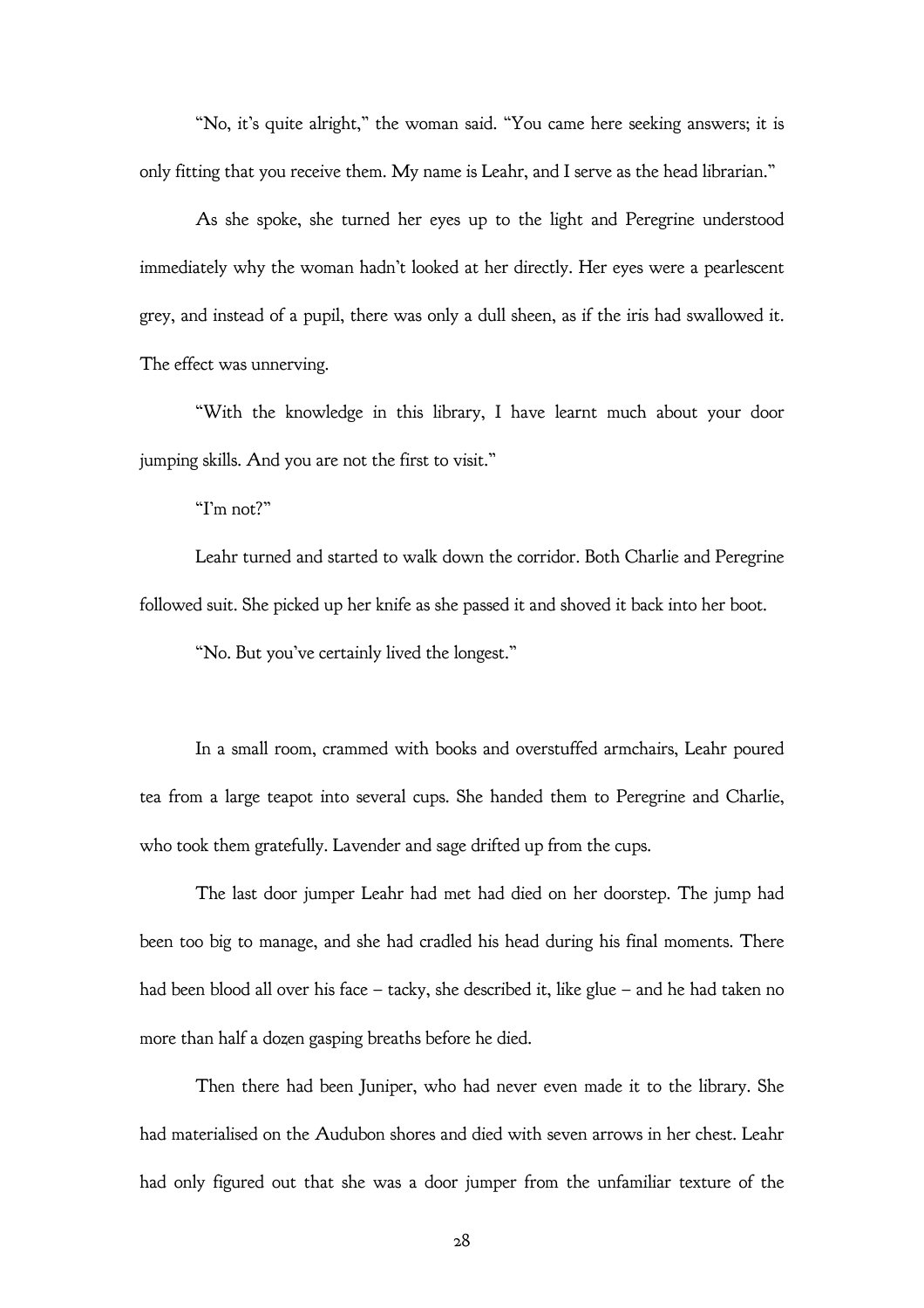clothes and afterwards, from the conversations that she'd had with people. Juniper had been in the Heartlands for about half a day before she had been attacked.

If there had been others before them, Leahr didn't know. She certainly didn't expect that they lived long.

Peregrine clutched her teacup nervously. "Why are they all dead?"

The blind librarian sighed. "Your kind are dangerous here. You come in with new ideas and strange objects, and the fabric of our world is disrupted every single time. The safest thing to do is kill you."

"But you're not going to do that," Peregrine said.

"No. I'm not." There was a relieved pause. "Others will try to."

Peregrine tried to imagine the danger and failed. There had been a moment in the library, just before Leahr had let Charlie in, where she'd been afraid, but she'd never really believed that anyone would kill her. Charlie had been nothing but helpful since she'd arrived, and it was difficult to believe that anyone else would take such a unrepentant hatred of her.

"So what you're saying is that I'm sort of a miracle?" she asked hopefully.

Leahr shook her head. "You are going to have to be careful here. That is what I'm saying."

"Wait, wait – I want to leave. I'm not sticking around."

"You might not have a choice."

For a second, Peregrine couldn't quite hear anything other than the blood pulsing in her ears. "Of course I have a choice. I came here to find out how to get back. There's got to be a way to get back."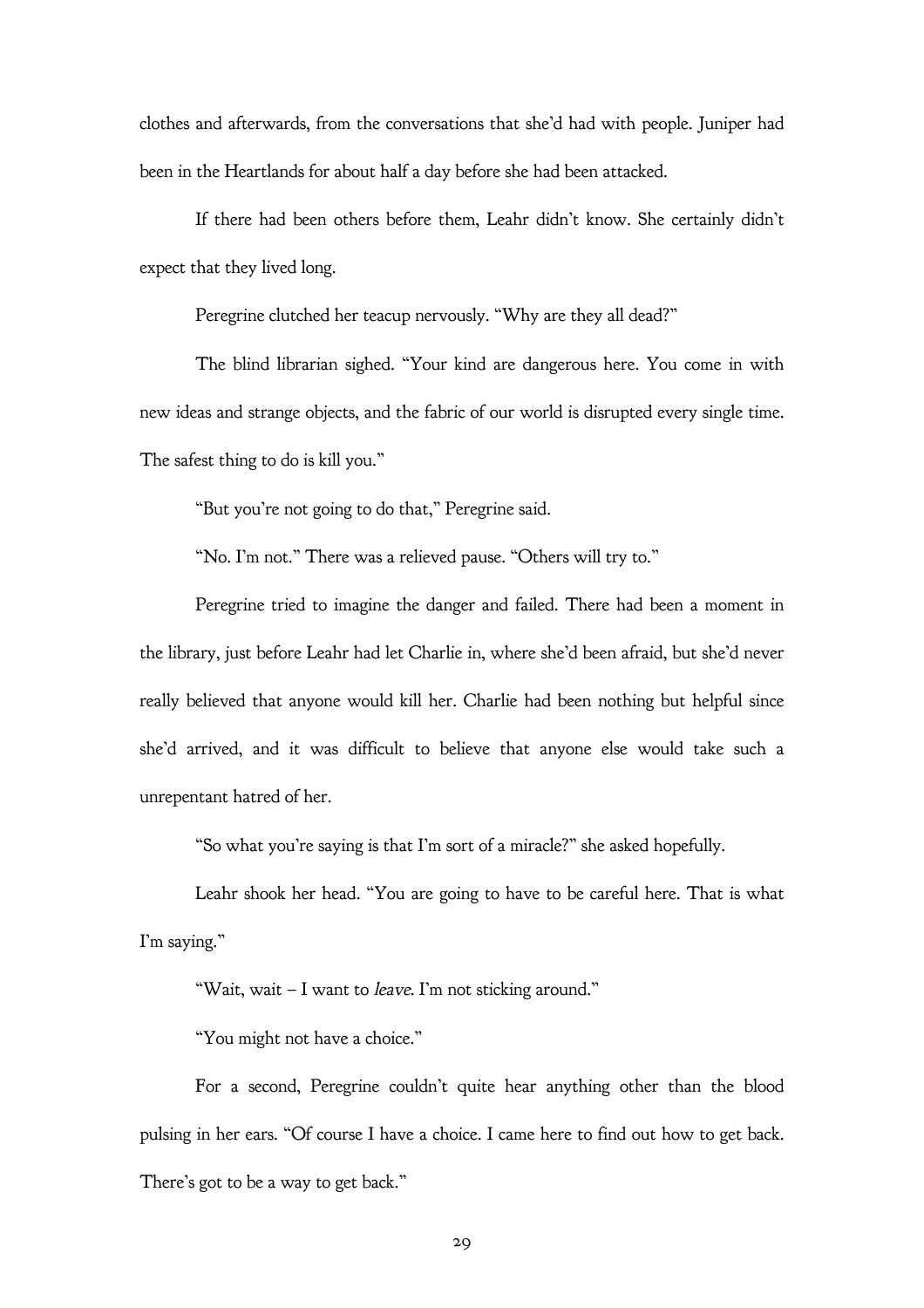Leahr stood up. "If there is a way, I haven't heard of it. Door jumping seems to be a strictly one way business."

"But there must be a way to get out." A note of desperation crept into Peregrine's voice. "I'm not supposed to be here."

The blind librarian thought for a while. Then she said, "There might be one way. On the Audubon shores, there are a series of caves that only a few people know about. Inside the deepest cave is a door that has always been locked. And that," she ended, "is the door out of the Heartlands."

Peregrine looked at Charlie, who shrugged. "That sounds great, but if it's always locked, then how do I open it?"

"That is something that you will have to learn for yourself. However, I recommend that you start with the White Bear."

Charlie hesitated. "I don't think so."

Peregrine could feel Charlie grow tense next to her. Whatever this white bear thing was, it sounded like something to be reckoned with.

"If there is anyone who knows where the key is, it's the White Bear."

He looked visibly panicked. "I haven't seen him since the atlas incident."

"Then you are well overdue a visit." The blind librarian smiled at them. "Anyway, I assume you will be requiring a map of some kind. Supplies, maybe?"

Peregrine wanted to ask what the White Bear was, but she also didn't want to upset Charlie further. He shot her a dark look when Leahr's stood up, and she had the feeling that he'd start to argue with her as soon as they set off.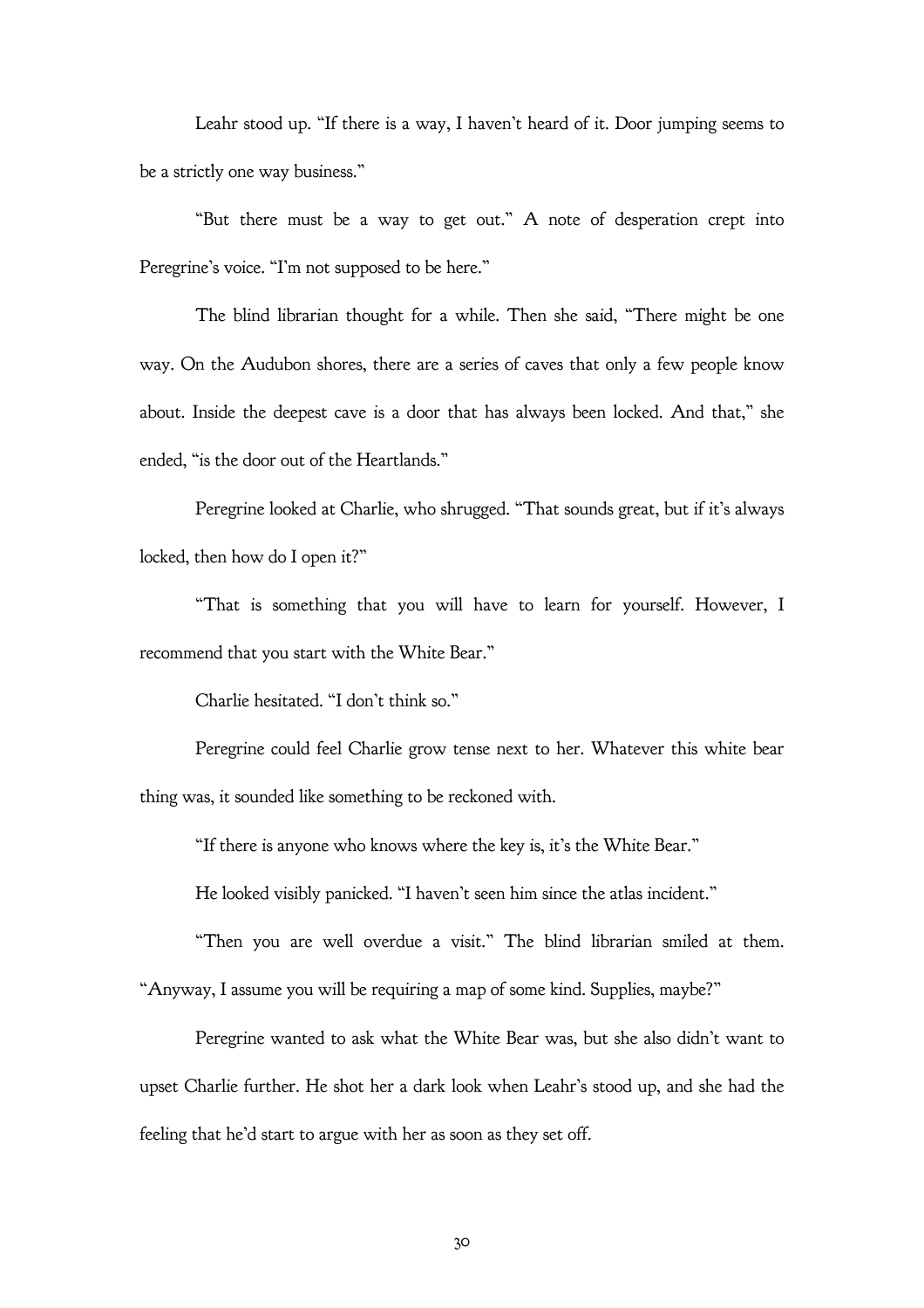"Supplies would be good," she said gratefully, trying to avoid Charlie's stare. "And a map."

Leahr put the teapot and other utensils on a side table and fiddled with something inside her pocket. Peregrine noticed how graceful her movements were, even though she clearly couldn't see anything in front of her. It was a little eerie to see her cock her head to one side and then move whatever she had to move in front of her.

"Charles, I would like to speak with you alone," she said, and beckoned for Peregrine to leave the room. "Don't worry, it will only take a moment."

Still avoiding Charlie, Peregrine left the room and shut the door behind her. Alone for the first time since she'd got here, she let out a deep sigh and sank to the floor. She put her head in her hands and tried to breathe, tried to think. How had she got herself into this mess? She didn't want to stay here, and she didn't want to go off on some crazy, half-assed quest to get some key that sounded like it didn't even exist. More than anything else, she wanted to go home, flop down on her bed and pretend that the entire thing had been a nightmare.

She closed her eyes and pictured the door to her house, but instead of the usual buzzing at her fingertips, there was nothing. She didn't even feel ill. Only empty, as if someone had drained her of energy and left her lethargic.

"I'm dreaming," she told herself quietly, whispering it so that the others wouldn't hear her through the door. "This isn't real. I'm asleep. Or really, really high."

If she was asleep, then it was some kind of dream because when she pinched herself, it hurt like hell, but nothing else changed. If it was drugs, then it had to be some kind of super drug because she certainly didn't feel hazy, or relaxed, the way that drugs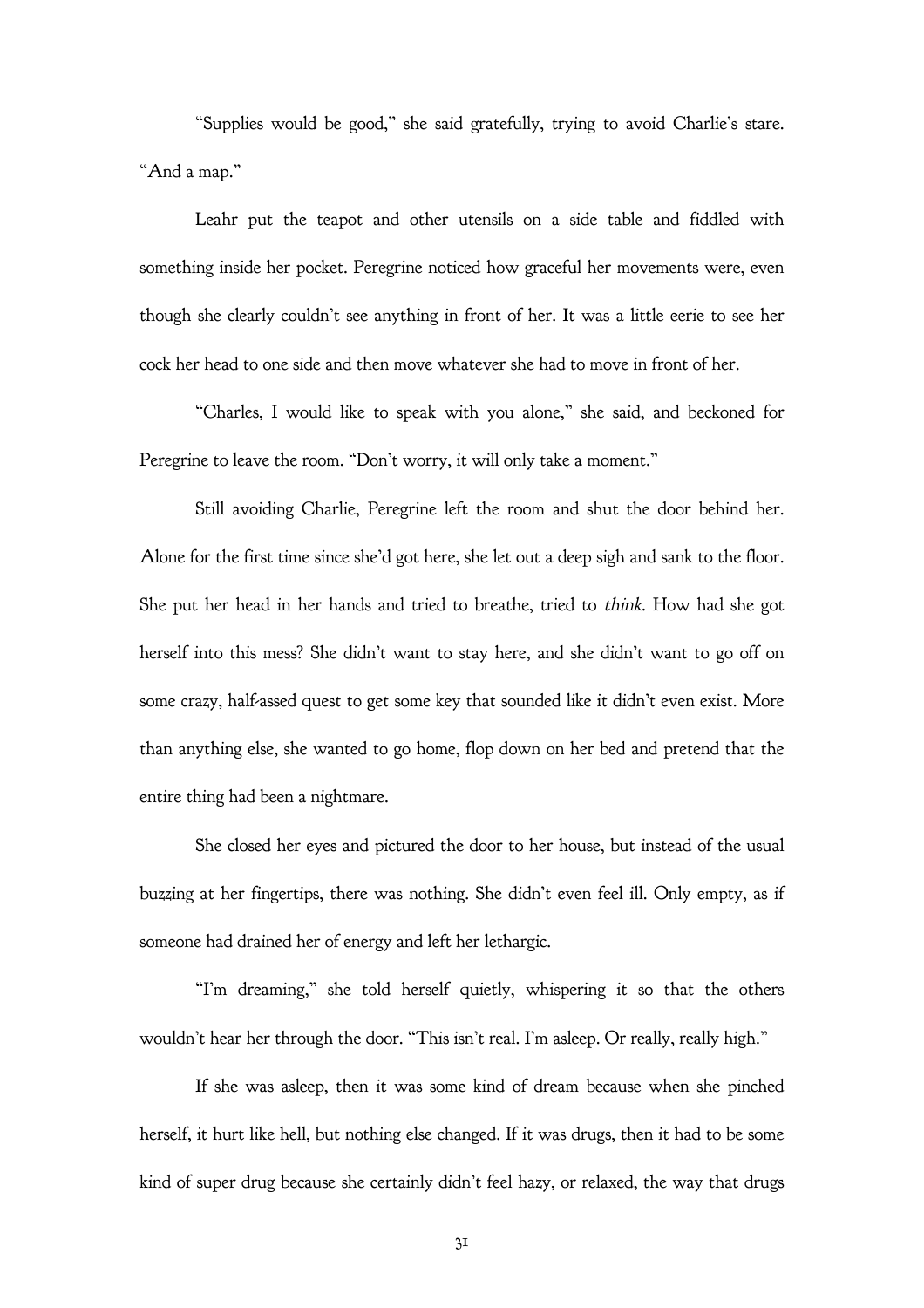were supposed to make you feel. The hallway around her remained, cramped with books and dusty vases, smelling of vanillin. It should have been a comfort to her, but now all she wanted to do was get away from it and back to her own room, which smelled of floral air spray and her favourite shampoo.

When Leahr opened the door, Peregrine was back up on her feet, eyes dry and looking as cheerful as ever. She'd already decided that if she was going to be upset, then it wouldn't be in front of the others. She hated crying in front of people.

"Are you okay?" she whispered to Charlie, as they followed Leahr.

But he remained tight-lipped and wouldn't speak to her. She guessed that he was angry, maybe, that she'd left him to the mercy of some crazy woman, or that because of her they were now on some kind of quest to meet a bear. By contrast, Leahr was serene.

"This way, if you will," she said, turning sharply.

They entered a circular room with a domed glass ceiling. Through it, the moon threw light onto the floor. Peregrine tried to guess at the different constellations, but even the stars were foreign to her, making patterns that she would never find on an astronomer's map in her own world.

Leahr walked up to one of the curved shelves and reached for several scrolls. "These are the ones you'll find useful, I expect. I also hope that you'll bring them back," she said to Charlie. "They are only loaned to you."

"I understand," he said.

The librarian turned to Peregrine and dumped them into her hands. "You should take a look at them before you set off. You are welcome to sleep here a couple of hours, of course, but I must insist that you leave before the sunrise."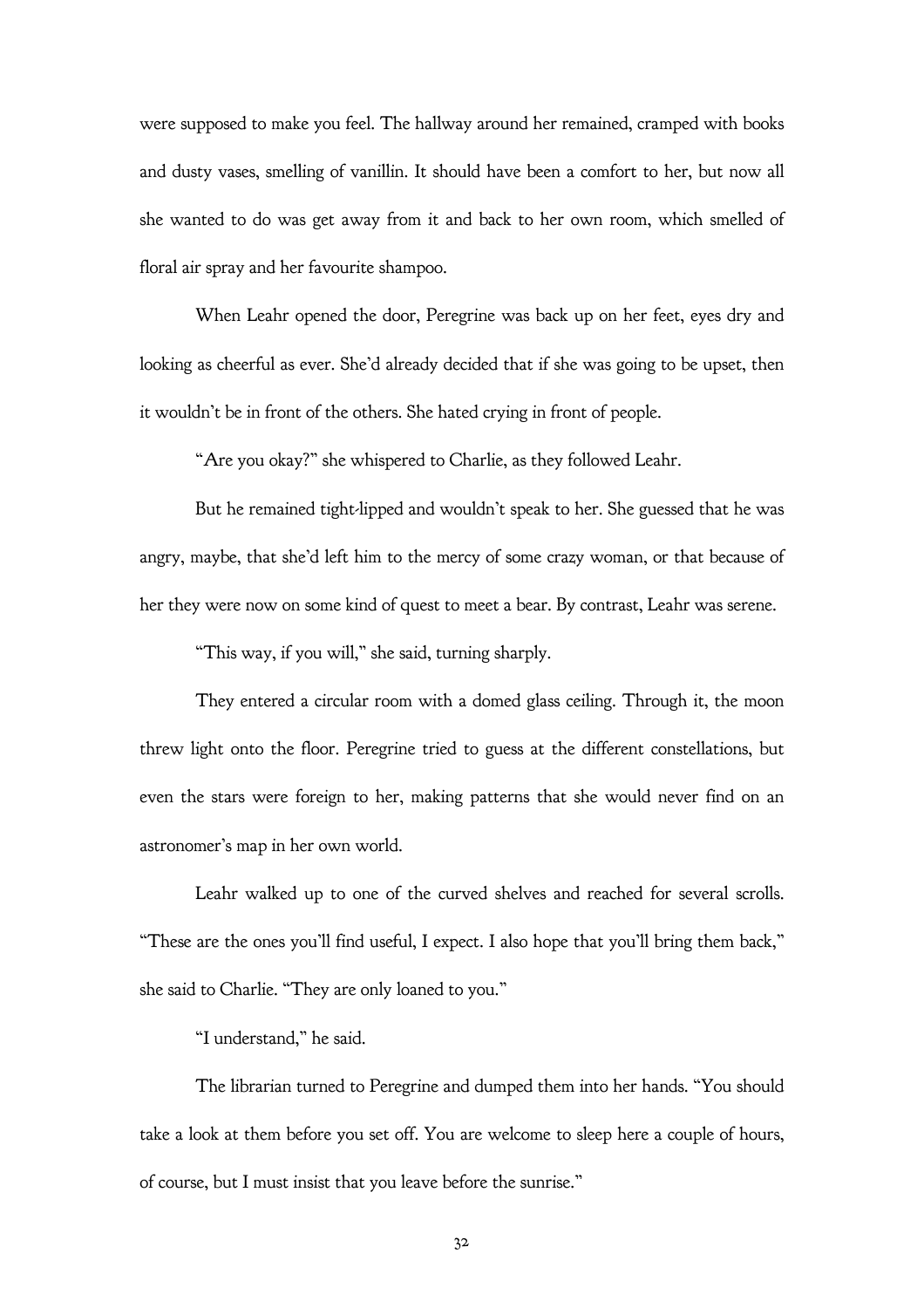"Why?" she asked.

"The library is a sacred place. I do not want any of the outside interfering with how I run this space. They will try to if they know you are inside and perhaps they do, but they will not attempt to invade until the sun comes up and they have better bearings."

"Sleep sounds good."

Only now did Peregrine realise how tired she was. She had spent the entire day figuring out what was going to happen to her, and anxiety was exhausting. Plus, if she could go to sleep, maybe she would wake up at home, and wouldn't that be fantastic?

"There are some sleeping quarters further down that way." Leahr pointed to an unassuming door off to one side. "You will be comfortable there, and Charles will wake you when it's time to leave. He knows the way out."

"Thank you."

Leahr smiled and Peregrine was struck by the change in her demeanour. "I will leave you to your duties." She reached for Peregrine's free hand and clasped it in hers; for the first time, their eyes met. "I wish you all of the luck in the world, young lady. It's a dangerous road, but there is an ending to it all, I promise."

The words were small, but they comforted Peregrine. "Thank you. Maybe we'll see each other again."

"Maybe," the librarian agreed, and she released her hand.

Peregrine watched as Leahr walked out of the room and out of sight. Even though the room was huge, her footsteps barely echoed and it was impossible to pinpoint when she had gone out of earshot.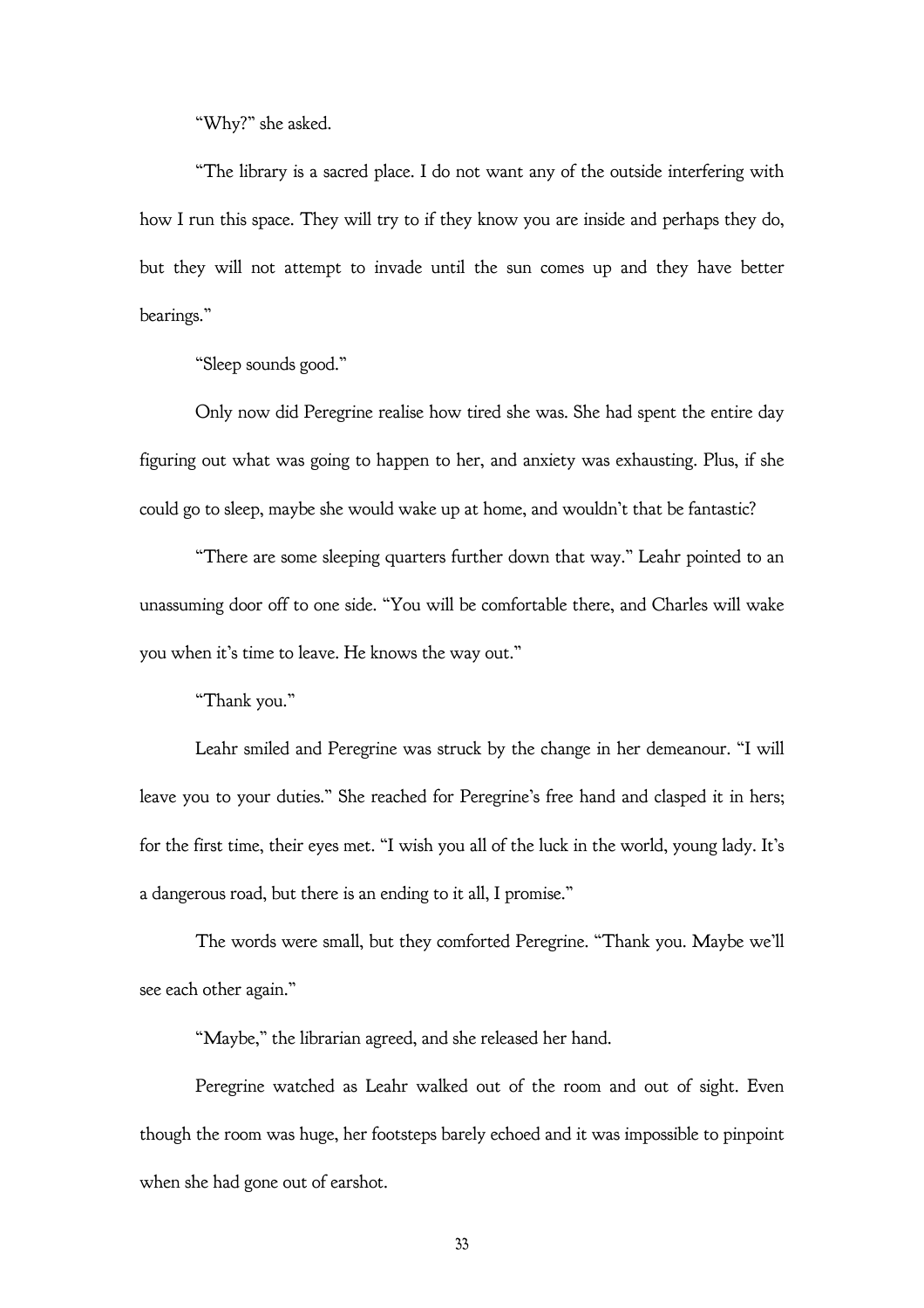"I suppose we should get some sleep," she said to Charlie.

He waited until they were in the room before he started to panic. "Oh God, oh God, I can't do this. Do you know what the White Bear said to me the last time he saw me? He told me that if he ever saw me again, it would be the last time I drew breath. And you know what? I believe him."

She tried to process all of this. "I don't know who this White Bear is, but I'll make sure that he doesn't hurt you. You're my guide," she said. "I need you."

This seemed to ease him ever so slightly. "Leahr said that she would send word ahead to him about us, and maybe that will buy us some time… or maybe he'll just kill us on his doorstep," he added morosely.

Peregrine ignored him and laid the scrolls out on her bed. Unlike Leahr's cramped meeting room, the sleeping quarters were fashioned sparsely and with pragmatism. There were several bunk beds lined up on the walls, along with a partition for changing in private. She found fresh linen in the large chest of drawers that ran alongside one wall, and a jug of cold water on top of it. Through another small room, there was a bathroom complete with flush toilet and towels.

"What did you expect?" Charlie asked her when she mentioned this. "This isn't the medieval ages. We have plumbing."

"It's not like this place came with a tourist guide," she said.

Because it was late, she took a quick bath and got dressed back into her clothes, wishing that she had pyjamas. She supposed that it didn't matter too much; in a few hours, they'd be up again, and she didn't know where they would go next.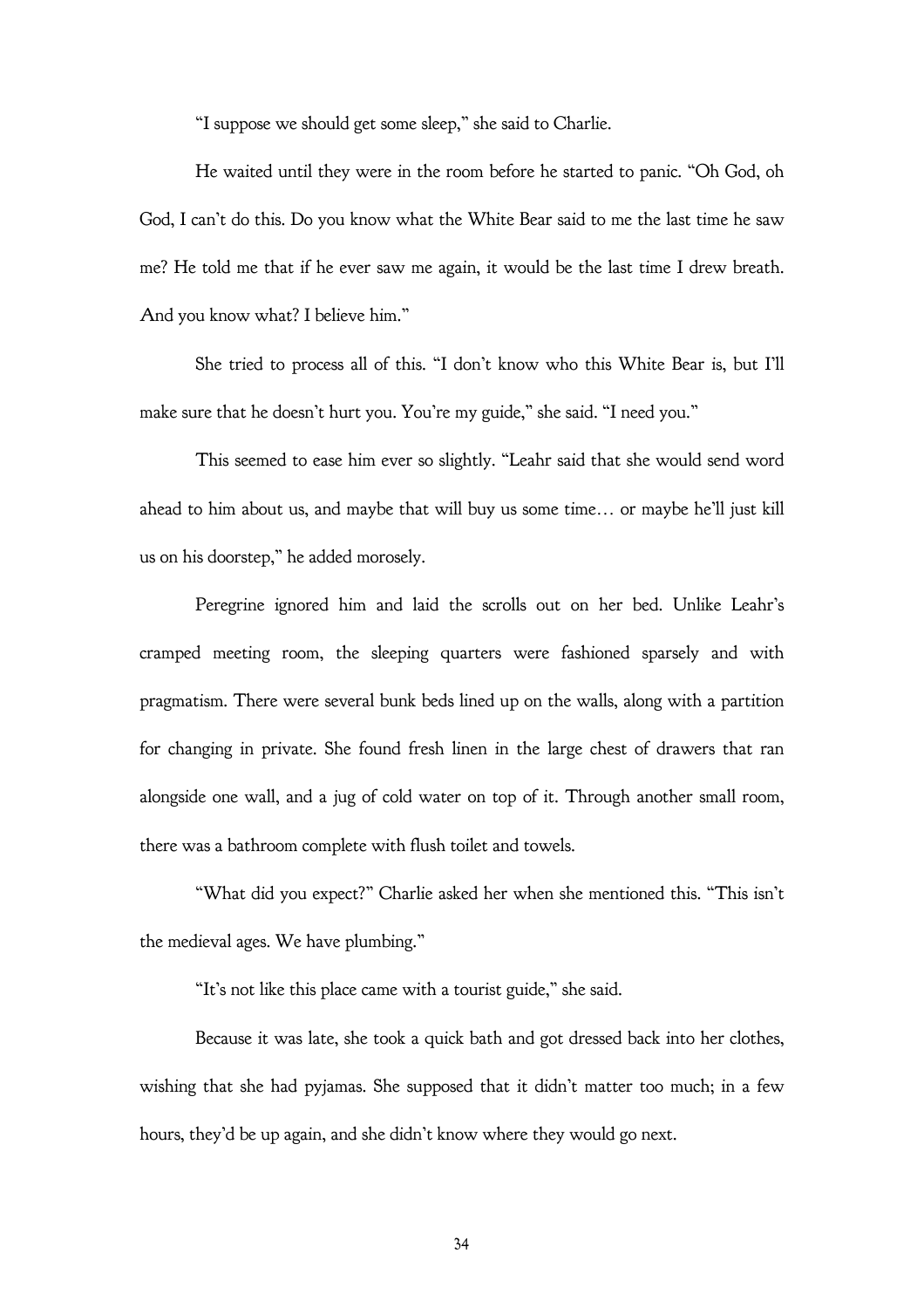"Do we want to check the maps?" she asked, re-clothed and cleaner. "I don't know if you know where we're going  $\cdot$ "

"I know," Charlie said. "The maps are for later."

"Okay."

"Well, goodnight, I guess."

She yawned. "Night."

It only felt like a few hours later when Charlie shook her awake and told her that it was time to go. A part of her was disappointed that she didn't wake up in her own bed, but by now, she figured that it wasn't going to happen. There were two neat backpacks at the end of the bed, stuffed with various odds and ends. She didn't have time to look at it, however, so she slung it over her shoulder and followed Charlie out of the room. She glanced up at the sky as they passed underneath the glass ceiling; the stars were fading and there was a reddish tinge bleeding into the navy-purple clouds.

She blinked sleep out of her eyes and tried to keep up with Charlie's hasty footsteps. They turned corridor after corridor, weaving through the small path that Leahr had cleared. As they moved hurriedly, he explained to her that they weren't going through the front entrance, but rather, through the back.

"There's a side door that will take us out of the library."

"And then what?" she asked.

"And then we're in the wilds."

As soon as they pushed the side door open, weak light spilled into the doorway, filtered through trees. Peregrine couldn't stop staring. She had never seen trees this big -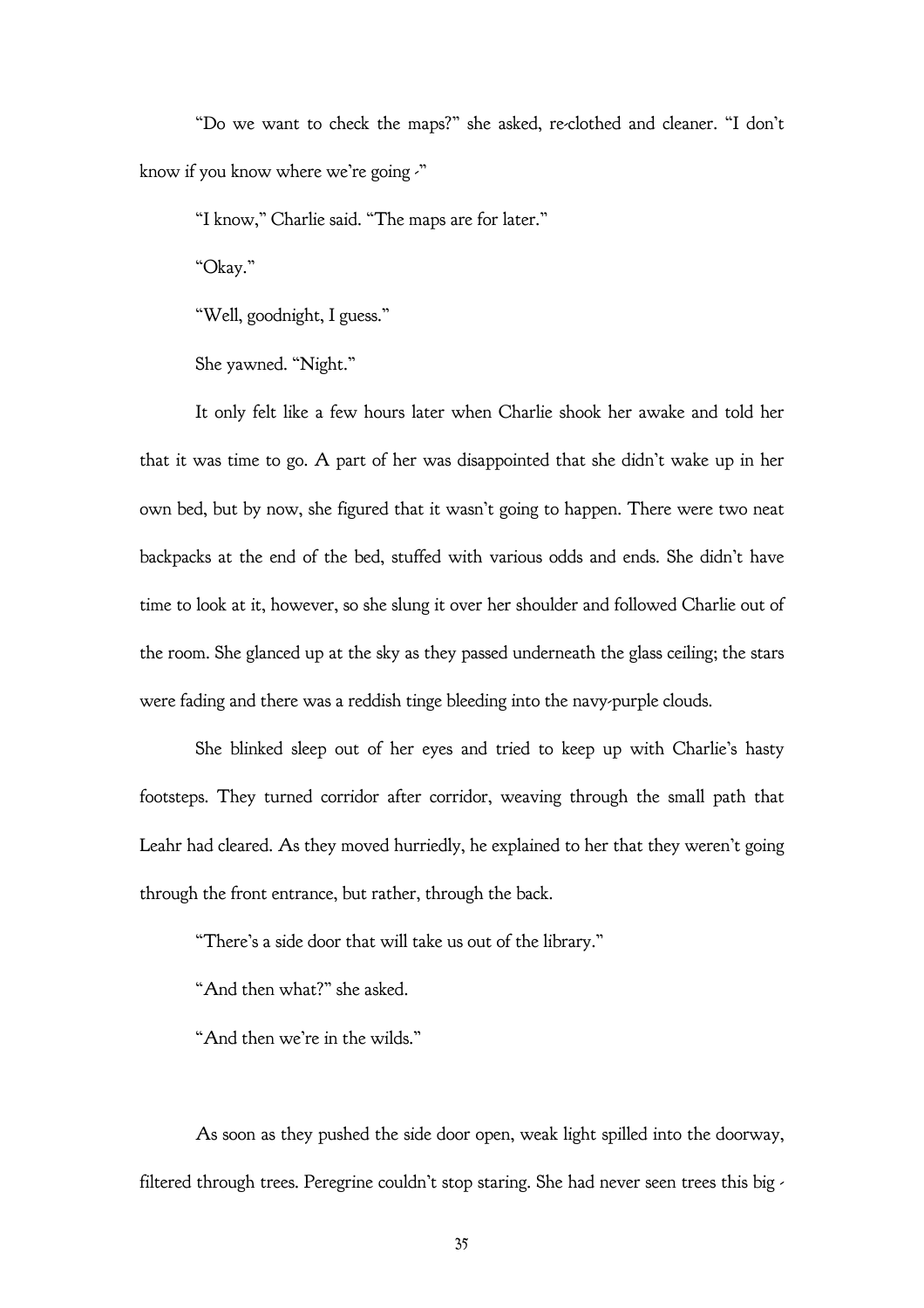only in pictures of the Amazon. Roots big enough for her to walk under pulled tree trunks off the ground and into the sky, higher than she'd ever believed trees could grow. Golden and red leaves tumbled to the ground slowly.

"What is this place?" she asked.

Charlie obviously didn't feel the same kind of awe. "I told you before, it's the wilds. Come on, we've got to get moving before they figure out where we've gone."

"They?"

"The people trying to kill you," he said. "I checked out the front entrance while you were still sleeping and there are a lot of people there. Certainly one or two of them just seem curious, but others look like they're ready for blood. Aka, yours."

She yawned. "Fantastic."

The wilds, as it turned out, weren't really all that wild. It was, as Charlie explained, the space between books and shelves. It didn't conform to the binding rules of the Heartlands like most other places, which meant that anyone could come here, and do anything.

"Are you sure that this is a good idea, then?" she asked.

He nodded. "We won't alert anyone to our presence if we go through this area. And okay, yes, it's dangerous, but it's better than going through someone else's territory. We'll go through this way until we meet the White Bear's agents, and then from there…" He twisted his mouth.

"Okay, who is this White Bear? Or what, should I say?"

They were passing under several large roots. Peregrine thought she heard a crack and glanced behind her, but Charlie appeared unfazed, so she ignored it and continued.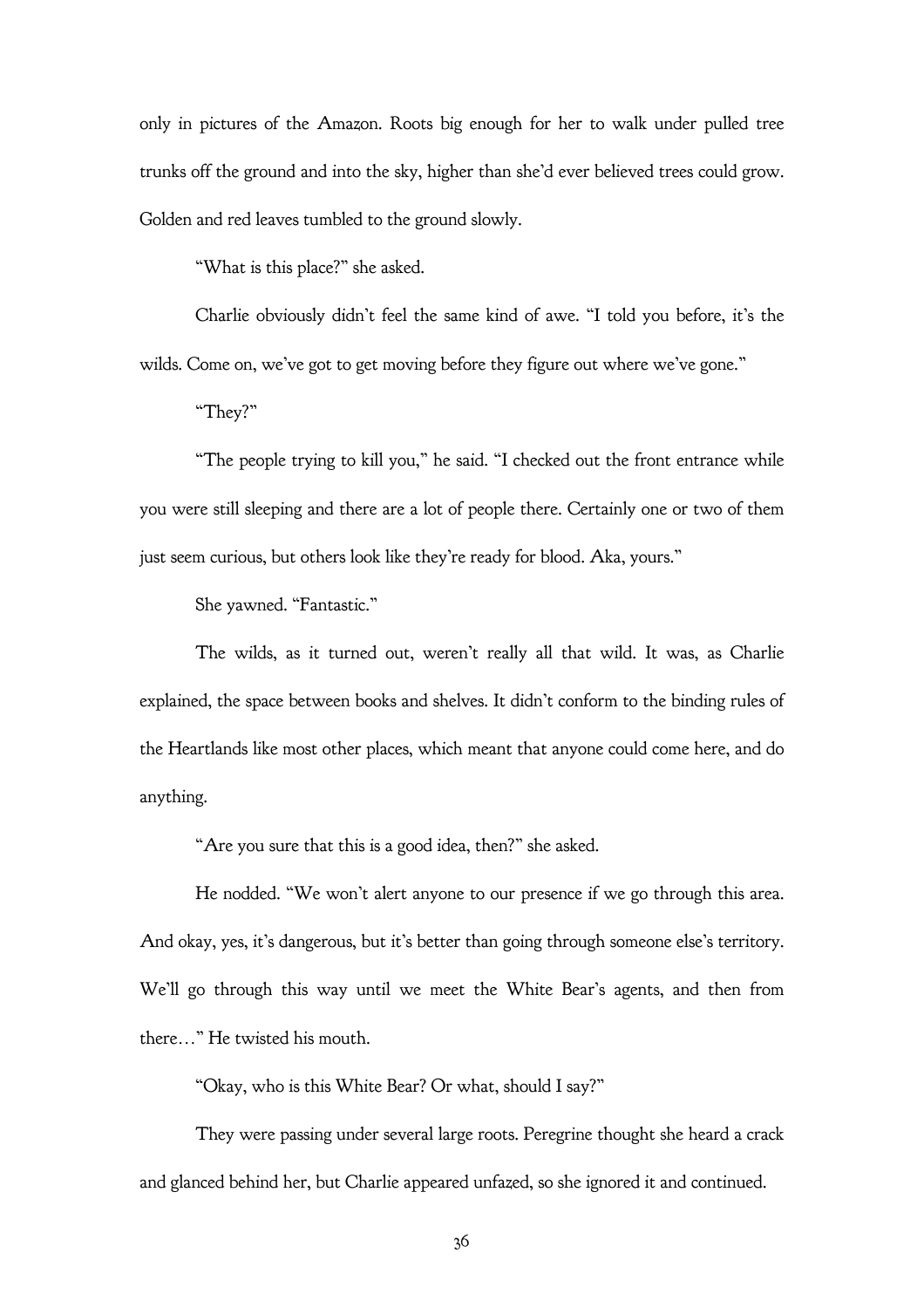"He's not actually a bear." Charlie shifted his backpack onto his other shoulder. "He's one of the guardians, like Leahr, and he watches the edge of the wilds. He can't see us here, but he can do his best to ensure our safety."

Her own backpack felt heavy on her shoulders. "So not a bear. Human. And scary?"

"Fierce. Terrifyingly so. You wouldn't understand; you're not a guardian. He can choose to unmake people at a second's notice." He saw her uncomprehending look. "That's when you're unmade. Forever. It's only for us assistant guardians, though," he added. "We're the only people he has jurisdiction over outside of his realm."

As Charlie explained, Peregrine found her mind wandering. There were so many rules here, and all of them were difficult and had their own little exceptions and loopholes, but only within their own territories. She wished that she'd paid better attention to her mother's work. Maybe if she'd actually worked in the library on a more regular basis, instead of surfing the internet, she'd understand what was going on.

After a while, she became aware of the silence. He had stopped speaking. It was awkward to find herself unable to say anything to a stranger. Charlie had been helpful and kind, but she didn't actually know him. She found herself searching for questions – any question  $-$  in order to keep the flow of conversation going.

"So what about your parents? Do you have any brothers and sisters?" she asked, trying to make small talk.

He looked at her and frowned. "Brothers and sisters? I don't -"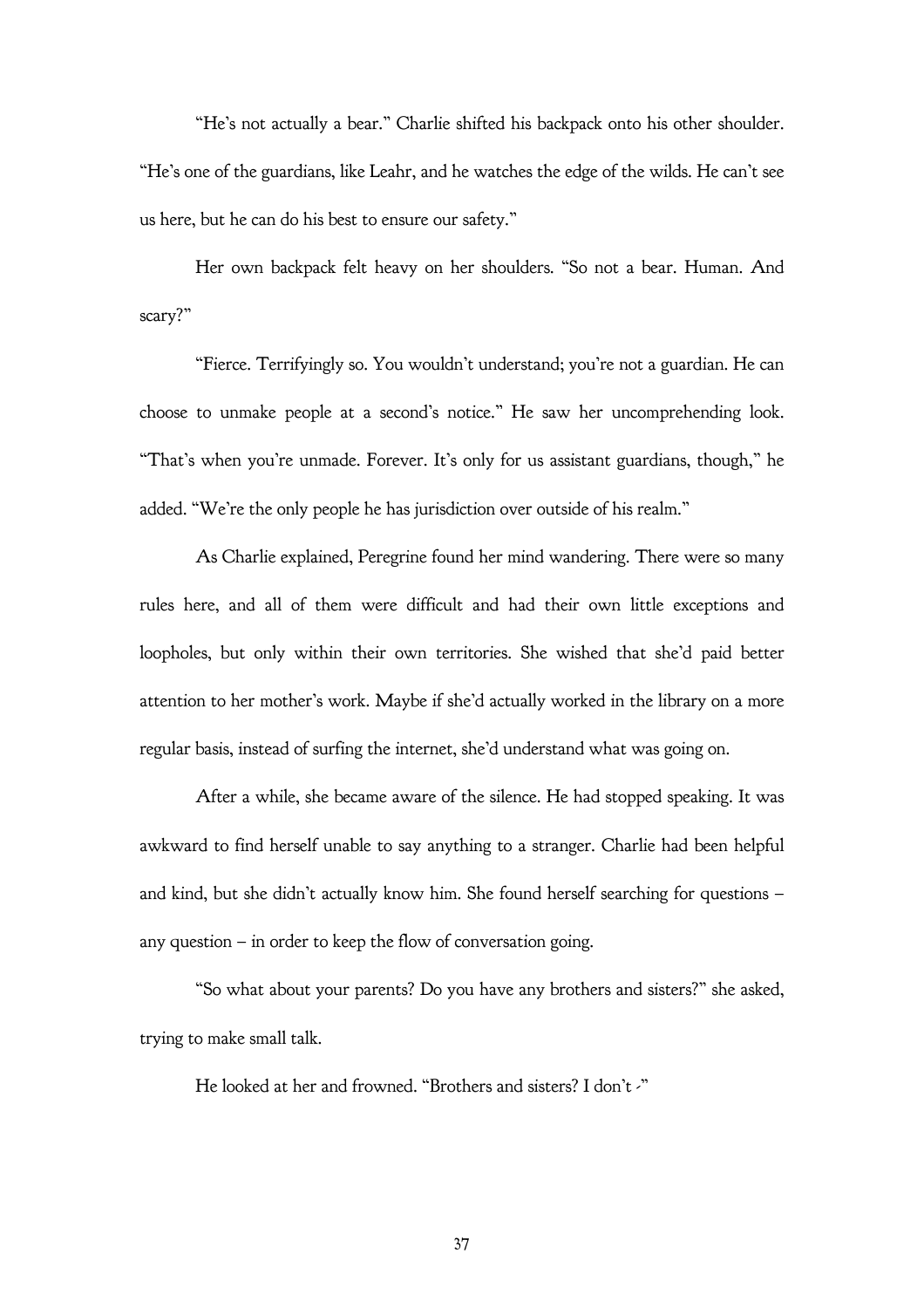There was another sharp crack from behind them. Charlie grabbed her hand and dragged her underneath one of the small roots. It was just tall enough for her to stand upright in.

Charlie pressed a finger to his lips and mouthed, stay here. He crept out from behind the root and out of her sight. Peregrine could hear the sound of her heart thumping and she reached for the knife in her boot. If he got killed, then she was by herself.

From close by, she heard his voice. "What are you doing here?"

And then, a female voice. "Are you suddenly patrolling the wilds now? Got on James' good side?"

"I didn't ask for your sarcasm. What are you doing? This is too far away from your guardianship for you to have any business here."

The girl snorted. "Oh, really? And how far away is this place from your guardianship?"

"I'm here on business for James. Now, if you would so kindly leave me alone, then we can all be on our way." He sounded tense, angry, but Peregrine could detect a hint of fear in his pushiness.

"I'm not interested in you. It's that girl. The one who was with you. I haven't seen her before and I wondered if all the rumours were true."

Peregrine's heart stopped for a second. She'd been caught. They were going to die and she had barely started on the journey to go home. She clutched her knife so tightly that the handle bit into her skin.

Charlie sighed. "You can come out now. It's fine."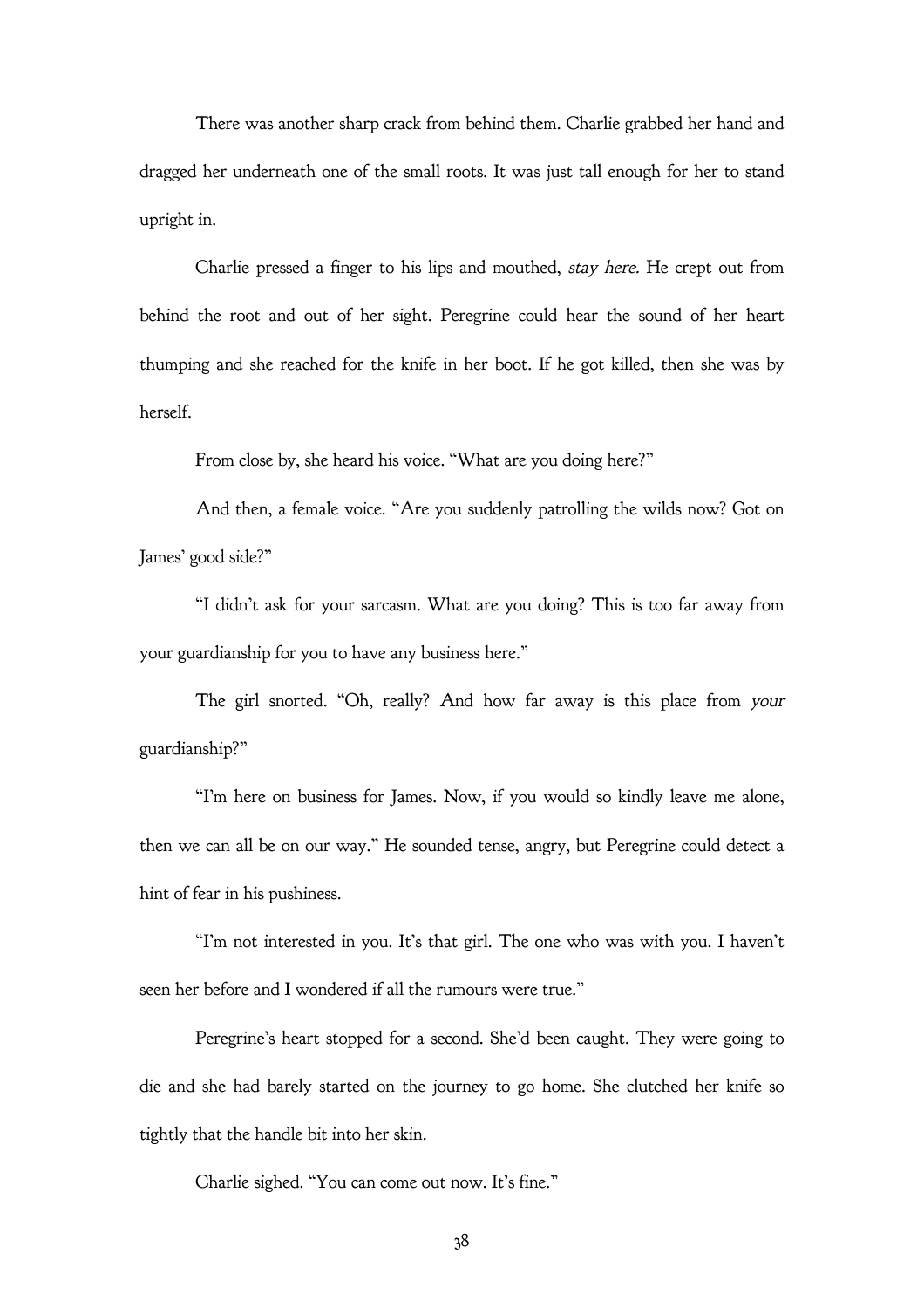Still holding onto the knife, she edged out of the roots. Despite what Charlie had said, she didn't entirely trust him. There had been malice in the girl's voice. Now that she was out in the open, she could see who Charlie had been talking to. The girl was dressed like he was, in a loose shirt and dark linen trousers. Her hair was loose, though, and it fell in long wavy curls. Very attractive.

"This is Kaye," he explained. "She's an associate."

Definitely ex-girlfriend material. "Hi."

Kaye gave her a once over that could only be described as scathing. "Do you have a name?"

"I'm Peregrine."

She sized Kaye up. The girl had serious muscles and it looked like she would be the winner in just about any fight. But despite that, there was something about her that set Peregrine's teeth on edge and made her want to take a swing. She shook her head and told herself to stop being so irrational.

"So you're the door jumper," Kaye said. "Must have been a bumpy ride getting here. I'm surprised you figured out how to access the Heartlands."

"I try."

Charlie cleared his throat. "Anyway, we're heading off."

"I get it," Kaye said, putting one hand on her hip. "You don't want me to follow you on your super special adventure. That's fine. I have my own business to attend to. See you soon, Charlie."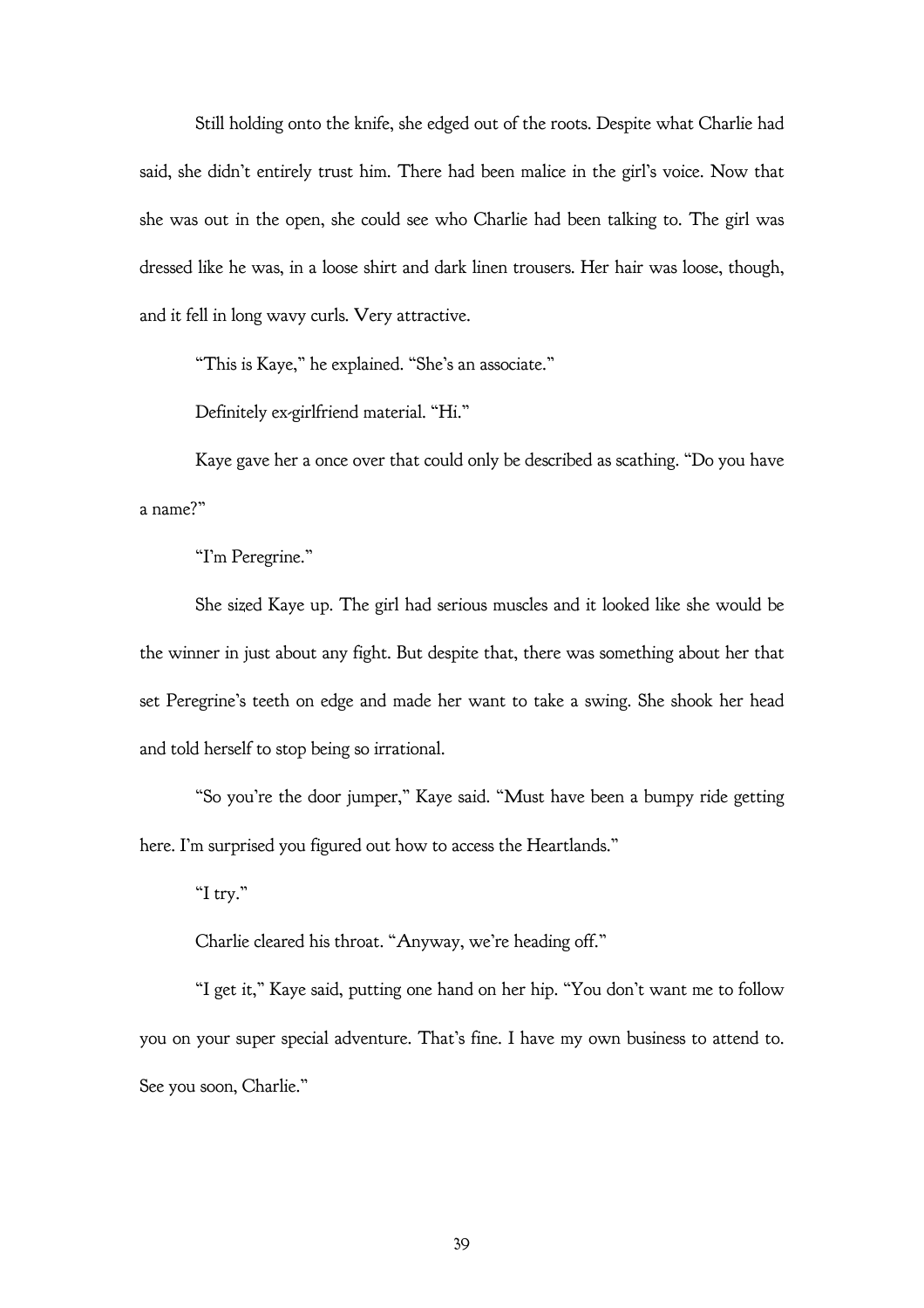She turned around and started to walk back the way she'd came. Charlie waited until she'd disappeared before moving on. He took long strides, and Peregrine found herself half walking, half jogging to keep up with him.

"Slow down. Explain to me what just happened," she said, slightly breathless.

He slowed down fractionally. "That was Kaye. She's an assistant guardian, like

me, and an all round troublemaker. If I'm bad news, then she's the apocalypse."

"And how long did you date her for?" she asked.

Charlie gave her a look. "Never. This isn't a silly tit-for-tat lover's quarrel. There's nothing romantic about Kaye. She's cruel in a way that most people never even consider."

"Sorry," Peregrine said. "I didn't – I was only teasing."

"I know. It's okay. Besides, you don't want to know what happened to the guy she did end up dating. I think they found his bones at the bottom of the ocean."

She looked to see if he was joking, but he retained his intense seriousness. "Wow. That's, uh…"

"Crazy? Psychotic?" he suggested. "Yeah. It is."

The rest of the day was equally uncomfortable. Charlie wasn't exactly a natural conversationalist, and he seemed more focused on moving on so that he could get rid of Peregrine, rather than getting to know her. She didn't really blame him. She was ready to leave this insane world and get back to the real one.

In the evening, Charlie picked a shaded spot for them to sleep in. By this point, Peregrine was so tired that she could barely focus and getting a blanket out of her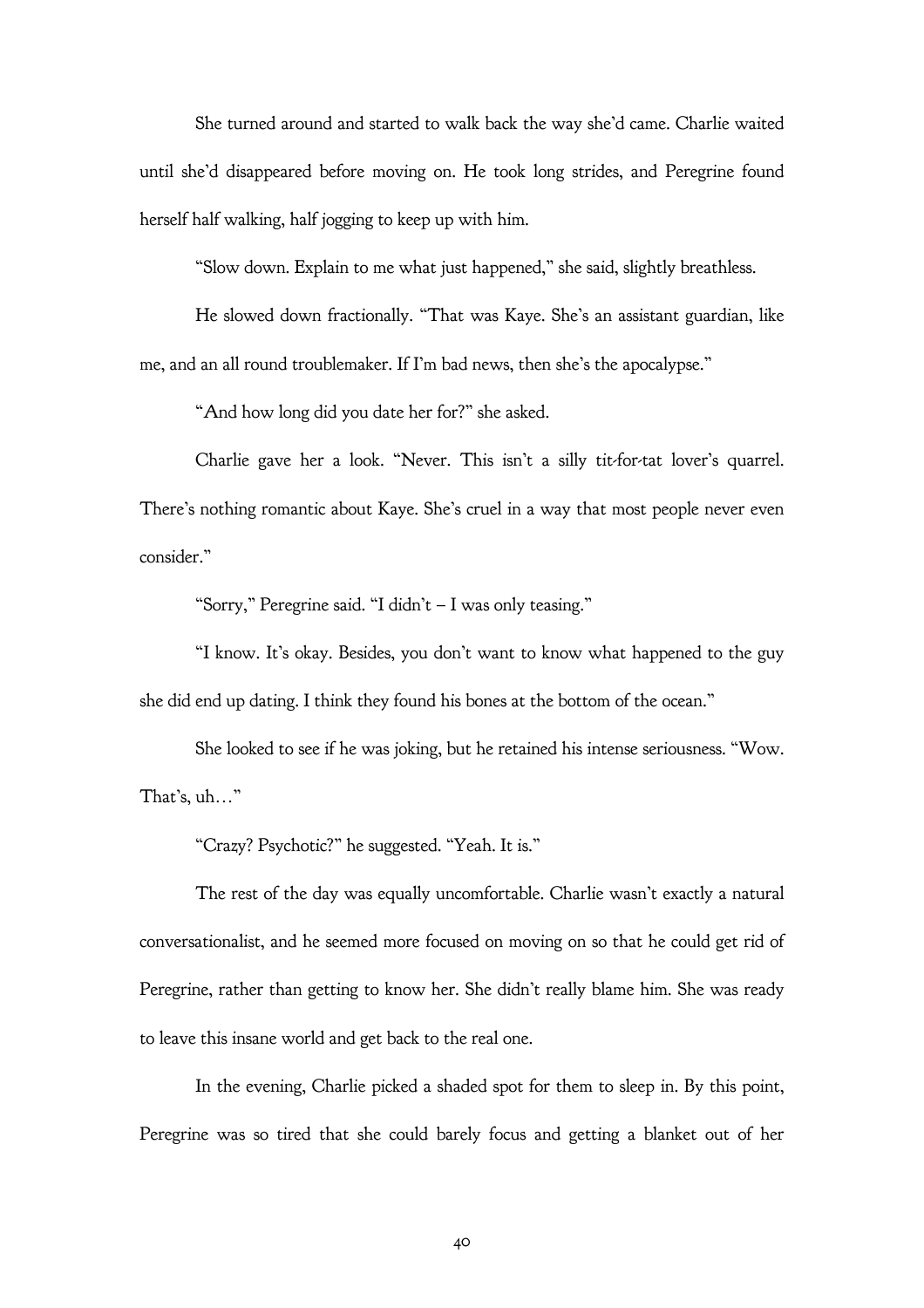backpack seemed like too much effort. She was only half aware that Charlie was speaking to her.

"We'll be up again in a few hours," he said. "We're not safe until we reach the other side."

She didn't reply. She was already fast asleep.

Charlie waited until he was sure that she'd fallen asleep before he took the pendant out from underneath his shirt. The cylindrical object hung from a length of string around his neck and it glistened in the last of the evening's light. There were a series of holes cut out at various angles in the metal.

He stared at it for a long time, remembering what Leahr had said to him before they'd left. He had to keep Peregrine safe. That was the only thing that mattered now.

A few hours later, Peregrine was up again, her blanket stuffed back into her backpack. She couldn't stop yawning.

"We'll get to the other side by the end of today, right?" she asked sleepily.

Charlie also looked tired and anxious. "I hope so."

"Because no offence, but I don't think that walking on a couple of hours of sleep is going to do it for either of us. We'll be excellent targets for your creepy friend Kaye, and whatever else that decides to follow us."

"She's not my friend," he said, irritated. "And in case you haven't noticed, I'm the one with the expertise here. All you need to do is keep quiet and follow me. Save your energy for later."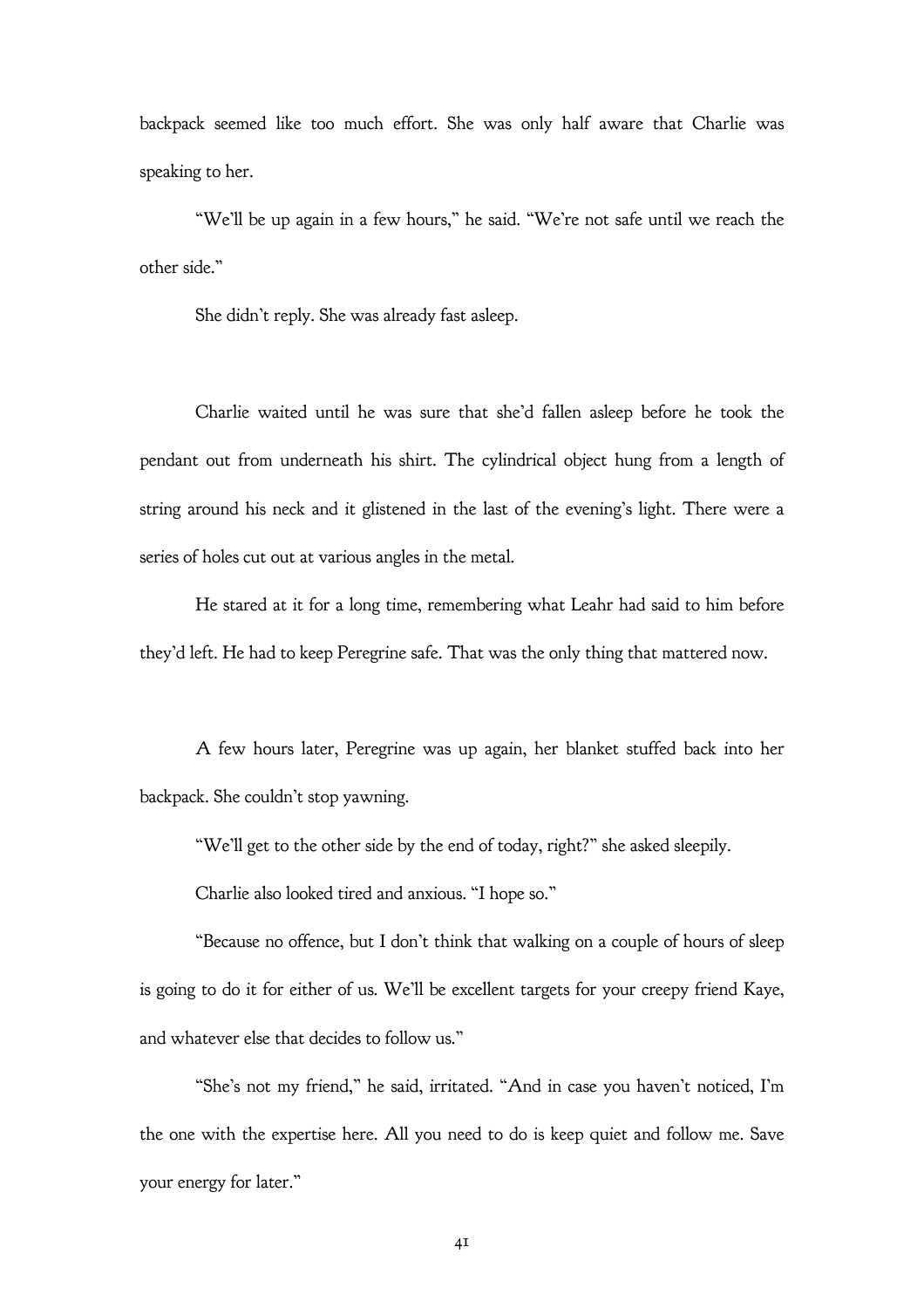She glared at him, but kept quiet. If he was going to be like this for the entire journey, then she would rather be alone. She could do that, once she'd figured out where things were. The rules of the Heartlands were difficult, but not impossible. She didn't need some grumpy guide telling her how to behave and whether or not she should even speak.

She could tell when they came to the edge of the wilds because suddenly the light wasn't so green and there were fewer roots to trip over. Charlie became more tense, though, which didn't put him in a better mood.

"Come on, keep up," he snapped. "The light's already starting to fade."

It was true. The sun had already begun to set in the sky. Peregrine had watched it slowly, trying to ignore the blisters on her feet that made it impossible to walk without searing pain. She didn't want to be weak. She wanted to prove to Charlie that she was more than capable of holding her own. She didn't need protection from someone who so clearly didn't want to give it.

The shadows in front of her moved, but not in time with the wind. She stopped.

"There are people ahead," she said quietly. "Four of them."

Charlie nodded. "I hope he's brought more than four."

So this was the White Bear's territory, then. She tried not to feel intimidated by all of the bows and arrows as they got closer. They were a collection of men and women who looked like they were capable of taking both Charlie and Peregrine down with ease. As she passed, they didn't relax their postures, but instead kept their bows drawn taut against whatever else might be in the wilds.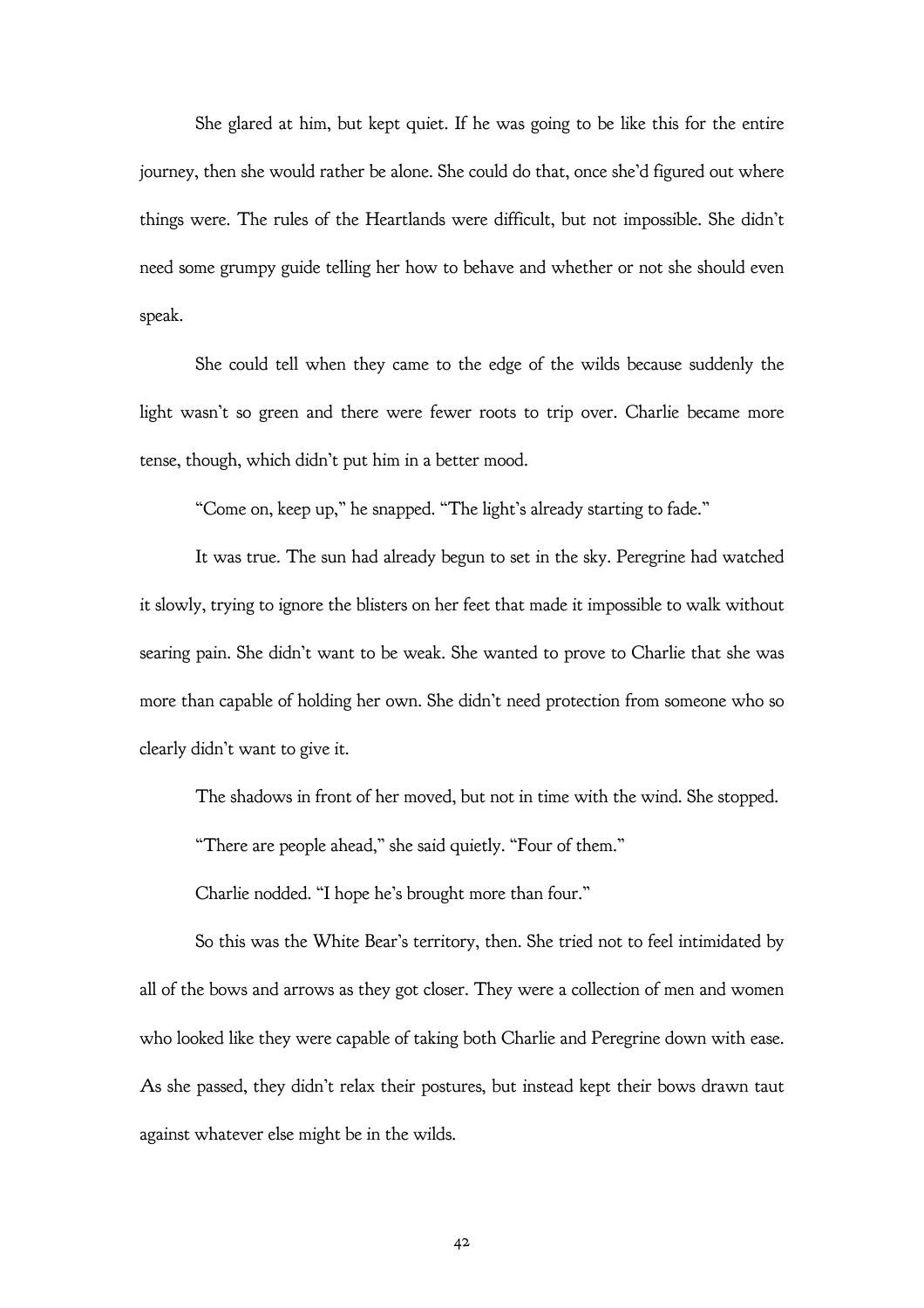"Quickly," Charlie said. He lowered his voice. "Be polite here. Please. For my sake."

"Your sake's been pretty grumpy so far," she muttered, but he had already gone ahead and was too far away to hear her.

When she stepped past the warriors, a gust of hot wind almost blew her back. Suddenly, the air was muggy and humid, and her skin prickled from the warmth. This had to be the border, then. In front of her was a young man, not much older than she was, with dark, almost sunburnt skin, and tawny brown hair. The first thing that came to her mind was a grown-up Peter Pan.

"Welcome," he said. "My name is James. I trust that you had a good journey?"

He looked at her so intently that she stuttered on her words. "Y-yeah, it was okay. Good enough."

"I'm glad." He smiled at her and then turned to Charlie with a great deal less enthusiasm. "Charles. Still assistant, I see."

He straightened up, although there was still an unhappy thinness about his mouth. "Yes."

"Charlie's been a good guide," she said. "Resourceful."

It was sort of true, and sort of a lie, but she didn't like seeing him look so defeated and she had promised herself that she wouldn't let him be bullied around. James, or the White Bear – she wasn't sure what to call him – raised his eyebrows and folded his arms.

"Huh. And you are the door jumper."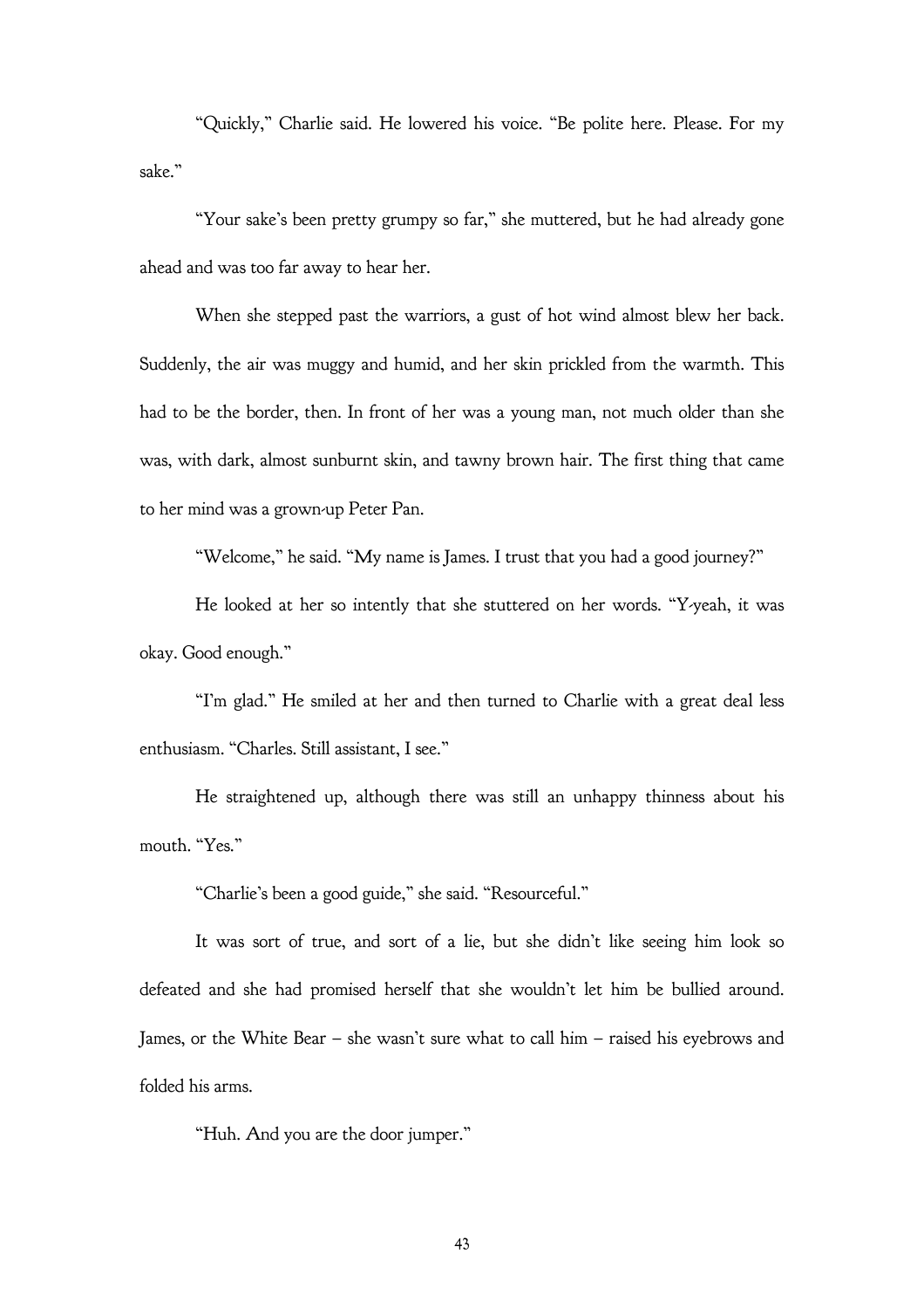The way he said it made her feel uncomfortable, as if there was suddenly a huge weight pressed against her shoulders. To her, door jumping was merely an odd quirk, albeit something that she could never tell anyone. Her parents would first suggest a therapist, and when she proved that she really could open doors, well, it might lead to darker places. Government experiment facilities, if those places existed, or maybe her parents would kick her out of the house.

"My name," she emphasised, "is Peregrine. Like the bird."

"Yes, yes." He didn't seem interested in her name. "I'll take you to your lodgings. Follow me, please."

Charlie fell into step next to her. "Thanks for that."

"It's not a big deal."

"It is to me," he said quietly. "You don't know – he's capable of -" He didn't finish his sentence and Peregrine didn't push him.

The woods were still present, still large, but they felt tamed in a way that the wilds hadn't. Blue and silver lanterns hung in the trees, illuminating the path ahead. They passed several archways, hung with silk ribbons that fluttered in the breeze. The people were tanned, long eyelashes framing dark eyes that stared at her with more than a little fear. James was more comfortable in her presence, but even then she could still sense the tenseness that never left his stance.

She wanted to make some kind of small talk, but it was too hushed, like being in the middle of a library. Instead, she smiled at Charlie, who gave her a tight smile back. Compared to the others, he seemed shorter, smaller, or maybe it was the way he hunched over his shoulders.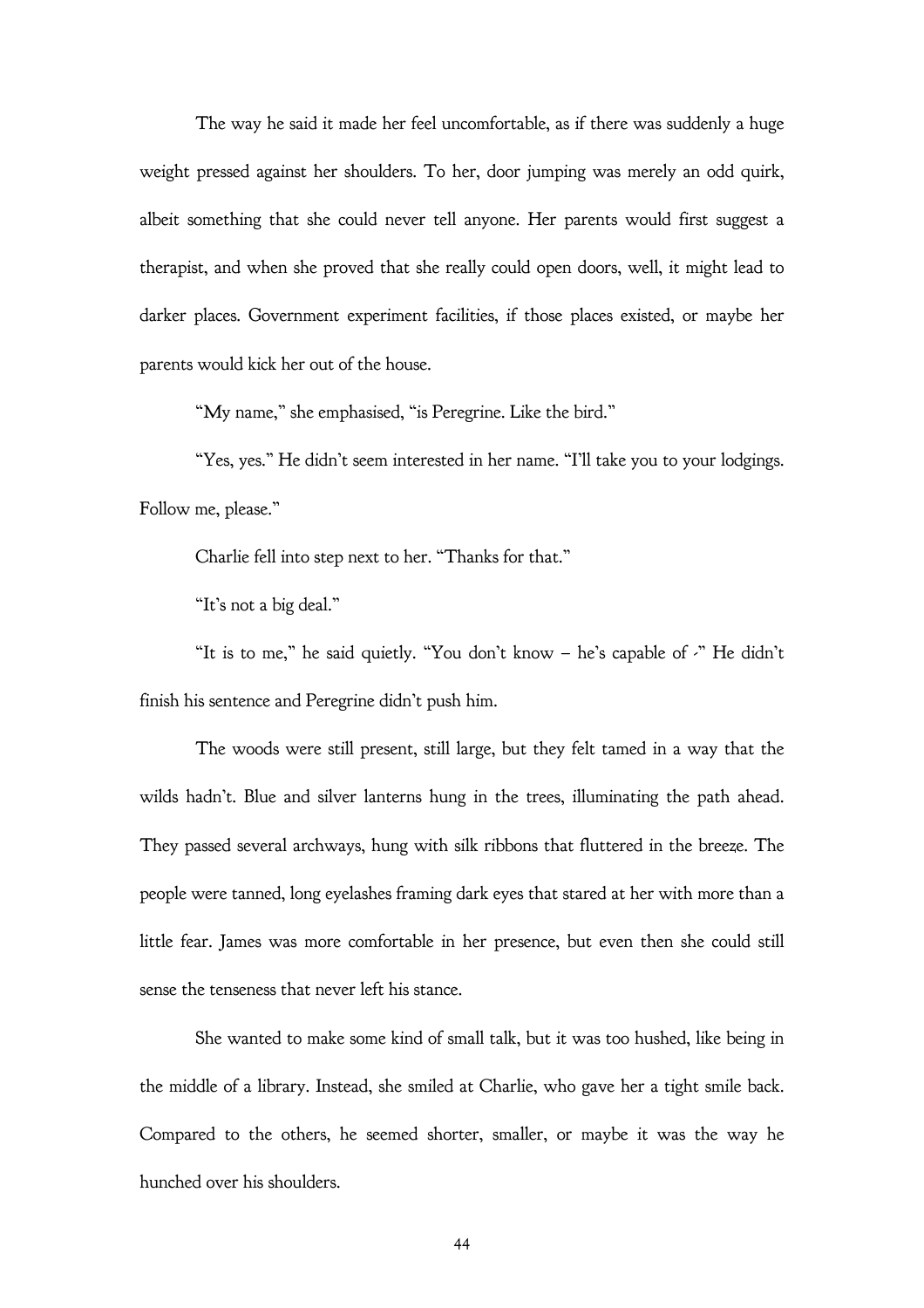"So, door jumper. What's that like?"

"Actually my name is Peregrine. Say it with me."

James looked back at her, surprised. "I have never met anyone quite like you before."

"That doesn't surprised me," she said. "But if it's any consolation, I've never met anyone quite like you before, either. Or been to this place. It's amazing."

She wanted to map out everything she came across, to memorise it to the point where she would remember how she felt in this moment for years to come. It was strange, and a little frightening, but incredible, too. They had come to a more residential area, and she could see the houses high up in the treetops, lights flickering. More silver ribbons were strung from doors and windows, and sweet smelling incense drifted down to them.

"You're bold for a stranger," he clarified.

Charlie nudged her shoulder, but she ignored him. "Thank you? I think?"

"You're welcome," he said, and smiled.

After a few more minutes of uncomfortable silence, they came to a series of trees with doors set into them. They were more elaborate than the rest, with a carving of fig leaves and birds set above each door. Wind chimes hung outside, ringing delicately in the breeze.

"These are your lodgings," James said. "Charles, yours is to the left, and door – I mean, Peregrine, your room is to the right."

"Wait – we're not going to discuss some things?" she said. "I have a death penalty on my head, apparently, and I'd rather get this over with as soon as possible."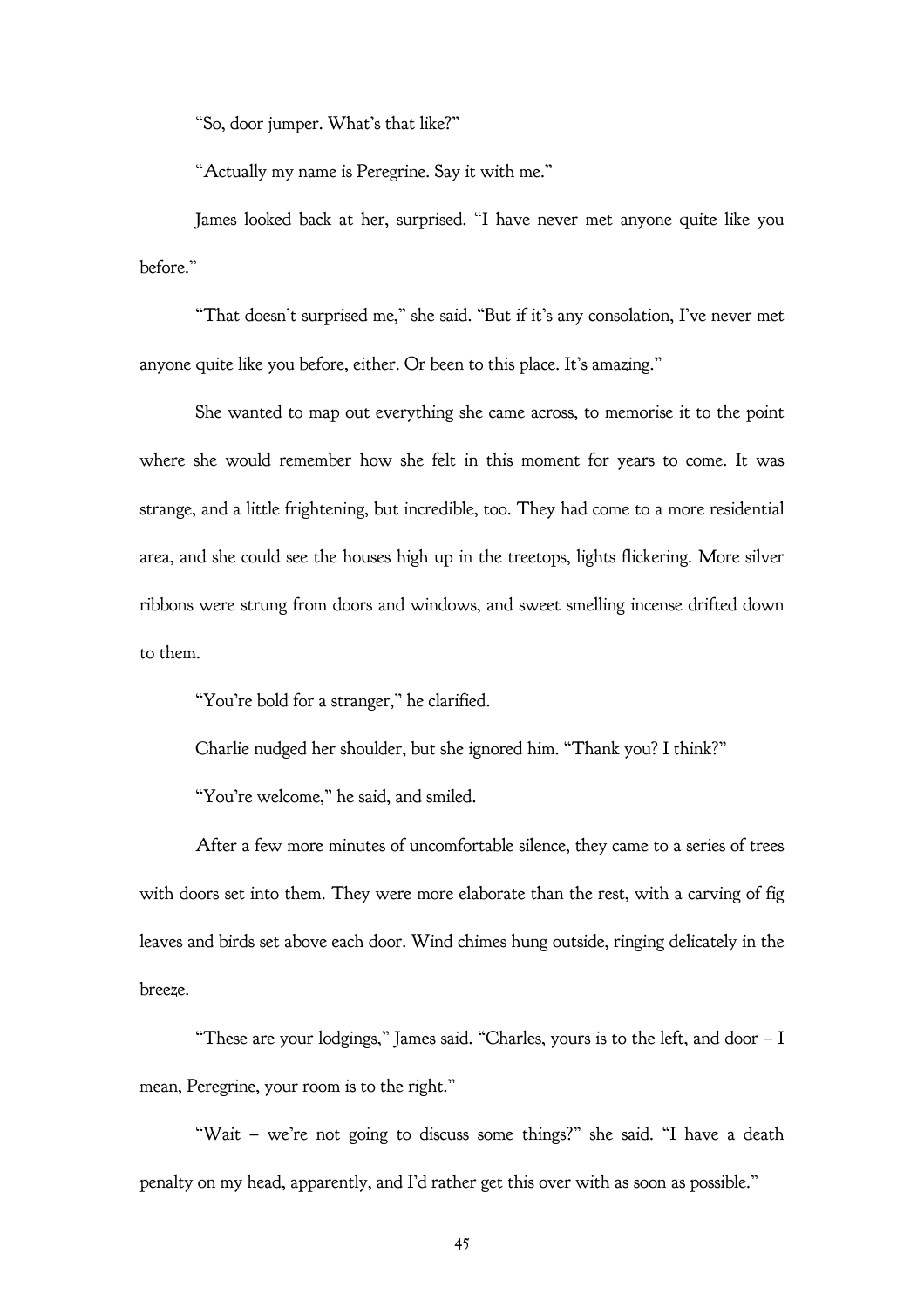James gestured to the men and women around him. "If anyone tries to kill you, they have to cut through the warriors. You will be safe here. We can discuss what you seek in the morning, after you've rested."

As much as Peregrine wanted to get on with things, it sounded like a good plan. Her feet were blistered and sore, and she desperately wanted to lie down and soak in a hot bath. Charlie might not be so grumpy tomorrow, as well, and that could improve things.

He smiled at James. "Thank you for providing for us."

The words sounded oddly formal in Charlie's mouth. Peregrine was used to him talking to her casually, so it was strange to hear the peculiar exchanges.

When Peregrine opened the door, she was taken about by how foreign everything looked. She felt as if she'd stepped onto a Lord of the Rings set, only without the elves and ring quest. The room was a hollowed out tree trunk, but certain areas had been left to be used as natural furniture. For example, there was a desk that the workmen had worked around, and now it sat attached to the wall.

She tried the bed. It was comfortable, and the silk felt cool against her skin. To be honest, it could have been a rock and she wouldn't have minded sleeping on it. Carefully, she pulled off her shoes, wincing.

"They better have plasters," she muttered, and went to take a shower.

In the morning, she was sore and stiff, but feeling a lot better. Her feet still hurt like hell, though. Sun shone through the window, suggesting that it was later, rather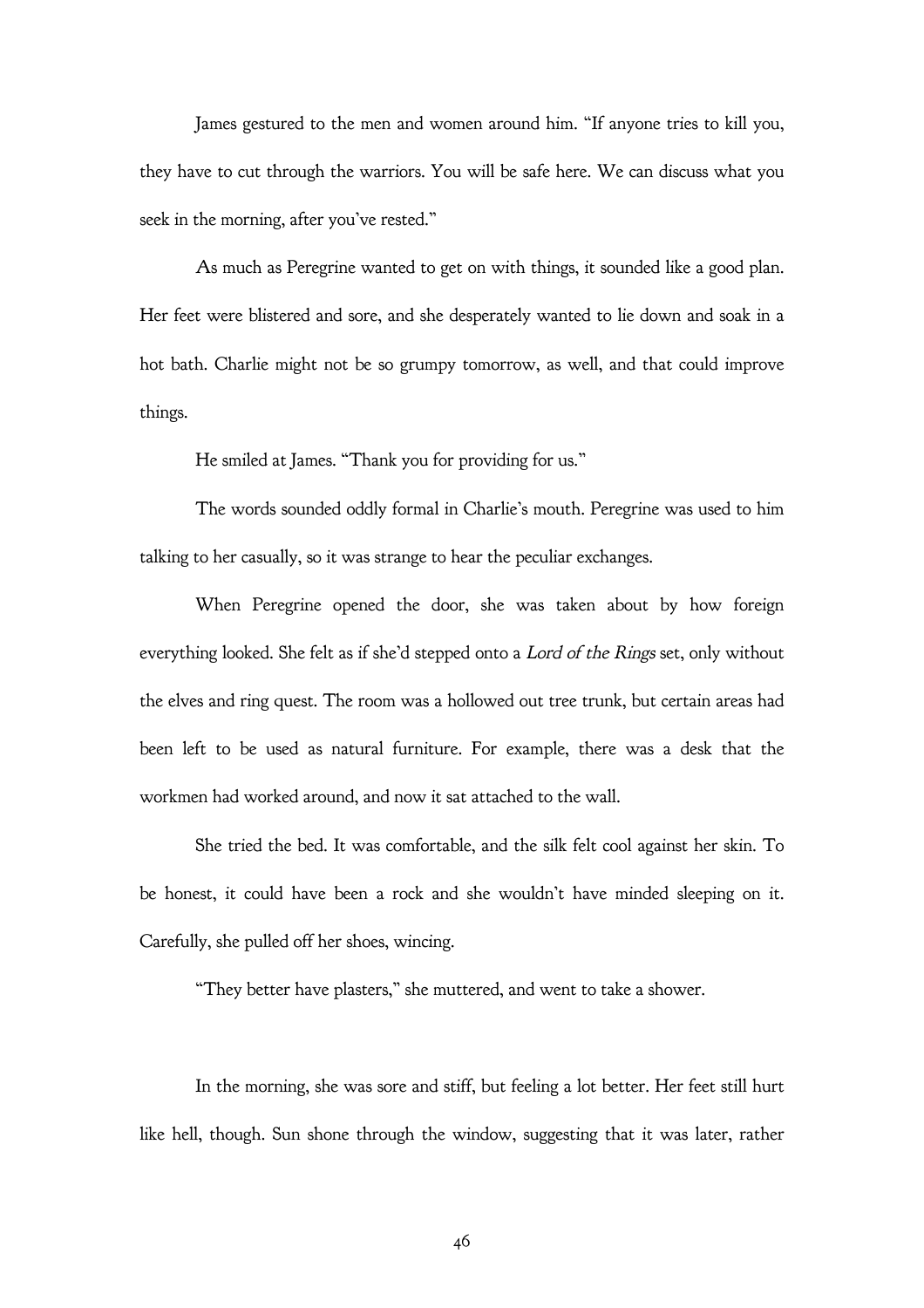than earlier. She got dressed quickly and opened her door. In the late morning, the world looked a lot less alien, although she noted the ribbons and chimes that hung from doors.

Evidently, she was the only one to sleep in because Charlie was alert and dressed when she knocked on his door. For the first time, she noticed a certain level of determination in his eyes that hadn't been there last night.

"Good morning," she said. "Is it late?"

He wrinkled his nose. "Sort of. But don't worry about it. The White Bear has taken an unusual liking to you." He said this as if it was a bad thing.

Peregrine remembered the way he'd spoken to her the night before. Was she supposed to blush? Was she supposed to feel grateful that he'd called her bold for asking questions? She frowned.

"Why do you call him the White Bear, anyway? When you told me that, I had visions of  $\cdot$ "

"A polar bear?" Charlie grinned.

She smiled back. "Yeah, exactly. And he's anything but."

"He killed one, a while back," he said, the grin fading. "It was huge. They called it a deviation because it wasn't supposed to be in his territory, and it was ambling through, destroying everything. If it was a polar bear, I couldn't tell you. I've seen the head, though, and it's huge. Bigger than anything I've ever come across, and I've been almost everywhere in the Heartlands."

"Where do you think it come from?"

"I think," he said slowly, "that it might have been a door jumper." He saw her surprise. "They're not just people, you know. They can be animals, too."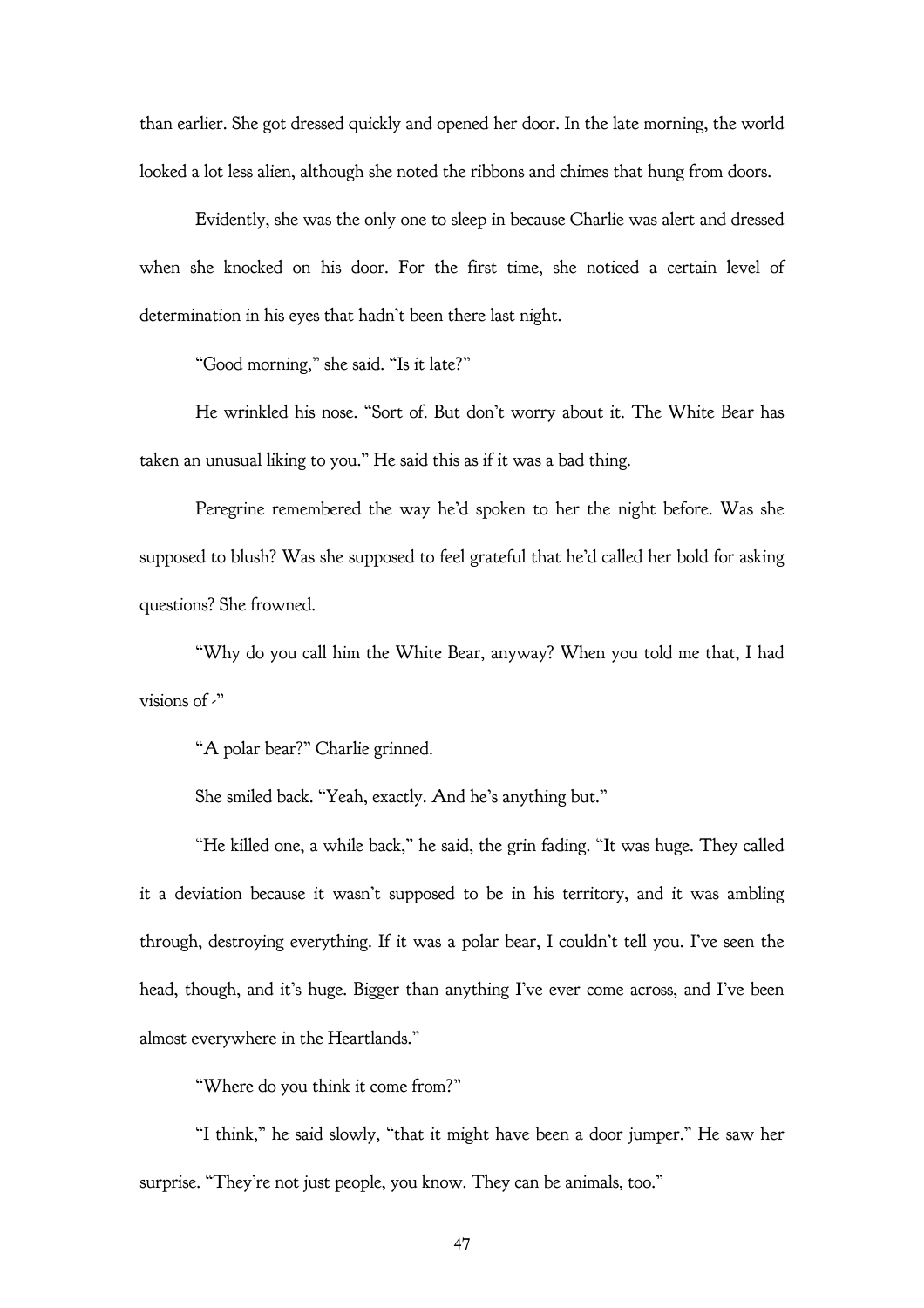Peregrine thought about that for a minute. Then decided she didn't care.

"Okay, where's James? I have to get home."

It turned out that James had slept later than either of them and was barely awake by the time they entered his study. He ran a hand through his tousled hair and blinked blearily.

"I didn't expect to see you up so early," he said, stifling a yawn.

"Yeah, well, time waits for no man and all that," Peregrine said.

He gestured to the seats by the empty fireplace. "Please join me. I want to discuss some things with you."

They all sat on one of the stiff chairs. Although comfort was clearly a factor when designing the guest rooms, no one had been thinking about it during the furnishing of what had to be a stateroom. The head of the white bear was mounted above the fireplace, and it was huge. An enormous, looming reminder of what Peregrine really was to people like James.

"Leahr sent a message to me the moment you two arrived on her doorstep," he said. "She told me that you were both in need of protection, and that you were searching for something. Whatever it was must have been too dangerous for her to put into an imperceptible message, but I believe that I've guessed it. Nevertheless, I would like to know for certain." He laid his hands out on the table in an open gesture. "I would like to help you. As a door jumper, Peregrine, you cannot be allowed to roam freely through the Heartlands. You have the potential to cause serious damage, and as one of the guardians, I cannot allow that."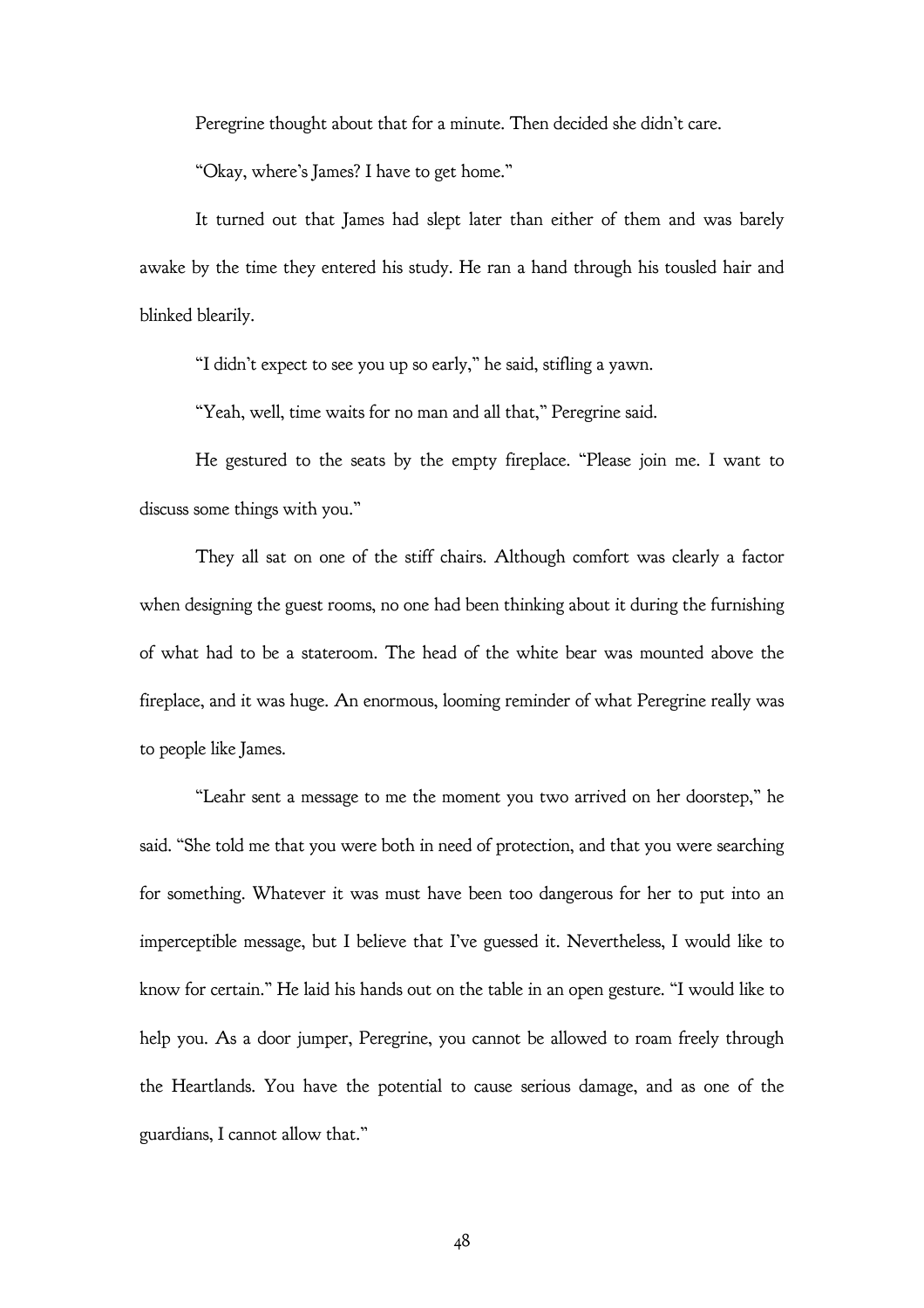Charlie was the one who spoke up. "We're looking for a key. Leahr mentioned that you knew what we'd be searching for."

James hesitated. "I hope you understand what you're undertaking. This won't be easy."

"All I want to do is to get home," Peregrine said.

He sighed. "Then you will need this." He pulled an angular object out of his pocket. "I do not give this to you lightly, and other guardians may not give you theirs at all. This is a part of the key."

He passed it to Peregrine. It was old, and the metal felt greasy, but it looked more or less like one part of a key. She didn't know how it would fit in with the other pieces, but she was good at puzzles. She'd figure it out. It probably wasn't even too hard once she had all of the pieces. If she ever got them. She quickly tucked the first piece into her pocket.

"So who has the other pieces?" she asked.

He twisted his mouth. "The other guardians, unfortunately."

Charlie glanced at her. 'Unfortunately' did not sound good.

"They won't be as willing to give you the key pieces," James explained. "We may all be guardians, but that doesn't mean we don't disagree on certain things. Some of them might even try to hurt you, or kill you."

Peregrine shot a look at Charlie, but he seemed unfazed. He'd been expecting this. She felt in her pocket and closed her hand over the piece of key tightly. What happened when the other guardians didn't want to hand over their piece of the key?

"Charles, you know where to find the others, correct?" he said.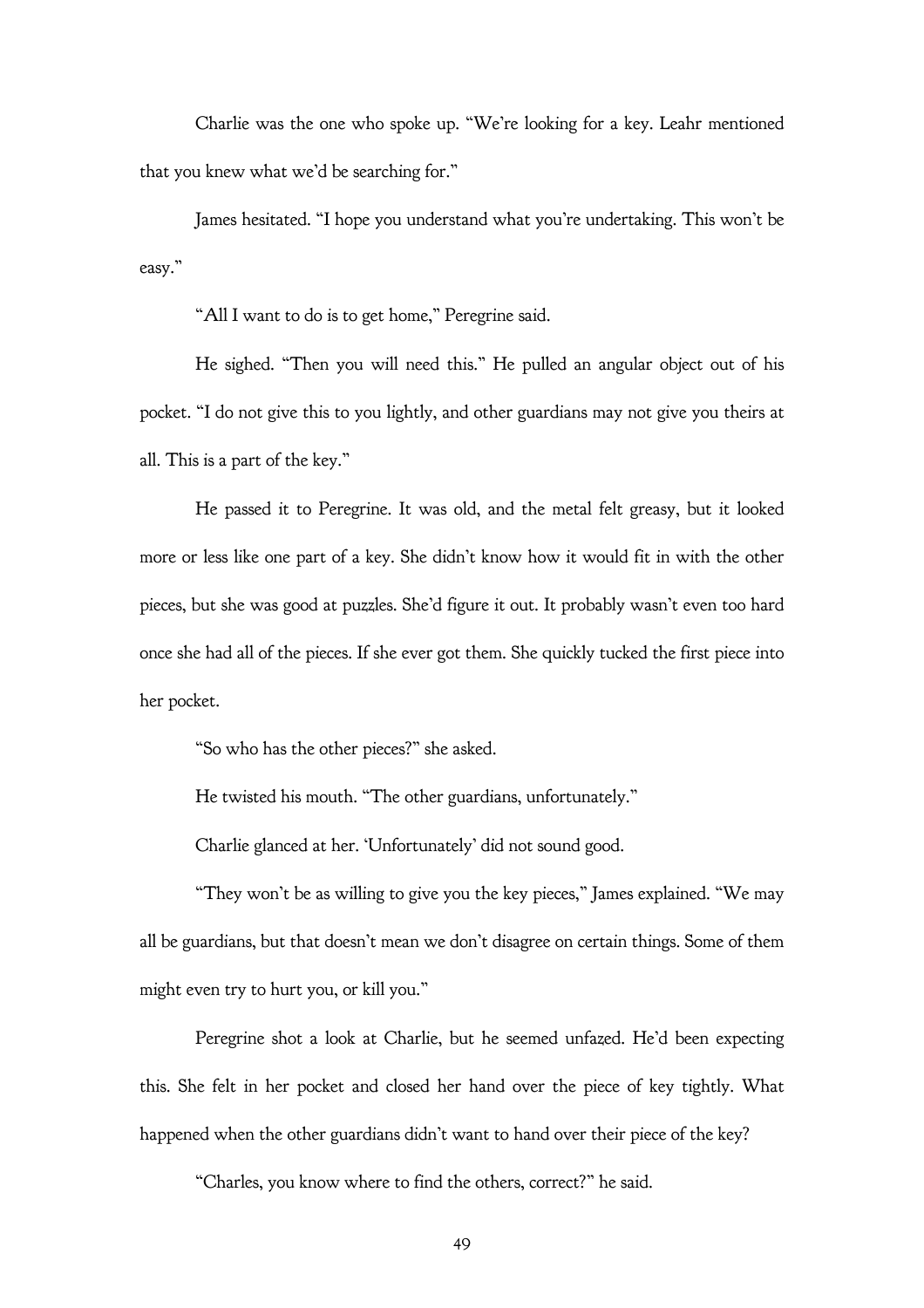Charlie nodded. "I know what to do. Leahr spoke to me."

"Good. I can give you a few days in my realm. No more, unless I want a riot on my hands." James stared at the ground. "I wish I could give you good news. The truth is, I don't know what the other guardians will do. They might try to invade, or send spies. It has happened before."

For a moment, nobody spoke. Then Peregrine stood up.

"Is there anything else that we should know?" she asked. "Because if not, I'd like to reconvene with Charles" – it felt strange to call him by his first name, but she doubted that anything else was suitable at the moment – "and see if there's anything that we can do to prepare ourselves."

"That is probably your safest bet," James said.

Peregrine left the meeting feeling resigned. It sounded like she would die before she got the next piece of key, never mind the entire thing. Not for the first time, she wished that she hadn't door jumped. She would have rather taken the punishment, than be here now. What was her mother thinking? Time felt normal here, but she'd read enough C. S. Lewis to know that time could fluctuate between worlds. The Heartlands wasn't real, exactly, but it didn't work like how things worked at home, either.

"You handled that well, I thought," Charlie whispered to her. "Congrats. You just went up against the White Bear."

She rolled her eyes. "He's not that frightening. At least, I don't find him so. All of those intimidation tactics are tricks. If you stood up to him the way you stand up to me, then I don't see how he could coerce you. You would simply dominate him."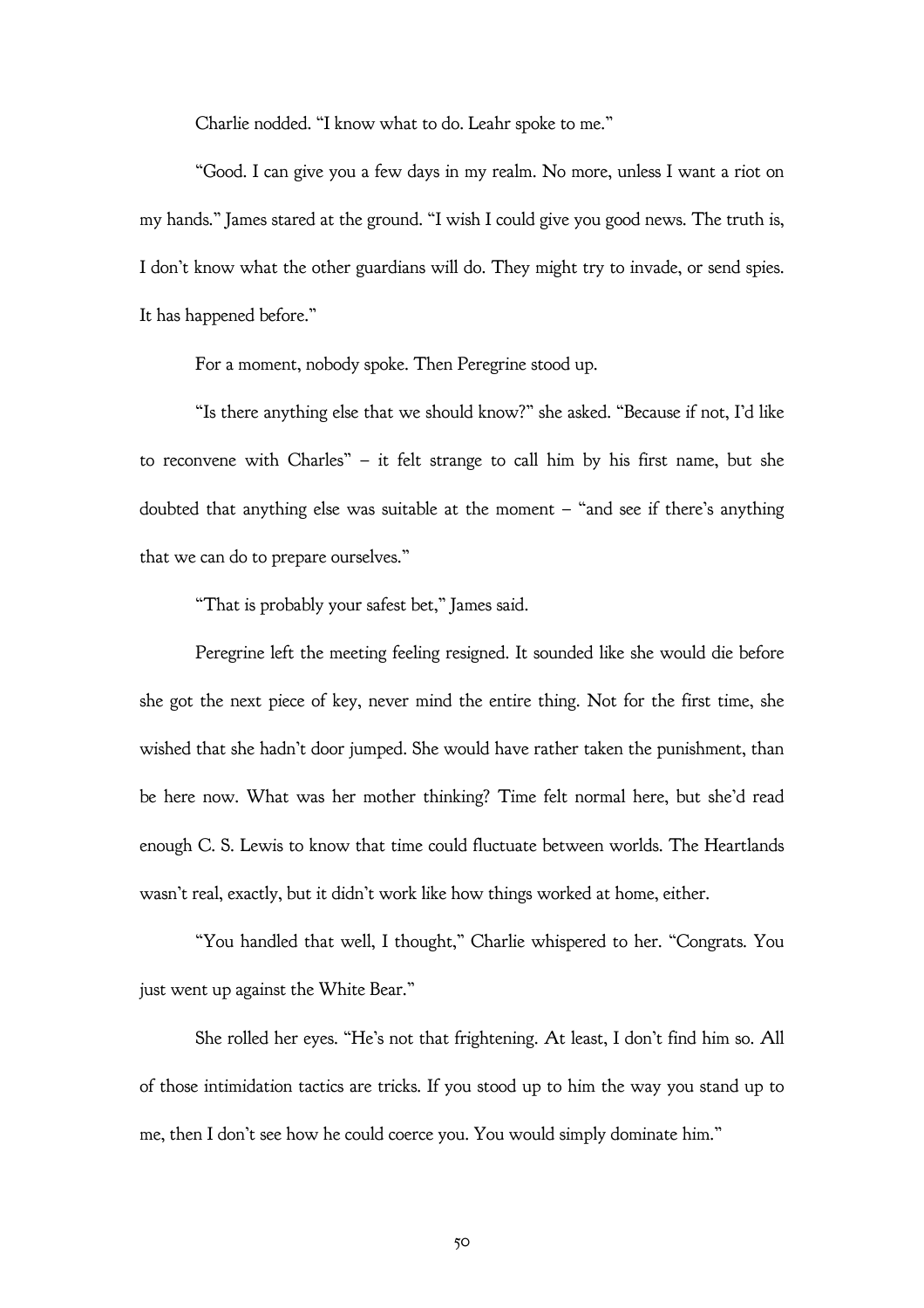Charlie laughed. "I like that. Dominate the White Bear. You must be joking. Or  $i11$ "

"Why don't you just call him James, then?" she reasoned. "At least start with that. I don't see how he has to be the White Bear all the time."

"If you insist."

There was a certain amount of irony for Peregrine, since she was coercing him in the same way that James did. But at least she knew that he wasn't afraid of her.

She spent the rest of the morning in her room. She'd tried to go outside, but the guards at the door had blocked her way, aiming their bows at her. Unlike James, they had no confusion about her worth, and she was forced to remain in the windowless room. There were a few books, but written in an unintelligible script that made her head hurt. Lunch arrived on beautiful china. Tomatoes garnished a leafy salad slathered in lemon and a strange, unidentifiable spice. It was delicious, but Peregrine played with it for a while, if only to give her something to do.

Towards late afternoon, James knocked on her door. She wondered if he would simply stride in, but when there was nothing except a questioning hello, she got up and opened the door.

"Am I allowed to go out now?" she said, irritated. "Are you done imprisoning me?"

To his credit, James looked embarrassed. "It's for your own safety as much as ours. But I thought you might like a walk."

Actually, the last thing Peregrine wanted to do was walk anywhere. Her feet still hurt and her muscles ached. She wanted to lounge about in the sunshine and read,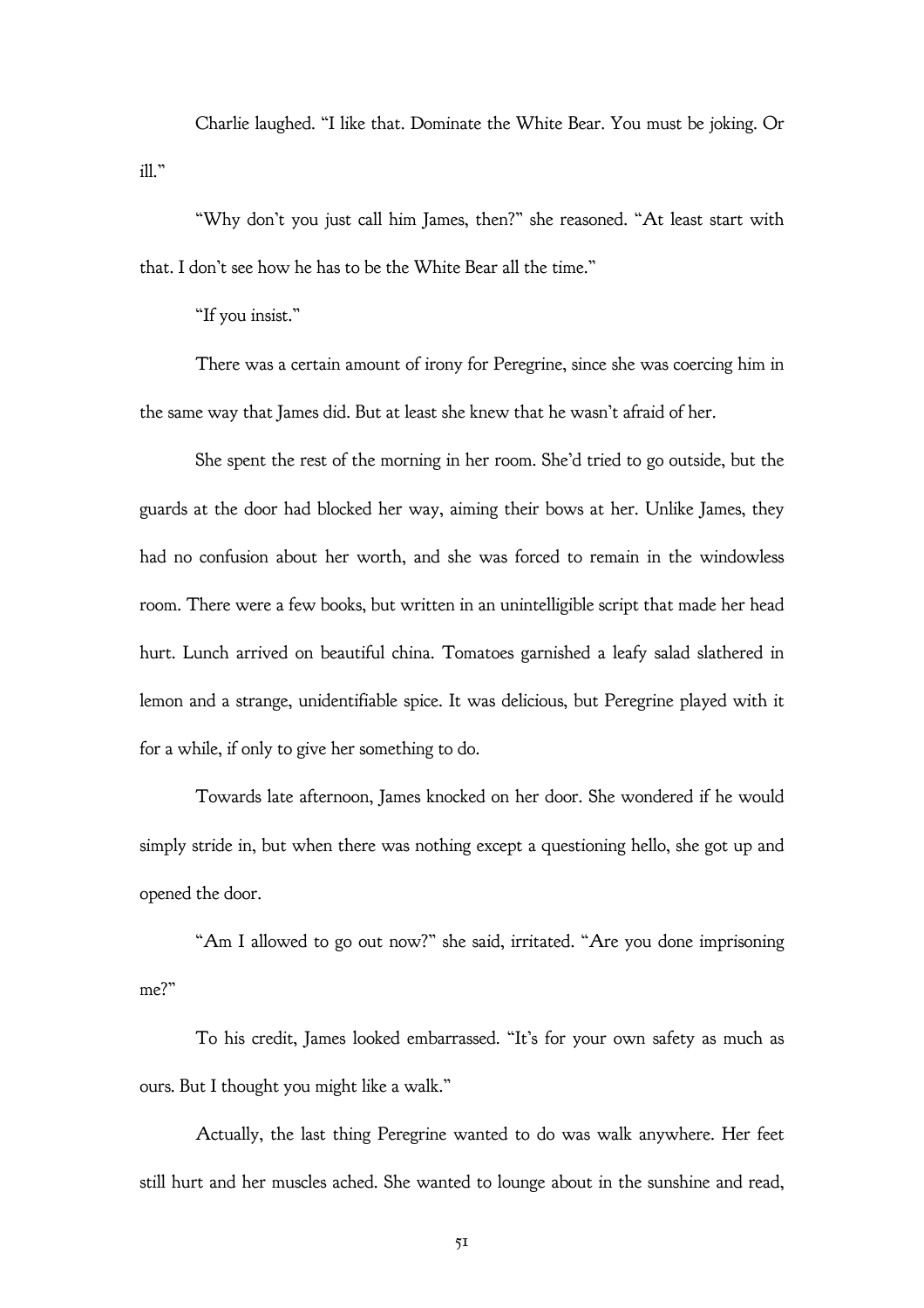like she did when it was warm enough outside of the library. On the other hand, she might get to see some of the Heartlands without the constant fear of death. The fear that had started to feel like a reality, instead of some far away, distant prospect.

"I'll take the walk," she said.

He waved away the group of warriors behind him, and they fell away, melding into the shadows. Peregrine turned around, but James drew her attention back.

"You'll be safe with me," he said.

She raised his eyebrows. "You're awfully confident."

"This is my domain. Of course you'll be safe with me." He sounded confused, as if confidence wasn't part of the equation.

Peregrine filed it under a mental list to ask Charlie about later. The ribbons were on the list, and so was the guardian's role. It was silly to assume that he knew everything, but she didn't trust James. Charlie, at least, seemed like he understood more about the real world than the other people she'd met. Not that there were many.

"I have so many questions to ask you," James said. "This world must seem so bizarre, so foreign. And yet I can't imagine a world beyond the Heartlands."

"I do have a lot of questions," she admitted.

He smiled at her. "Maybe I can help."

Although the warriors had disappeared, other people came to stare at Peregrine and James. Their gaze prickled her skin. This was it, then. Slowly, but surely, she was starting to realise that this was what the rest of her visit – she refused to think of it as a possibly permanent location –would entail. No friendliness, no sympathy. Only cold stares and fear and hatred. And possibly curious guardians. No wonder she felt used.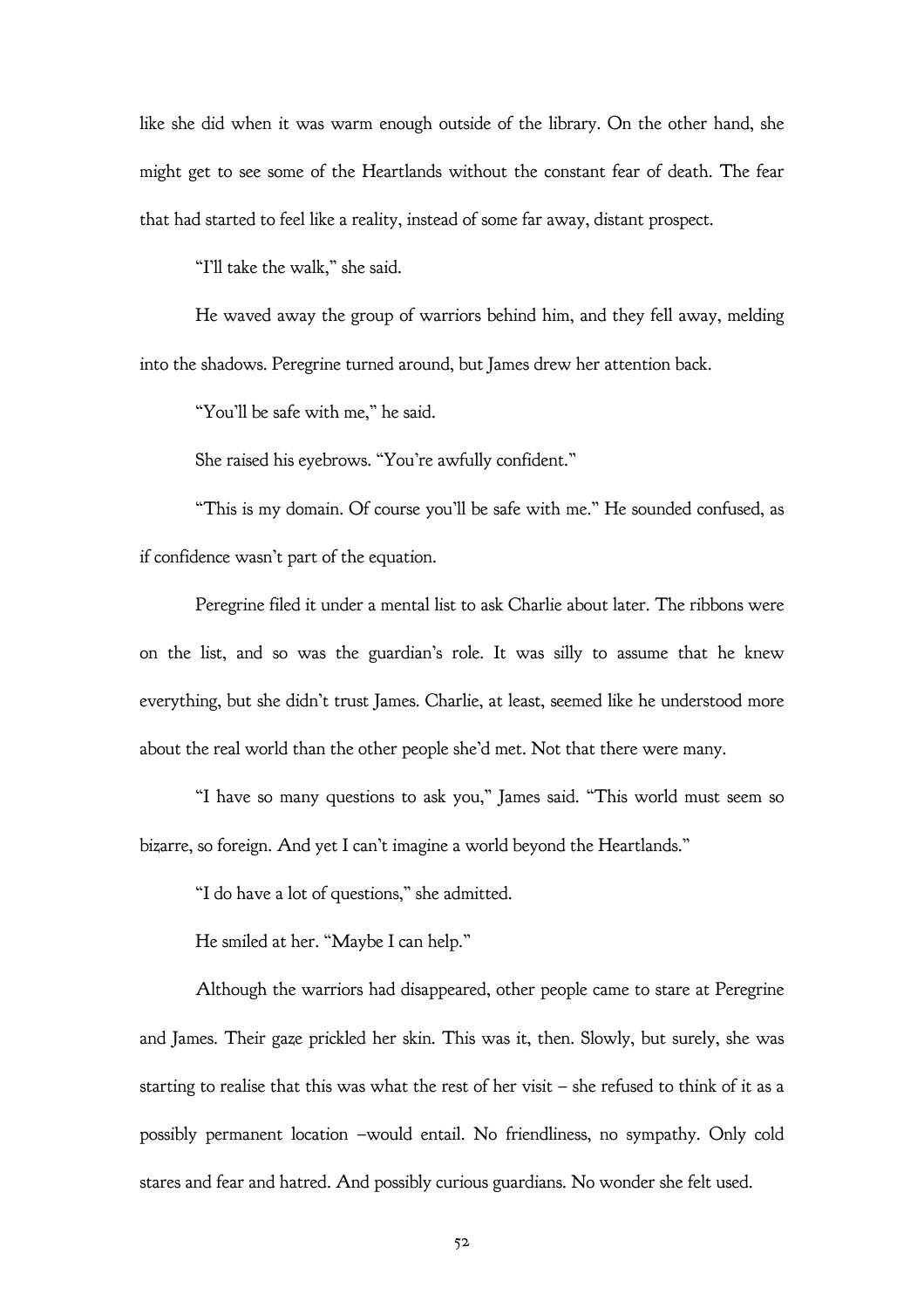"Can I talk about the key here?" she whispered.

James hesitated, then nodded. "This realm is safe for you, at least for now. I promised you that much."

"Okay." Peregrine thought carefully before she spoke. "How many guardians are there? What will they want from me? What can I give them?"

He didn't appear to be surprised by any of her questions. "There is Leahr and I. There's Margrit, but she goes by Captain Jinks. There's the Waltzing Lady. Birdman. And Xavier. That's seven pieces of key."

Seven pieces. Peregrine wanted to slump to the ground and cry. Seven pieces in a world so impossibly against her, and all she could think about was the fact that she had five more people to impress and convince. They wouldn't hand over the keys as easily as James or Leahr. Charlie had told her that on the way to James' realm.

She let out a deep breath. "That's a lot of guardians."

"I don't know what they want," he continued. "I'm sorry. I can't help with that. You'll have to be careful around the Waltzing Lady, though."

"What do you mean?"

"She's difficult, unpredictable. She's also mildly insane."

Peregrine laughed in a hollow, unhappy way. "Great, only mildly insane. That's perfect."

James put one hand on her arm and looked at her. "You're not used to this."

"Oh, you think?" Peregrine tried to remember the strength that she'd had only a few days ago and wondered where it went. "I thought it was going to be easy to get home. I didn't realise I had to do politics."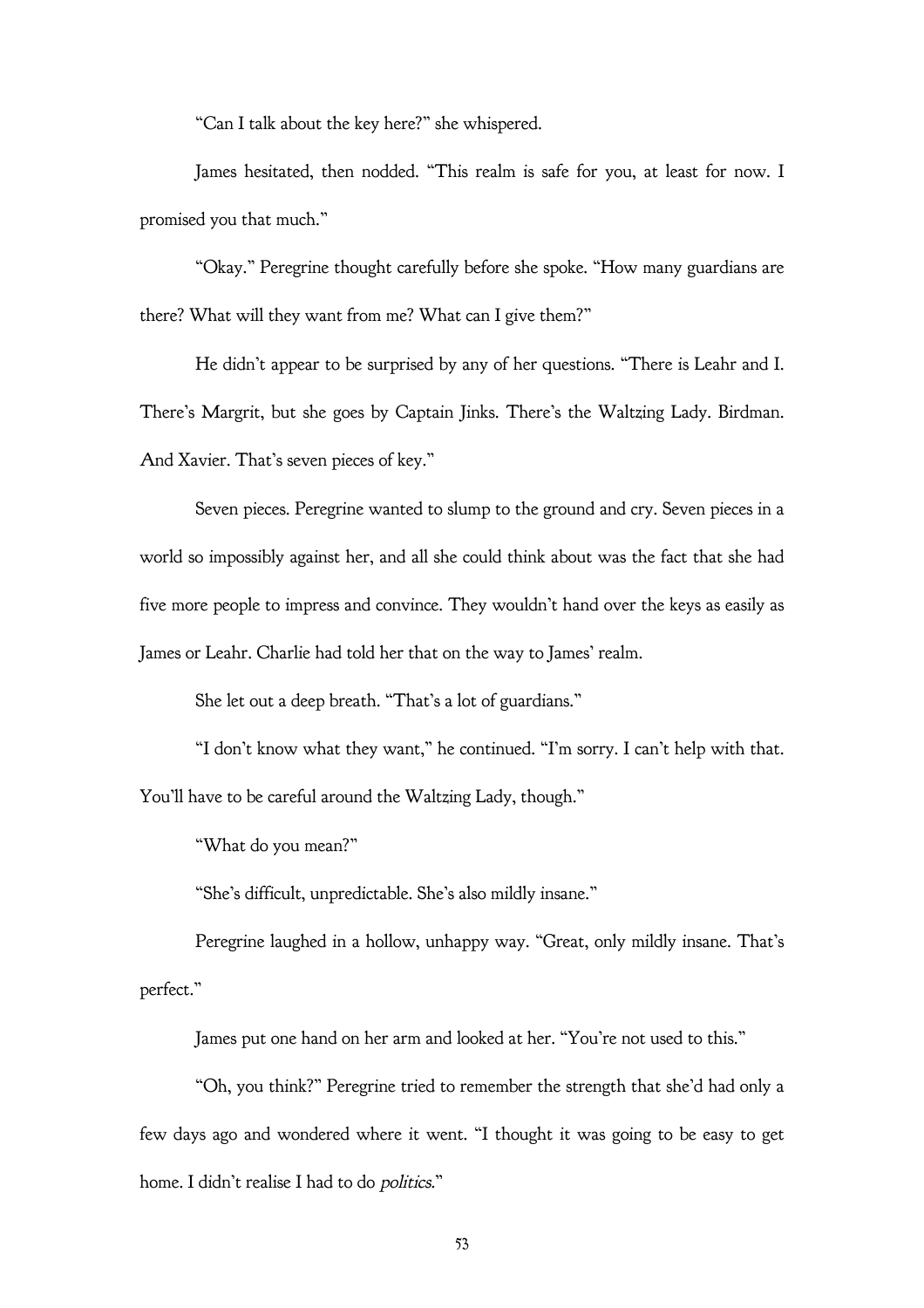That was only half of the truth. Part of her was hoping that this would all be one bad dream, or a drug trip, or concussion, or whatever it was that made people believe that they were in a different world. It had been fun at first, when she pretended that this was true. A new world – great! Things were different now. They were hard.

She closed her eyes and mustered courage from somewhere. "This is going to be okay," she said.

"Yes," James said. "It will be."

"What matters is getting home. And I have Charlie," she added.

This, at least, was some kind of consolation, although it was starting to fade at James' doubtful look.

"Are you sure? I can provide you with some more escorts."

She thought of the warrior men and women. They were probably taking bets right now as to how long it would take before she died. She doubted that they would be particularly invested in her wellbeing.

"Thanks, but I think I'll stick with Charlie." Then she smiled. "So tell me about this atlas incident."

James' eyes darkened. "I don't think so." He brightened. "It's my turn to ask the questions."

His questions were simple, at first, and progressively grew more complicated. She was well read, but for the first time, she struggled to articulate her feelings. How did you describe an entire world in five minutes? Sometimes she would start to talk about something – like trains – and he would quickly dismiss her because of course he knew about trains. How silly.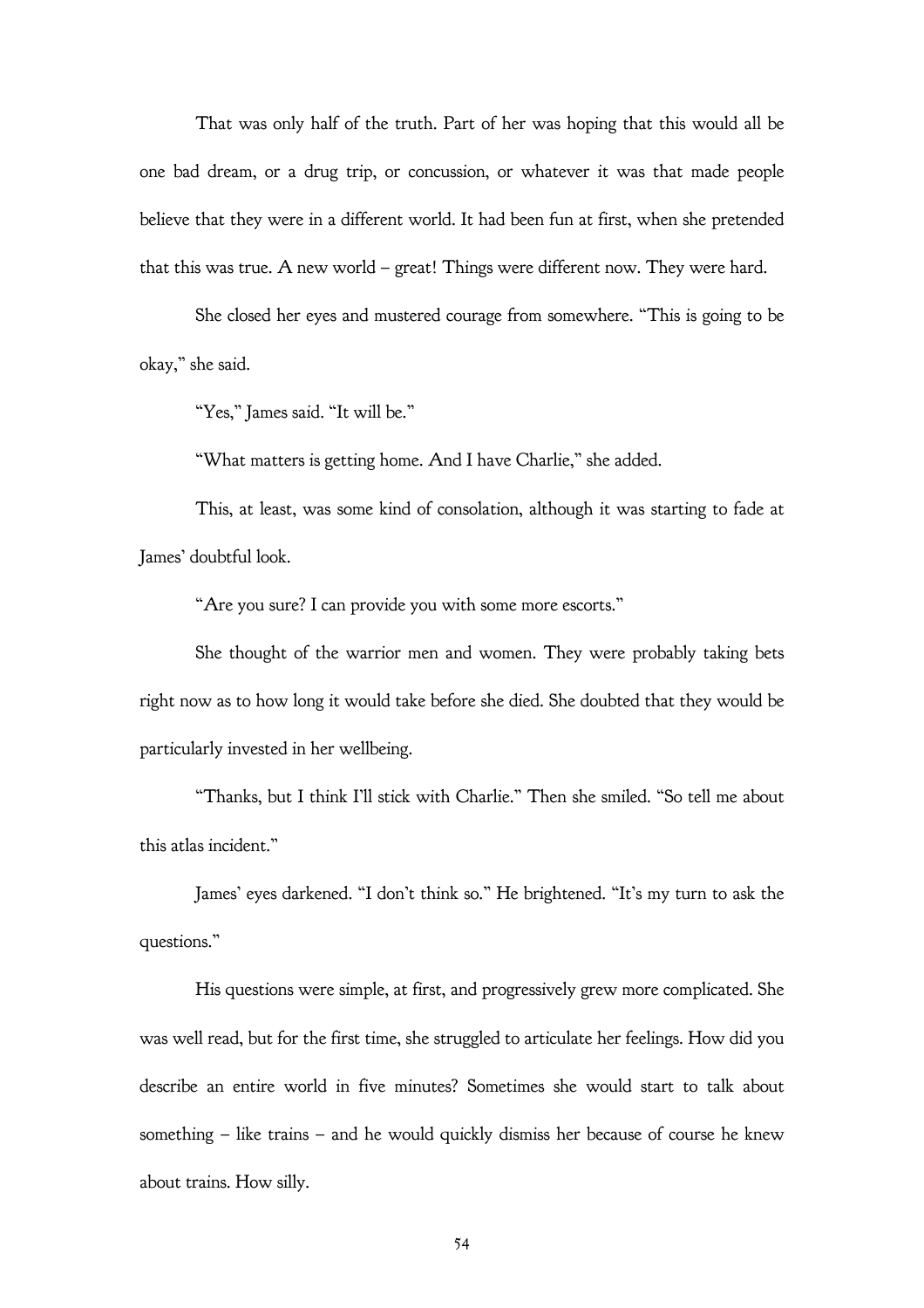How silly, indeed.

James led her around side paths, further away from the people who had stared so openly. Either they were going into more private spaces, or someone had shooed them away. After a while, it was just the two of them. She saw that the people had cultivated gardens around the trees, carefully pruning away the weeds to make room for blossoming red and gold flowers. Ivy clung to the enormous trees and fell down the branches in long, feathery curtains.

"Your world is so odd," James said eventually. "I almost want to see it."

Peregrine fell quiet and in the stillness, realised how much she'd been talking. Her throat felt tired from explaining, and she had a headache. Plus, she felt sort of cheated. She was the one who was supposed to be asking questions, and instead, he'd manipulated her into talking about the real world.

"Of course," he added, "that would be impossible. We were not meant to exist in your world, much like you're not supposed to exist in ours."

"It's okay, I don't think you'd like it much anyway," she said.

Unless he wanted to spend the rest of his life as a crazy forest boy.

He shrugged. "Maybe. Even if I could visit, though, I wouldn't be able to leave my realm. If I left, all of this would disappear. I'm tied to here until I relinquish my position of guardian."

"And when would you do that?"

"I'd have to be dead."

There was a silence. "Dead? So you're trapped here?"

"When you put it like that, yes."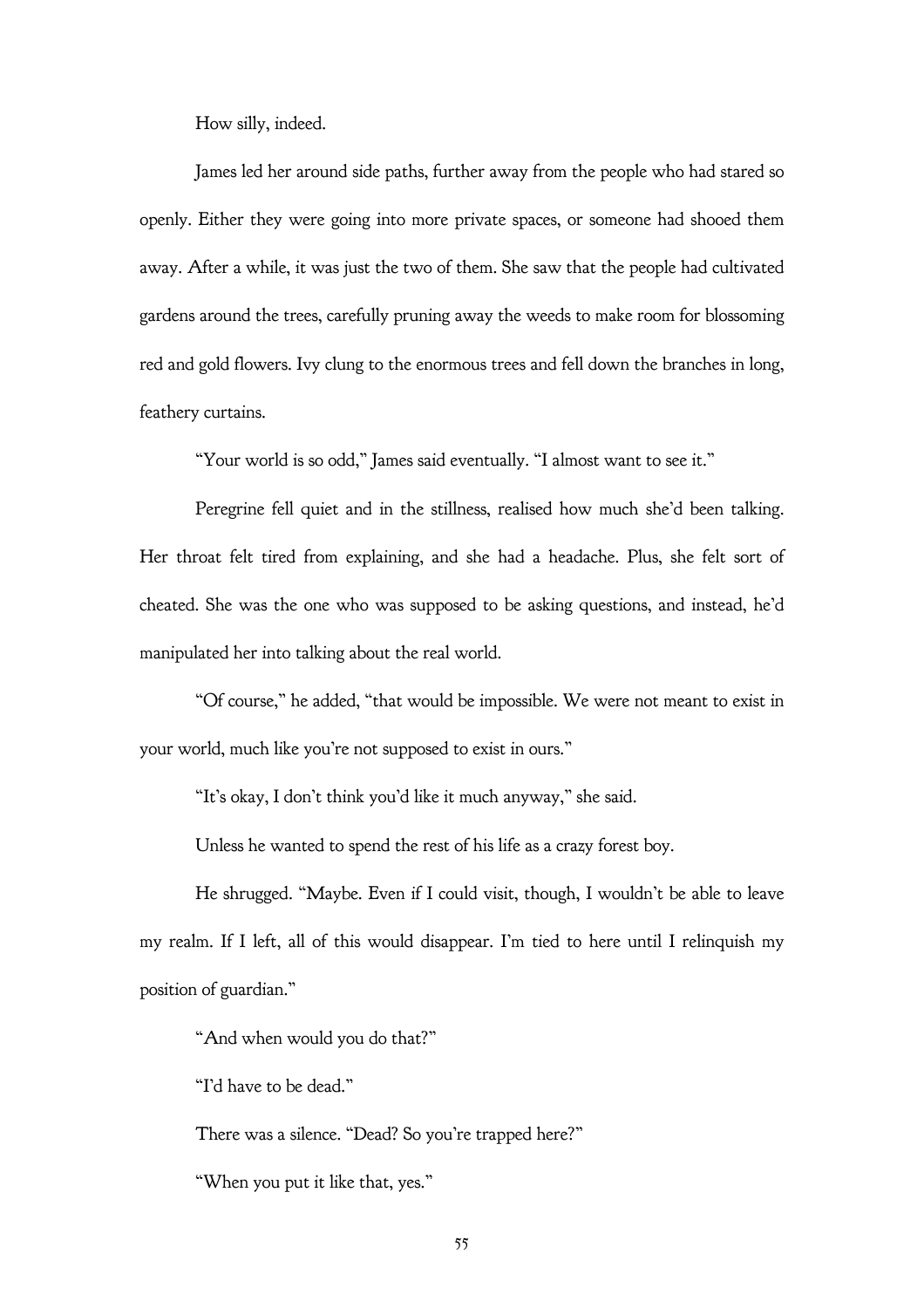Peregrine sighed. "That really sucks."

For the first time, he looked much less like the White Bear, and more human. His eyes lost their steely flint as they closed in resignation.

"I have books. Those help. And visitors, when I get them, usually have stories to tell."

"It's still not enough, though," she said quietly.

He shook his head. "No, it's not. But it'll be okay. I have all of this." He gestured to the gardens around him. "I have loyalty and friends. I also don't have that many people who want to kill me."

It took a second for her to realise that he was joking. "Yeah, you've one-upped me there."

The walk back was a lot quieter than it had been earlier. The stars had come out, and Peregrine tried to map them out in her head, but failed. There were too many foreign stars for her to remember, and she didn't know how they shifted in the night, or if they even shifted at all. Too many things to remember. It was like trying to hold a seesaw in perfect balance; if it tipped to one side, then everything would come crashing down and she'd lose it entirely.

There were no warriors at her door, but she suspected that they were out there somewhere, watching every interaction. James smiled at her, and she smiled back, less apprehensive than she had been that morning.

"Thanks for the walk. Am I free?" she asked.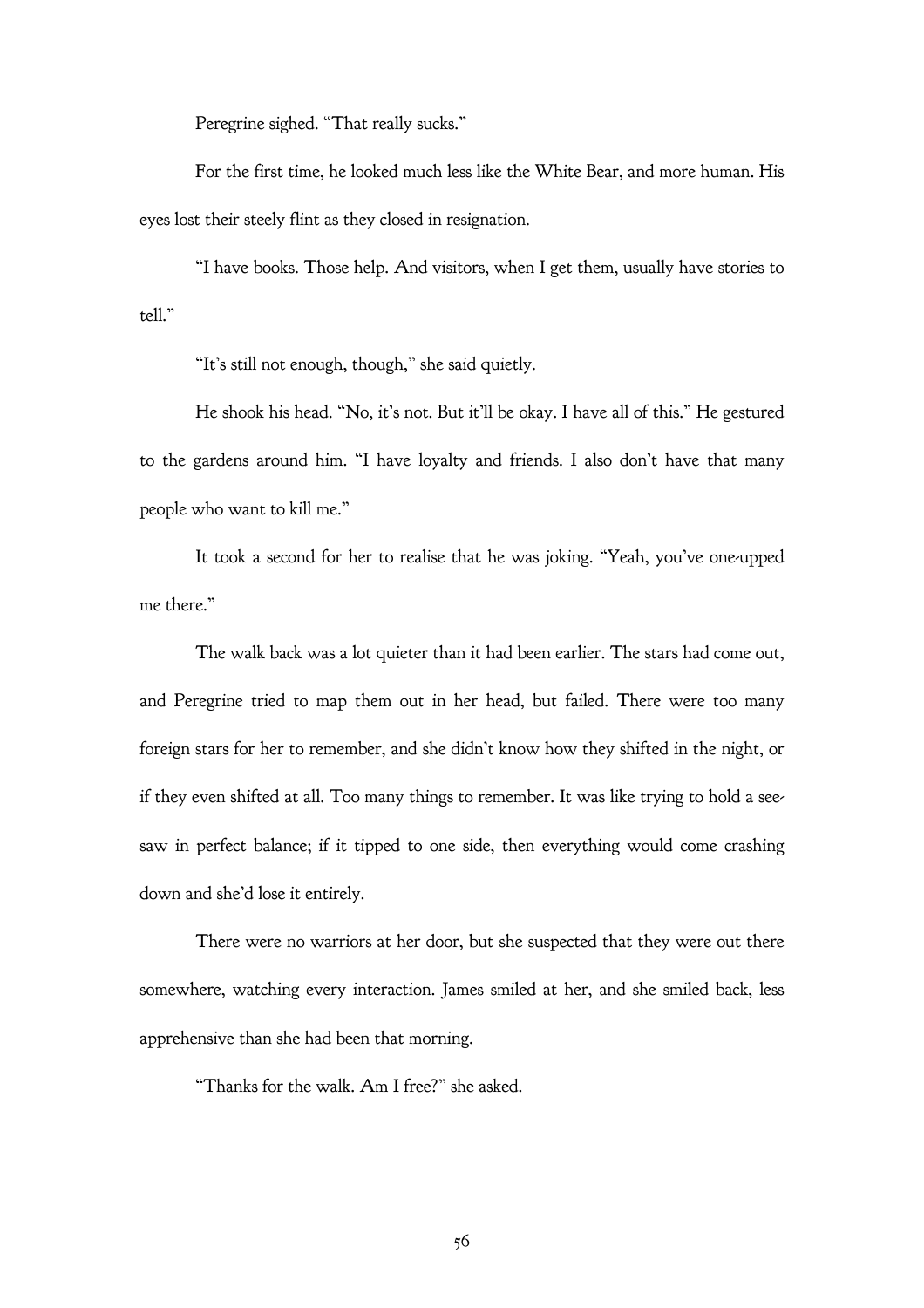With some reluctance, he shook his head. "I'm afraid not. I can't afford to have you wandering around when so many people are afraid of you. You're safe in this realm, but that won't stop people from warding you off. They have a right to do that."

Her mood deflated. "Cheers for the evening."

She ignored his protest and closed her door in his face. After a while, she heard his footsteps walking away. She was mad at him, but she was mad at herself, too. She didn't want to argue with people. She'd already fought with Charlie on the way here, and the only reason why she hadn't fought with Leahr was because she was far too intimidated. There was something eerie about the way that her eyes slid over her.

When it was late, she opened her door. Several warriors pointed bows at her, but she pushed them aside.

"I only want to talk to Charlie. He's next door. Or is that also too dangerous?" she asked, laying the sarcasm on heavily.

It wasn't, so she knocked on Charlie's door and waited. After a couple of minutes, she was about to leave, but then he opened the door and let her in. He looked tired, she noticed. Really tired.

"What did you do today?" she asked, trying to be cheerful. "I spent most of the day pacing up and down, and then I more or less yelled at James."

That elicited a smile. "I heard."

"I'm sure your day must have been better than mine. Were you allowed out, at least?"

He nodded, although there was something about him that was off. "I walked around a lot. People didn't really care that I was there."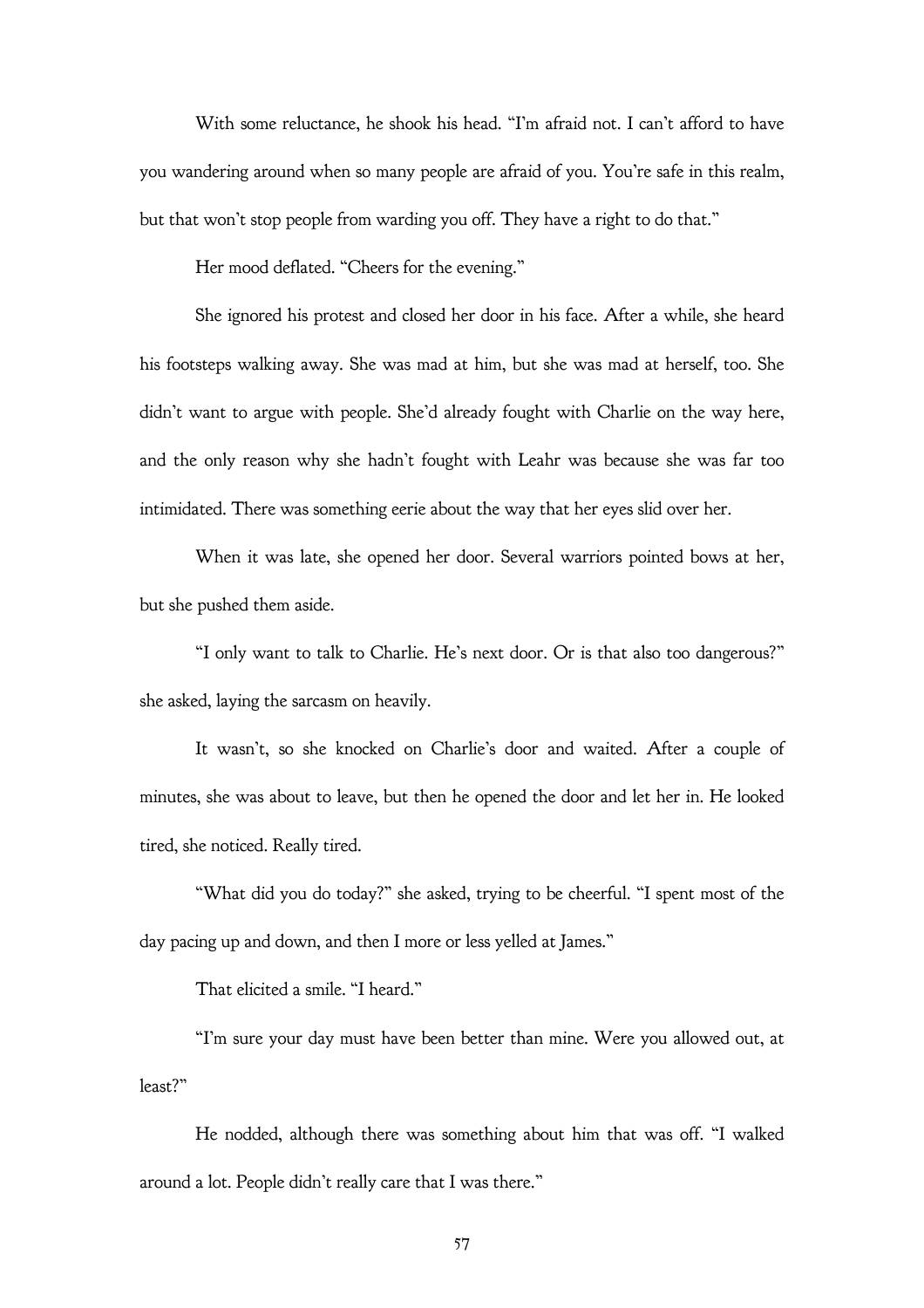"Anything else?" she prompted.

"Nope. It was just me." He twisted his hands round and round each other. "It's just weird being back here, that's all. I don't sleep too well at night." He pointed to the dark circles under his eyes. "When I get stressed, I stop sleeping."

"I can relate," she said, although in truth, she'd spent most of the night sound asleep. "It's okay, though, because you'll be able to catch up on sleep while you're here. That's got to be good."

She related her conversation with James to him. Dinner had once again been provided on a tray by a surly warrior, but at least she wasn't eating alone. She watched Charlie wince as she told him about the part where she slammed the door.

"You shouldn't have done that," he said, annoyed. "He's not someone to cross."

They sat cross legged together on the floor, spooning wild rice from a pot into their plates. Peregrine put her spoon down and thought for a minute.

"I'm not someone to cross, either," she said.

The next few days alternated between being imprisoned, and the evening walks. James wasn't as bad as she'd initially thought, although sometimes he caught him laughing at her when she asked certain questions. It wasn't unkind, but she hated the condescension. Still, she sucked it up and tried to ignore the murderous rage that occasionally rose up in her.

Despite the attempt at confinement, she had been able to sneak out for a couple of hours at a time to wander throughout the gardens. People stared at her openly, but she didn't get the same kind of hostile glances that she'd received on the first day, and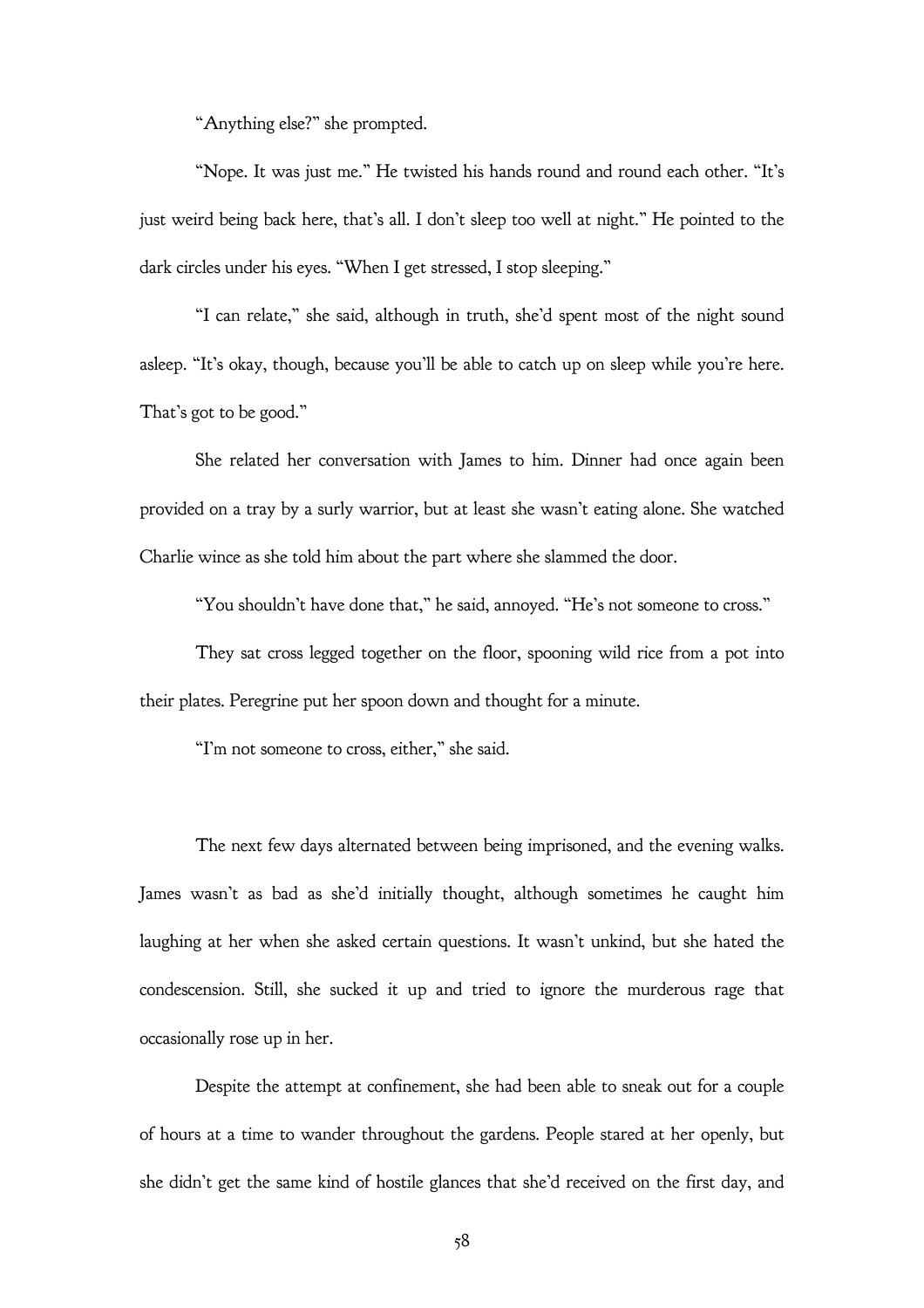after a while, they left her alone. Obviously, someone had gone around to make sure that people wouldn't try to throw vegetables at her, or whatever it was that people threw at foreigners they didn't like.

She was out now, enjoying the last of the sunshine. It had been difficult to sneak past the warriors, but all she'd had to do was say that she was meeting James and they'd let her through, rather than risk the guardian's wrath. She'd gone to the only place that she knew – the gardens that James had taken her to before. She liked the wild flowers, which curled up around the base of the trees. It reminded her of her mum's garden at home, even though it had lavender instead of exotic blooms. She sat on the bench and put her head in her hands.

"You're getting better at the whole diplomacy thing, I see."

She looked up. James stood in front of her, arms crossed. He didn't look particularly surprised to see her outside.

"You've been monitoring me," she said.

He made a nonchalant gesture with his hands. "That's true."

"Well, then, I didn't think that this would be a problem."

"It's not a problem."

"Good."

He sat down next to her and stared at the flowers. His hands made a steeple, and then he touched his thumbs to his fingers on the opposite hands. Peregrine watched until the motion became too much to handle.

"I'm sorry, do you need help?" She couldn't quite keep the acid out of her voice, although she tried.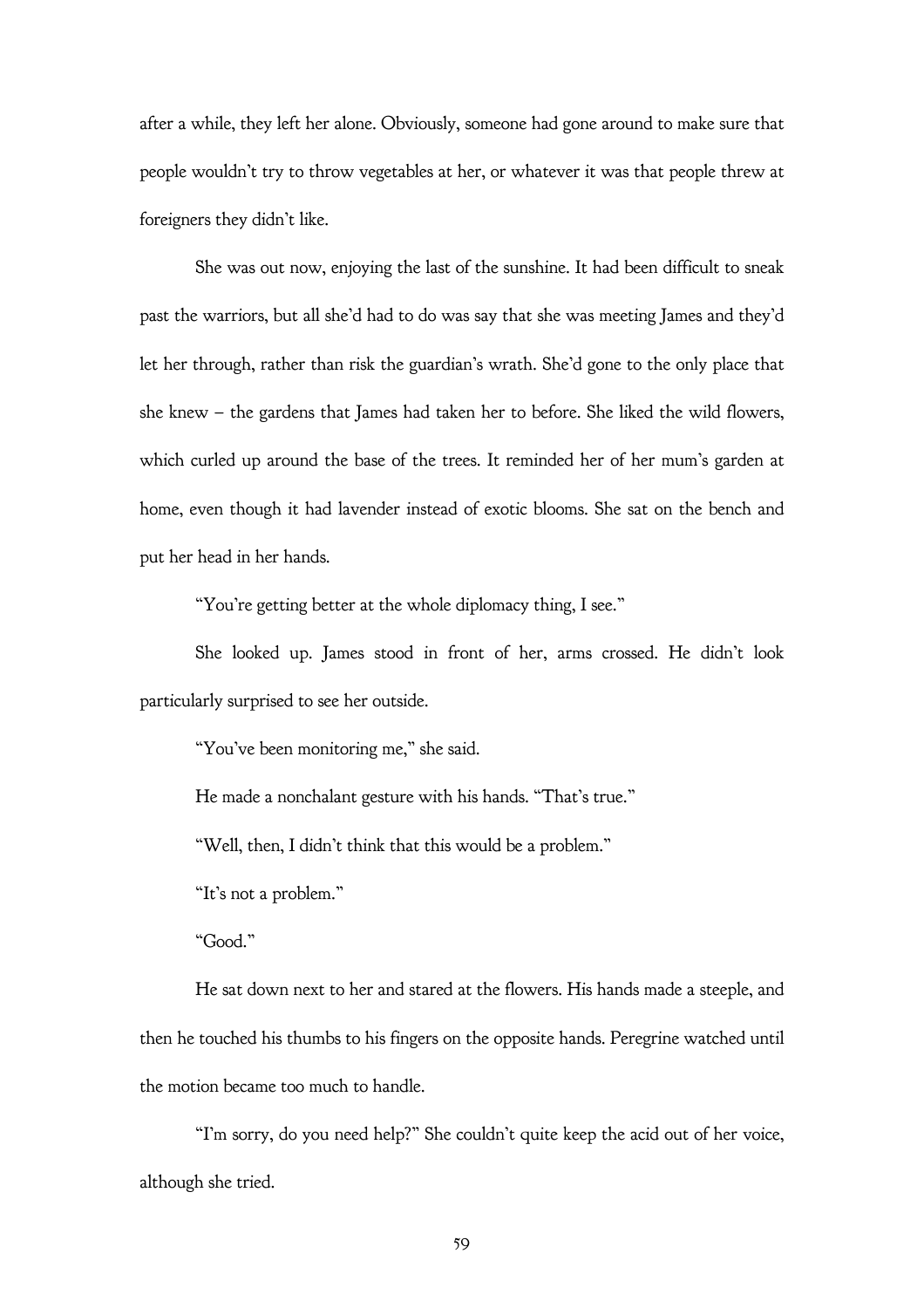He winced. "Actually, I only came to say goodbye. I know you're leaving tonight."

That was true. She had talked it over with Charlie the night before and together, they'd decided to leave in the middle of the night. It was a gamble, since they'd travelled like that for most of the way so far, but no one had tried to kill Peregrine in the middle of the night, either, so there was something about it that had to work. She hadn't intended to say goodbye to James. If she was honest with herself, she had completely forgotten about it.

"Ah, yes. That thing."

There was an awkward silence.

"I have to say, I wasn't impressed with you at first," he said.

She frowned. "Uh, thanks?"

"But then you surprised me," he said, completely oblivious to the insult. "You showed strategy."

"Great, strategy."

This time he caught the acid tone and had the decency to look abashed. "I, uh, guess I underestimated you."

"Damn straight." But she was smiling.

He smiled at her, but it faded quickly. "I hope the other guardians will underestimate you, but I'm afraid that they won't. Some of them are old, and clever."

"I know." She wasn't smiling anymore, either. "I'll be cleverer than them, though."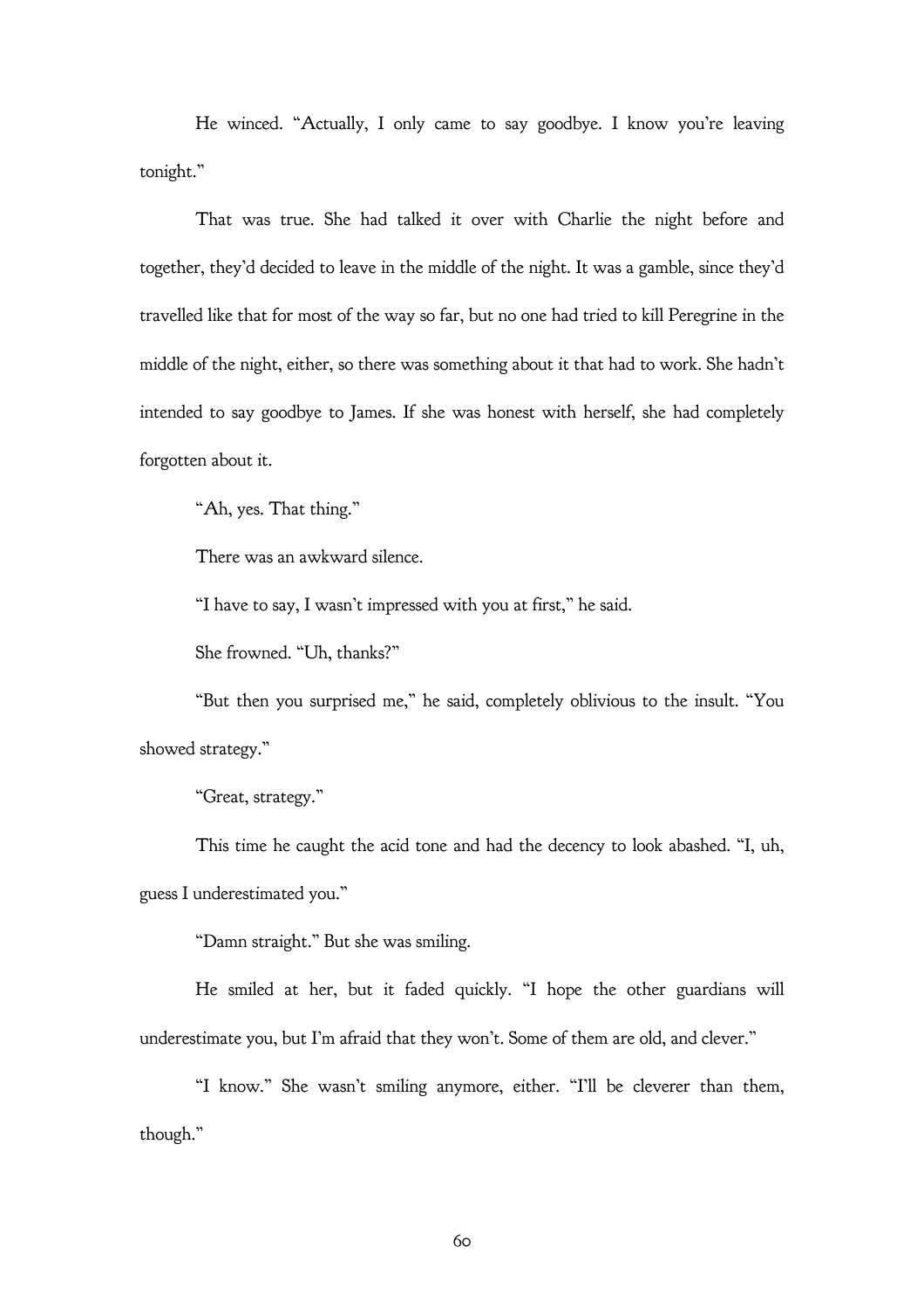The last of the light dipped beneath the horizon. Overhead, the spirit lights came on and glowed in the new darkness. The foreign stars had started to feel a little less foreign, but Peregrine still couldn't identify them. Maybe she recognised one, or two.

"I'm not going to ask you who you're going to see next. I don't want to become a liability," he said.

"That's probably for the best."

James put one hand on her shoulder. "I hope you find what you're looking for."

"Thanks," she said.

They stayed like that until long after the shadows had lengthened. Eventually, Peregrine stood up and left. She had things to do. She had a map to pore over with Charlie before they caught up on what little sleep they could get, and then they were off again. It had only been five days, but she had grown used to her walks, and the silk sheets, and not aching all over. The knife in her boot had even stopped scratching at her skin, although she never forgot it was there.

When she got back to the room, Charlie was waiting for her. He held up their backpacks, filled fresh with supplies. On the bed lay the first part of the key.

"We should put that in a safe place," she said immediately. "I've been keeping it in my pocket, but I don't feel safe doing that. What if it falls out?"

Charlie handed her a piece of twine. "Put it around your neck. It's safest there, I'm sure."

She strung it onto the twine and hung it around her neck. It dropped like a stone, icy against her skin. It would warm eventually.

"Any ideas of where to go next?" she asked.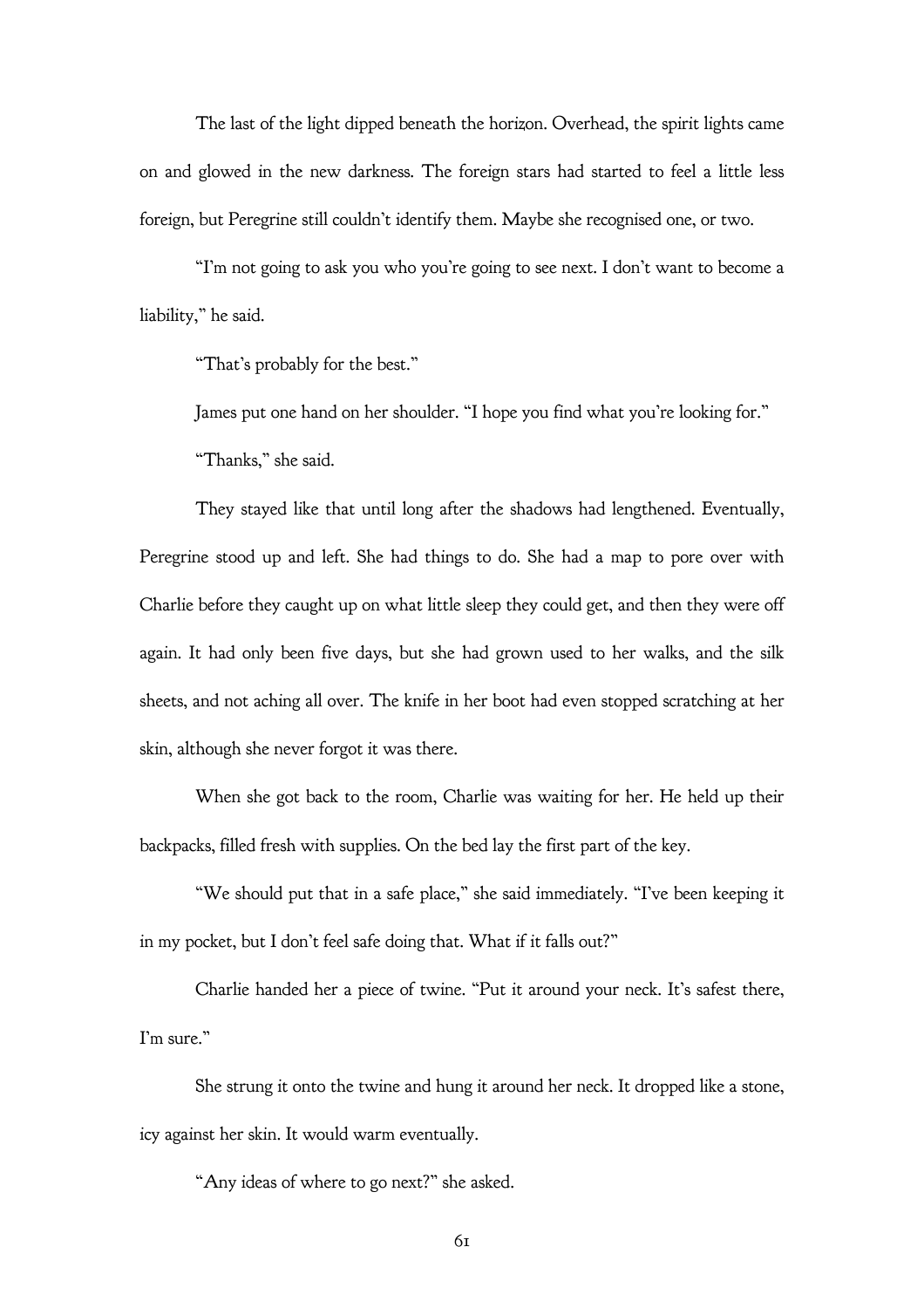He pulled open one of the maps that Leahr had given him and spread it on the desk. Peregrine leaned over, intrigued. The Heartlands spread out before her like a vast quilt of different sized patterns in endless colours. She could see that the Heartlands were split up by guardian territories, with narrow strips of the wilds between them. No man's land to fight over, she supposed. In a small corner of the map, she saw Leahr's guardianship. The territory was barely a tenth of James', which sprawled from the tropic south all the way to the mountains beyond the north. There was a lot of blank space, too, she noticed, mostly surrounding the outer borders of the territories.

"The closest to us is Xavier's realm," Charlie said, pointing to a light blue coloured splash on the map. "Xavier is a little unpredictable, but he's the oldest guardian of them all. He's a historian."

"Will he want to kill me?"

Charlie rubbed his chin. "Honestly, he's the one who knows the most about the door jumpers – at least in terms of their visits over the years – so he'll probably want to collect your story more than anything else."

Peregrine didn't ask him what that meant. She was too busy trying to pinpoint which territory belonged to which guardian.

"There are more than seven territories on this map," she pointed out.

Charlie shrugged. "It's an old map. There used to be more guardians, but things happened."

"Things," Peregrine echoed.

He didn't elaborate, so she let it drop. She was learning very quickly that when Charlie didn't want to tell her something, it was best not to push.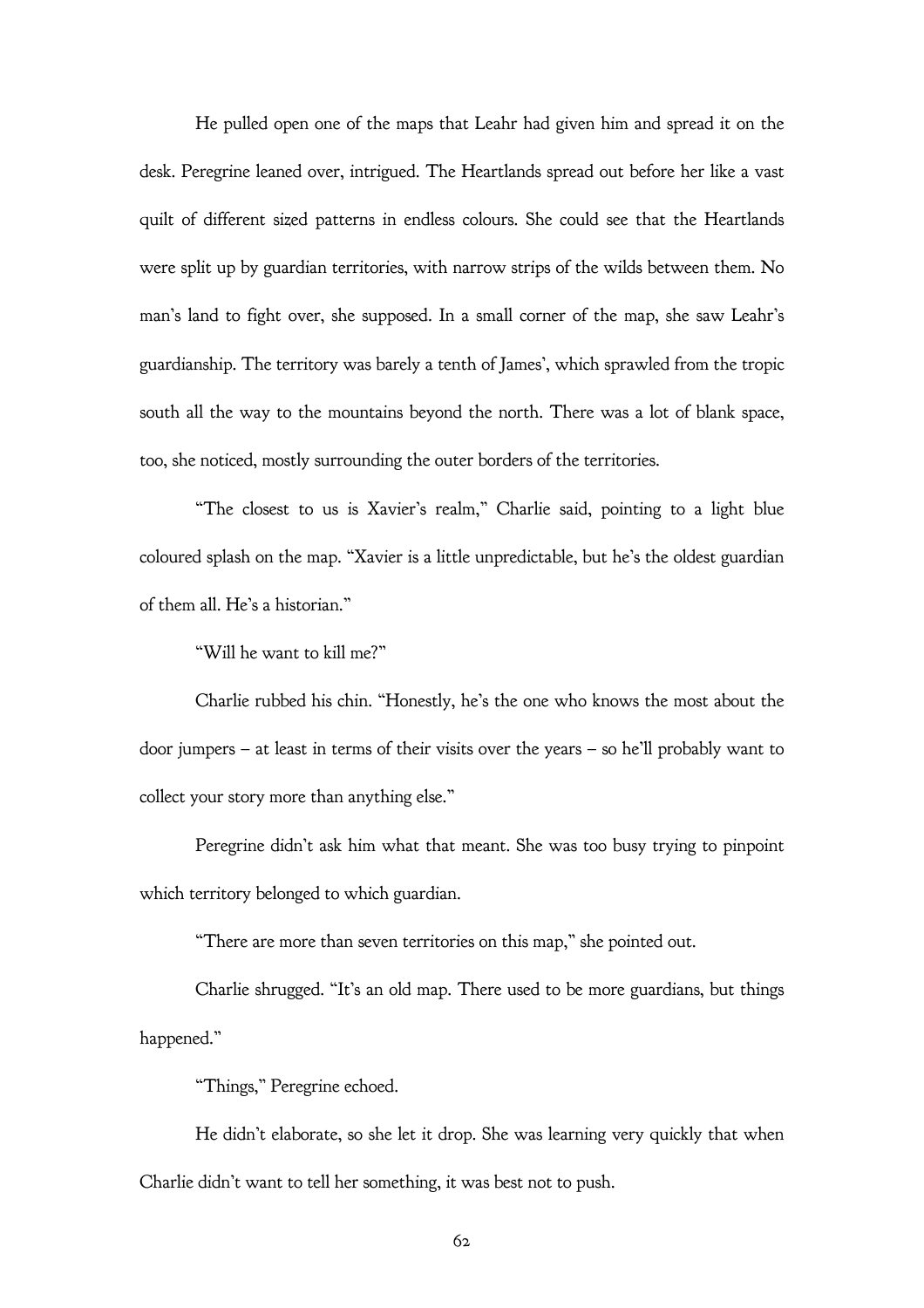They decided to leave at three in the morning. Peregrine would sleep in his room to minimise the possibility of noise – "One door closing is better than two," said Charlie – and everything would be ready for the journey ahead.

Peregrine was rummaging in her pack when she found a note. Written in elegant script was her name, and then an ornate J underneath. Under that was a small note: please don't open until you get out of here. Stay safe.

"What's that you have?" Charlie asked.

She blushed and shoved the note back into her backpack. "It's nothing. Come on, aren't we supposed to be asleep already?"

Charlie fell asleep almost instantly, snoring gently on the floor. Peregrine watched him for a while, the moonlight casting his shadow all the way to the door. How had she managed to trust him, a complete stranger? It gave her a deep glow of warmth inside of her to know that someone wanted to help her, not because they would gain anything, but because they genuinely wanted to make sure that she was okay. He was a good guy, she thought sleepily, even if he was a little crazy at times. Good was enough.

The air was heavy as Peregrine pushed open the door to outside. It swung heavily, but without a sound, and she breathed a little easier as she took her first steps outside into the night air. The sound of Charlie following behind her was deafening, even though it was a slight scuffle that only she could hear. She put her finger to her lips and raised an eyebrow. In response, he raised one back: what do you expect?

Charlie led the way, since he knew the paths much better than she did. He seemed to have the map memorised in his head because he took her along a winding path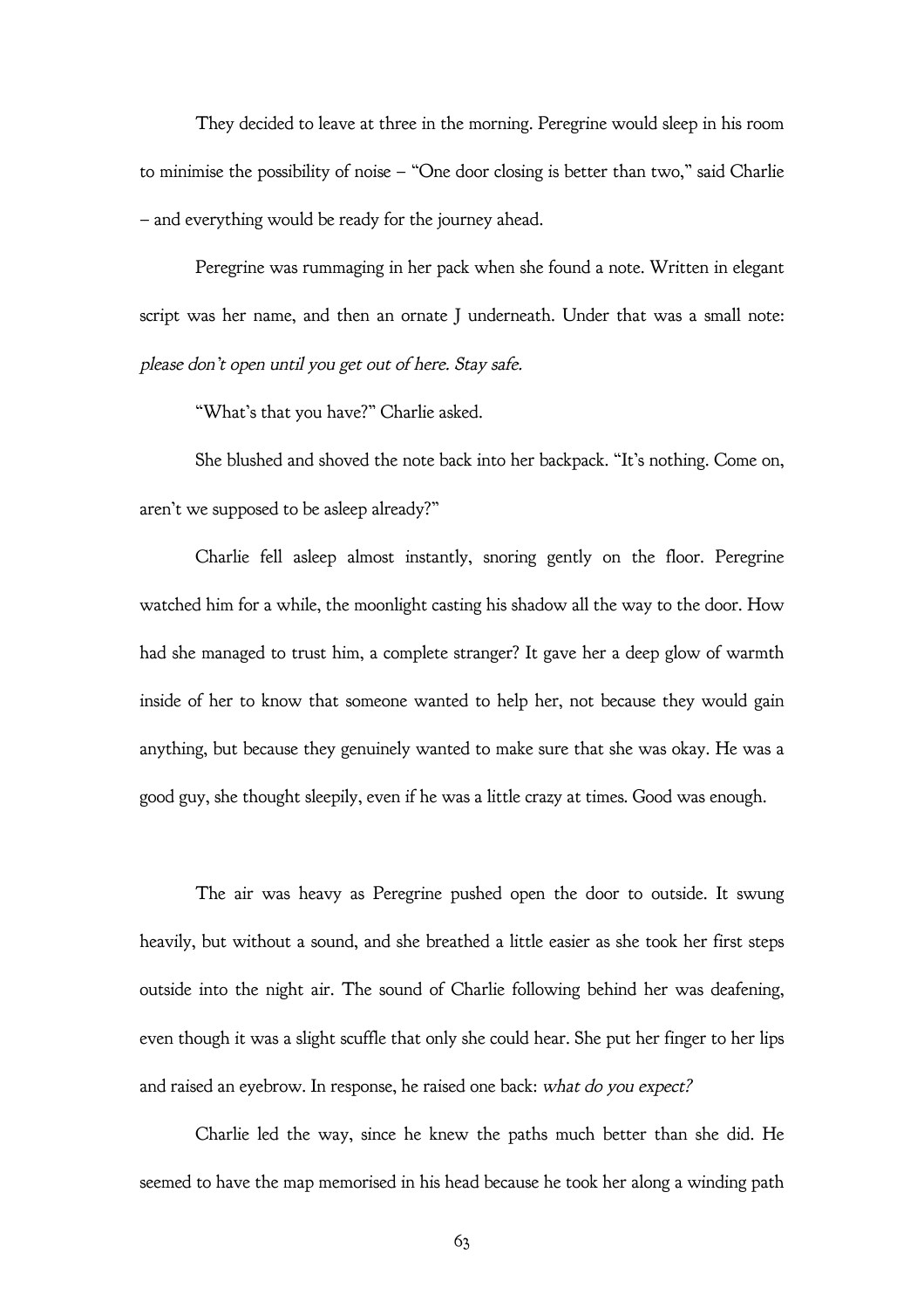that went past the houses, past the gardens, and further into James' realm than she'd been before. The lights did not come on in these areas, and it was relatively easy to slink into the shadows.

But as they continued, they could hear yelling. Peregrine twisted around and saw smoke snaking up into the sky, blocking out the stars. Just beyond the treetops was the unmistakeable glow of fire. Both she and Charlie stopped for a minute.

"That's where our rooms were," she said quietly.

Charlie's eyes followed the smoke until it dispersed, and then he continued walking.

"But what about James?" she demanded. "We have to go back!"

"Going back is about the worst thing to do right now. You'll almost certainly be

killed." His voice had a leaden quality to it. "We press forward."

"But  $\cdot$ "

"What do you think you'll do if you get there?" he snapped. "Most likely, you'll be killed and that'll be the end of that."

Peregrine bit back an angry retort and instead hoped that he was right. I have to learn how to use that knife, she thought, feeling its weight bump against her ankle. She tried not to worry about James. He had his warrior people to protect him; he would be fine.

They pressed on with much more urgency than before. The shouts diminished in the background, and when Peregrine looked back, the plume of smoke had disappeared into the sky. She wondered if James caught the arsonists, of if they were still around, searching for her.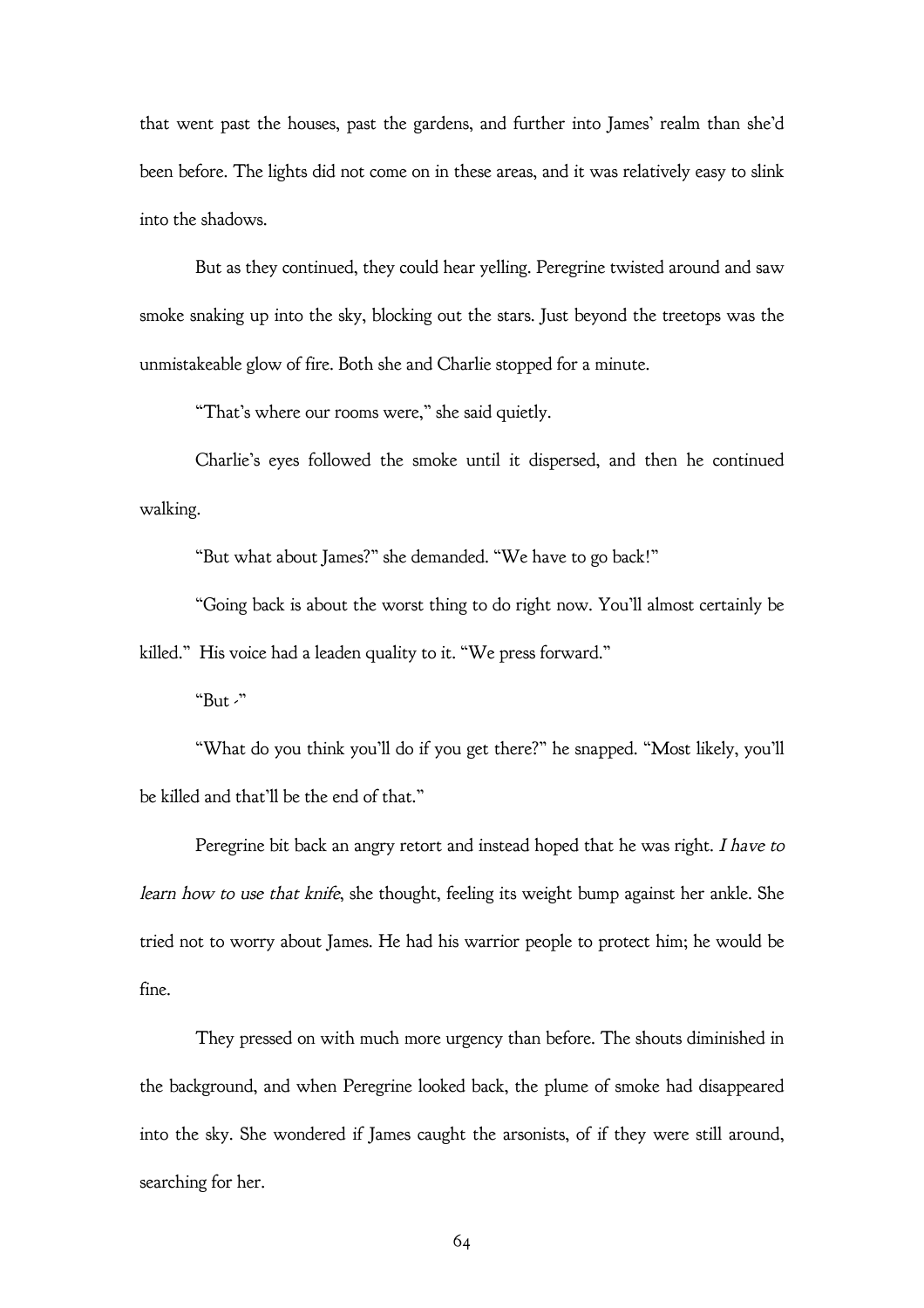Towards the sunrise, Charlie made them take a break. He looked worn out already, his shoulders pressed up closer to his neck. He offered her some of the food that James had sent to their rooms the night before, but it stuck in her throat on the way down.

"I'm worried about them," she said.

Charlie dismissed her. "People invade different territories all the time. They don't get far. It might have been one of James' own people, or it might have been an outsider, but whoever it was mostly likely was a loner. You have to be pretty nuts to go up against James."

His words were meant to soothe, but Peregrine noticed the furrow of his brow and the way that he wouldn't look into her eyes. He was just as concerned as she was, and that made her more anxious than she'd been before. She didn't sleep well that night, or the night after that, and by the time they arrived at the border between James' realm and the wilds, she was finding it hard to keep up with Charlie. Her feet ached and slipped over roots and shrubs that should have been easy to navigate. She felt like she was trapped in one of her nightmares, where she'd go running through endless white corridors, her feet slapping against the tiles, only to come up against the nameless horror she'd been running from.

Charlie noticed it and wasn't happy. "You're not sleeping. You should eat more. Look." He broke off a piece of loaf and gave it to her. "It's still fresh."

But it hurt to eat it and she had to shake her head. Even doing that made the world tilt, aggravating her headache. She couldn't remember the last time she'd felt like this, and wanted it to stop. Every time she lay down to sleep, the first flutters of anxiety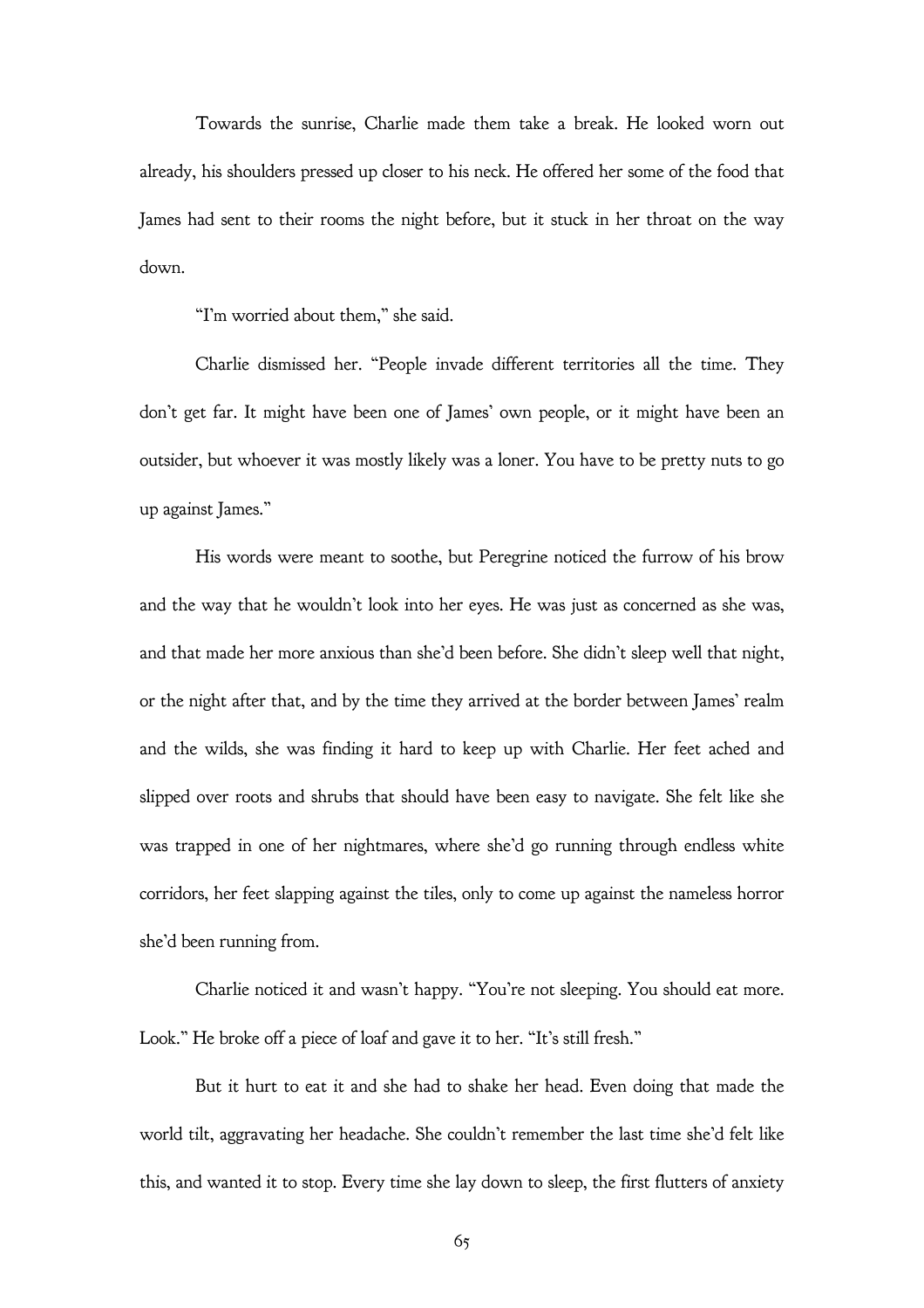would go through her and then she'd be trapped in a dream. When she woke up, the dream would be gone, but the fear was still with her, and she'd have to check that Charlie was still breathing – just in case.

"Okay, look, let's take a break," he said.

She slumped down against a tree and closed her eyes. She was about to nod off when she heard Charlie's voice and reluctantly opened her eyes again.

"You're worried about James, aren't you?" he asked.

She was surprised to hear the faintly sour note in his tone. "I mean, yes, I am."

"He's fine." Charlie held out a scrap of paper with a blue and silver crest on it. "I got word today that he's okay. There's been some damage, and they didn't find the person who did it, but they managed to put out the fire before anything happened. No one was hurt."

It should have come as relief, but the anxiety knotted in the pit of her stomach didn't lessen. Behind her eyelids, she could see the men stalking up the hill towards her, their sockets empty where eyes should be. She dreamt the most often about these men, but there had been women, too, and zombies – terrifying, flesh eating zombies that couldn't be evaded no matter how fast or far she ran. In the dreams, she ran through a liquid soup that made it impossible for her to move quickly.

## "Peregrine?"

Her eyes fluttered open again. She hadn't even realised that she'd closed them.

"I'm fine," she said breathlessly. "I'm fine. I'm okay.

Charlie put one hand on her knee and she flinched. "They're not going to get you."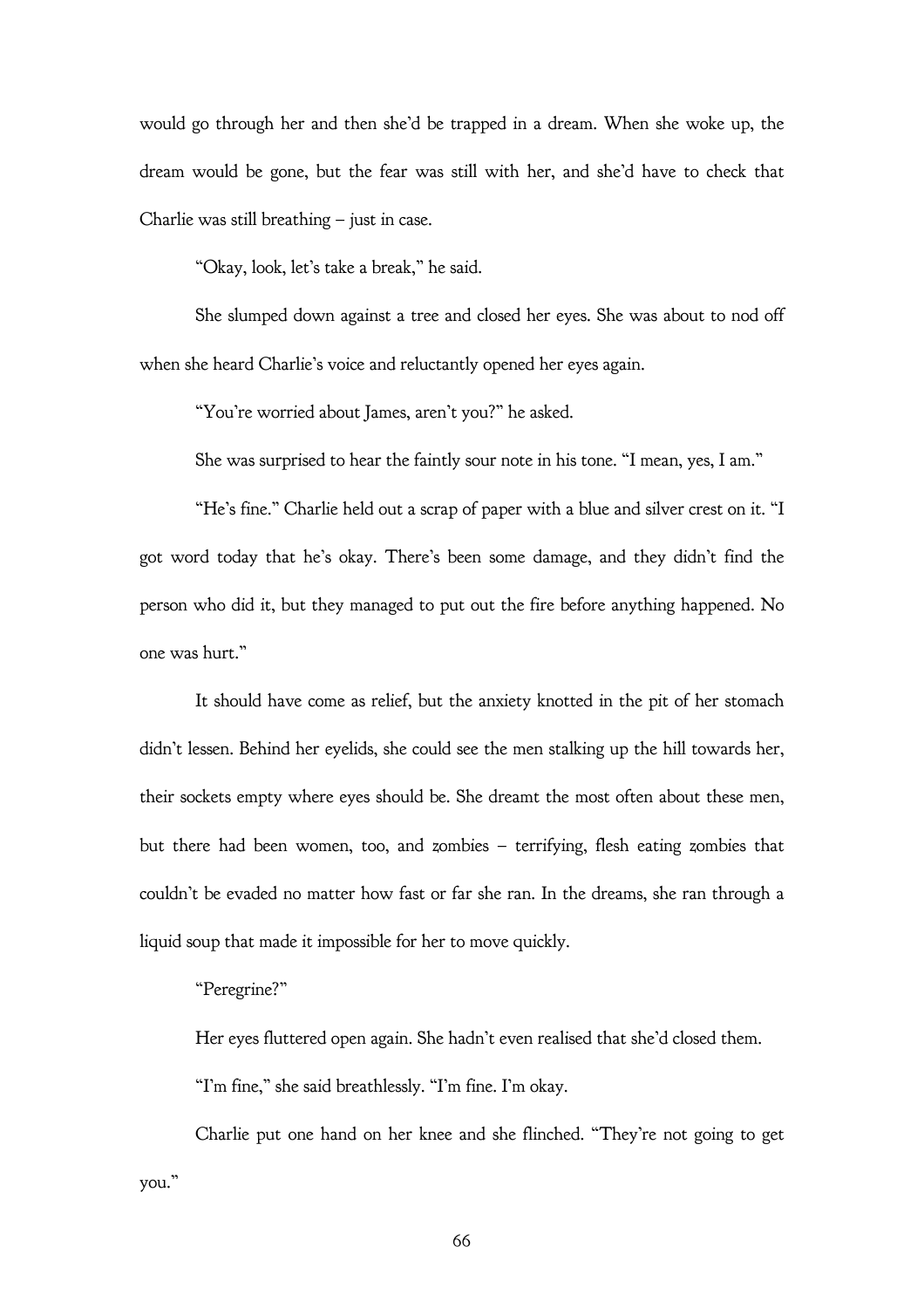But wasn't that what every hero said before the blonde girl got mauled? She wasn't blonde, but the rules still applied.

"I'll teach you how to fight back," he said. "Not now," he added, seeing her expression, "but later on, when you're more well rested."

She put her head in her hands. "I'm worried now. I need to learn how to fight back now."

"Let me put it to you this way. You know that people are out to get you. These people might be clever and ruthless, but they might also be stupid henchmen who would just as likely put an arrow through their foot as through you."

"Is that supposed to make me feel better?"

"Sort of. All we have to do is get to Xavier's and then you'll feel safe. I promise. He lives in a fort."

Peregrine brushed back her hair and nodded wearily. "Okay. I'll try to hold on until then."

They didn't have any more brushes with the arsonists, and there were fewer nightmares, but Peregrine was still relieved when Xavier's border became visible on the horizon. There were no guards, as with James, and in fact, they slipped by pretty much unnoticed.

"I want you to keep quiet when we get to the fort," Charlie said. "Let me do the talking."

Originally, Peregrine would have argued, but she was almost drunk tired, and so she didn't say anything. But she made a mental note to tell Charlie that she could speak for herself next time.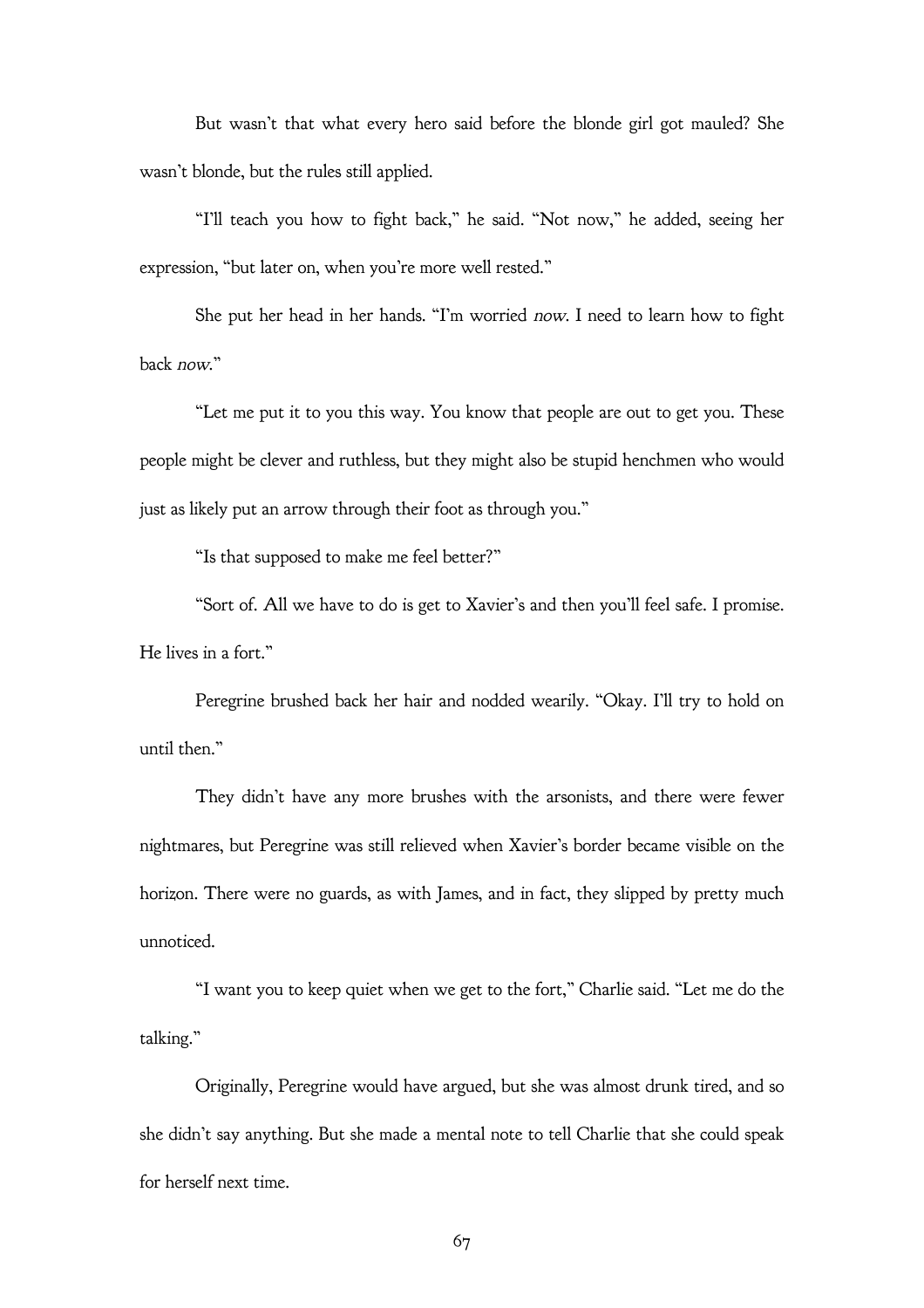The new territory was different in subtle ways, at first. The air was drier, and Peregrine's head swam as if they'd climbed in altitude, or maybe it was just the lack of sleep. The trees here were slimmer, and the paths more developed. Her feet hit stone pavement instead of dust, and cherry blossoms shucked their petals from overhead. Their perfume was intense, almost cloying.

Xavier's fort rose from the end of the path. A moat stood between them and the entrance, and currently the bridge was closed. Peregrine could hear noise coming from behind it. There was the sound of creaking wood as one hundred guards raised their bows and aimed them at her from the top of the wall.

Charlie waved his hands in the air. "Stop, stop. We're here to meet Xavier."

"The exalted one does not wish to see you," one of the guardsmen said. "The atlas incident destroyed many of his precious relics. I believe his words were 'bugger off.' So bugger off, Charlie, no one wants to speak to you."

"I have the door jumper with me."

Bow strings relaxed slightly as the men and women looked at each other in puzzlement. Then they were tightened again.

"Excuse me, I will be back." The guard nodded to his underlings and then did a sharp one hundred and eighty degree turn.

"Where's he going?" Peregrine whispered.

Charlie was still smarting from the atlas comment. "Where do you think? He's going to go and talk to Xavier."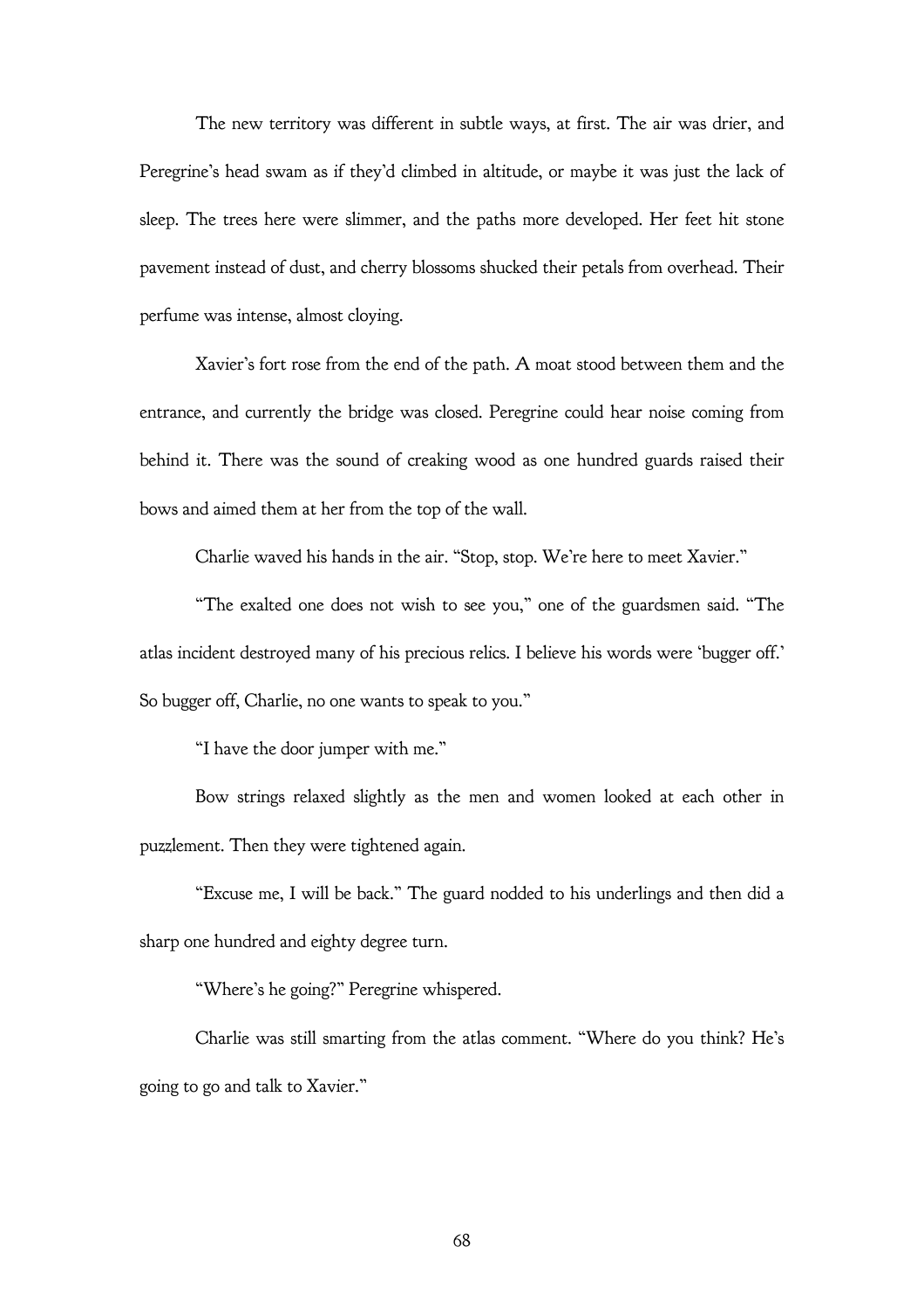One of these days I'm going to find out exactly what this atlas incident was, Peregrine thought. Whatever it was, it hadn't made him too popular with the guardians. How much trouble could you cause when it had an atlas involved, though?

The guard returned after about half an hour, and this time he looked less triumphant and more unhappy. He muttered something to the other guards, and the bridge was winched down to allow Peregrine and Charlie to cross. Charlie eyed the guard smugly as he passed. Peregrine rolled her eyes at the display of macho, then yawned. Sleep would be good.

As they passed under the wall, she was amazed at the amount of people crammed into the fort. It hadn't looked that big on the way here, and it couldn't be, backed up against a mountain the way it was. People of all ages moved about, pushing past her, bartering with street vendors, or ducking into shops. The lack of attention was a relief. No one stared at her, open mouthed or with narrowed eyes. No one whispered about her as she passed them. Only a few people watched her go by, but she couldn't tell if it was because they were curious, or if they knew who she was. They weren't openly hostile, so probably not.

The walk was all uphill, and she struggled to make the final steps. Her feet felt heavy and clumsy, plodding mechanically across cobblestones. It felt like there were weights on her ankles. All the while the hot, arid air clung to her clothes and plastered them to her skin. By the time they reached Xavier's residence, she was hot and sweaty.

She finally realised how it was possible for so many people to live in such small quarters. Xavier's residence was built inside the mountain, backed against the entrance of the tunnel wall. One side of it jutted out into the night sky and she could see what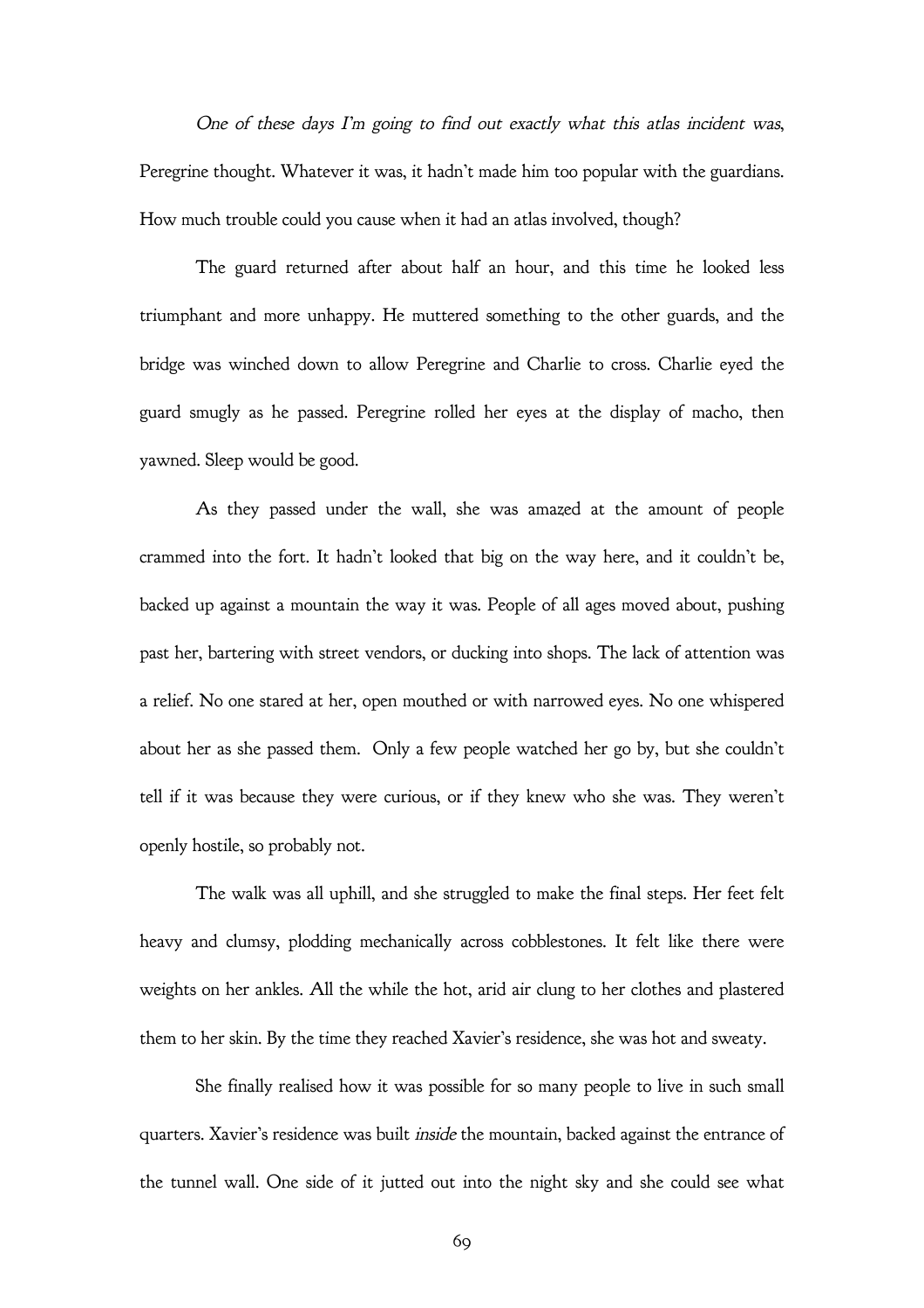looked like an observatory on the highest level. Now this, she decided, is what I want my house to look like.

A young man greeted them at the entrance of the house, dressed in a smart butler's jacket and trousers. Gold and silver piping ran down the outer legs of his trousers and the inner silk of his jacket was a dazzling emerald green. In the heat, he must have been stifling, but he looked cool and refreshed.

"Andy, is that you?" Charlie said.

The young man grinned and thumped Charlie on the back, man-style. It was totally at odds with his formal outfit.

"Charlie! I haven't heard from you for ages. Where have you been?" "Away, here and there. Nowhere, really."

Andy nodded sympathetically. "I know, laying low after the atlas incident. Smart guy. I empathise. Xavier was so mad at me I thought he might actually fire me. Too bad he didn't. I guess I'd have to murder someone before that happened." He turned to look at Peregrine. "Oh, you've got a girlfriend now. Cool. Didn't know you had it in you."

"I don't," Charlie said, and laughed. "This is Peregrine. She's the door jumper. We've come to visit the old buzzard and see if he can give us any advice."

Apparently, Charlie and Andy were not that close because Peregrine noticed that Charlie did not mention the key, or the fire in James' territory. She planned to ask him about it at some point.

Andy wrinkled his nose. "Good luck with that. The git's been frantic for at least a week and a half now. I've had to get down all of the really old tomes, and the soup,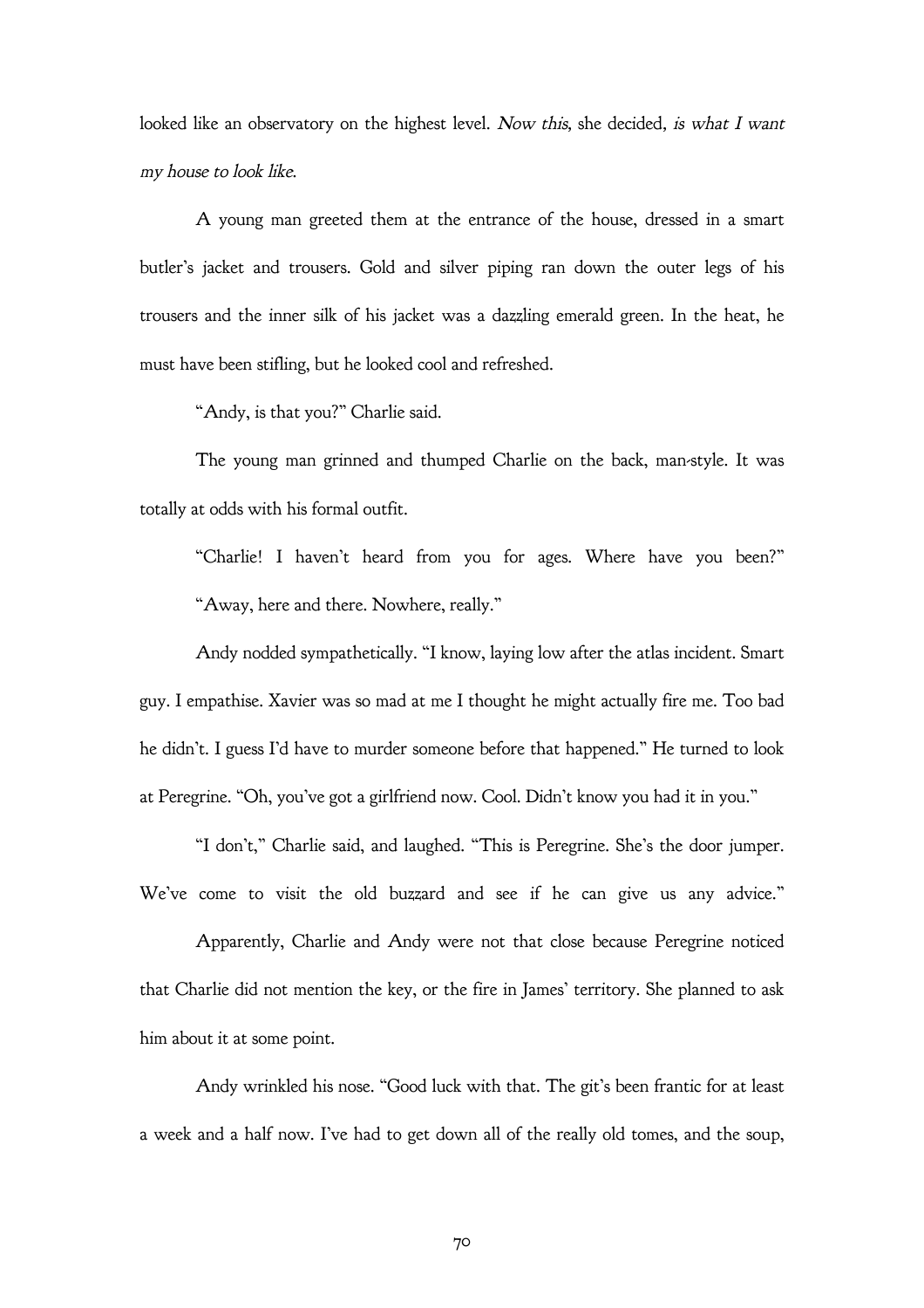and he's about five seconds away from throwing something at my head at any given point. I don't know what's possessed him, but it's demonic, whatever it is."

Charlie and Peregrine exchanged glances. She didn't know about him, but she remembered the way what Leahr had said. Even if normal people didn't know about her, the guardians almost certainly knew that she was coming to see them about the key pieces.

"Lead the way, Andy," Charlie said. "We can deal with Xavier once we're inside."

"I'll announce your arrival," Andy replied.

He opened the door – olive green wood waxy to the touch – and led them through a series of corridors. Peregrine was reminded of Leahr's library, and the way that it sprawled. It had been light and airy, though; in comparison, Xavier's residence felt somewhat stuffy with its muted green and red tones. Gold braziers hung on either side of the walls with fat candles dribbling wax. The carpet felt plush underneath her feet, and she suddenly had the mad desire to collapse onto it and fall asleep. It would be more comfortable than sleeping on the ground.

She barely paid attention to the conversation that Charlie and Andy had, although she caught her name a couple of times. She would have listened closer, but she could barely keep her eyes open, and the house's gloom made it easy for her mind to drift. Two weeks – that's how long she'd been in the Heartlands. One week felt like a dizzy, whirlwind holiday of dreams and false living, but two weeks was different. Fourteen days. She tried to figure out the hours in her head, and gave up. It was more than enough time to know that she was really in the shit.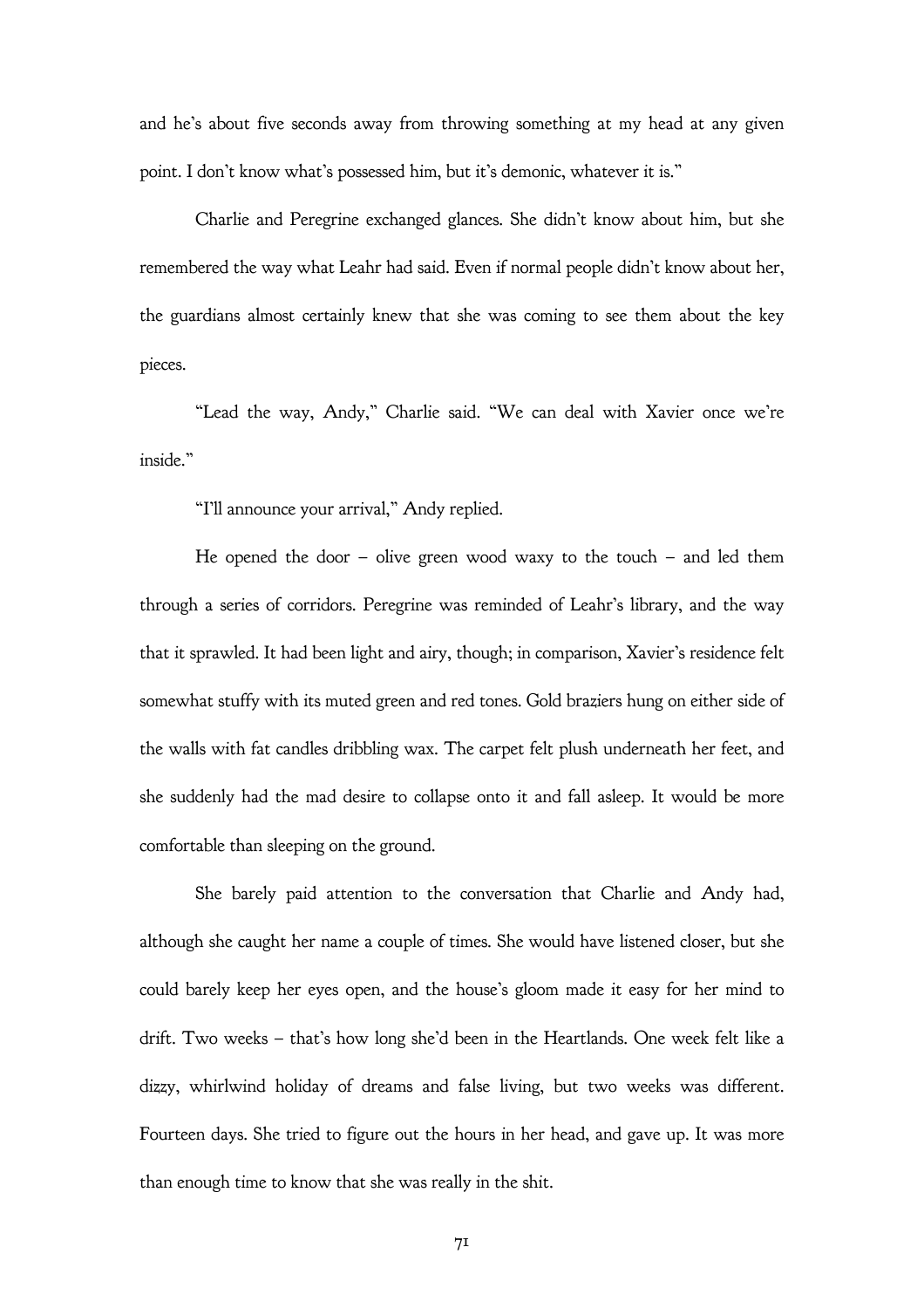"Here you go," Andy said, bringing her back to the present day. "This is your room."

"Where's Charlie?" she asked sleepily.

He pointed to the door next to hers. "He's in there. Xavier will see you tomorrow – maybe, depending on his mood. You're welcome to sleep, is what I'm saying."

"Thank you," she said.

She didn't register the room. Instead, she collapsed on the bed, kicked off her shoes, and buried under the covers.

At some point in the night, Peregrine woke up again. Everything felt muzzy, as if she'd shoved cotton balls between her head and allowed them to sprout overnight. She wanted to shower, though, and slowly, achingly got out of bed.

She was just reaching for the towel when she heard a noise. It was coming from Charlie's room – the sound of serious talk, amidst other things. She would have left it alone, but then she heard her name, and she leaned closer to the wall.

"…. It's not right," Andy said, his voice muffled through the wall. "You've got to tell her."

Charlie's voice was weaker and harder to hear. "She trusts me. She thinks I'm a 'nice guy'. That's what she told me."

"Does she know about Birdman?"

"No," he said, "and I'm not going to tell her, either. She doesn't need to know."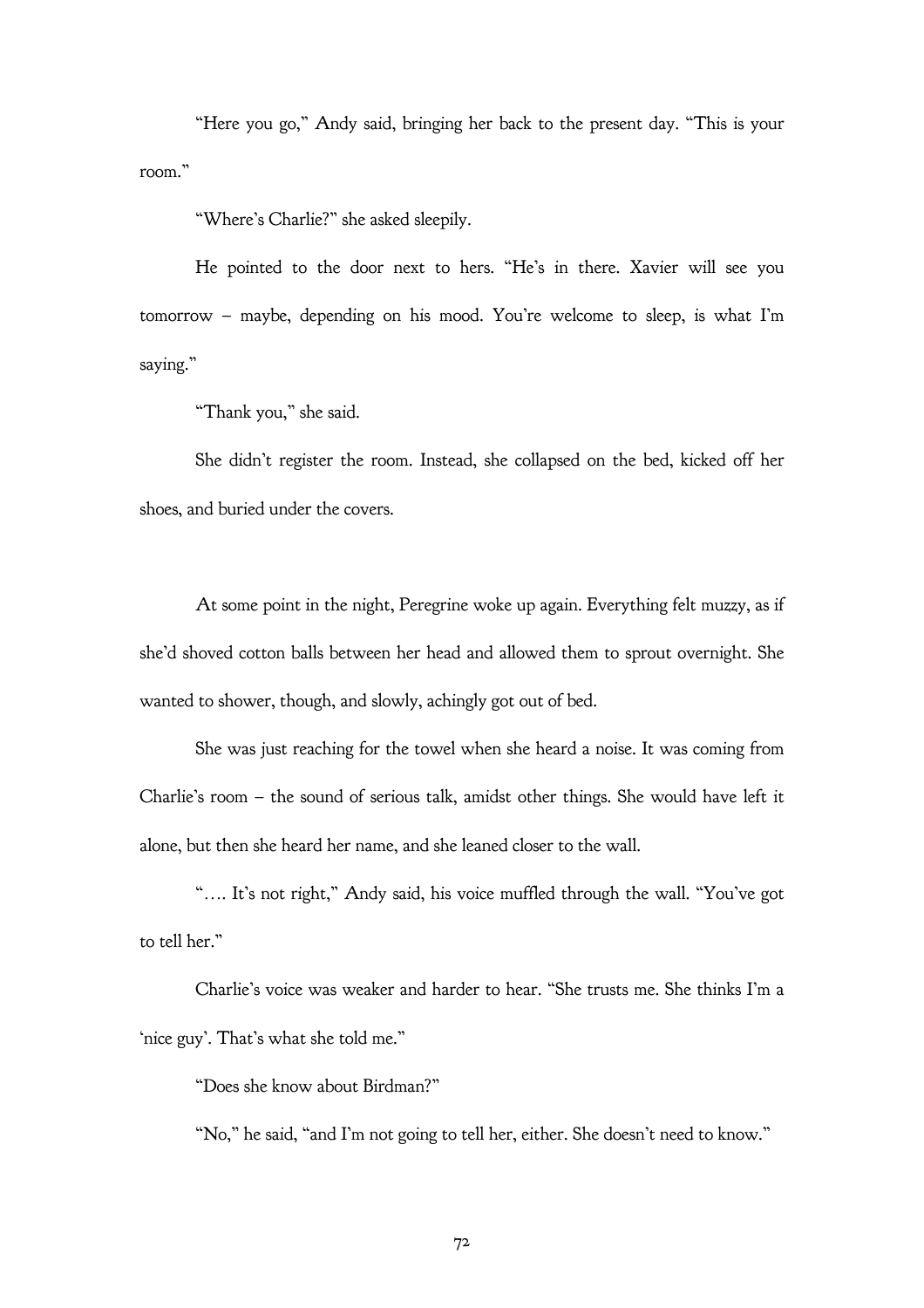Peregrine sat down on the ground and pressed her ear to the wall. Birdman was one of the guardians that James had mentioned. What had happened to him? Was it serious? Why wouldn't Charlie tell her? She heard him sigh.

"We were ambushed a few times in the night. She was asleep. I was lucky most of the time. She never even knew. And then there was the assassin…" He trailed off. "That was far too close."

Assassin? Peregrine sat back and rubbed her eyes. She had no idea that people had been slowly trying to pick her off. What happened to Birdman? And then another thought: what else was Charlie keeping from her?

She listened to see if they would say anything else, but everything else fell into mumbling made unintelligible by the wall between them. She got back into bed, wide awake. Part of her wanted to storm into the room and demand to know what else she didn't know, but then she would have to admit to eavesdropping, and she doubted Charlie would be thrilled about that, either. No, better to play her cards safe and wait until the opportune moment came to bring it up.

Sleeping was out of the question, so she struggled into her clothes and quietly opened the door to her room. The hallway was silent, and most of the candles were burning low, flickering in the sudden breeze. She left the door slightly ajar because everything looked the bloody same and she couldn't imagine that opening every door until she found her own was going to go down well.

The next few rooms that she entered were filled with odds and ends. Mainly books, but there were also gears, glass elephants, empty perfume bottles, a stack of newspapers from 1856, several puzzle boxes that looked like they were missing pieces.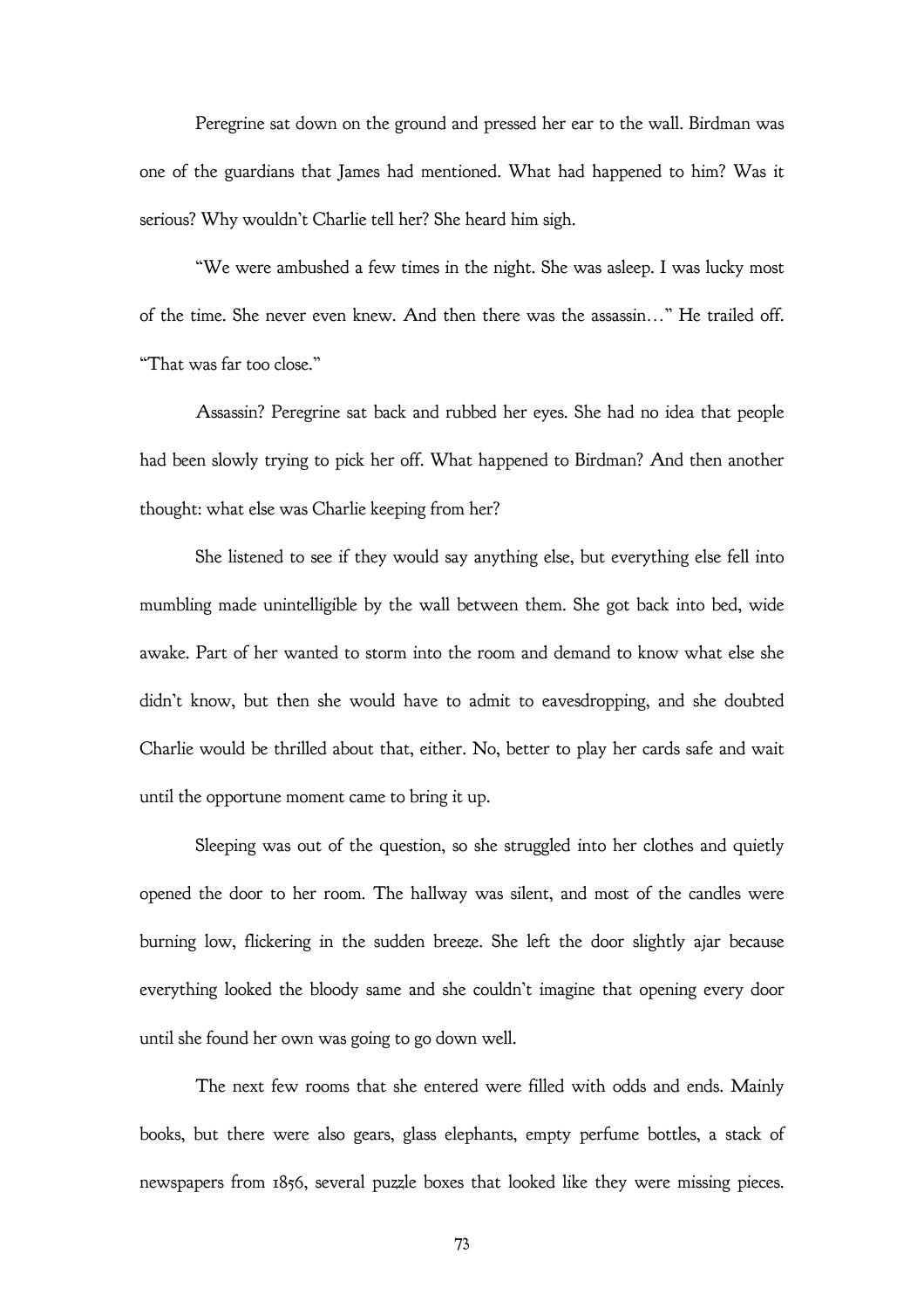There was one room that was full of medieval manuscripts locked carefully away under glass. Peregrine leant over one to try and read the annotations, but the script felt foreign and illegible, even though it was obviously English. Above her, the vaulted roof made her footsteps echo, and she tiptoed away.

At the end of the corridor was a large, oval room. One wall consisted of rock face, while the other three displayed portraits of different sizes. Leahr's portrait was here, her head tilted to the side as she stared at Peregrine with her opaque grey eyes. The sigil on her waistcoat was a dusting of silver swords over an open book. James also had a portrait up, and she lingered by it. The painter really had done him justice; the oil crested on the canvas like meringue tips and thick brush strokes outlined the bridge of his nose, the curve of his chin. The artist didn't quite get the eyes, though. They'd picked a cool green that made him detached and almost haughty. She stared at it for a long time, trying to map the face she remembered onto the one portrayed.

"They're fascinating, aren't they?"

Peregrine whipped around. Her heart bashed against the inside of her ribcage as she searched for the source of the question. An elderly man leant against the hallway, dressed in a plum coloured robe. Small glasses hung from his nose, and he squinted through them as he watched Peregrine.

"I'm sorry  $-$  I didn't mean  $-$  I couldn't sleep  $\cdot$ " Peregrine tried to come up with an excuse for snooping around someone else's house and failed.

"I also couldn't sleep," the man said. "My mind buzzes with thoughts unfathomable to all but the greatest minds – and I, young lady, am not necessarily one of them."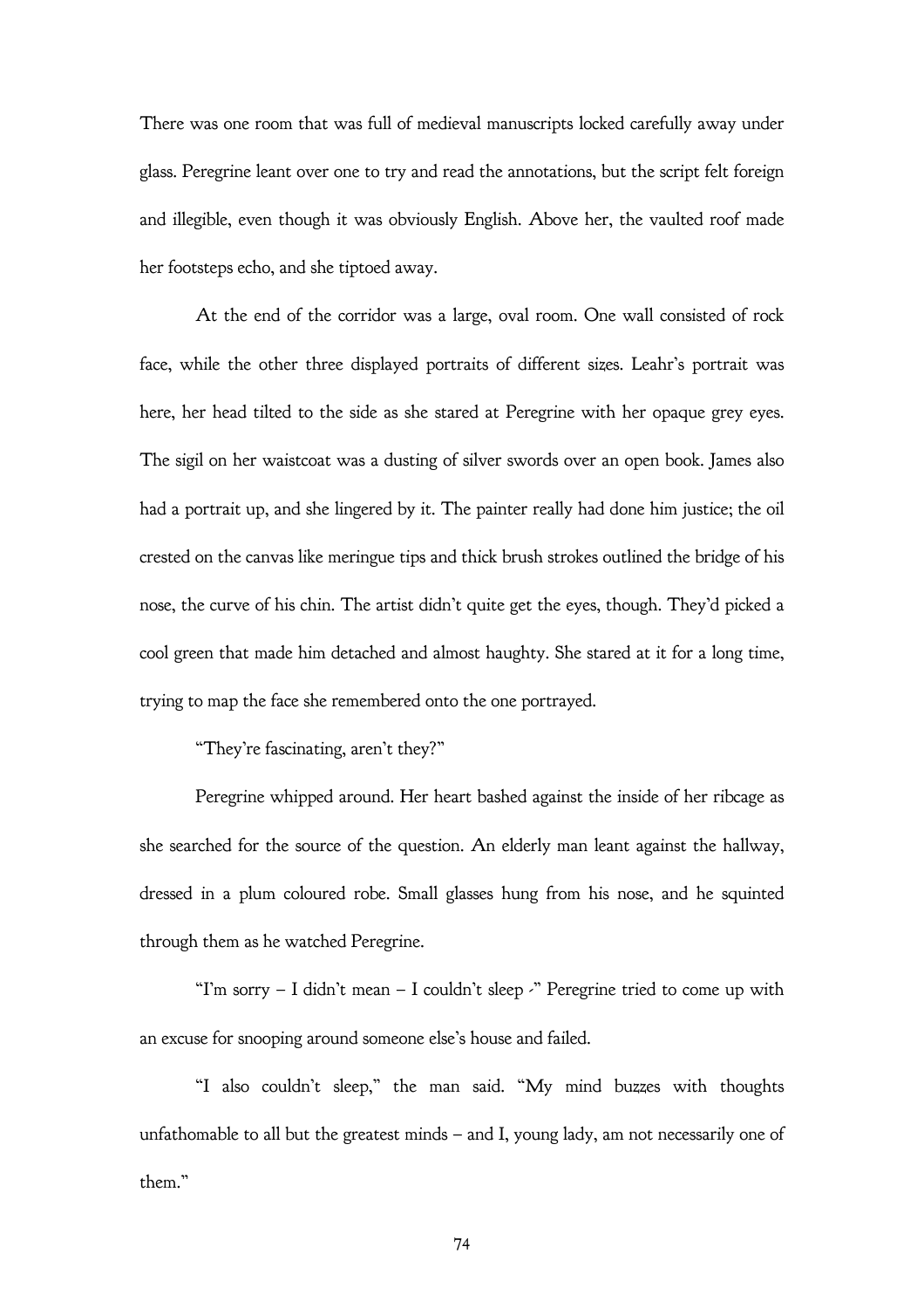Peregrine didn't know how to reply to that, so she stuck out her hand. "I'm Peregrine."

"Ah, yes, the door jumper." He grasped her hand with a leathery grip. "My name is Xavier. I am the historian. I have existed here for as long as the library has been in place. These  $\cdot$ " he gestured to the walls of portraits " $\cdot$  are my co-workers, friends, and members of the library, as well as the guardians."

With a shock, Peregrine saw Charlie's portrait amongst them. He looked more serious, his eyes gazing into the far off distance to the side of the viewer. There was a symbol on his collar, as with Leahr – a door crossed by what looked like a crude flute. It was hard to tell. Next to him, a woman with sunset hair smirked proudly.

"I'm looking for something," she said, tearing her eyes away from the portraits.

"My piece of the key, yes." Xavier nodded. "There are few things more precious than the sliver of key that I possess." He pulled a gold chain from around his neck, and dangling from it, was a metal object – the key part. "It was my idea originally. They say that a guardian's role is to watch over their realms, but that isn't the half of it, oh no. Our true task is to maintain the boundaries. Too many crossovers like yours and our world would come crashing down. The Heartlands flourished in your ignorance, and it will die if door jumpers continue to expose our existence to the world."

She was silent.

He went on. "The easiest thing to do would be to kill you."

"I could go home," she said quickly. "I don't particularly want to die. After all, this is as much of an inconvenience for me as it is for you. Even more so."

75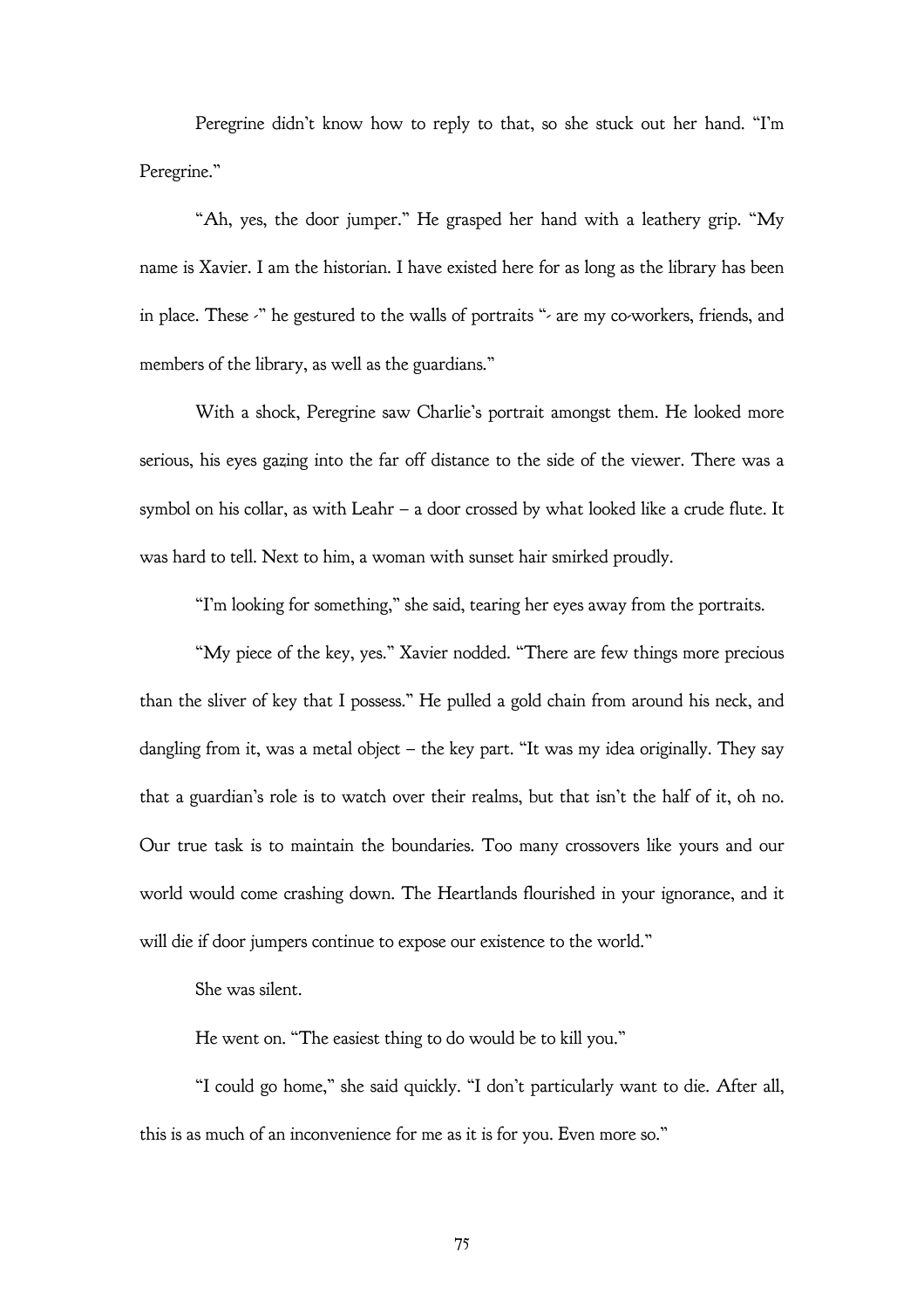Xavier gave her a smile, which could either have been friendly or unfriendly. "That's debatable, but no matter. I want to help you."

"Really? No demands?"

"I have but one," he said. "I wish to hear your story, and one secret."

Peregrine blinked. That was it? "You don't want me to run through fire, or eat a live chicken or something?"

She'd been expecting some heavy demands from what Charlie and James had told her. From what she understood, James owed Leahr a couple of favours, and she'd owed Charlie a big one. James had warned her that the other guardians would not be so welcoming, but Xavier seemed friendly, if a bit odd.

Still, she hesitated. "What do you mean, a secret?"

"I am the historian," he said. "I know everything within the Heartlands. Outside of it, however, is a different matter. Your secrets are important. But there is a price to pay. The secret I ask… you won't get it back."

"I'm sorry?"

"You won't remember it. The memory will disappear, absorbed into one of these books."

Peregrine stared at him. "And if I refuse?"

"Then I'll allow you to leave," he said, "but you won't get the key piece. It is far easier to let you die. You will cause a bit of a disturbance, yes, but ultimately you will flit out of the Heartlands and it will snap back like a rubber band. We are quite resilient people, you will find."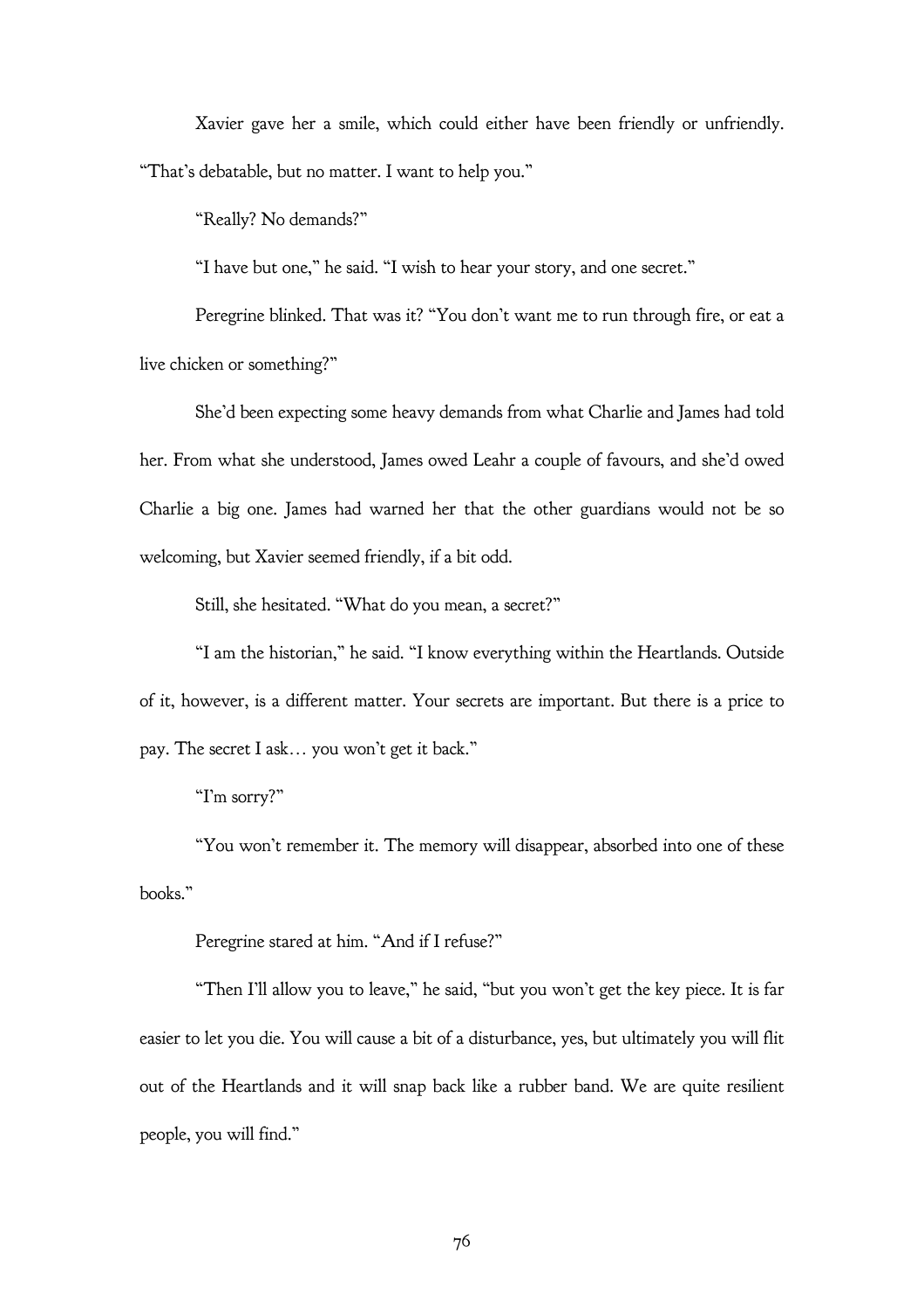He smiled at her pleasantly, but she was disgusted. Suddenly, the 'wise old man' façade no longer amused her.

"So I don't have a choice." Her tone was flat.

He raised his eyebrows, surprised. "My dear, you have a choice. Come with me. I have something to show you before you make up your mind."

Unconvinced, Peregrine followed him nevertheless through the various corridors. They passed back through the medieval manuscript room and he paused briefly to show her around.

"This is what most people come to visit me for," he said. "The manuscripts here are irreplaceable. Monks were a fascinating and sometimes persecuted group of people. Their legacy lies with me. It's my responsibility to uphold and maintain their creations."

Peregrine nodded, although she wasn't sure what this had to do with anything. Xavier had a misty look in his eyes, as if he, too, was once a monk. She doubted it. He seemed to enjoy luxury far too much, given the almost ostentatious décor.

He led her through more corridors and rooms filled with objects. Whether they were actually useful was another question, but he didn't stop for anything. They reached the end of the corridor and stopped. Glass double doors led out to the balcony she'd seen from outside the house. The night sky shone brightly with a spill of stars. Xavier pushed open the doors.

"After you, my dear."

"Don't call me that," she said, but he had already closed the doors behind her.

She turned around quickly, and tried to open the doors. They were locked. She turned back, panicked. She pulled out the knife from her boot and held it in front of her.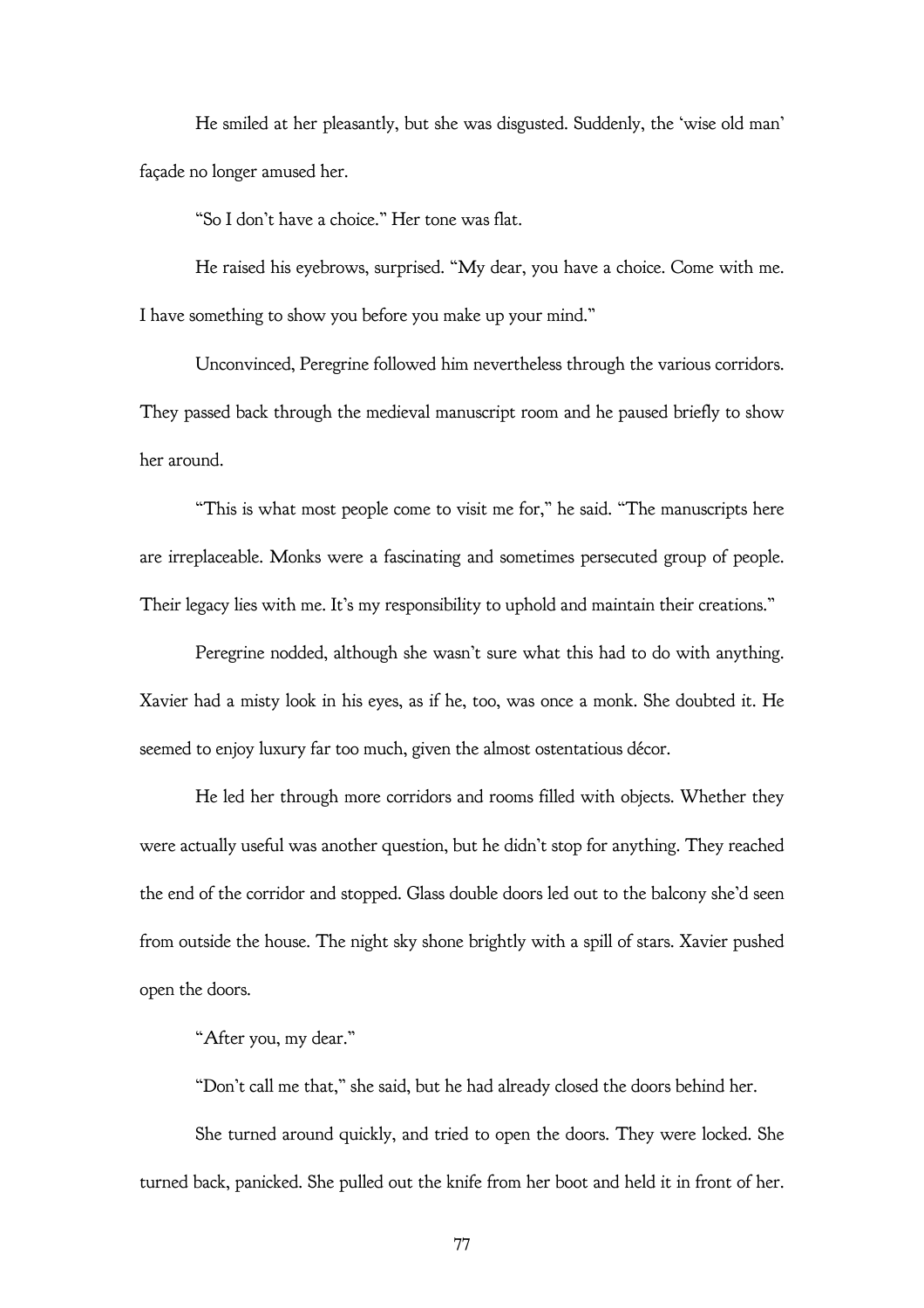Someone was going to pick her off right here, and without Charlie, she was as good as dead. Why hadn't she just rolled over and gone to sleep?

She backed up against the door and waited. And waited. No one came for her. If there was an assassin, she'd be dead by now, surely, but here she was, alive, breathing. Still there. She glanced up at the sky. It was beautiful, the stars shimmering like tinsel at the beginning of Christmas. Below her, the town lit up, flickering lights in every window. Even in the wee hours of the morning, people were out and about. And then beyond that, the wilds. She couldn't see James' valley, but she knew it was there beyond the horizon. She hoped that they'd caught the fire starter.

After a while, the doors unlocked and Xavier stepped outside with her. He had a thoughtful expression.

"I didn't mean to cause you alarm. I wanted you to see things for yourself, without me present. It's important to know what you'll be leaving behind."

She glanced at him. "I want to go home. That's all I want."

"I understand. You are not the first door jumper to come here, and if you chose to stay, you wouldn't be the first to do so, either." He smiled at her, and this time it seemed to come from a more genuine place. "It is much easier than gathering the pieces of the key."

This sounded unusually out of character. She stared at him suspiciously. She didn't like the way that he was trying to persuade her to stay when all she wanted was to go home. The Heartlands were beautiful, yes, and okay, she'd been charmed by James, but no boy was worth staying for. Her parents would be frantic with worry by now –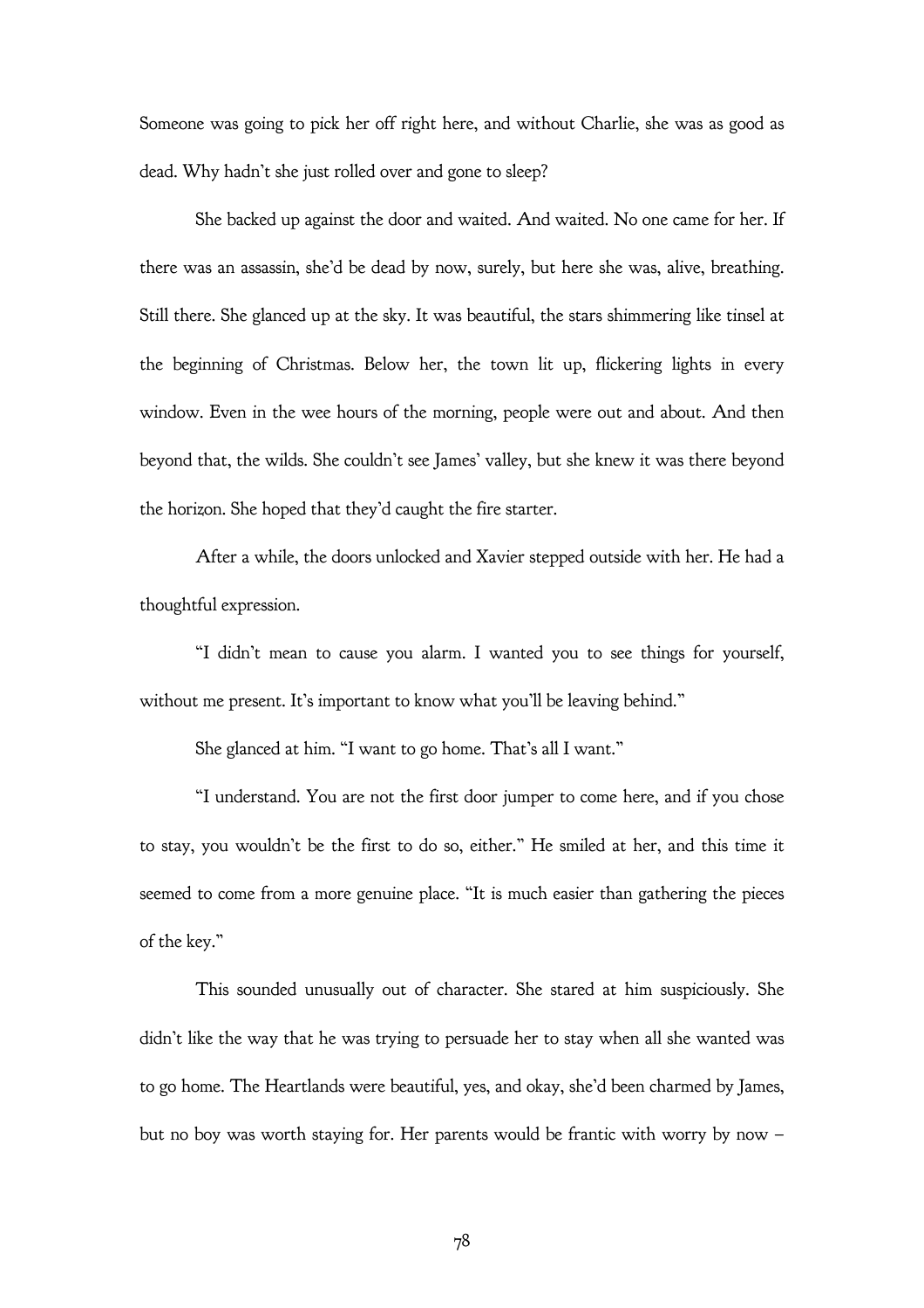what did they say about missing people? Forty-eight hours? Two weeks to them probably meant death. It was a horrible thing to think about.

"I'll give you my secret," she said, "and then I'll want the key piece." She paused. "I want to ask a question."

"Go ahead. The question is free."

"What happened to the Birdman?"

"Ah." Xavier readjusted his spectacles. "You heard about that."

No. "Yes."

"It was a terrible incident. I'm afraid for us all, after this. Murder is never a nice thing, but this was political. Someone wanted his spot."

Peregrine stopped herself from gasping dramatically, but the breath hitched in her throat and she had a coughing fit. Eyes streaming, she wiped them with the back of her hand.

"Someone? Who?"

Xavier gave a half-hearted roll of the shoulders. "Your guess is as good as mine. Now, our bargain?"

"Right, yes. A secret."

Peregrine thought carefully. What memory would she not mind giving up? What secret was important enough? She couldn't think of anything. Most of her secrets were silly. The crush on James, for example. The fact that she'd lied to her mother numerous times. Door jumping. Aha.

"I have one for you," she said. "It was the first time I door jumped."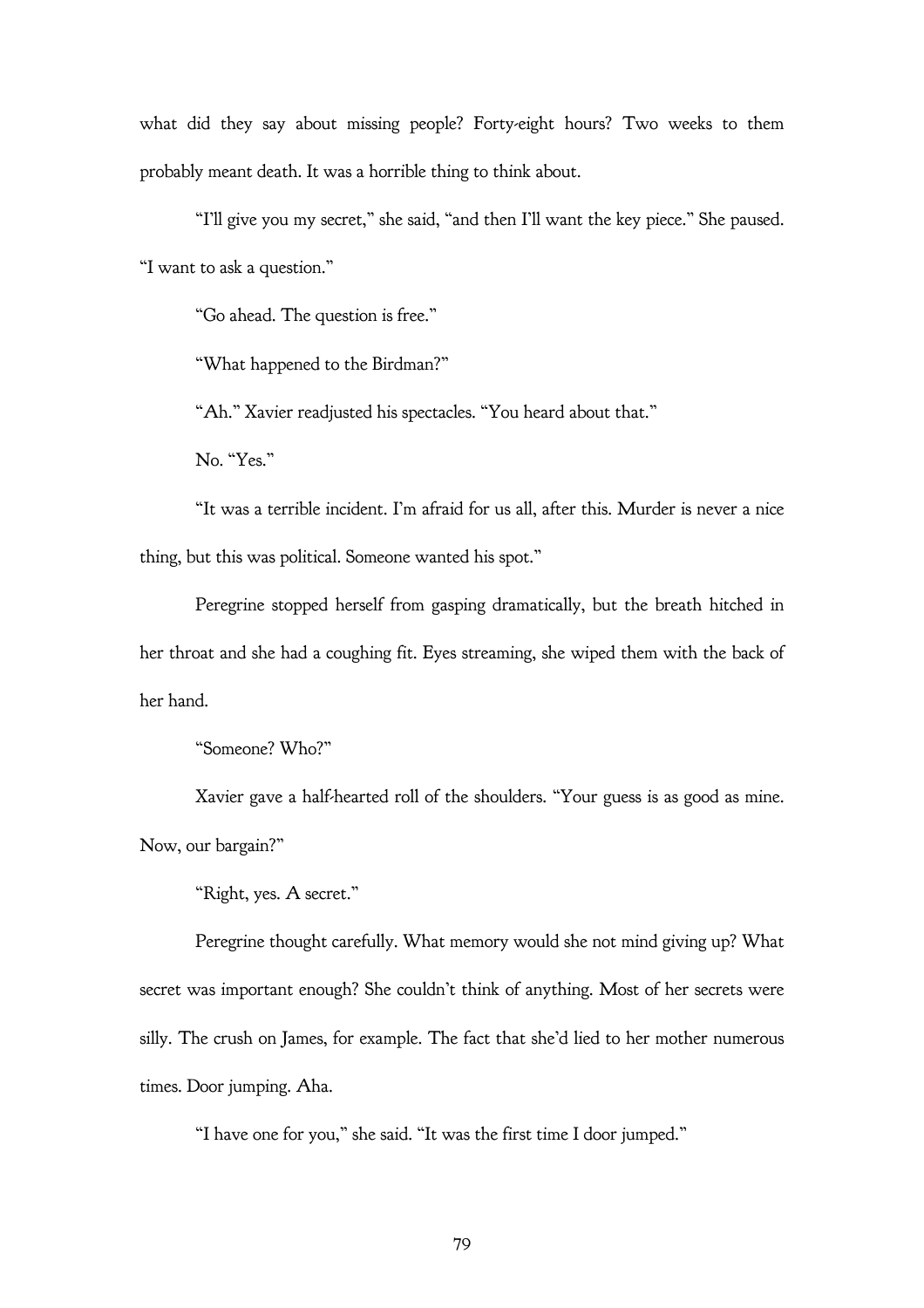She started to explain the story to him, and as she did so, details fizzled out of her mind. What had she done again? The way the house creaked in the heat, the pool. She grew disoriented and sluggish.

"It's done," he said to her suddenly.

"What's done?" she asked.

He unhooked the clasp of his chain and pulled off the key piece. It looked almost glittery green in the light. He handed it to her solemnly.

"Hold onto this as if your life depends on it," he said.

Her fingers closed over it. "I will."

The next day, she found a moment to speak to Charlie about the Birdman. She caught him as he was packing up his belongings in his room. A flute-like object fell from underneath his shirt, attached to a piece of string around his neck. He hastily shoved it back under when he saw her.

"Hey, I got the key piece from Xavier. He also had some interesting information on hand. Has something happened happened to the Birdman?"

Well, there was no need to play all her cards at once. She could find out what he was willing to tell her and fill in the rest from the conversation she'd overheard. She waited for his reply expectantly.

He ran a hand through his hair. "He was murdered."

"By who?" She tried to feign horror, but she was never going to be an actress.

"I don't know," he said. "Do you know what this means? Someone else has the Birdman's key piece. We're going to have to go after them."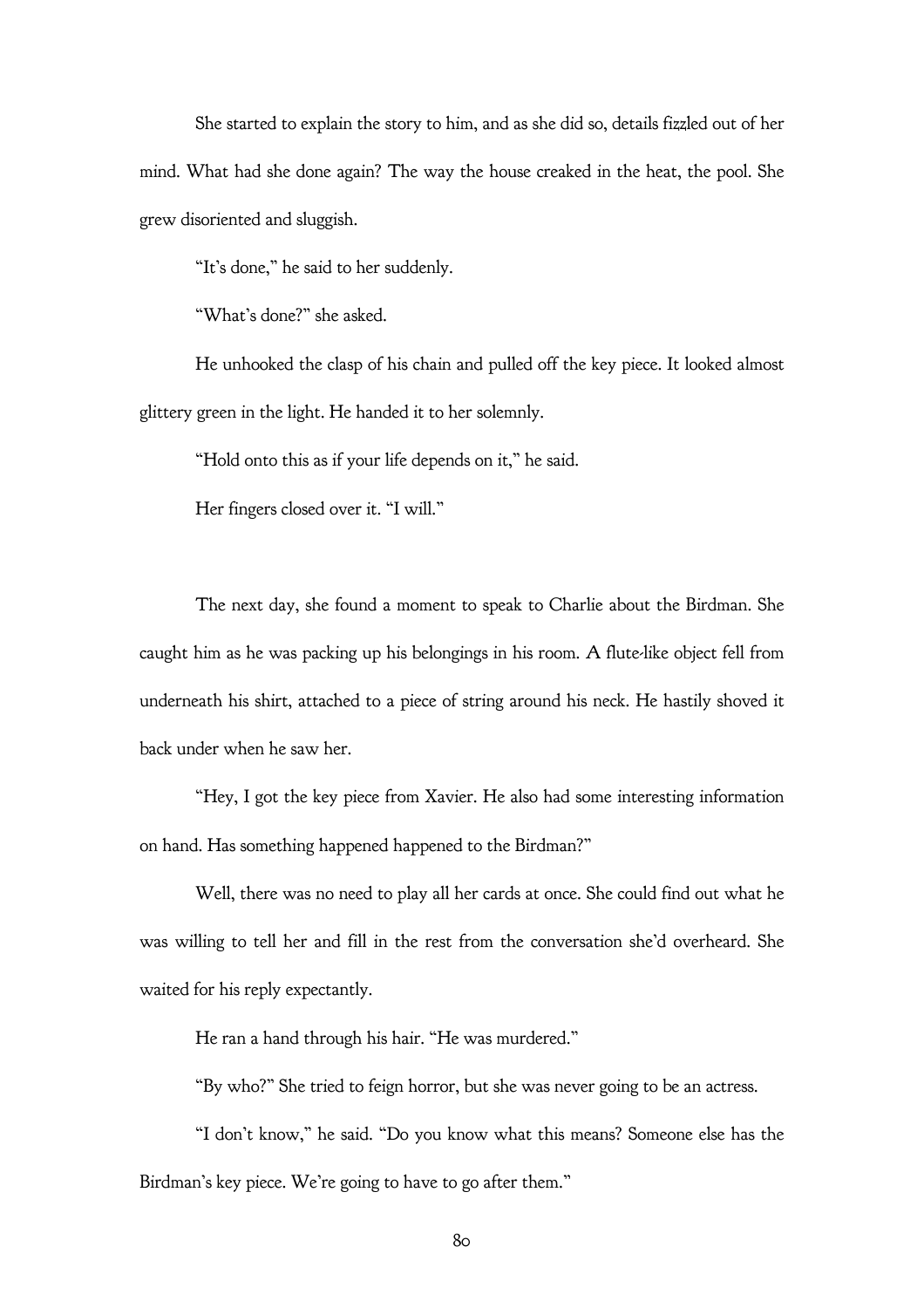Peregrine was silent. She hadn't considered that. It had been easy to gain the first three key pieces, and with only four more, it felt like an easy task. All of a sudden, she'd run into a large brick wall called death.

"What are we going to do?" she whispered.

"I don't know." Charlie looked stricken. "For now we have to keep going. I would -"

There was a knock at the door. A few seconds later, Andy opened it. He grimaced apologetically at Charlie as Kaye strode into the room. She swept past Peregrine.

"Hey there, Charlie-o."

"Don't call me that."

"I have a message from the White Bear. Seems like you've got a summons from him. What have you done this time?" She smirked as she handed it over. "He wants you back in his realm to chat. Maybe to promote you. He didn't say."

Peregrine had been quiet the entire time, but now she spoke up. "That's not going to happen, I'm afraid. We're busy. James will simply have to wait."

Kaye turned around and looked at Peregrine. "I didn't know you were making all the moves now, door jumper."

Door jumper. When someone called her that, it was usually in fear, or with some amount of curiosity. She had never heard it said like this, though, with undisguised malice, spitting the plosive sound of an otherwise gentle word. Shivers sparked up her back and she clenched her fists to stop herself from taking a step back. The key pieces underneath her shirt burned ice cold.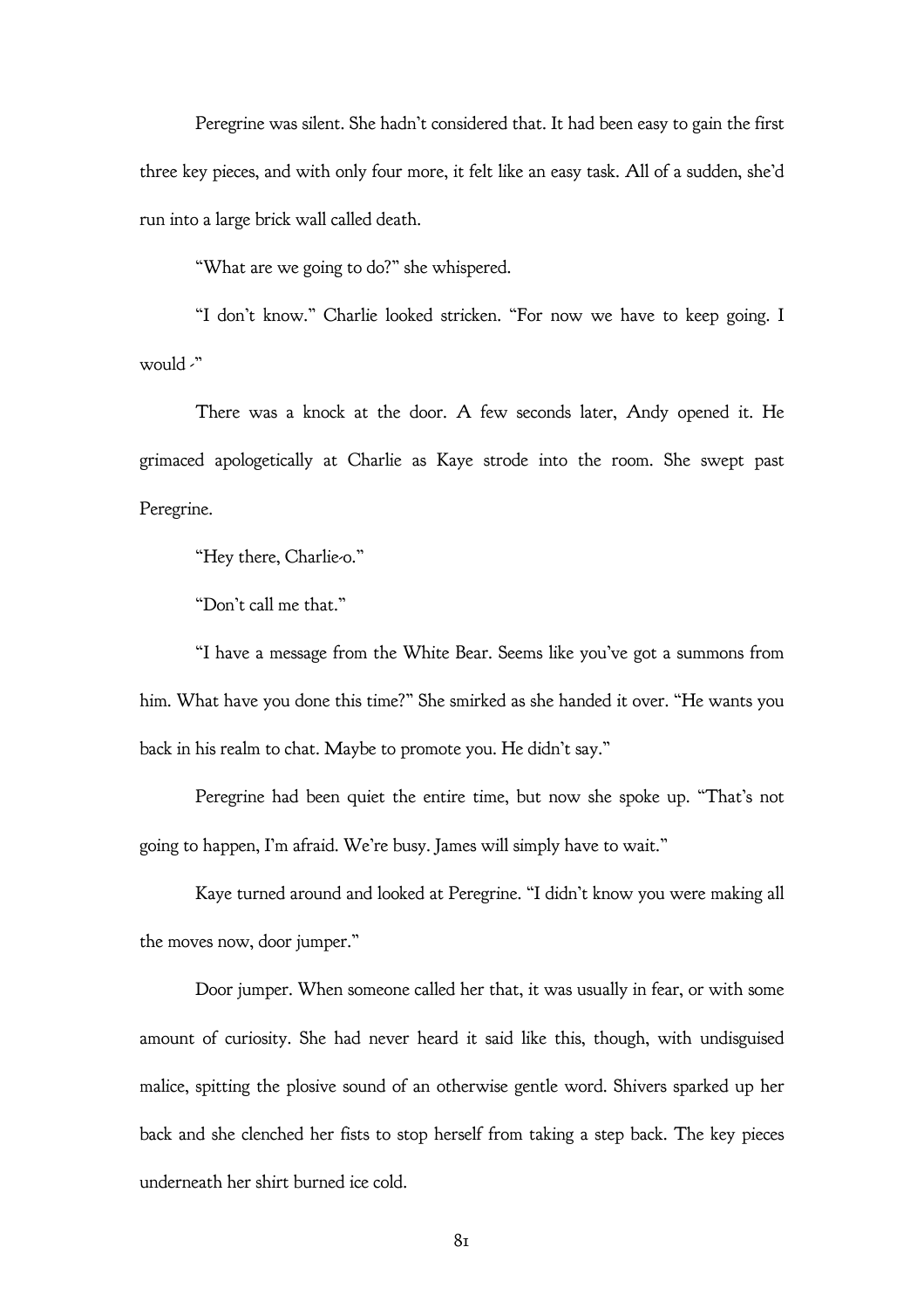"We have our own business," she said, attempting to sound confident and even chirpy, as if she hadn't heard the ice in Kaye's tone. "In fact, we were just packing."

Kaye's eyes narrowed. "I wasn't here for you."

"Look, you'd better go," said Charlie. "Tell James we're unavailable. Make up whatever crap you want, I'm not going to go. You could tell him it's Atlas 2.0 for all I care."

Kaye looked furious, and Peregrine was struck once again by the similarities between herself and the angry girl. They had the same turned up nose, the same way of angling themselves against the enemy. It was odd, though, when it came from another human being instead of a reflection in the mirror.

"You can leave now," Charlie reiterated.

Kay stalked out of the room and slammed the door shut, but not before Peregrine heard "bitch" hissed to her. In the enveloping silence, she released the grip she'd held on her hands. Little half moons beaded blood from where her fingernails had dug into her skin. Charlie stared at them, half in fascination, half in horror.

Peregrine looked up and smiled weakly. "Let me guess, you're going to tell me that Kaye's not actually that bad and I'm overreacting?" Which was understandable, given that everyone was trying to kill her.

"No. She's batshit crazy and if we can avoid her, we should."

Xavier was waiting for them at the end of the corridor. Peregrine had her backpack slung over one shoulder, and it felt lighter than it had in days, even though she should be terrified. She'd taken a peek outside in the morning and the day was beautiful.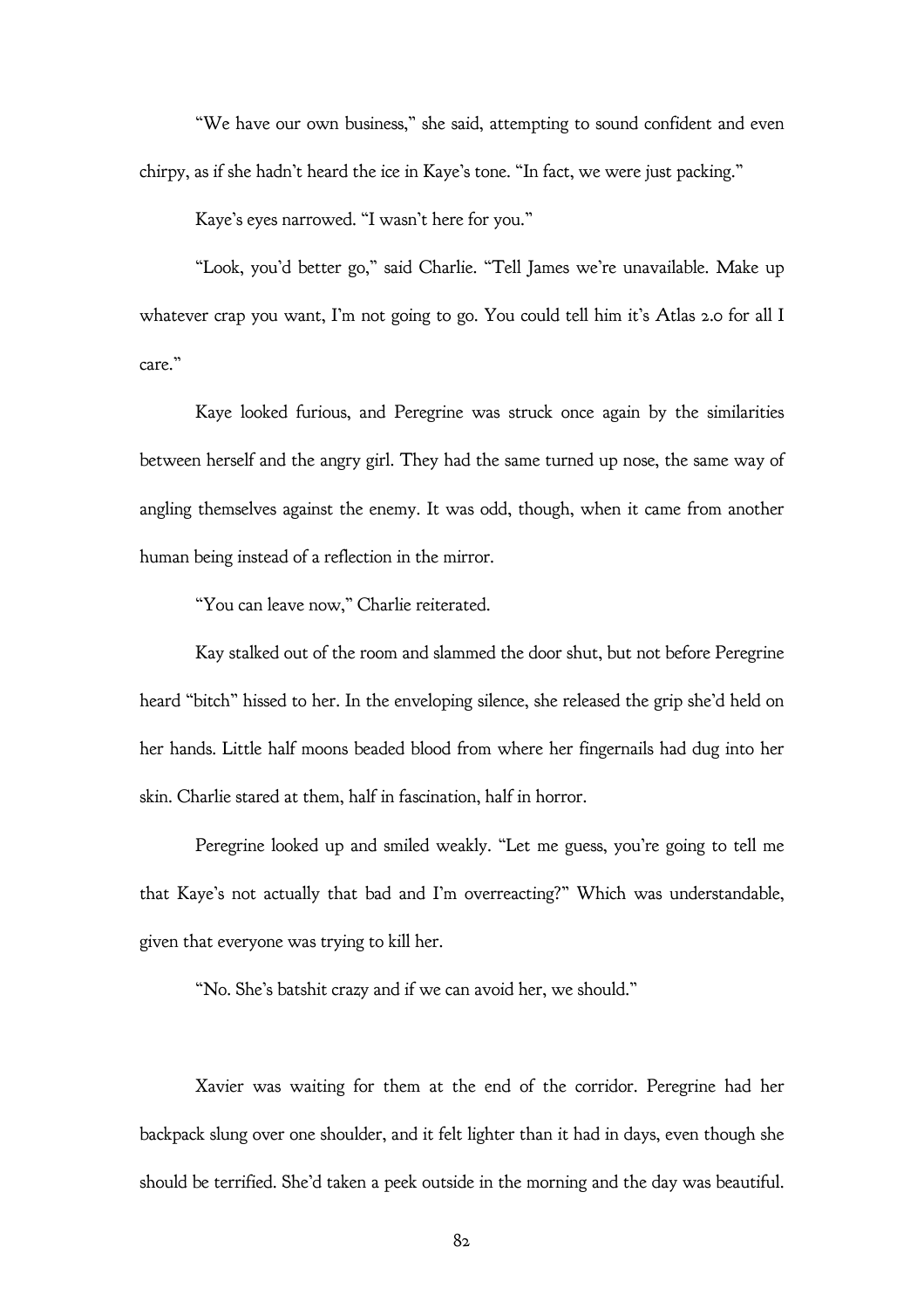Thick, puffy clouds for shade and the sun to keep them warm. She would have liked to go and walk through the town once again, to see what it was like, but Xavier had mentioned another way.

"You'll like this," he said, as he led them towards the back of his house. "There's nothing quite like travelling in style, and this is about as stylish as it gets."

Style, indeed. When they came to the 'ride', Peregrine sucked in a deep breath and blew it out slowly. They stood in one of the rock tunnels that whistled away into the darkness, but instead of finding more carpet or another room, they came out onto a platform. A sleek train hummed powerfully, waiting for them. The roof curved over, much like a bullet train, and gold pipes ran across it in a zigzag motion that gave the impression of an eagle about to take flight.

"It's incredible," she breathed.

Charlie, she couldn't help noticing, was not so impressed. "What are you thinking? This isn't exactly incognito."

Xavier shrugged. "Style, my dear, is something far more important. I am currently supposed to be at a summit with two other guardians in the High Meggas. Why do you think I'm here?"

"We're you?" Peregrine grinned. "We can slip out and no one will even know that we're gone!"

It was a good idea, Charlie had to admit. He opened the door to the first carriage for Peregrine, and she got on. There was air conditioning, and the carpet underneath was soft and shaggy – nothing at all like the trains she'd been on at home. They were all hard linoleum and gum stuck to the bottom of her shoe and toilets with the blue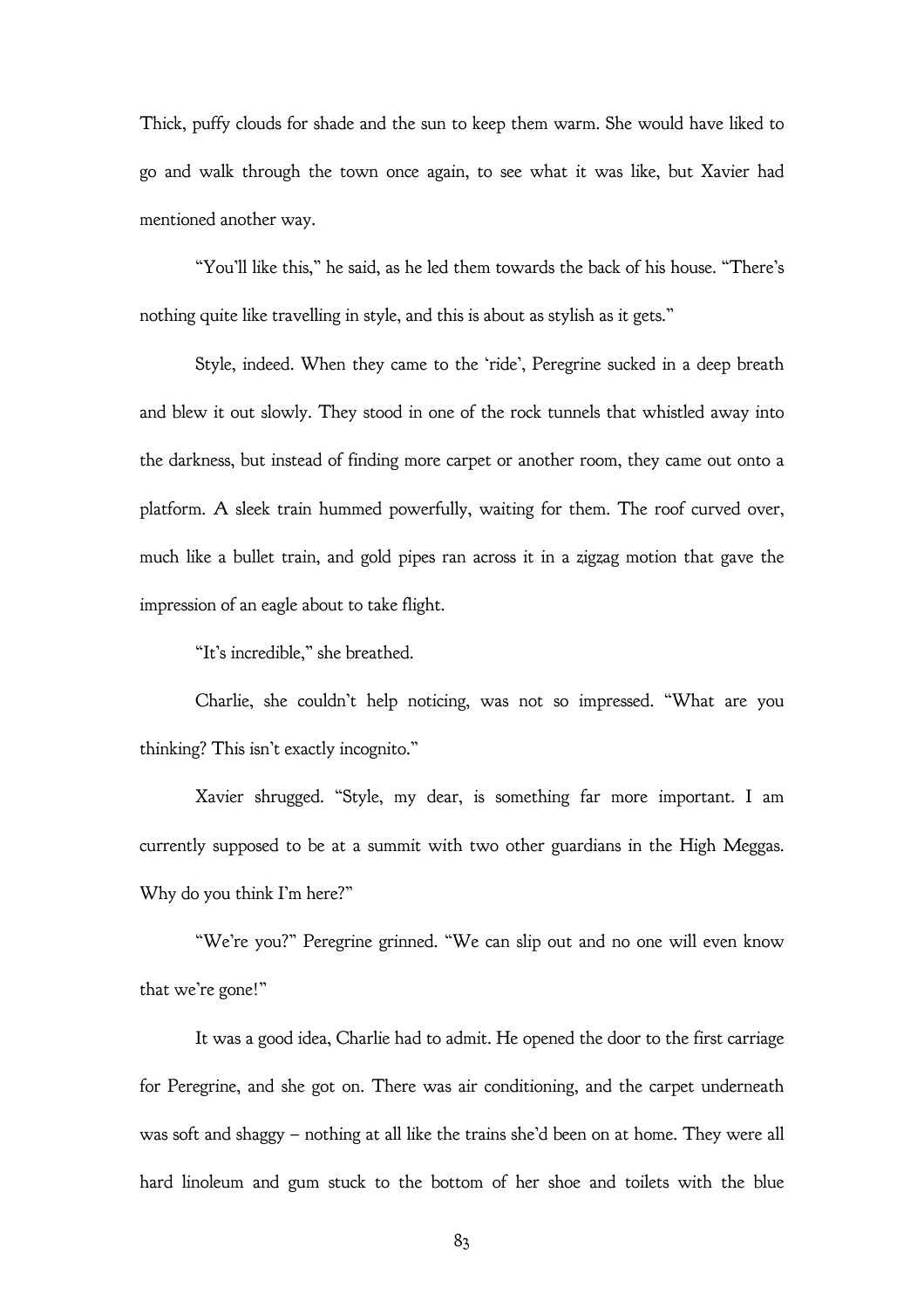disinfectant water that only suggested cleanliness. Even in first class, all they did was give you a comfier chair, a complimentary cup of coffee, and charge you an extra fifty for it. This was luxury.

Charlie stepped in after her. "Huh, I remember it being bigger."

"You've been in this?"

"Yeah, a few times." Seeing her surprised look, he grinned. "I get around. Not easily, but I don't do too badly."

"I've noticed," she said.

Although, if truth be told, she'd barely paid his status any attention. He didn't seem to have any ties to people like James' warriors did, or even Andy. Even though he said he was afraid of the guardians, when push came to shove, he stood up to them as an equal. He'd managed to push her towards meetings with all of the guardians, which must have been a hell of an ordeal, given their animosity towards him. She filed it away as something to ask him later, when they were further away from Xavier and his unsettling smile.

She made her way down the carriage and sat in one of the overstuffed chairs. She knew she should kick off her shoes and fall asleep to the rhythm of the train, but her mind was wired. Instead, she watched the dark rush by, pressing up against the windowpanes.

"I'm sorry about Kaye," Charlie said suddenly. "I heard what she called you."

Peregrine turned away from staring out of the window. "What's her problem? She seemed to be a little unhinged, or bent on revenge, or whatever you want to call it. I was joking about the relationship, but it seems like you two have history in some form."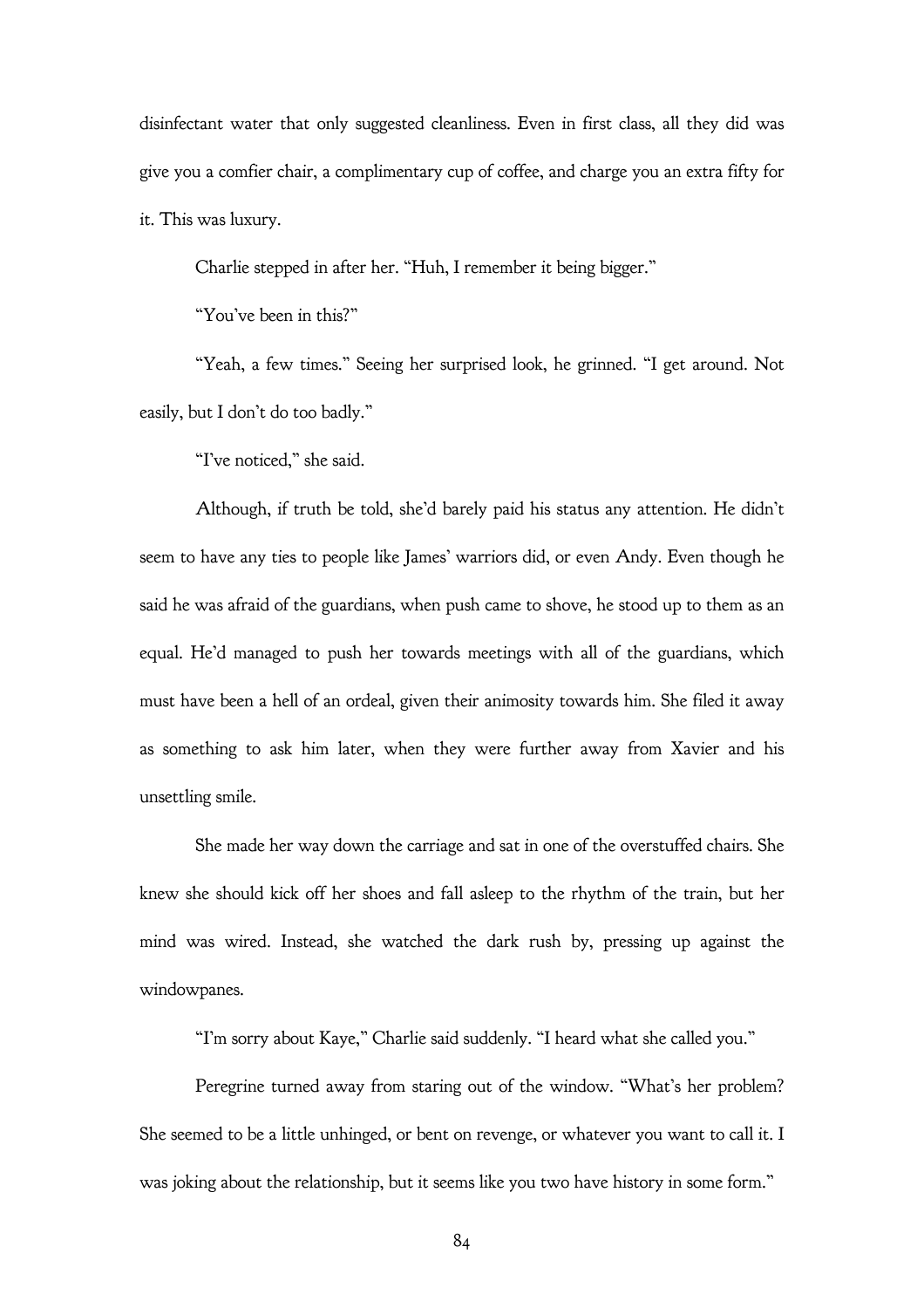He sighed and interlocked his fingers. "Kaye's an assistant guardian."

"Same as you, right?"

"She wants to be a full time guardian. Technically, she's under all of the guardian's care, but no one wants to pay attention to someone who so blatantly seeks power for the wrong reasons."

The train began to increase in speed. "Being the errand runner isn't fun, though."

"She's got worse as time's gone by," he said. "Whatever sympathy I had for her is long gone. She's dogging us. She knows something."

"Not much, I hope."

The train lurched. Peregrine was thrown out of her chair. She landed on the floor with a heavy thump. Her elbow connected to an end table and she groaned in pain. Next to her, Charlie was already up and alert. His eyes took on a focus that she'd never seen before, and his muscles tensed, standing out against his clothes. There was a large knife in his left hand, and he twirled it up and against him in a defensive manoeuvre. Peregrine scrambled to her feet, pulling her own, smaller knife out of her boot. She held it against her side nervously.

"What's going on?" she whispered.

"I don't know. Wait for me here."

He took several strides towards the carriage door and disappeared around the side. There were scuffling sounds, a surprised cry, and then he came crashing back into the carriage. A tall, beautiful girl stood in the doorway, rocking in time to the train. She saluted Peregrine and then grinned down at Charlie.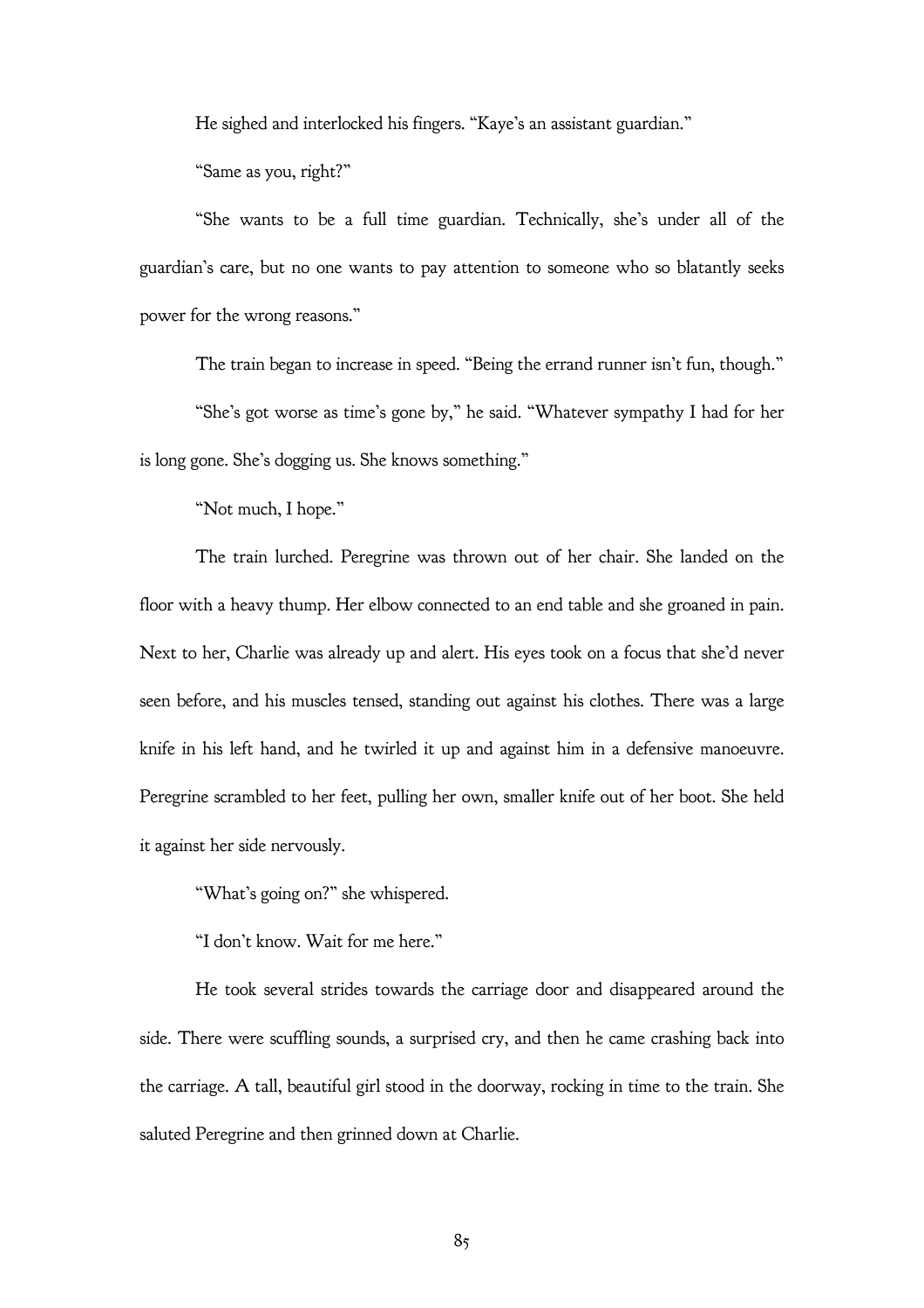"Charles. Haven't seen you around for a while. How have you been keeping? Found my atlas yet?" Her tone was conversational, but she held a sword under his chin.

He smiled tightly at her and tried to extract himself from the sword. "Margrit. It's such a pleasure to see you again. I can't remember the last time I had so much fun."

She pulled the sword away and sheathed it, then offered Charlie her hand. He accepted it and pulled himself up, giving Margrit a sheepish smile. She embraced him in a tight hug.

"I've really missed you," she said, and to Peregrine's surprise, Charlie blushed. "Really? Because I remember you saying –"

He was cut off as Peregrine stepped up. "I'm Peregrine. The door jumper."

Charlie sighed. "Are you going to announce yourself to everyone now? Are you trying to get yourself killed?"

Peregrine glared at him. "I'm pretty sure she's not dangerous if you're flirting with her. At least to me," she added, seeing Margrit's affront.

"I'm as dangerous as anyone else," Margrit said, and pushed Charlie to one side. "In fact, you're now my prisoners. Go out there and bring your backpacks with you. Let's see what that geezer gave you."

Peregrine found herself being manhandled by Margrit, while Charlie shot death stares. She began to regret her speech as she followed Charlie and Margrit through the carriage doors and onto an adjoining car. Two cohorts, each tattooed with an intricate diamond pattern on the back of their hands, made sure that there was no chance of escape.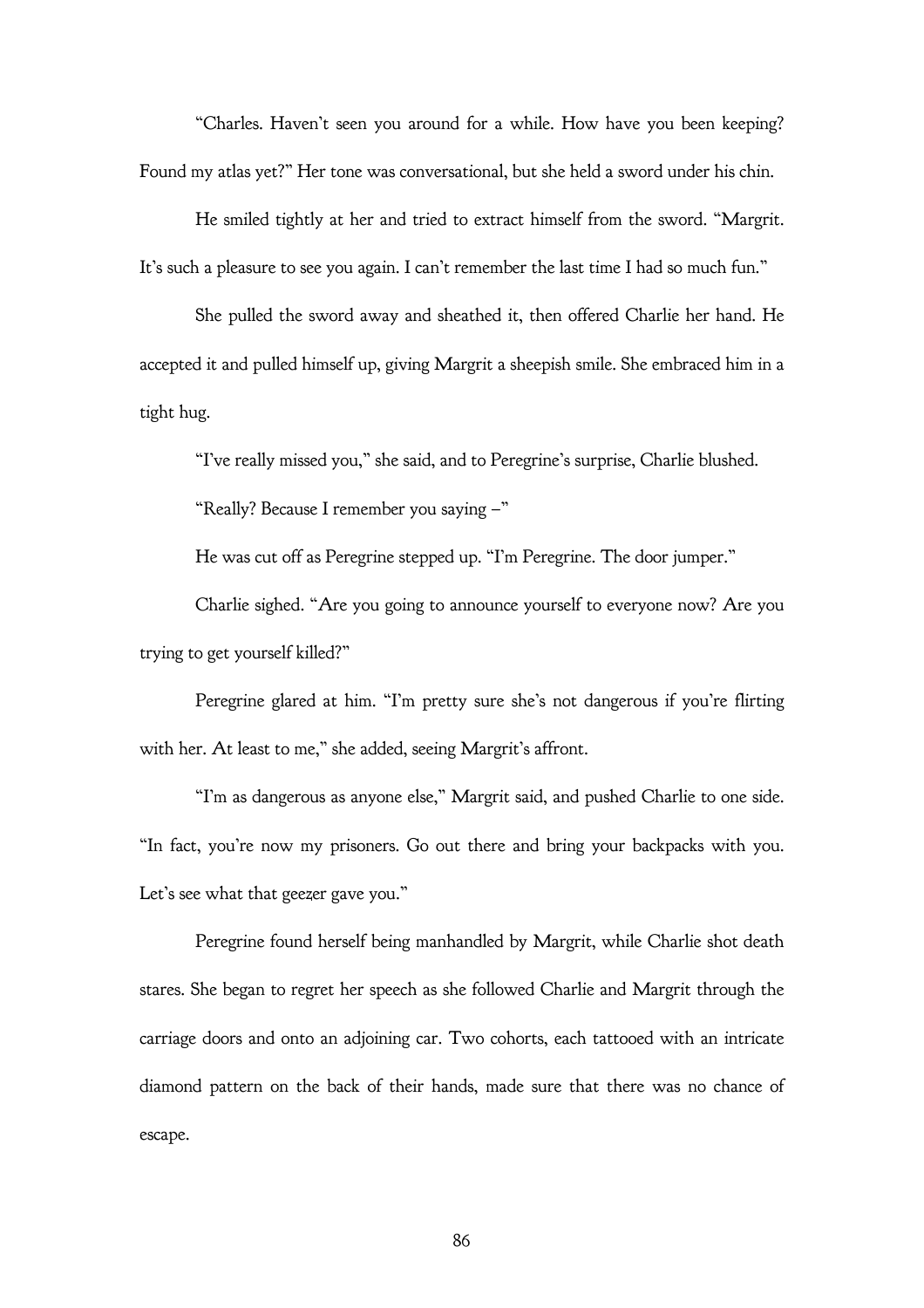The breeze whipped at Peregrine's face, pulling hairs out of her ponytail. The carriage door was open and banging against the side of the train repeatedly as they rushed into shadows. Another, much smaller train, kept pace on an adjoining track. Margrit and her comrades had laid a bridge across the gap, which bucked and buckled at every jerk and turn.

"After you," Margrit said.

Charlie looked pale. "I don't think so."

"You'd better," she said, "or your friend here will die. I have no qualms about killing the door jumper."

And just like that, Margrit went from being someone Peregrine might have trusted to someone she didn't like at all. Charlie took a deep breath and then climbed onto the bridge, swaying with the movement. Peregrine waited until he was on the other side before she got on. The wind whipped her hair across her face, making it difficult to see where she was going. There was a rope to hold onto, but it twisted and snagged under her touch, making it difficult to get across. She looked down. The train tracks swam underneath her, making her nauseated.

"Come on!" Charlie said.

Her head snapped up, but she allowed herself to linger for a moment on the bridge, staring into the darkness ahead. She had a crazy moment where she wanted to lift her hands off the rope and spread her arms out, as if embracing the death that would inevitably result from doing such a foolish act. Instead, she turned and calmly walked the rest of the way to the small carriage.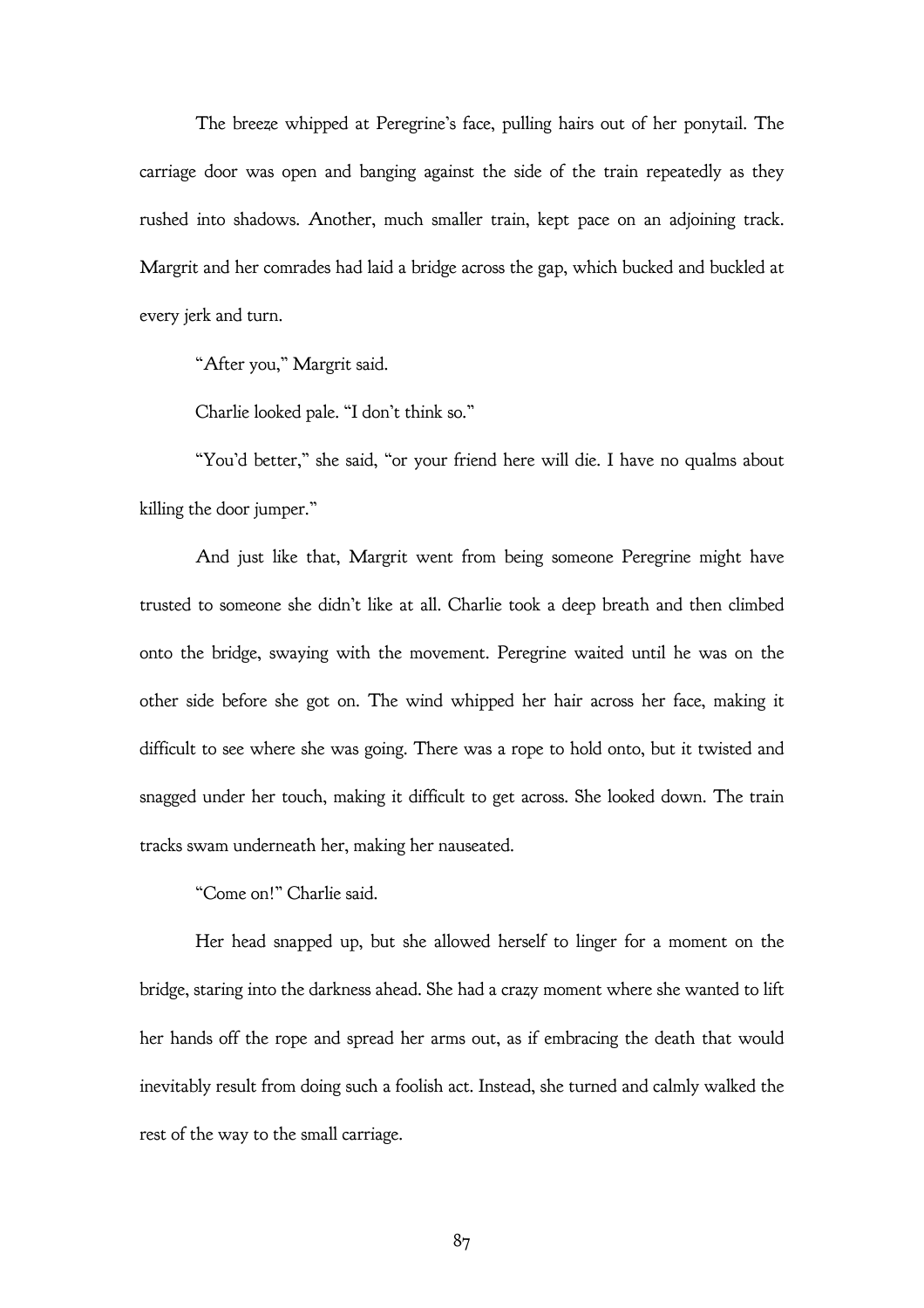Margrit came behind her. "Are you mad? What were you doing standing there? Silly fool."

Peregrine didn't respond. She had never felt that kind of rush before. Even though she was captured – by pirates, no less, she thought – she had a certain kind of freedom that she'd never had before. She had just jumped across a train! She'd survived an assassin attempt. That she was important enough to be assassinated in the first place was dizzying.

Charlie was also unimpressed by her stalling. "I thought you were going to jump, or do something insane." He glared at Margrit. "This is your fault."

"Actually, I was expecting Xavier on this train," she said mildly. "He owes me money for some maps he bought off me, and I was going to collect in one way or another." She put her hands on her hips, her dark hair curling over her elbows. "So why are you here instead?"

Charlie lost some of his sheepishness. "That's not really any of your business."

"It's interesting you say that because a week ago I heard that two people, a male and a female, were travelling across the Heartlands looking for pieces of the key. Nothing but rumours, I told my crew. Only then you showed up at Xavier's place with a door jumper. And Xavier, who hasn't met with the guardians in decades, agrees to a last minute summit just like that." She snapped her fingers. "Isn't that simply fascinating?"

"Isn't is just?" Charlie replied, raising one eyebrow. "But what would I know?"

Margrit grew irritated. "Don't play with me, Charles. I know what you're after."

"We're after your goddamn key piece, alright?"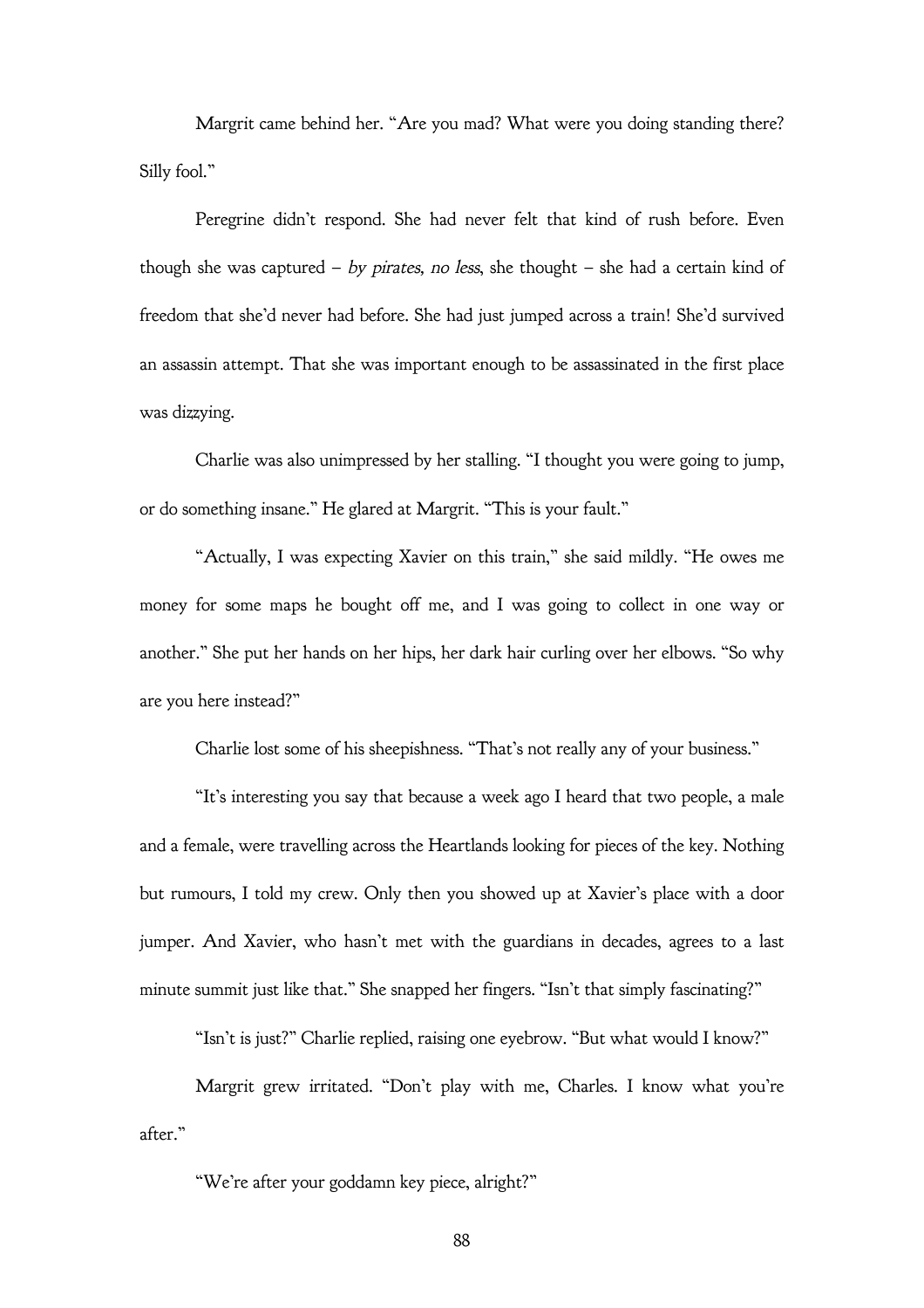Both Charlie and Margrit turned to look at Peregrine. She'd had enough of the coy chat back and forth and was ready to own up to it. Maybe it wasn't the smartest thing to do, but she didn't see how she would get around it. Margrit looked like an impossible person to steal from.

"What do you want for it?" Peregrine asked. "I've got to get it, one way or another, and I would prefer to do this the easy way."

"Are you threatening me?" Margrit looked coolly at Peregrine. "Little girl, you don't know what you're playing with."

Charlie nudged Peregrine and whispered, "This would be a good time to shut up now."

"Besides," Margrit continued, "I wouldn't be able to give it to you no matter how friendly I was with you. I'll only pass it on to a member of my crew. Nice try, though."

"Okay, fine."

Margrit sighed. "I just told you -"

"So make me one of your crew," Peregrine said.

Charlie shook his head vigorously. "No, don't do that. She doesn't want that,"

he said to Margrit. "She's got no ties to you. She's just being silly."

"Back off, Charlie," Peregrine said. "If being a crew member is what it takes, then so be it. Put me in your crew."

Charlie ignored her. "She's not doing it. I won't let her."

"I said back off!"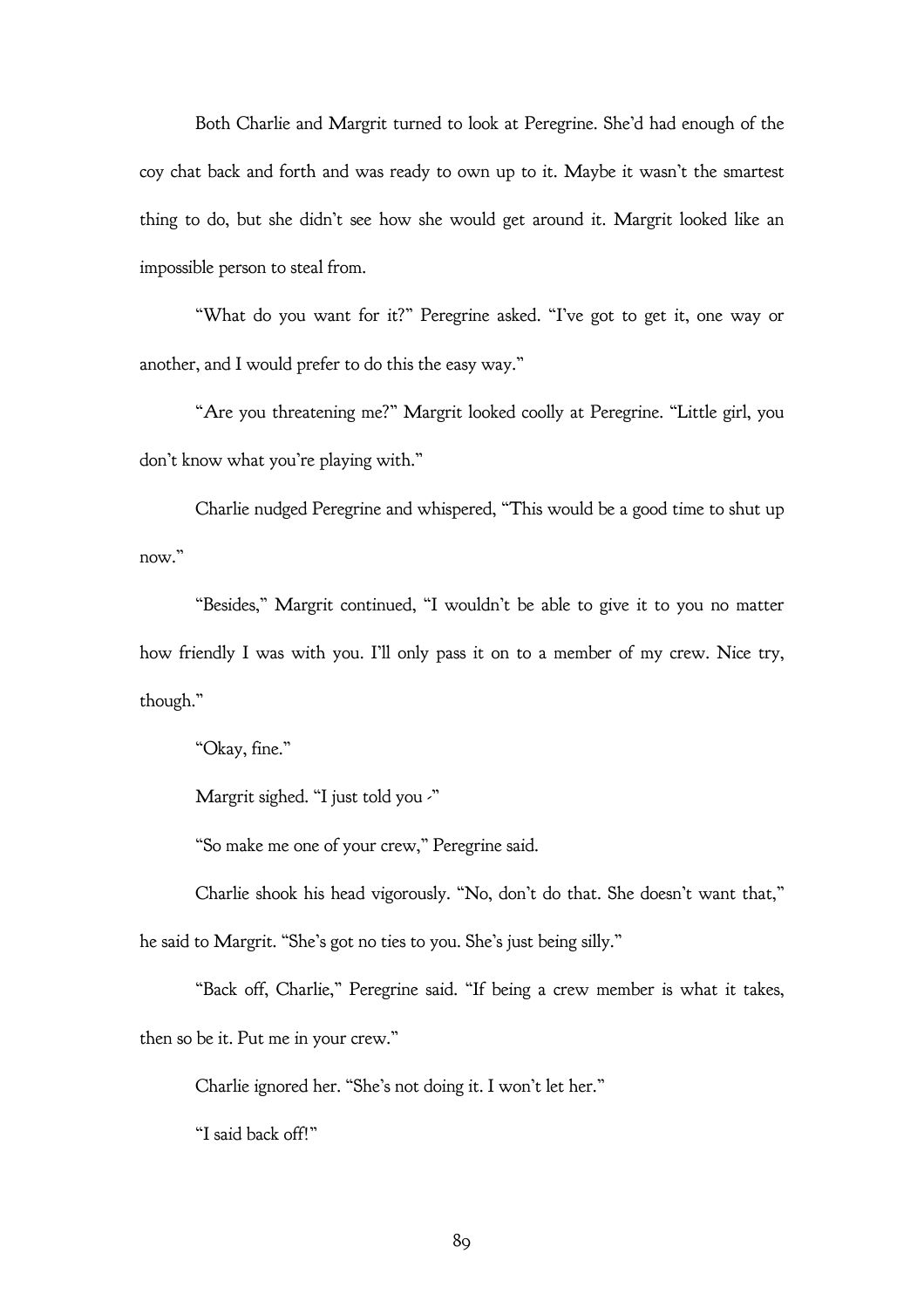"It's not your choice, Charles," Margrit said coolly. "If the door jumper wants to be on the crew, then so be it."

The small train took them all the way to the ocean. There were no windows, but Peregrine could smell the salt in the air. She sat nervously as one of the crew members, June, prepared ink for the crew tattoo.

"Will this stay on forever?" she asked.

"Probably not," Charlie muttered.

He refused to talk to her throughout the journey, and didn't even turn around when the needle punctured her skin and she gasped at the pain. The diamonds design was outlined on the back of her right hand in pen, and she watched, half fascinated, half in pain, as the needle dipped in and out of her skin. The diamonds slowly took shape on her hand in black ink. Half of them were merely outlines, while the other half were filled in. On one corner of the pattern, a 'D' had been stencilled in instead of a diamond.

"It's because you're a door jumper," June explained. "We all have our own signifiers."

She held up the back of her other hand to show a sewing needle crossed over with a sword. The design was both intricate and beautiful. How long had it taken, and how much had it hurt?

"That's not a tattoo needle," Peregrine said.

June nodded and bent her head back to the task. "I did not start out as the tattooist. I was a seamstress, forced into labour after my family lost their money. I sewed until my fingers bled, and then I sewed some more. Eventually I was sold and put on a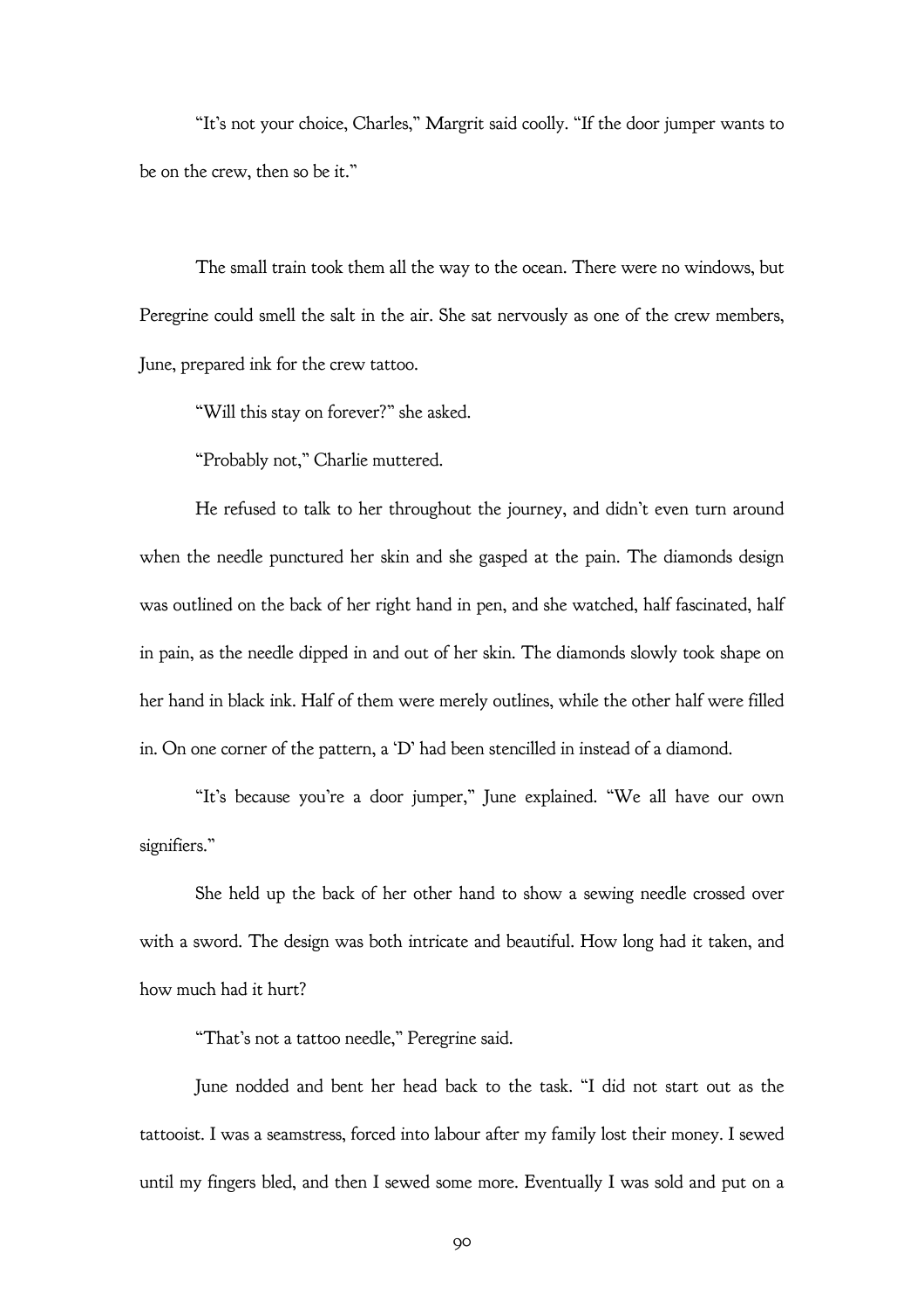ship. When Margrit intercepted it, she asked me to join her crew, so I did. Most of us came from some form of slavery."

When the tattoo was finished, Peregrine flexed her hand. It was a beautifully sleek design, the kind that she would have vaguely considered if she'd been at home. She would never have got it, though; her mother would have killed her if she'd spent any of her summer money on something "for vanity's sake".

June looked at her, frowning. "You'll need new clothes, too. Those are far too conspicuous. You'll have to wait until we get to the ship."

"I didn't realise that I had to change my appearance," she said.

"You're a member of the crew now," Margrit said. "As such, I expect you to dress like a crew member, fight like one and value the crew before everyone else. Including your dear old friend Charles here."

Charlie ignored this. He wouldn't speak to Peregrine, or even look at her. She could feel the anger radiating from him, like an unchecked fever. She, in turn, was furious. What right did he have to be angry? He didn't get to choose what she did. If she wanted to strip naked and announce that she was the door jumper to all of the Heartlands, then so be it. He wouldn't be able to stop her.

Besides, it wasn't as if she was planning to stick around. Joining the crew was a diversion, and gave her an edge that she wouldn't have had as a prisoner. All she had to do was figure out where Margrit kept her piece of the key, take it, and then scarper with Charlie in the dead of night, or something. It was a crummy thing to do, but so was threatening death, which Margrit had already done. If Peregrine had any qualms about double crossing someone, they had disappeared.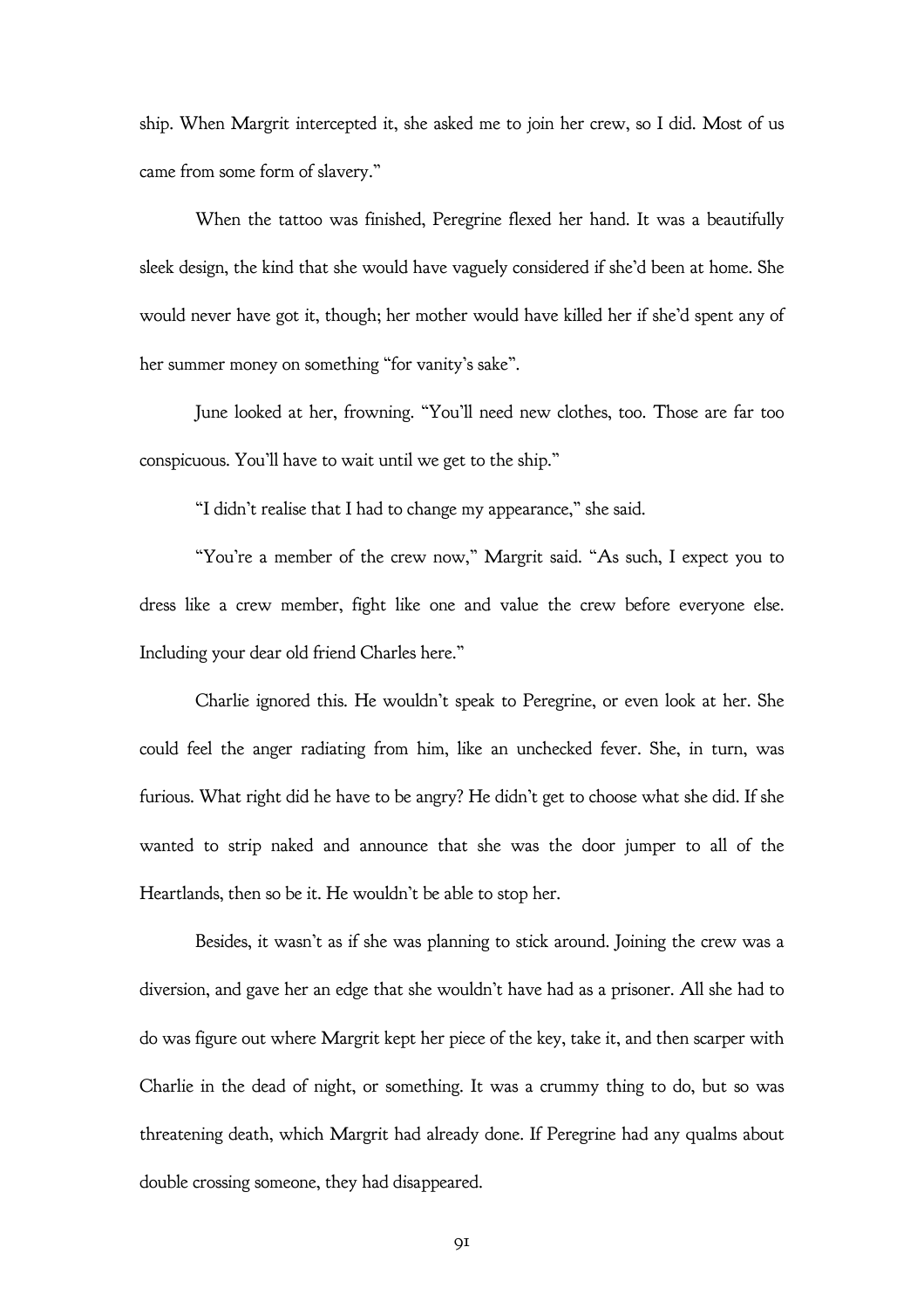The train came to a halt. Margrit opened the carriage door and Peregrine had her first glimpse of a platform near a dock. Crew members, all female, hauled wooden crates of God knew what onto a ship. Most of the hull was patched together in various discoloured pieces of metal, but the trimmings were all rare woods, waxy with polish. There was a mast, but it seemed more decorative than anything. Smoke plumed out of a large chimney towards the end of the ship, as if the devil himself lived below the deck. Everywhere she looked, manic activity took place. Peregrine had never seen a ship like this before, not even in bad historical pirate films.

"You like it?" Margrit asked.

It was both beautiful and ugly. Peregrine could never admit to liking the clash of metal and wood, and the black smog that rose up from it made her wince for the environment. It was striking, though, and she couldn't wait to see what was actually underneath the deck.

Margrit took the silence with an amused smile. "No, she's not beautiful, but she's powerful, and that has a beauty all of its own." She sighed suddenly, and the chance in the atmosphere was dramatic. "All of my crew have, at some point, been powerless. I was a slave for a long time in the wilds, where no guardian could reach me." She pulled up the sleeve of her shirt and exposed three large black marks on her upper arm. "That was how much I was worth. Three coins. It's hard to imagine that something so silly could define a person's worth, huh?"

"No, I believe you." Peregrine didn't really know what else to say.

"You believe, but you don't understand. No one really does."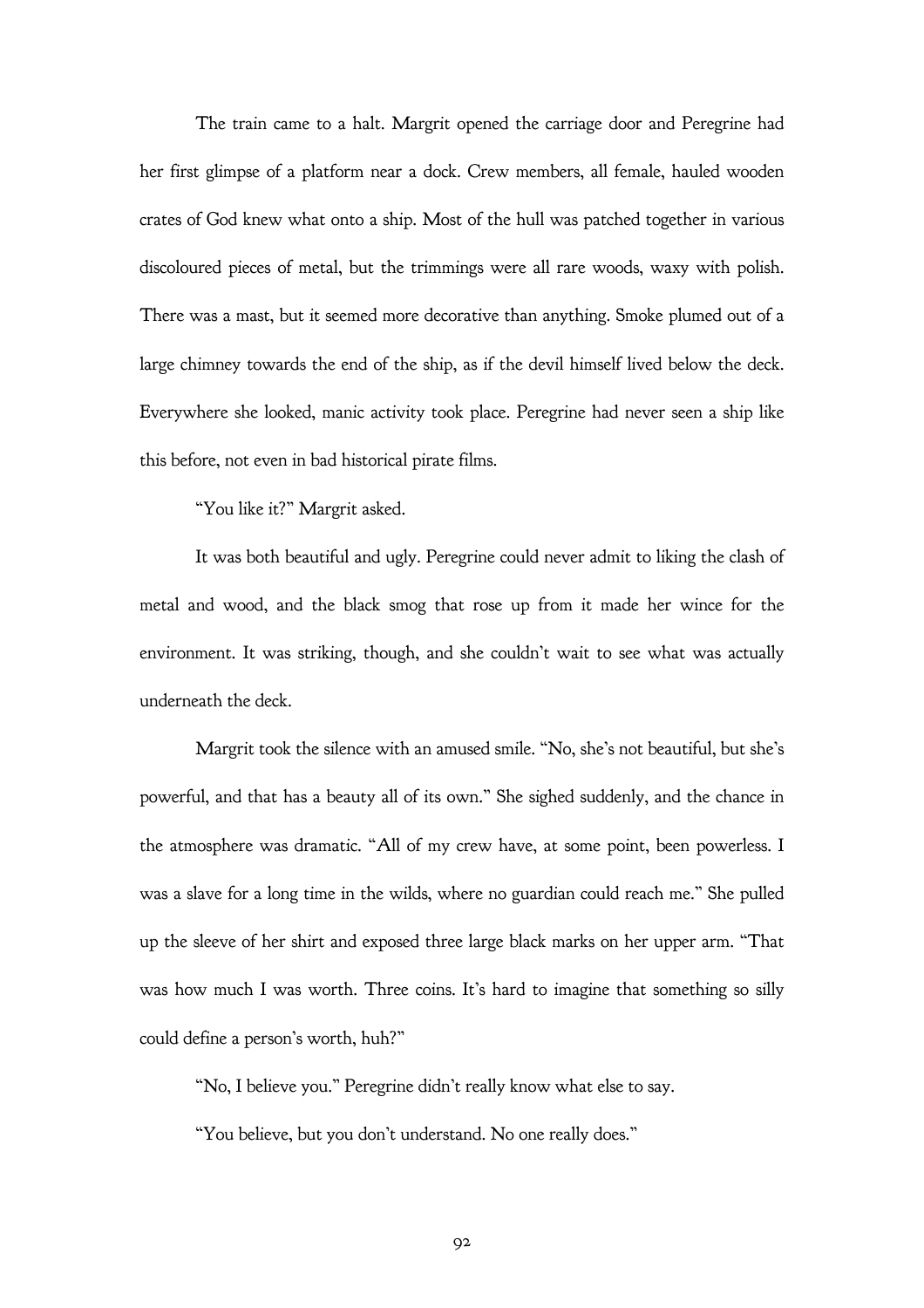A loud foghorn bellowed in the distance. Magrit grinned and pushed Charlie out of the carriage first, Peregrine behind him. As she grew closer, she could hear the noise that the ship's engine made, a low bass sound that shook the ground gently. On the deck, it would be deafening.

"Come on, this way. June will show you around. Charlie, you're with me."

And with that, Charlie walked away with Margrit. Peregrine felt an odd tug of sadness as she watched him go. They'd never actually been separated, and although two and a half weeks wasn't a long time, she'd grown used to his presence. She felt like she'd shed her clothes and was now completely naked in the Heartlands.

June led her to a large stack of linen and told her to take it. It would be easy, right? How heavy could linen be? However, when Peregrine picked it up, her arms started to ache almost immediately. By the time that she'd finished, her back and shoulders hurt, and she was ready to call it a day. June had more tasks for her, though, and she spent the rest of the afternoon running around in the hot sun. Lucky for her, June was there to help and keep her company.

"Is this all of Margrit's territory?" Peregrine asked, somewhat out of breath as they hauled a wooden crate through a side door.

"No." June's breathing was even and relaxed. "This is the wilds, technically, but she and Xavier made a pact to look after this place. Only your friend Charles burned the working atlas and almost caused the downfall of the Heartlands."

"What? Charlie? I don't think so."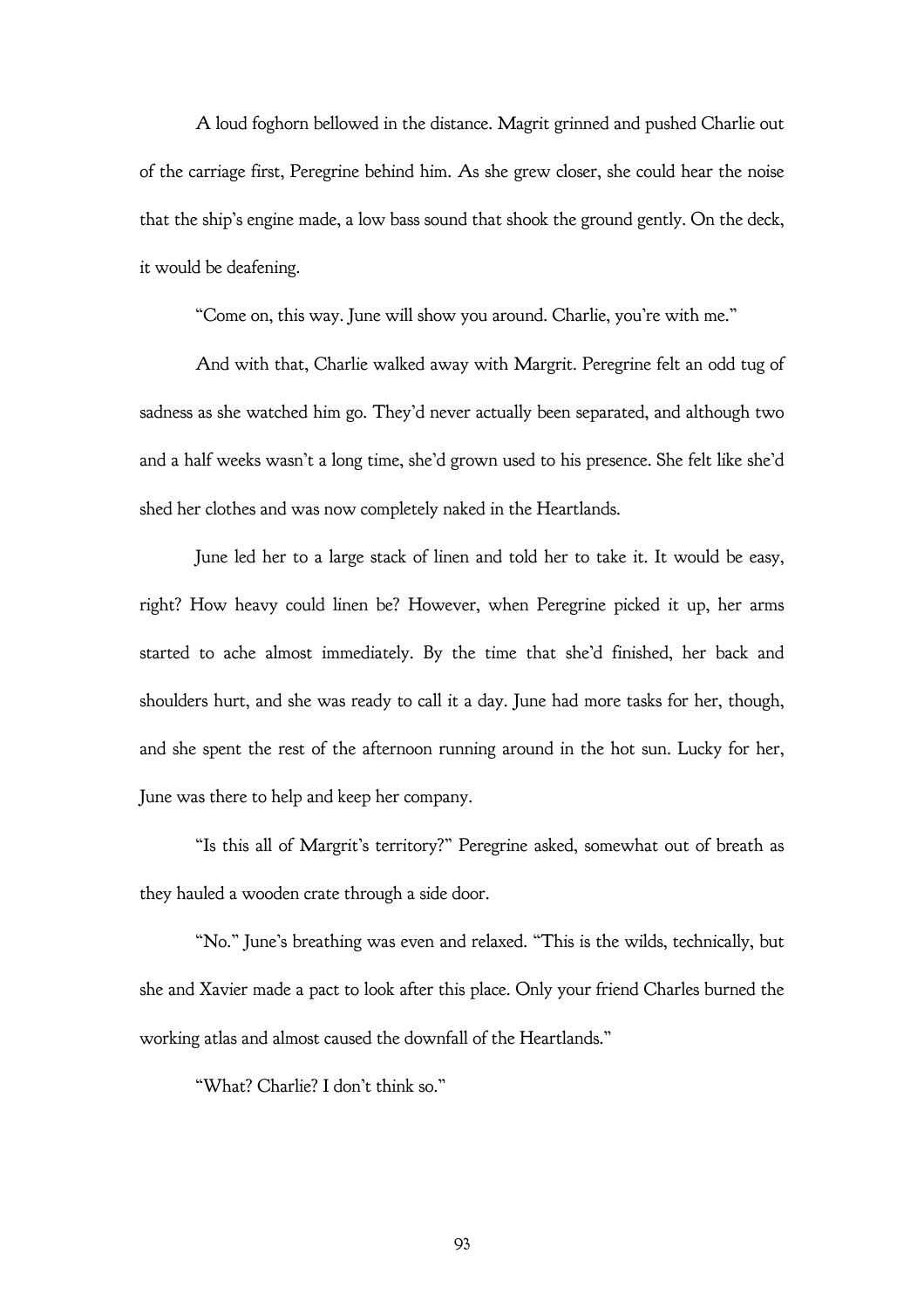June lowered the crate down to the ground. "It makes sense that he didn't tell you. If I caused chaos like that, I would have gone underground a long time ago. He's certainly putting himself at a considerable risk to get you your key pieces."

Huh. Peregrine had never actually considered that before. It didn't make sense. When he'd met her, it was as if he'd been expecting her. Leahr probably set him up to the task, she mused. She imagined that he wouldn't have been pleased. She remembered what Andy had said to Charlie at Xavier's house. She trusts me. She thinks I'm a nice guy. Well, she didn't know about 'nice', but she trusted him. Who else could she turn to? He may not have wanted to do the job, but he'd done it anyway, and she could respect that. Soon, things would be over. Once she had Margrit's key, she'd be over halfway done.

She'd be able to go home.

When they'd finished, June led Peregrine to the lower deck. It smelled like oiled varnish and wet wood. Peregrine's arms and legs ached from the work, and she rubbed her shoulders wearily as they turned corner after corner. The walls were metal and the gentle swaying of the ship felt jarring. She put one hand to her head and closed her eyes. It had been better outside when she could see the horizon, but below decks did nothing for seasickness or her claustrophobia.

"This is just a tour," June said. "You're not actually living here. Apparently your buddy Charlie did some begging and prostrating, and so you'll get to live in the suites for a while." She pulled a face. "I suppose they want to talk about the terms of your loyalty."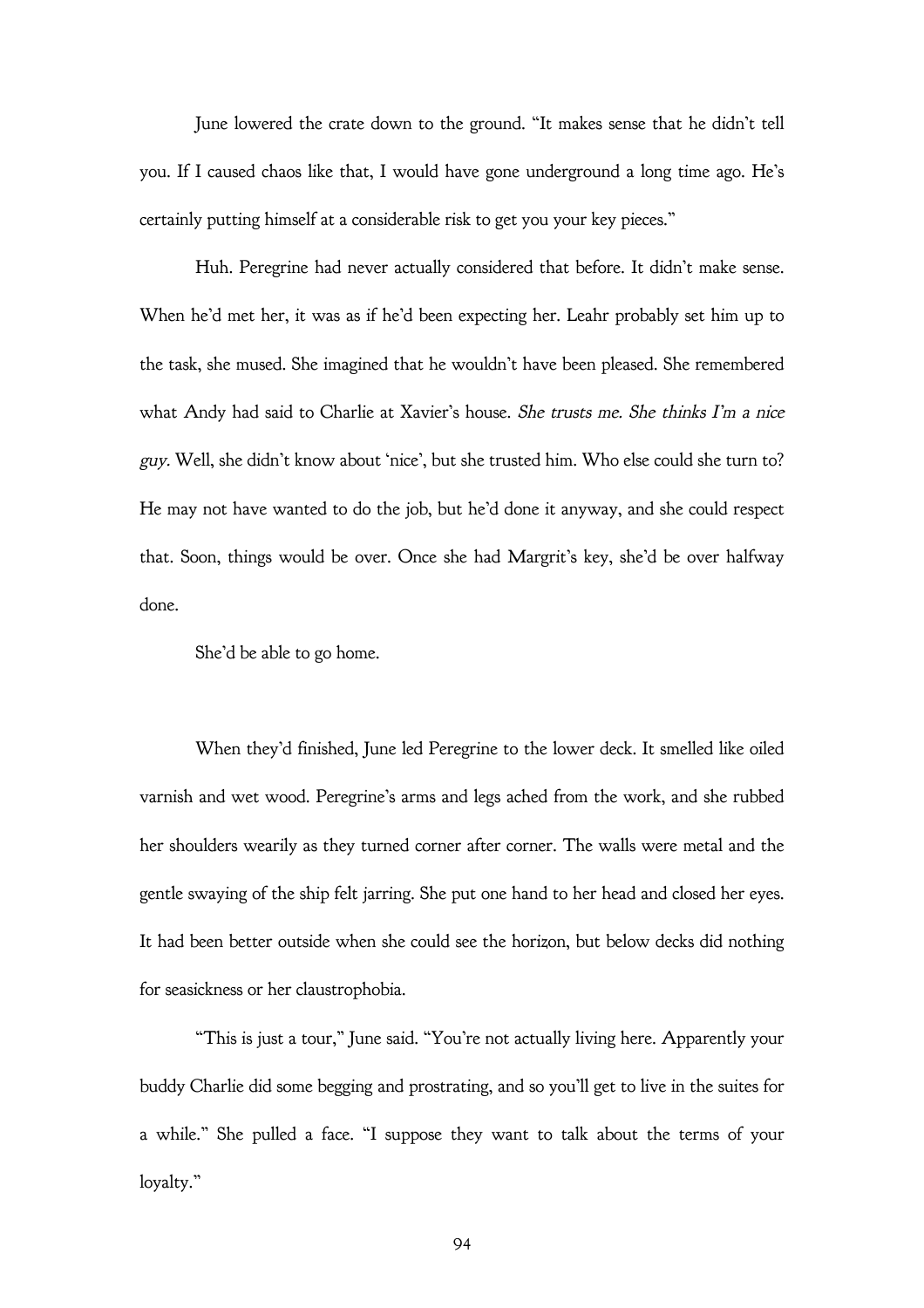"My loyalty?" And then Peregrine remembered the deceit she'd played and shut up.

June nodded. "Your employment, what's acceptable, what's not. It doesn't often happen, but your case is exceptional, so I guess there are a lot of things Margrit wants to finalise."

June led Peregrine away from the metal walls and towards a new door. She paused outside of it.

"This is the captain's guest quarters," she said solemnly. "Your room is the first one on the right."

"You're not coming with me?"

She shook her head. "I have my own duties. Babying you is not really one of them."

"Thanks, I think."

Peregrine's first instinct was to deny that she needed babying, or any instruction really, but another, small part of her knew that without Charlie as a guide, she had started to panic. There was no chance of her becoming comfortable with the Heartlands – there was still so much that she didn't know about – but she should at the very least have learnt how to defend herself. She wished she had taken some kind of self-defence class before deciding to jump to the Heartlands. Really, she should have done it before now, but confidence and thoughtlessness had made her lazy.

"Take care of yourself," June said.

"Thanks." Peregrine opened the door and it swung heavily shut behind her.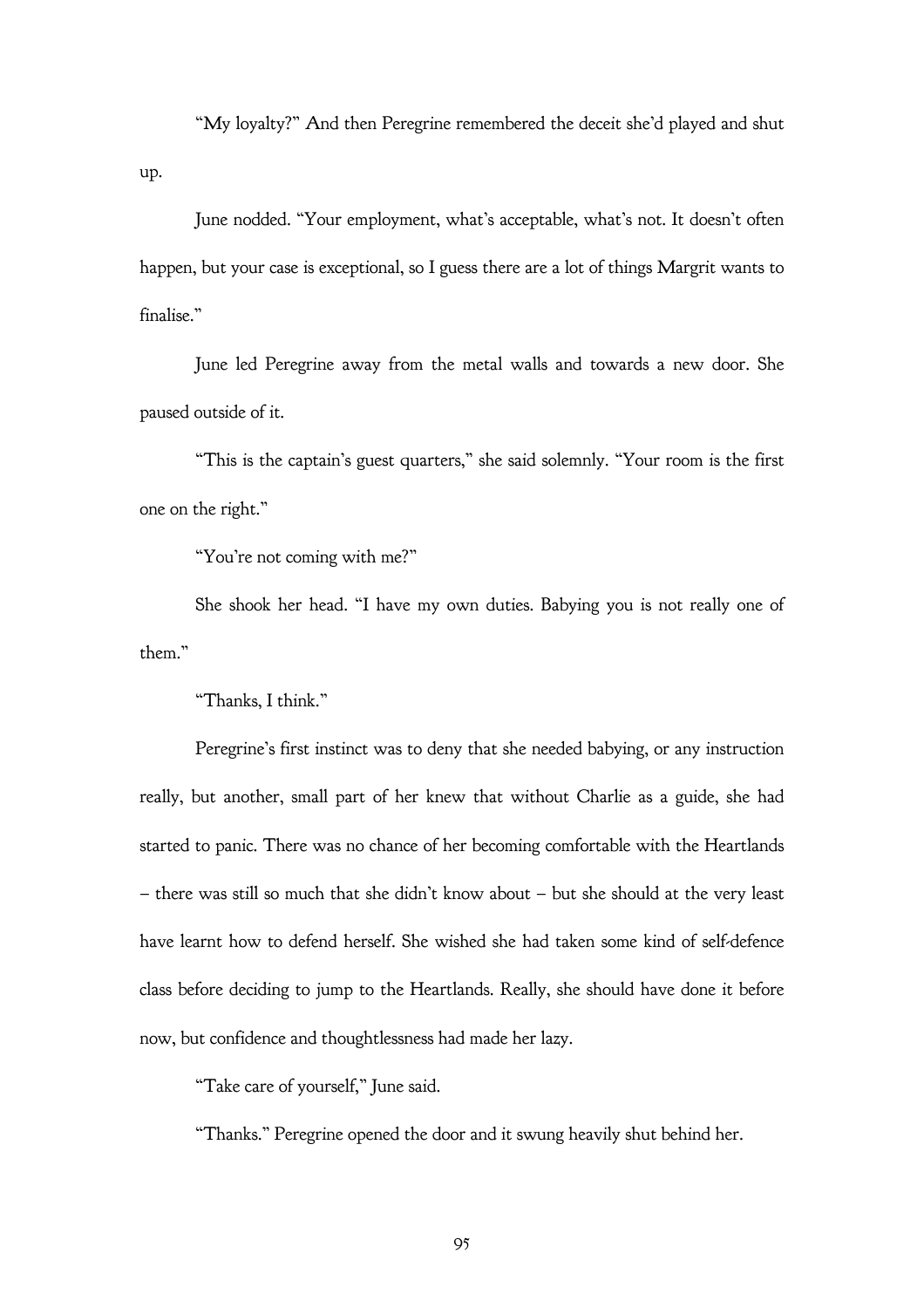Quickly, she walked into her room on the right. Unlike Xavier's plush, and somewhat tacky, decorations, everything in here was haphazard. It looked more like a storage room for rare and exotic artefacts, with a low hammock slung between them for good measure. She was about to touch a particularly beautiful Victrola, when Charlie opened the door.

"I wouldn't do that if I were you," he said, annoyed.

She paused, her hand hovering over the Victrola. "Why not?"

"Just don't."

He lounged by the doorway, obviously deciding whether or not to enter. Peregrine rolled her eyes and dragged him in. She sat on the hammock and gestured for him to follow, but he refused.

"It was the only way," she said. "You know that."

"The hell I do."

She glared at him. "What, do you think that we would just waltz off with the key piece and be done with it? She wanted me as her crew member, so be it!" She became aware that she was shouting, so she lowered her voice. "It's only to buy us more time. I have to figure out where she hides her key, then time it so that I can snatch and run. I don't like it, but I need to get home."

Even that felt like a crummy justification for what she was about to do. From Charlie's unimpressed reaction, it apparently wasn't enough, however.

"She keeps it around her neck," he said. "All of the guardians do."

She thought for a moment. "There must be something we can do. Some way to get off the ship, too."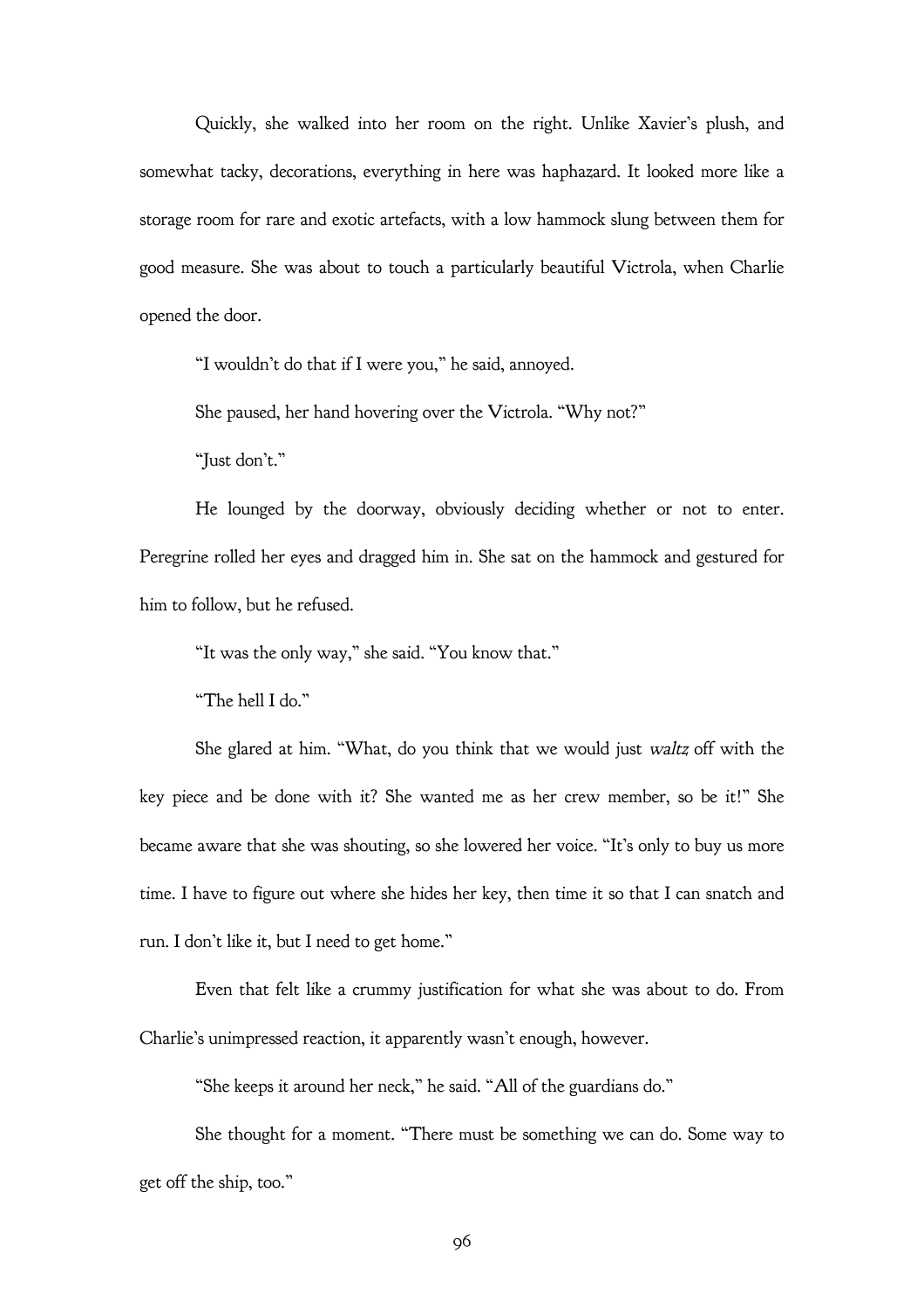"You don't understand!" Charlie was yelling – something she'd never seen him do. "You're in this for life now. Whatever you do, you'll be at her mercy. You didn't need any more enemies, but you've got one now!"

"Charlie," Peregrine said quietly.

"What if you don't get the other pieces? What if you're stuck in the Heartlands for a while? Maybe the rest of your life? You didn't think about that, did you?"

The small room felt hot and uncomfortable. He had taken a step towards her and now he was too close. She wanted to get away from the conversation, to go away and think for a minute, but she couldn't do that with Charlie still fuming at her.

Peregrine narrowed her eyes. "Do you not think that I considered that? I know what kinds of risks I'm taking. But they are my decisions. Not yours." Her voice had a dangerous tone. "Don't try to take away my choices."

"You're being idiotic. I'm not trying to take away your choices. I'm trying to stop you from making another goddamn mistake," he said.

"Are you even going to listen to my plan?"

Charlie shrugged with a defeated expression. "You're not going to win this one.

Even if you do figure out how to get the key, how are we going to get off the boat?"

"I'll sort it out, okay?" she said irritably.

"See that you do."

Charlie left, slamming the door behind him. She sat down on the hammock, fuming. How dare he try to take away her decisions? Belittle her? She knew what she was doing. The risks were there, but was the alternative – staying in the Heartlands – better?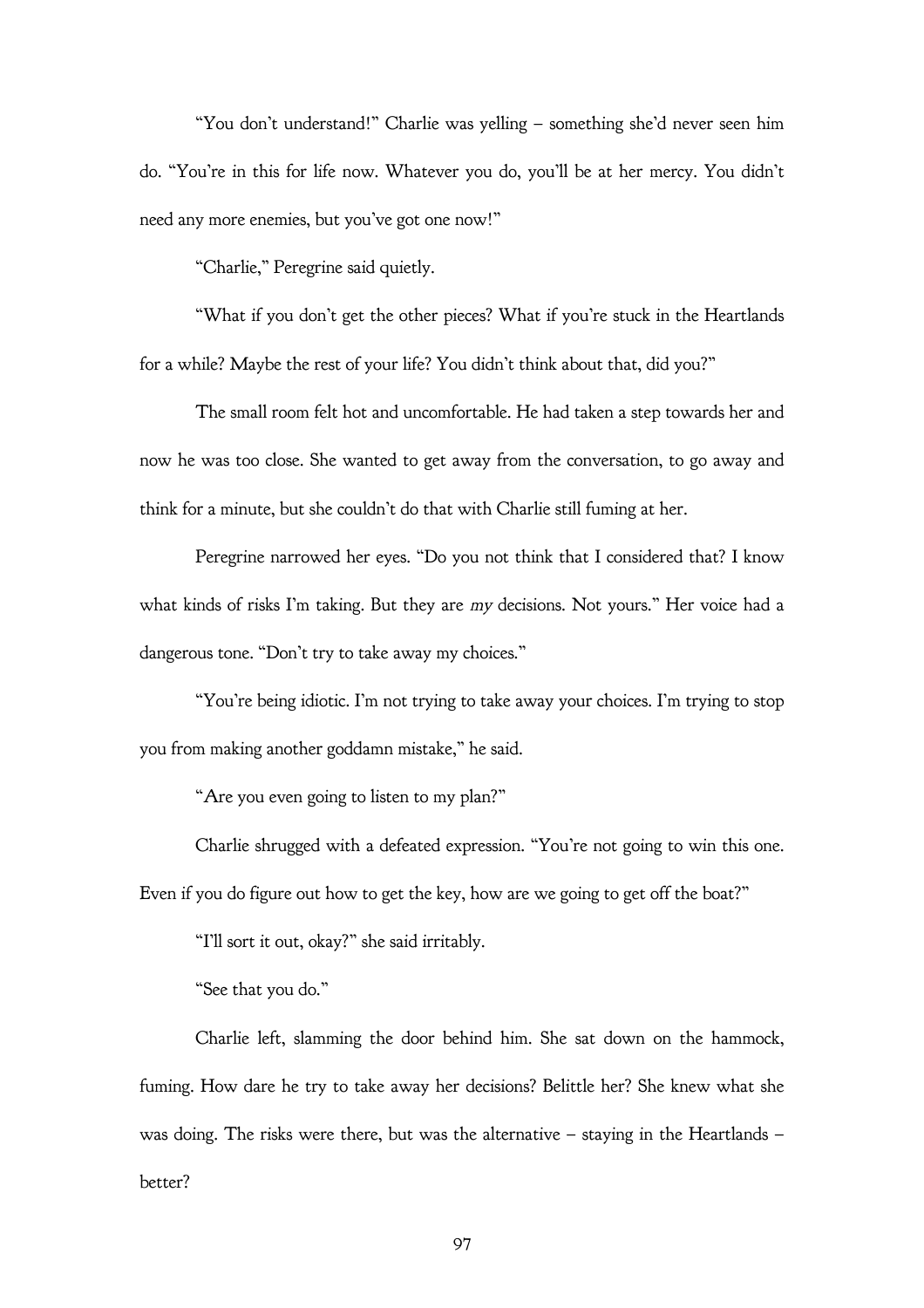After about an hour, June came in with a new outfit. She smiled and left. Peregrine frowned at the strange clothes. Dark linen trousers with suspenders, and a light, loose fitting shirt. She put on everything but the suspenders and pressed the rest of her clothes into her backpack for going home. There were rubber-soled shoes as well, which fit her feet snugly.

She spent the next hour trying to come up with some sort of plan. There had to be lifeboats somewhere for emergencies, which would take her off the boat. The actual key piece part she'd have to come up with later. Could she not simply grab it from her neck and run? It was hardly a genius thought, but she didn't really see how it could get any smarter.

There was another knock at her door, still June. "Margrit wants to see you. Go through the corridor and down the stairs."

June left, presumably to go back to running the ship. With the knife hidden in her right shoe, she left her room and strode down the stairs to the main foyer. For a pirate queen's lair, it was surprisingly restrained. Not a single portrait of the fearsome woman hung in the foyer, and there was not one piece of gold to be found. The walls were painted a muted red, and dim candles dripped candlewax onto small brass plates set into the wall. Without any windows, it felt claustrophobic.

Charlie met her at the bottom of the stairs, one hand outreached. She didn't take it. Annoyed, he folded his arms and walked behind her.

"Just make sure you don't do anything stupid."

When she didn't reply, he said, "You're not speaking to me now?"

"When you trust me to make the right decisions, then we can talk."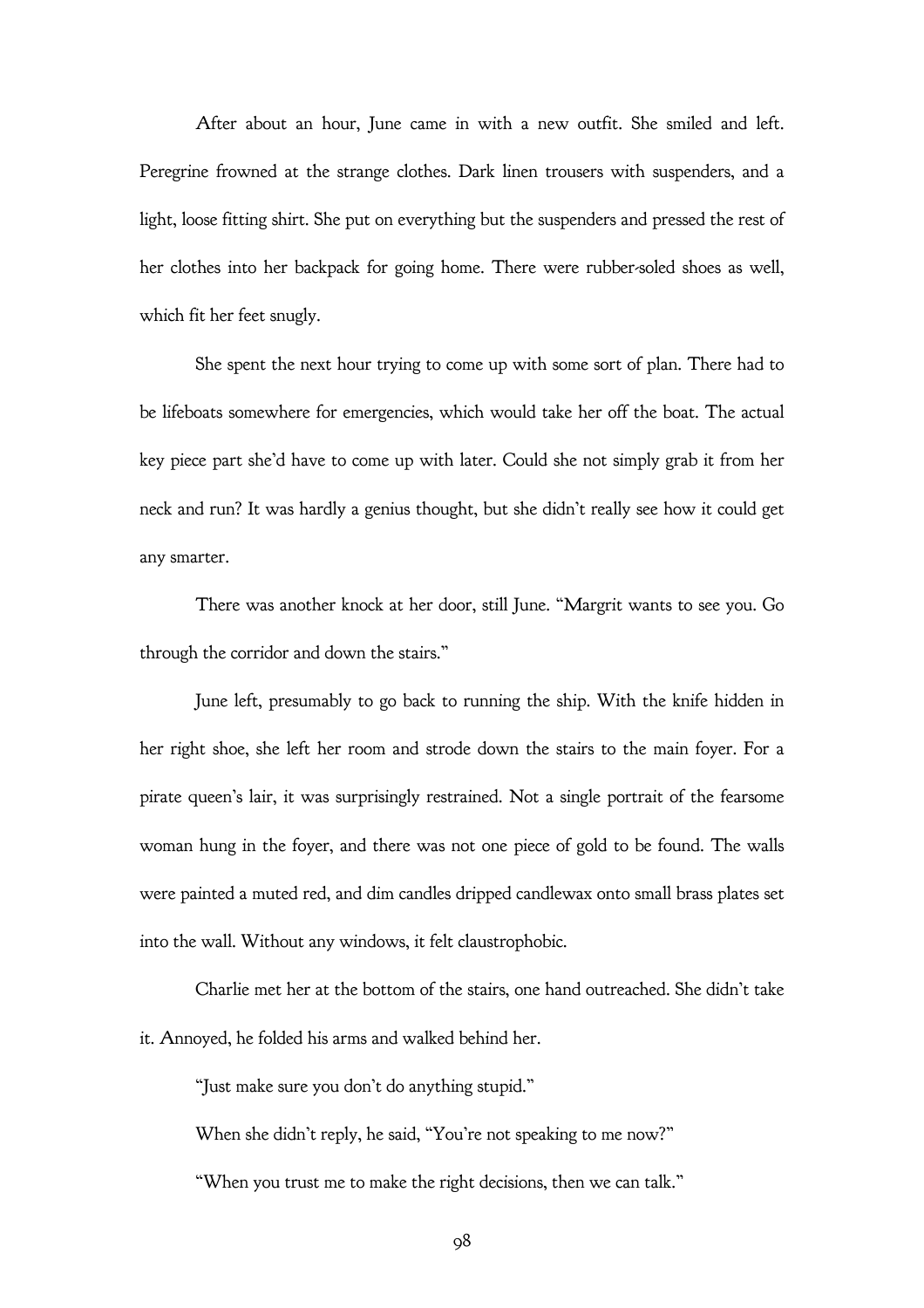They walked down the rest of the corridor in silence. Margrit wanted to convince him that she was more than capable of staging her own theft, but there was nothing else to say. She'd actually have to prove it.

Margrit met them outside of a pair of doors. "Greetings. I was hoping that you'd accompany me for dinner. Charles, I understand that you want to speak to me?"

"Thank you," Charlie said gratefully. "Your time is appreciated."

Peregrine watched with a certain amount of confusion. Had Charlie tried to intervene on her behalf? She'd been so annoyed with him that she hadn't asked what his thoughts were.

The dining room was a small table at the bottom of another cramped storage room. She'd never seen so many objects. The entire ship was her grandparents' attic, it seemed. She spied a set of broadswords at the side of the door and gulped. She wasn't going to try anything here.

Margrit sat down at the table, where food had already been set out. It was normal fare, and Peregrine was relieved to see that none of it was too strange to try. Out of all times, she didn't want to upset this guardian. At least if she did that, then maybe Margrit wouldn't chase her so fiercely when she made off with the key.

She had to think maybe. There was no if.

"Sit, sit," Margrit said, waving her hand towards the chairs. "I'm sorry about the mess. We were supposed to hit Birdman's trade point. Most of this is his."

They fell into silence. Margrit swallowed once or twice. Charlie patted her hand awkwardly, and instead of brushing it away, she took it in hers. Then she let go and continued.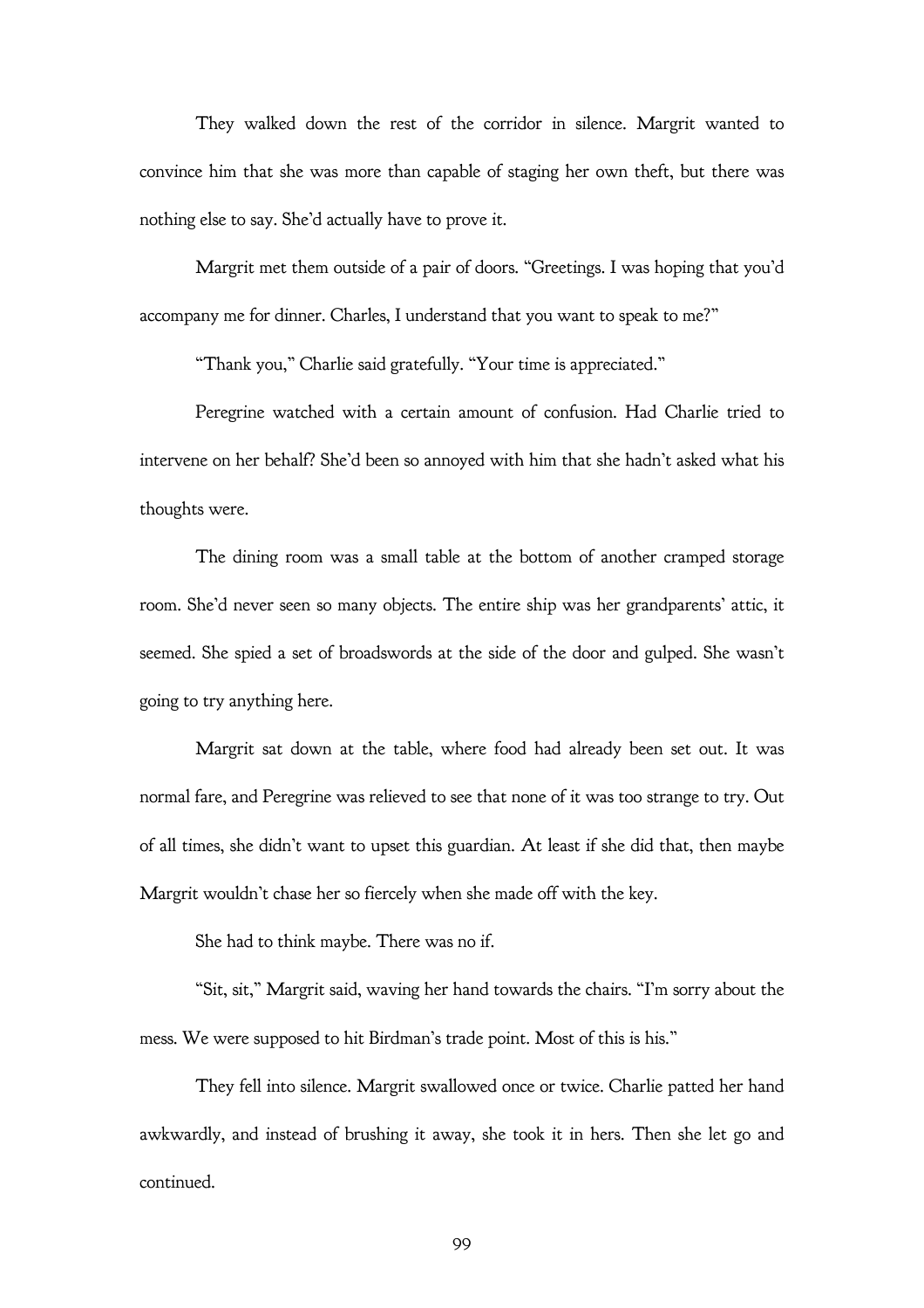"I'm going to be blunt. Andrew wasn't murdered for his guardianship. Whoever murdered him took his key piece and left. Now, the only two people I know that are searching for the key  $\cdot$ "

"God, no! What are you thinking? I would never do that." Charlie was outraged.

Margrit smiled at him grimly. "I know. Andrew was the only one who stuck up for you after the atlas incident. I know you were allies."

"We all are," Charlie said.

She waved him away. "You know what I mean. True allies. So I have a proposition for you. I want you to hunt down whoever is doing this and kill them."

"What?" Peregrine said, disbelieving.

Charlie sighed. "I don't think so, Mags. As much as I want to, we have a job to do. Peregrine needs to go home."

She nodded vigorously and dropped her fork onto her plate. "I have to go home."

Also killing wasn't really her thing. Even if they were killing a killer. She couldn't imagine using her knife to do more than swipe the air. The thought of blade sliding into flesh made her gag, and she hastily took a deep breath.

"I'll strike a deal with you." Margrit leaned towards them. "Find this person, bring them to me, and I'll give you my key piece. I promise. I won't cheat you."

Charlie was very still. "Do you know who might be doing this?"

"I don't – well, I do, but you're not going to like it." She glanced at Peregrine.

"You can trust her."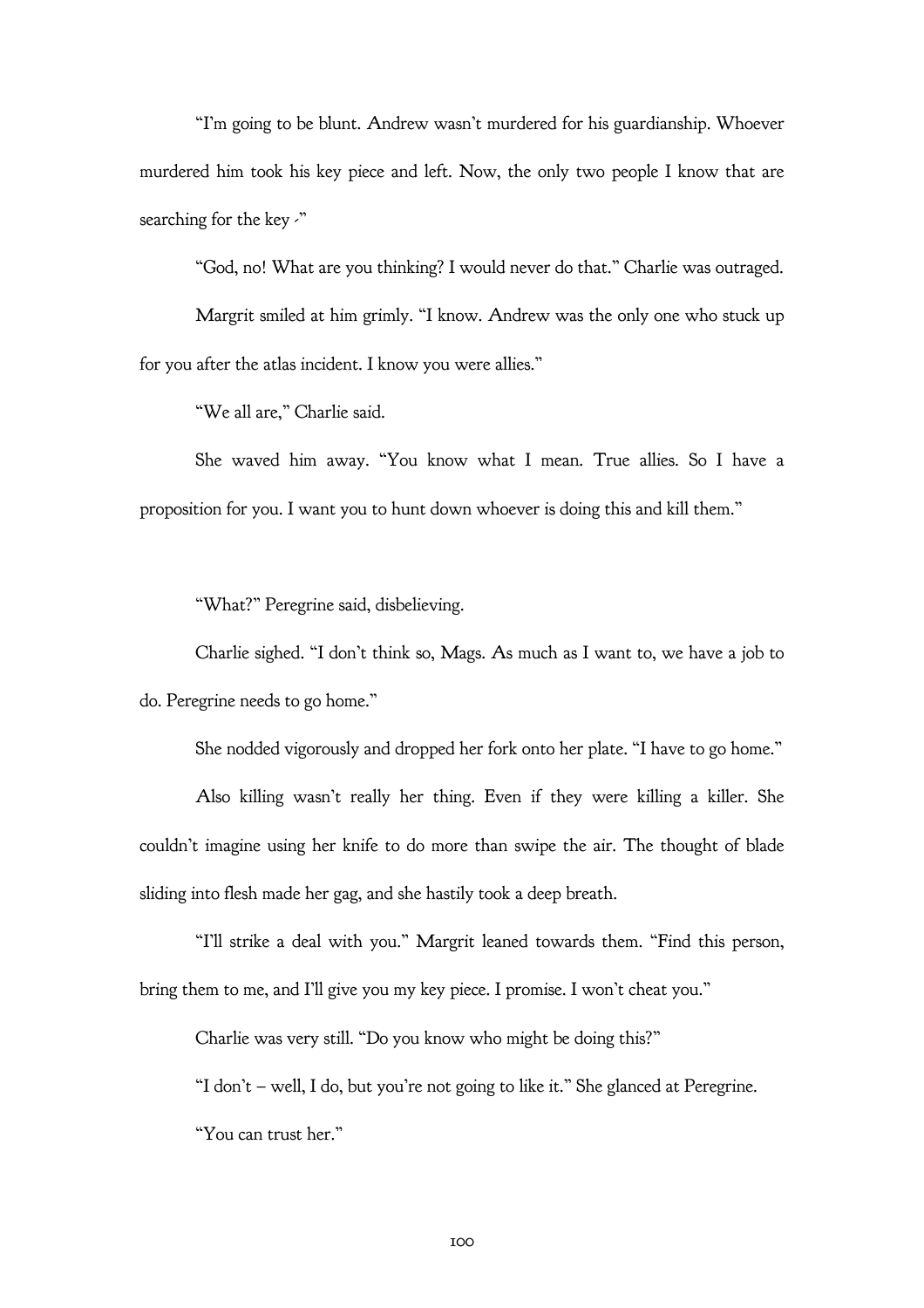"The only person I can think of is Kaye." Margrit wrung her hands, distraught. "God, I don't want to think it, but she's the only one who was due to visit Andrew that day, and she's the only one other than us who even knows about the key. Everyone else suspects, but that's not enough. His own people wouldn't kill him – they love him – and I can't think of anyone else!"

"Mags, I don't think – I can't imagine – Kaye wouldn't do that," Charlie said.

But even as he said that, his brow furrowed and his shoulders slumped. Peregrine certainly believed that Kaye was capable of it. That hatred she'd seen earlier still gave her flesh goose bumps, and that was without the girl present. Given Charlie's mood, however, it probably wasn't best to mention it.

"If you're convinced that Kaye isn't the culprit, then find the person who did it," Margrit said earnestly. "I'll give you all of my resources. I'll do whatever it takes. You want that key piece? You've got to help me first."

Charlie looked torn, and for a moment, Peregrine was afraid that he'd agreed to search for the killer. She jumped in before he had a chance to respond.

"I understand that you're upset, but we'd like some time to think about your offer. Particularly since it diverts from our mission," Peregrine said.

She was pleased with this last statement, but Charlie looked furious, unable to say anything. Margrit didn't look happy, either, but she at least didn't try to disagree.

"That's acceptable, I suppose," she said.

"Thank you."

The rest of the dinner was in a tense, tepid silence. Peregrine occasionally tried to make small talk, but Margrit was distracted, and Charlie wouldn't look her in the eye.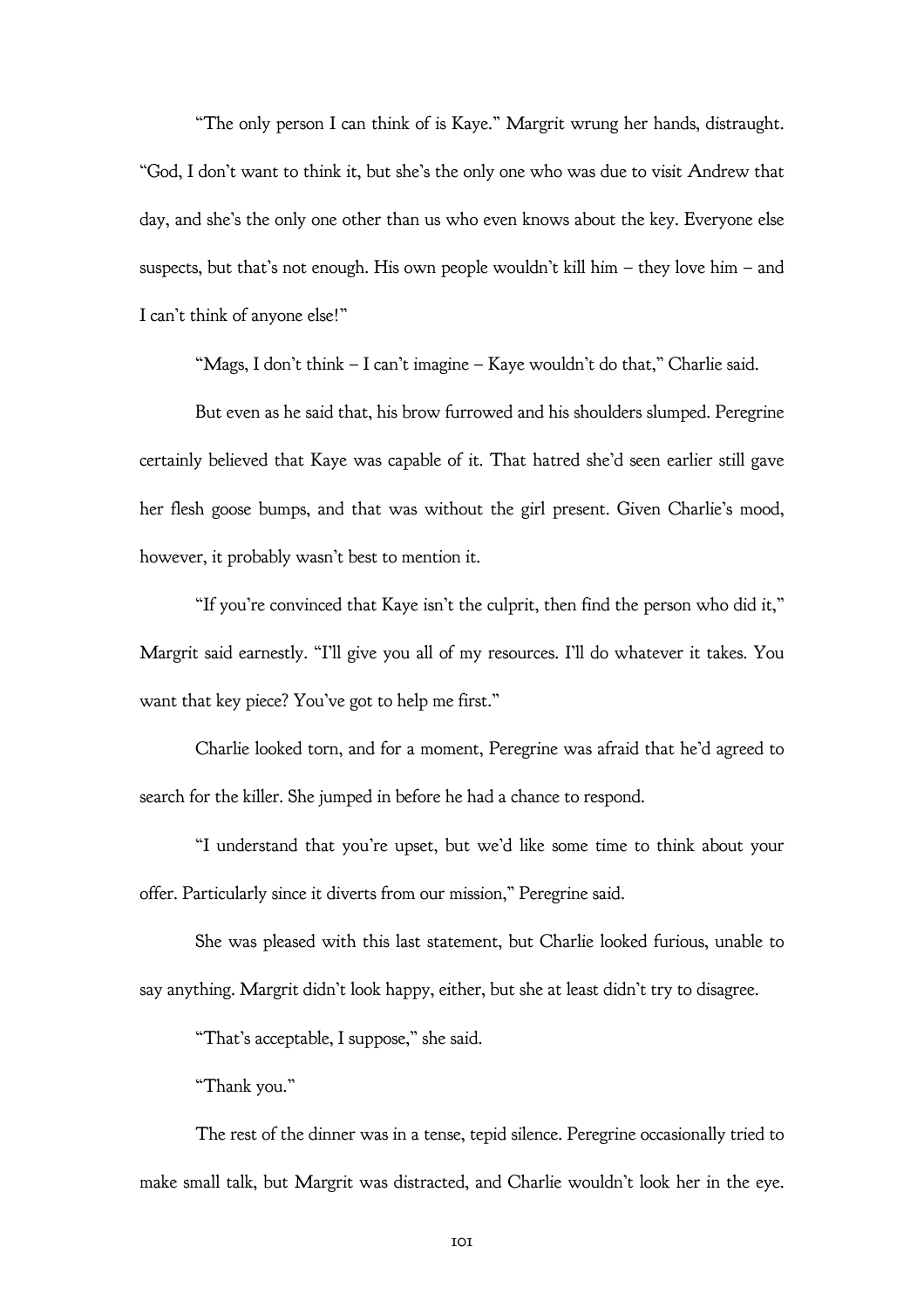Sliced fish piled high on the plates, rainbow trout, salmon and tuna, but she found it difficult to eat anything. She broke the fish into flakes with her fork and pushed them around the plate, hoping to make it look like she'd eaten a lot more than she had. There was too much at stake and she wasn't sure if she'd even made the right choice.

As soon as they finished the dinner, Charlie rounded on her. "What the hell do you think you're doing?"

"I'm trying to buy us a little more time," she said, fighting the urge to shout at him. "What do you think you're doing?"

He stopped in his tracks. Disbelief crossed his face.

"What am I doing? I'm trying to stop a silly fool like you from doing more damage than you've already done."

Peregrine could feel anger bubbling beneath her, ready to burst, but she pushed it down. She needed Charlie on her side. Someone had to distract Margrit, and if they got away, he was the only one who knew where to go. As much as she hated it, she still needed him.

"What do you propose we do?" she asked.

"Get some sleep," he said curtly. "Tomorrow, we'll figure it out."

He stomped into his room and slammed the door shut. Nice, real charmer you are. She went into her own room and made a point of closing it softly. Then she flopped onto her hammock. She was probably supposed to be doing something with the ship at the moment, but she wasn't a real crew member. They knew that, right? Maybe Charlie had been right to warn her. Too late, though.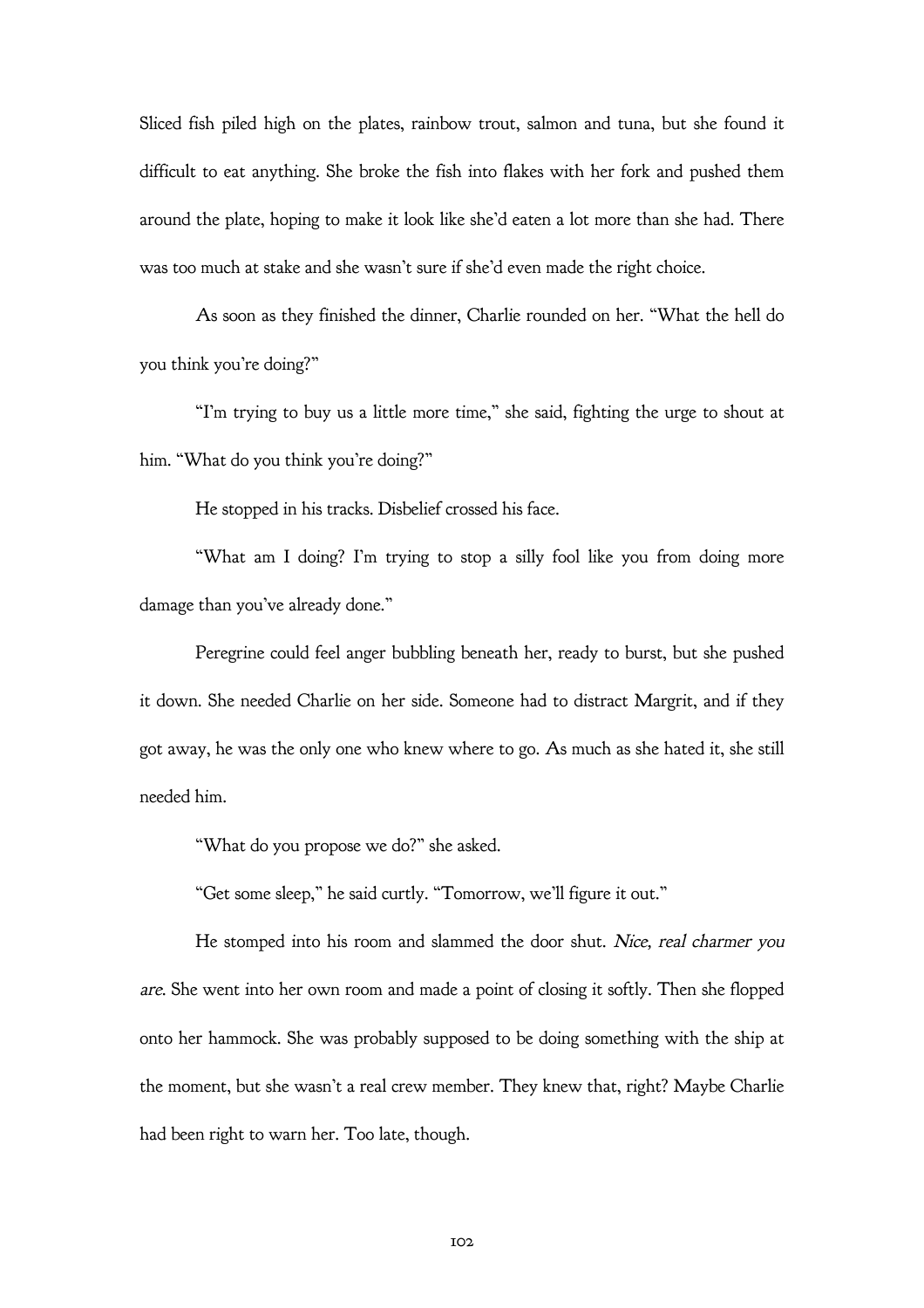The crash outside her room jolted her awake. She glanced around, panicked. The ship gently rocked, but it sounded as if there were people jumping up and down on the deck. Quickly, she got dressed and stepped out of her room. She knocked on Charlie's door, and when there wasn't an answer, she pushed it open. He wasn't there. She could hear noise coming from the stairs, and so she climbed them.

Upstairs was chaos. Chunks of metal and splinters of wood that sliced skin flew through the air. Peregrine couldn't see Charlie anywhere. She spotted June, who shoved a man overboard, and then pulled back.

"What's going on?" Peregrine asked.

She had to yell over the cannon fire. A man noticed her and moved towards her, brandishing what had to be a spear. She had the knife in her hand, but only now realised just how pitiful it was. How was she supposed to fight that with this? Then the man fell backwards, blood blooming from his chest, and bubbling up his throat. There was a sound like a chunk of meat hitting the floor and then June was there, standing over him with a bloodied sword.

"We're under attack," June said, and pulled her to one side.

"Yeah, I got that. Where's Charlie?"

They both ducked as another attacker swung at them with a wooden pole. "Haven't seen him. Can you fight?"

Peregrine wanted to say no, but her head bobbed up and down twice. Yes, yes. Then she froze. The last time she'd really fought was with her brother when she was younger, and as he'd grown up, he'd started winning.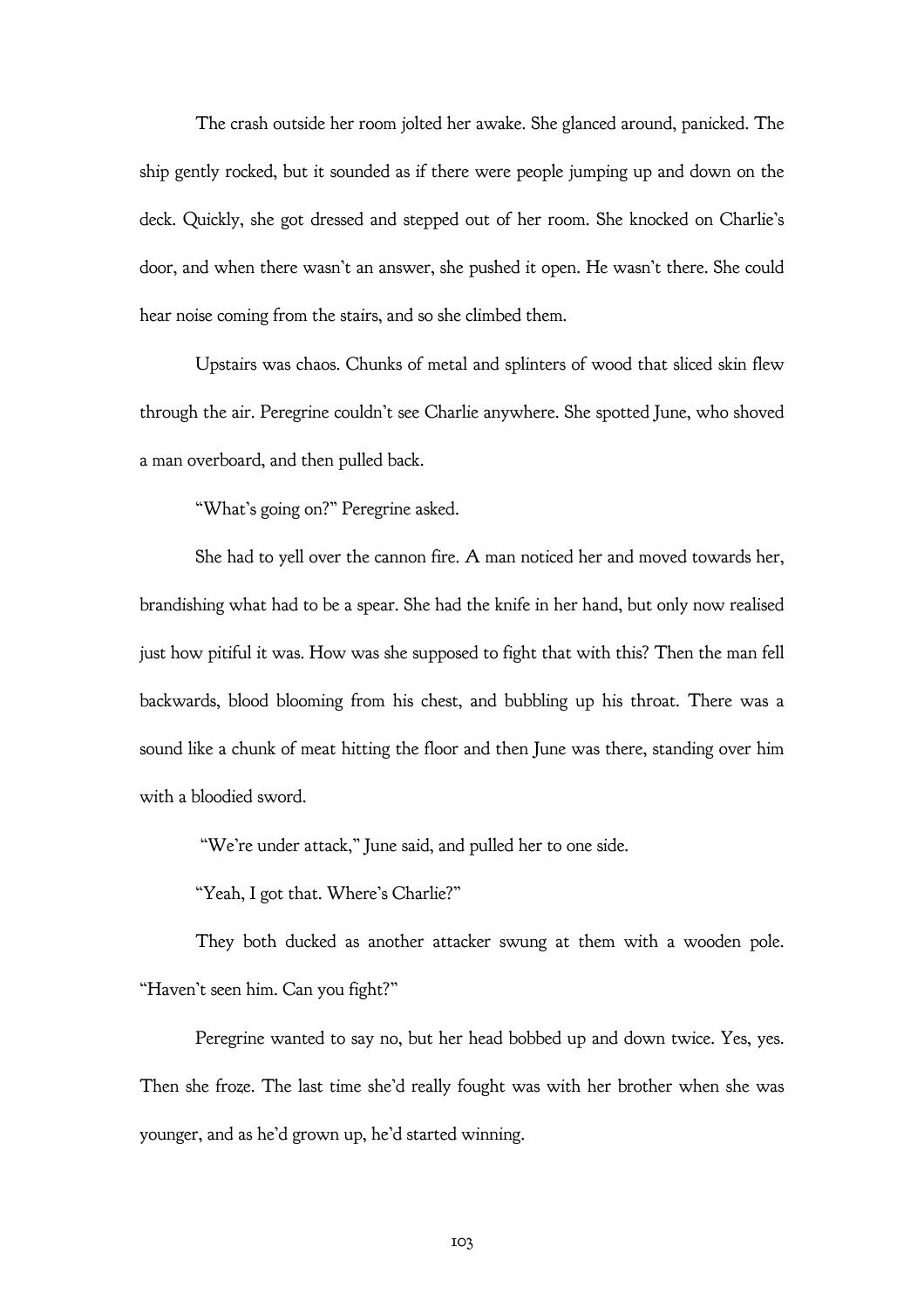"Then go and make yourself useful." June ran back to the side of the boat where more people were trying to come onboard.

Anyone could fight, Peregrine told herself. She just had to be the winner.

And that's when she saw her.

Kaye climbed over the edge of the ship and stood there, smiling a little triumphantly. She didn't seem to be aware of the chaos around her, even though there was blood wiped across her cheek. No one else seemed to have noticed her, either, although Peregrine stiffened and backed away again. It was going to break Charlie's heart when he found out.

"How dare you!"

Magrit stood on top of the quarter deck. She plunged her sword into someone - a girl, probably no more than fourteen  $\cdot$  and pulled it out, the muscles on her arms taut. The girl toppled off the side and thumped onto the deck, where she lay still in front of Peregrine. The girl's eyes were white and wide open, and Peregrine took a step away, one hand over her mouth.

"This is my ship!" Margrit shouted, barely audible over the noises of the fight. "I have right of passage here."

Kaye laughed. She sounded completely, utterly deranged.

"I am the guardian now!" she screamed.

Wildly, Peregrine looked around for Charlie. Where was he? She hoped that he wasn't one of the bodies strewn across the deck. Her heart hammered in her chest. No.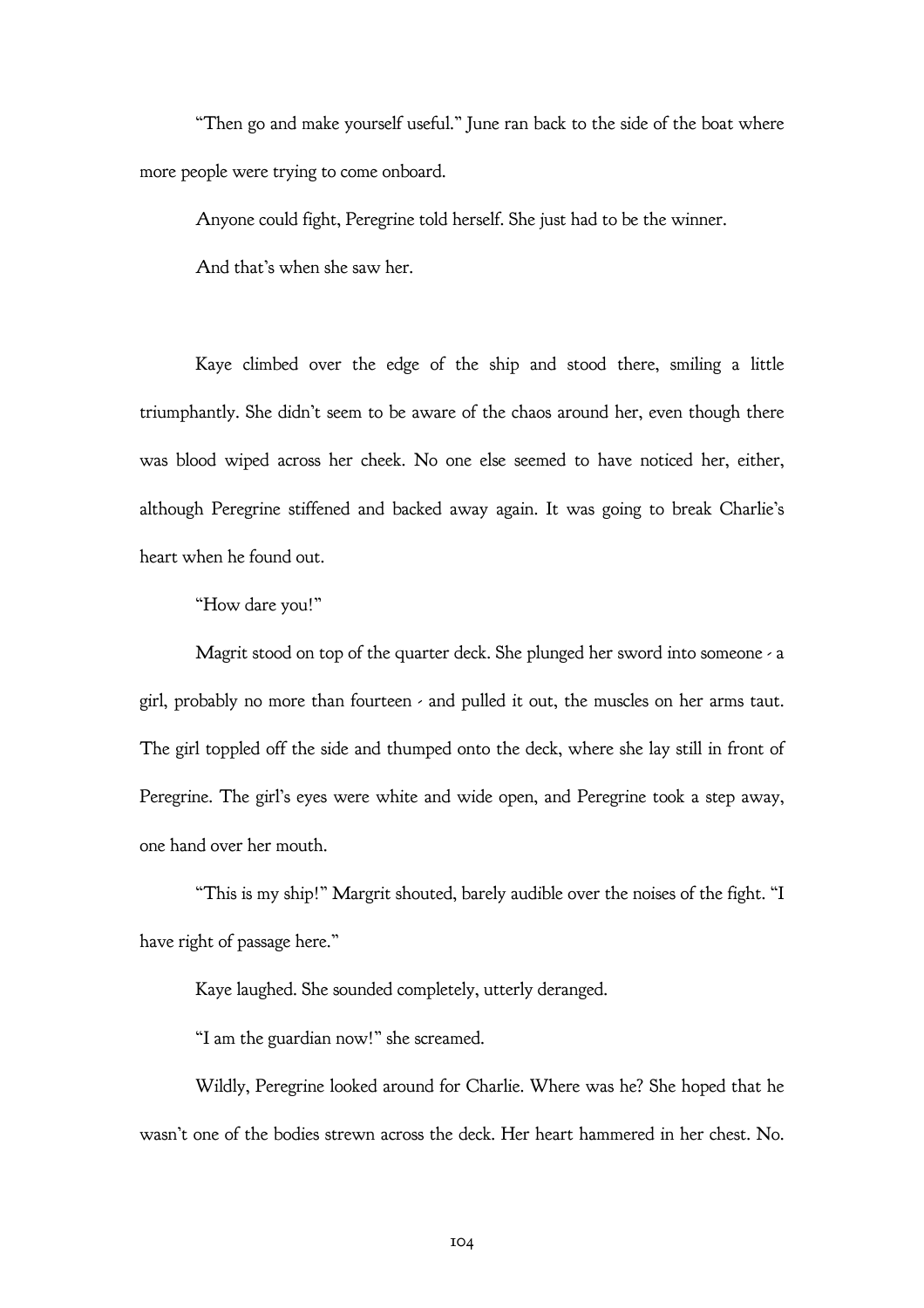That wasn't possible. Charlie was too tough, too strong to be one of the fallen. He would have made his way out alive and well.

Kaye screamed again, a wild animal roar, and ran towards Margrit. They clashed on the quarter deck, parrying and delivering blows with an intensity that stunned Peregrine. While they fought, she pushed past people, trying to find Charlie.

## He's not dead. He's not dead. He can't be dead.

On the quarter deck, Kaye lunged for Margrit. There was a gasp of breath as she nicked the pirate queen's arm. In response, Margrit grabbed Kaye's arm and twisted it. Kaye screamed again, but this time it was a cry of fear, rather than fury. She tried desperately to disentangle herself, but Margrit's grip was strong.

"Tae! Forrest!" Kaye shouted.

Several of the attackers glanced up and ran towards the quarter deck. Peregrine saw what they were going to do. They would outnumber Margrit and kill her. Without thinking, she ran towards the quarter deck after them, slipping on the blood that washed the deck. She caught the first one by the back of his shirt and pulled him off the stairs. He fell, but rolled away and jumped back up.

"You're going to pay for that." He moved towards her.

She ran up the stairs two at a time, and he followed her, trying to grab fistfuls of her shirt. It was all she could do to keep ahead of him. She passed Margrit, who was battling both Kaye and the other bodyguard. As she ran, Peregrine changed her knife from her left hand to her right and gripped it as firmly as she could. Her hands were sweaty.

"I've got you now, little girl," the guy said, advancing towards her.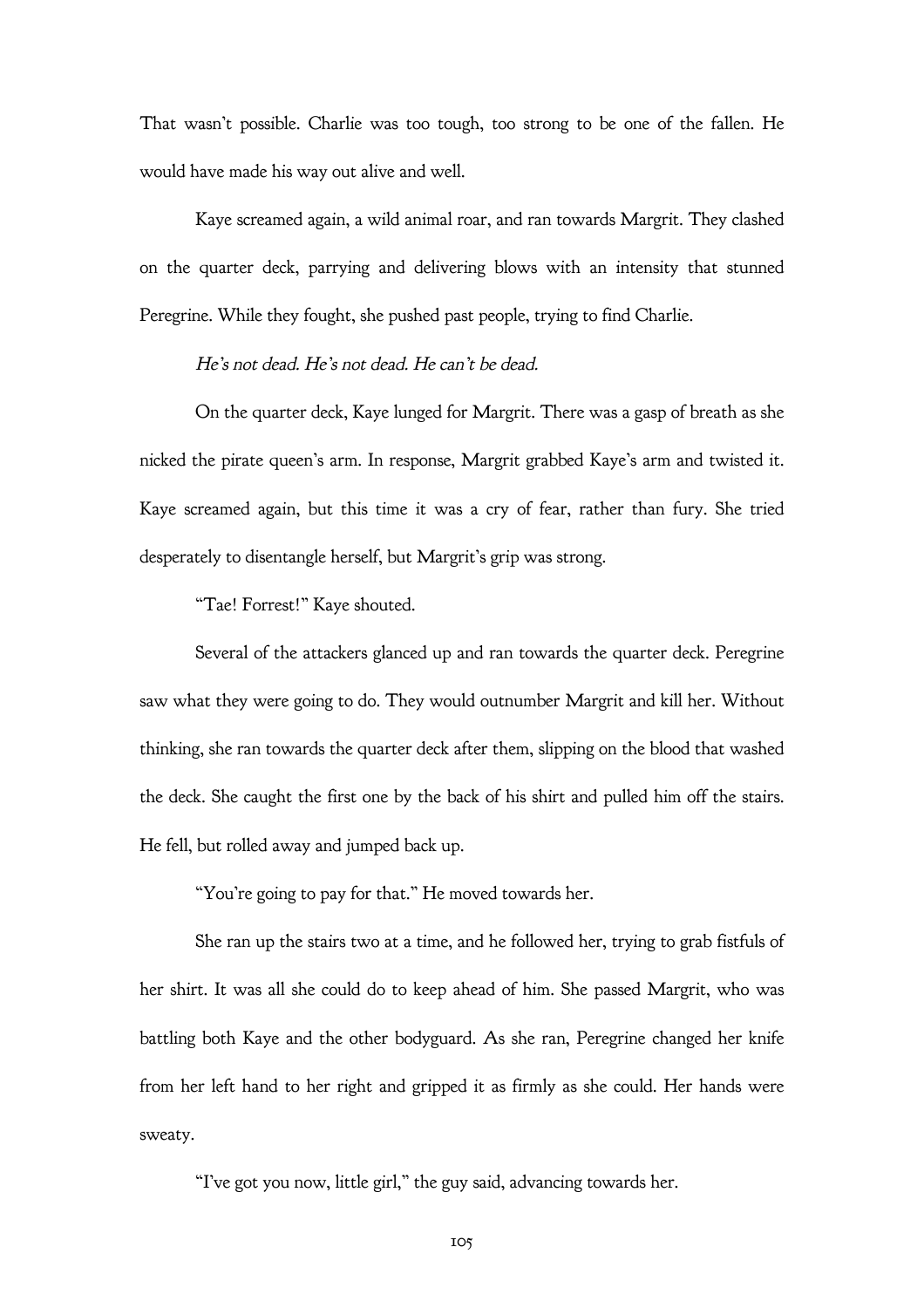He had her against the wall, and there was nowhere else for her to go. He put one arm on the wall, trapping her. Without thinking, she plunged the knife into his arm. She yanked it out again as he jerked backwards and fell.

"We've got what we want! Fall back!" Kaye shouted.

Margrit's crew started to chase after the attackers, but they vaulted off the ship and onto their own, leaving bodies strewn behind them. The man who'd attacked Peregrine got up and looked at her, as if memorising her face, and then he disappeared, clutching his arm. She stared at her hand. The knife slipped from her fingers and clattered on the floor, but she didn't pick it up.

Next to her, Margrit was breathing heavily. "They got what they came for." She held out a broken silver chain. "They took my key piece."

Peregrine's heart sunk. If they'd taken the key piece, then chances were that she'd never get it. She was going to be stuck here as a crew member on Margrit's ship for the rest of her life.

"Where's Charlie?" she asked.

It came out as a whisper. She hadn't searched the bodies. She wouldn't.

Margrit was stone-faced. "I don't know. I didn't see him."

Oh God. That was it, wasn't it? Charlie was dead. He was probably stabbed to death by some maniac. He would be lying about somewhere on this ship, most likely on the deck. She might have stepped over him. She might have even stepped on him in her haste. Peregrine's vision started to blur, and Margrit put one hand on her arm.

"Come on," Margrit said gently. "Let's have a look at who's left."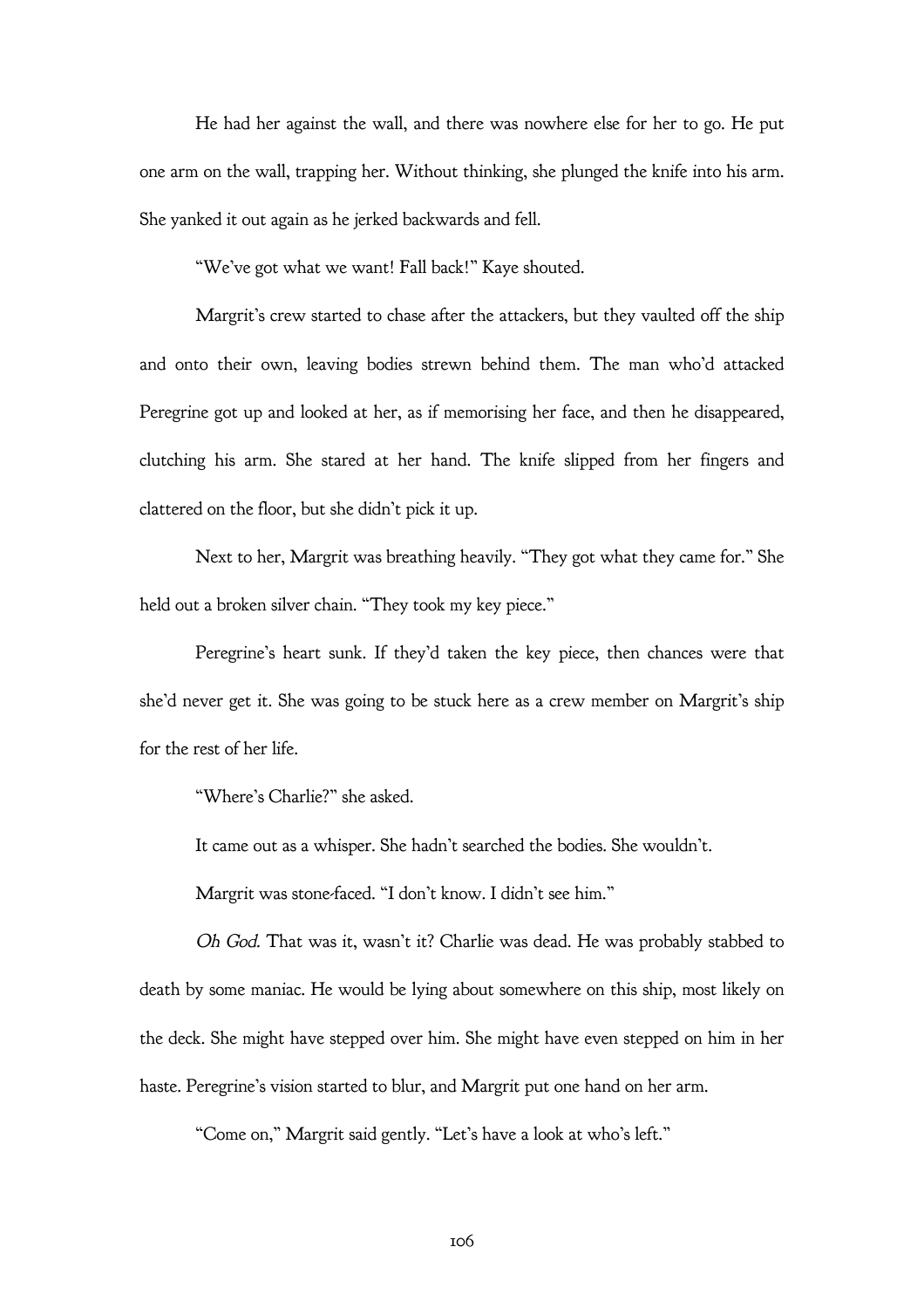Peregrine didn't want to look at the bodies. She didn't want to see the blank faces of people that she didn't know, but recognised. But she forced herself to look anyway. They had fought for Margrit, for themselves. By all rights they were heroes. She hadn't realised that this was what heroism really looked like.

She spent the afternoon wrapping the bodies in old linen, folding eyelids over, trying to straighten stiffening bodies, so that they looked asleep, and not dead. She poured soapy water over the deck and scrubbed until her arms ached, and then scrubbed some more. Her hands bled from the rough mop handle, but she only rearranged her grip and continued. It was the only way to stop herself from thinking. I should have been there. I should have seen what happened. I should have fought alongside him. I should have apologised.

"Enough, Peregrine." It was Margrit.

Peregrine continued to scrub harder. "It's okay, I can get the stains out if  $\cdot$ "

"Peregrine." Carefully, Margrit took away the mop. "You should get your hands seen to by June, and then we have to talk."

They'd found Charlie's body. That's why Margrit had such a pitying expression. That had to be it. Peregrine's legs felt like lead, but she followed Margrit anyway to where June tended the wounded. June had a cut on her forehead, but it had already been stitched up. When she saw Peregrine, her face fell.

"Let me see those hands," she said.

June wiped a salve across Peregrine's hands, which stung, and then told her not to do any heavy work for a couple of days. It was quick, too quick for Peregrine. She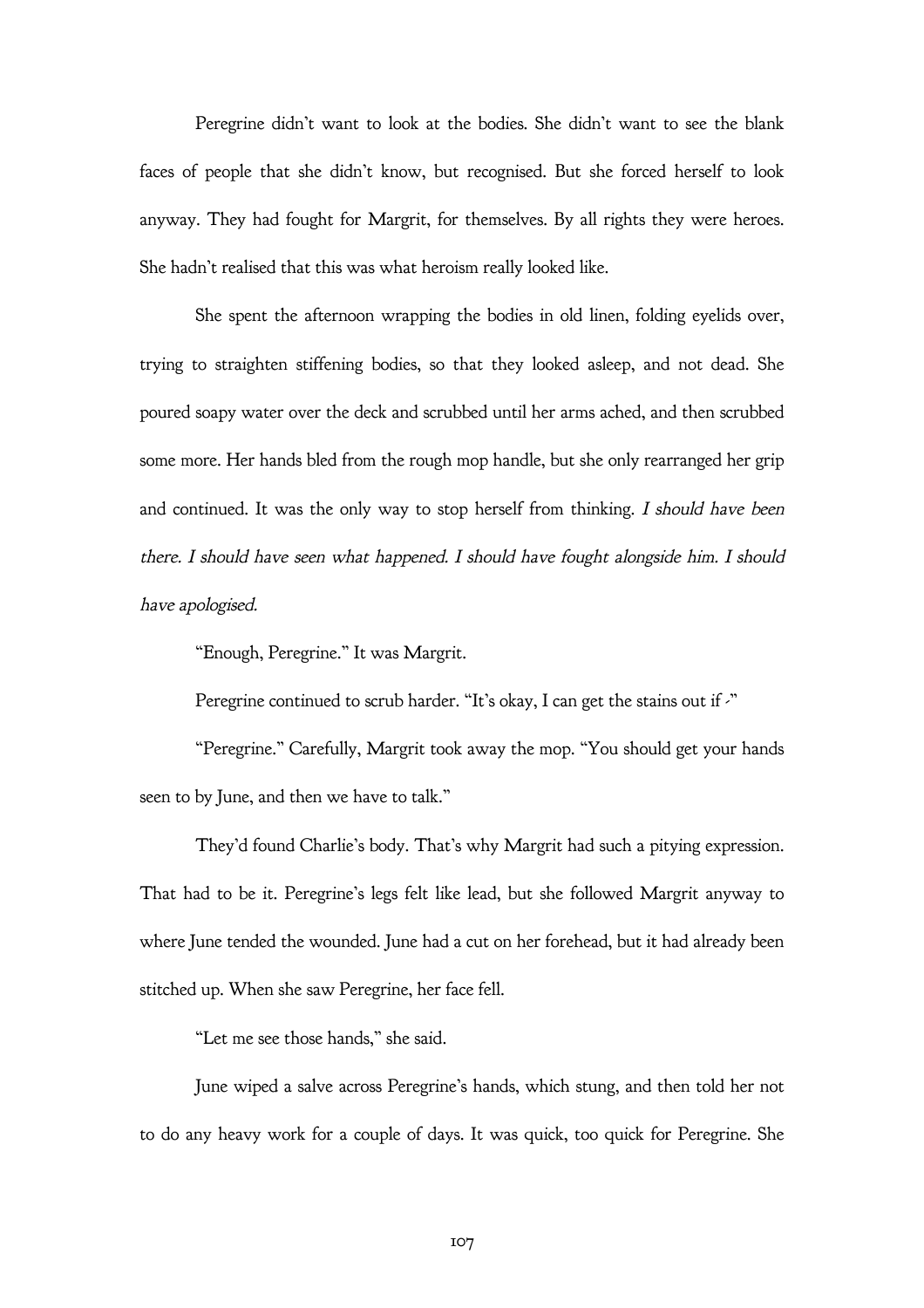didn't want to sit there, feeling Margrit's sympathy, as she talked about how heroic Charlie had been.

But that's not how it panned out.

"He's not dead," Margrit said.

They sat in her cabin on nailed down furniture. Peregrine felt a weight lift off her shoulders.

"H-he's not?"

Margrit sighed. "Not yet anyway. He's not on this ship."

"Then… he's on the other ship. Kaye's ship."

The weight settled back on her shoulders. Of course he was. Kaye was crazy, and she seemed to have a vendetta against Charlie. He was as good as dead.

"It's not over yet," Margrit said fiercely. "We can still get him back. But you

know, as a guardian, he'll be under more security than anyone else."

Peregrine frowned. "Assistant guardian, you mean."

"Is that what he told you?"

There was a long silence. Peregrine waited for Margrit to nod and say something

like yes, of course, my mistake. But she didn't.

"He can't be a guardian," Peregrine said. "He's, well, Charlie."

Margrit coughed. "He's a guardian. I thought he would have told you."

"I… he said he was in training, I think. Assistant?" Peregrine rubbed her forehead, confused. "He isn't a guardian. Definitely not guardian."

"Yes, he is." Margrit was firm. "He was probably one of the greatest guardians we had before the atlas incident."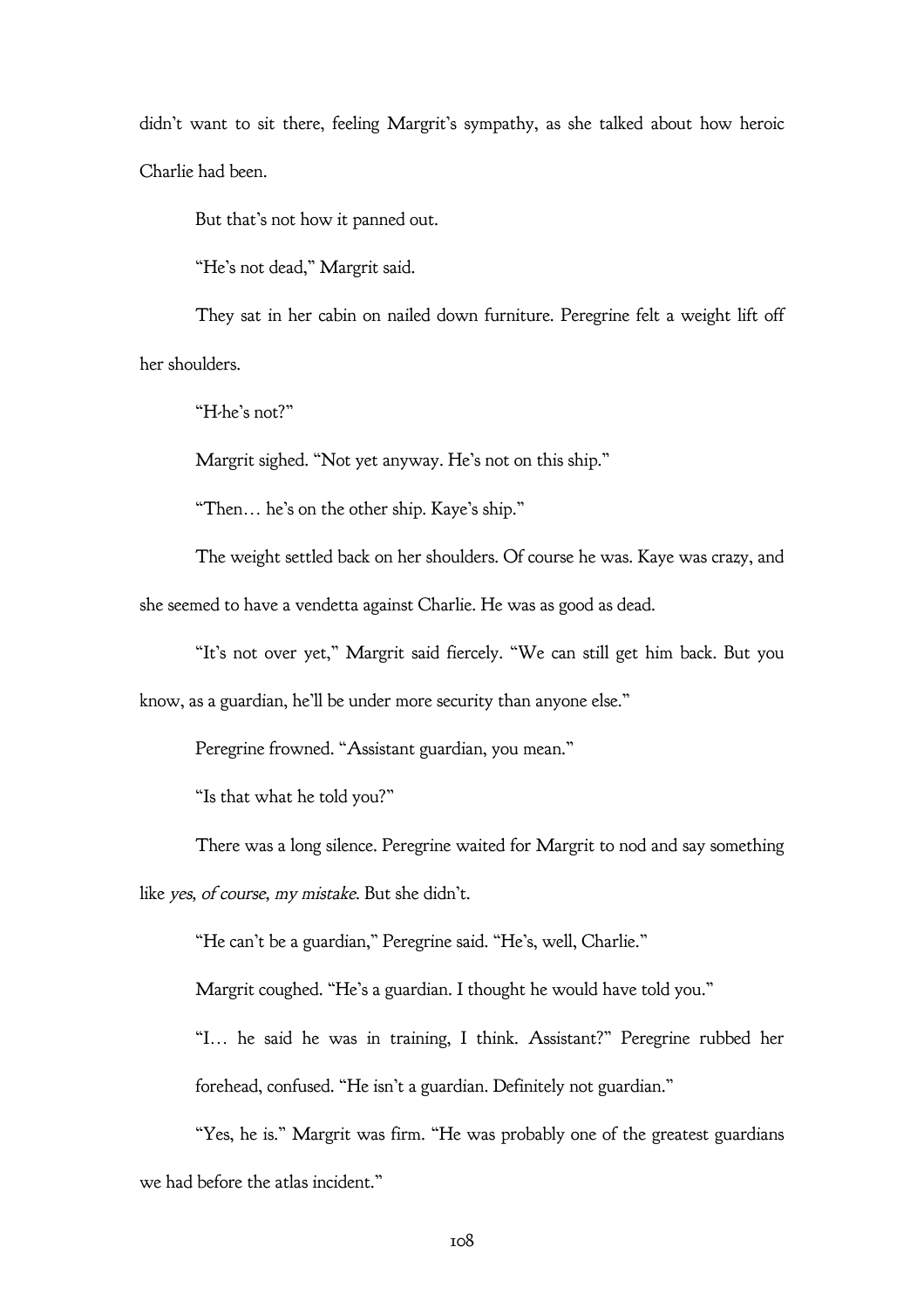Peregrine put one hand up, exasperated. "Okay, what exactly is this atlas incident? Just about everyone I've met knows about it. What did Charlie do that was do bad?"

Margrit explained it. "About a year ago, we all had a summit about guardian borders and decided that it would be best if we were confined to them. Charles requested a change. He was denied."

"So what did he do?"

"Nothing, at first." She huffed a sigh. "It was only later that we found out. He burned the maps detailing all of the guardian territories. It was a disaster."

"Why?"

Margrit brought out a large map  $=$  the one that Charlie had brought with him, funnily enough – and spread it across her desk. Peregrine recognised several of the territories this time. Leahr's pocket, yes, but also James' and Xavier's. Margrit's seemed to be all over the place, barely brushing the wilds. Much of hers ran alongside another territory; Peregrine guessed it was the Birdman's. There was one final territory in the north that ran alongside Margrit's for a couple of miles before diverting again.

"That's the Lady's," Margrit said, tracing it with her finger. "She really hates Charlie for what he did."

"I don't get it. He burned a map. That's it."

She shook her head. "Peregrine, he burned all the maps. Paper here isn't like paper in your world. It changes things for us." She sighed again. "Suddenly none of us had territory – everything was like the wilds. It took me years and years to reclaim my territory and I had to fight for it. James got his back quickly – his folk are pretty loyal –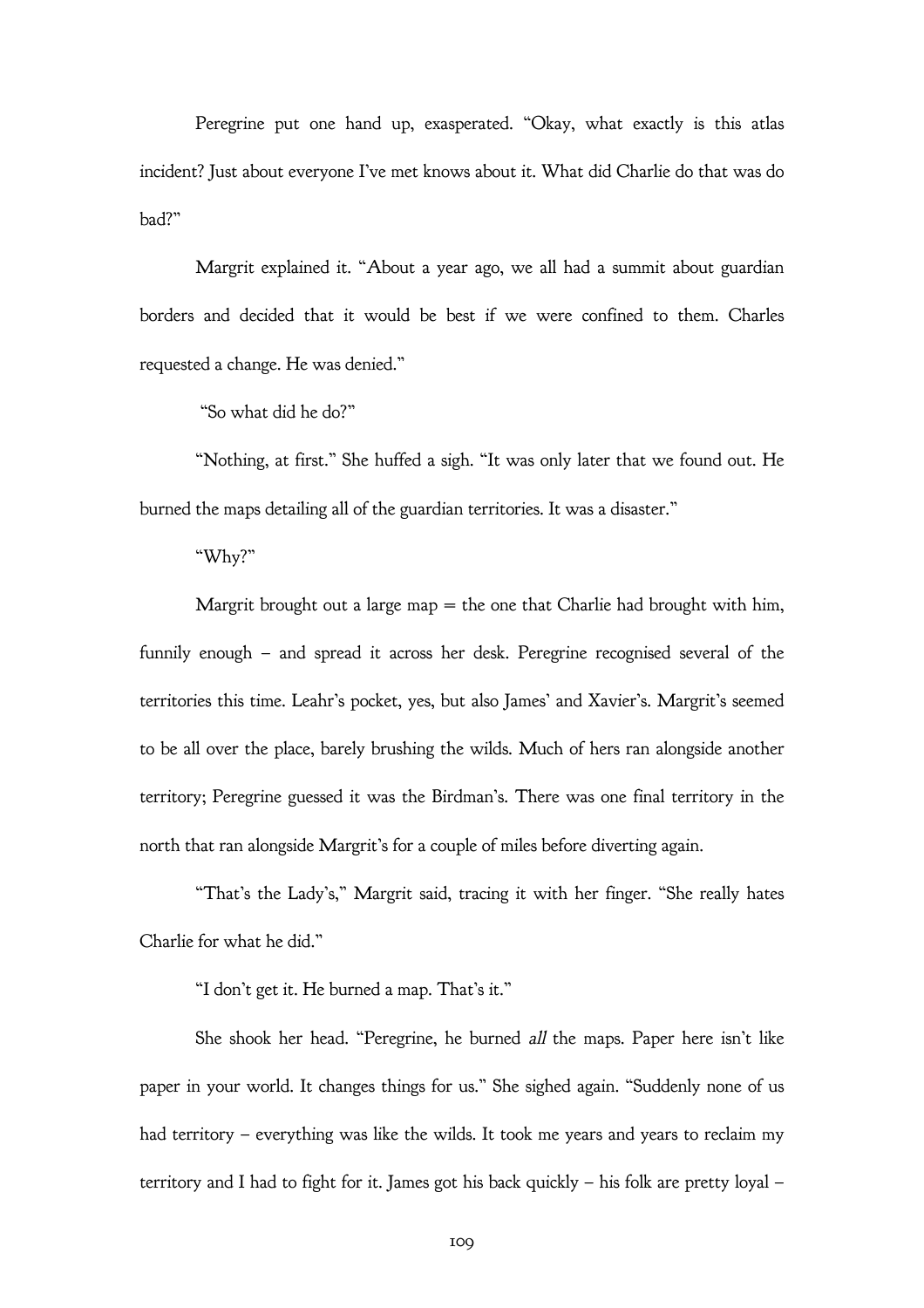but no one likes the Lady. No one wanted to be part of her territory, and the way that things work in her court… well, let's just say that there's a reason why so many people moved out to the wilds in the first place."

"Why, though? Why did he do that?"

Margrit looked thoughtful. "He wanted out, and they wouldn't let him. You have to understand, none of us were ever appointed guardians. It came to us. I don't mind being a guardian. I love the ocean and I claimed it for myself. But Charlie… he's a wanderer. He hates being tied down. I think he was desperate." She rolled her eyes. "It's lucky that Leahr likes him otherwise he would have been tried by the guardians. Xavier and the Lady would have demanded it."

Peregrine thought back to Xavier and shuddered. Doddery old men were supposed to be nice and lollipop giving, but he wasn't. She remembered how cold his eyes were, despite his smile.

"It's execution, usually," Margrit added. "But Leahr got him out of it, thank God. He's paid for it in other ways since then, and he's still a terrible guardian, but no one deserves execution."

"No one," Peregrine whispered back.

She couldn't believe this. All the time she'd thought that Charlie was merely a troublemaker underling, placed in an out of the way location to avoid more problems. If he was really a guardian, then what was he doing there? Why had he been helping her? She'd assumed it was his job, and it sort of had been, even though June had pointed out the risks involved.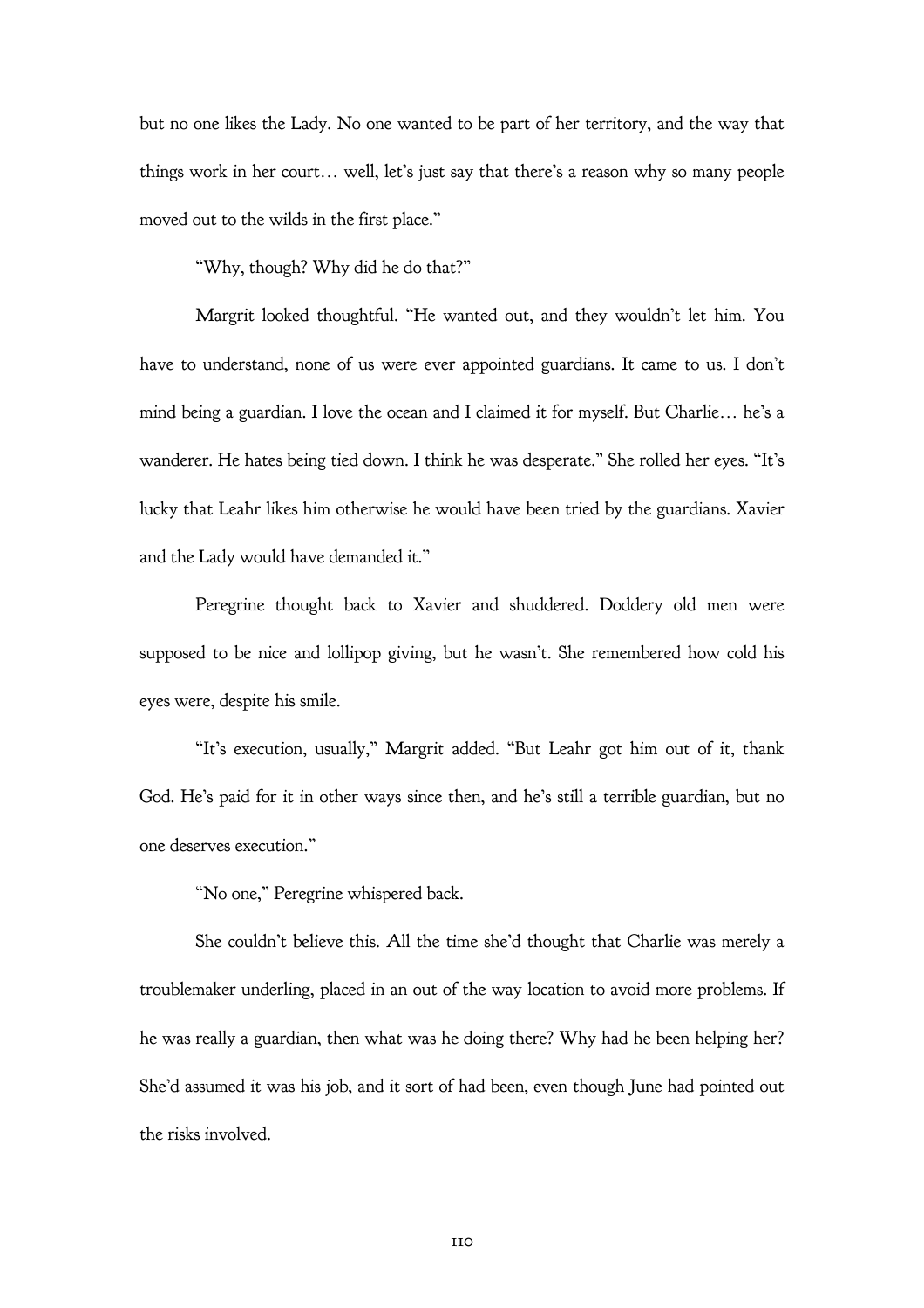"You said he didn't like being a guardian," she said slowly. "So what was he planning to do?"

Margrit shrugged. "I think he wanted to try and leave the Heartlands."

It hit her all at once. The church. The footsteps that she'd heard constantly. She hadn't door jumped; the door had opened for her. Someone else had turned the handle, pulled her in. Someone who had been waiting for her. Someone who'd also wanted the key.

Charlie.

The prison was dark, so dark that Charlie could barely see his hand, much less the girl in front of him. He knew it was Kaye, though. It was impossible to mistake her soft voice for anyone else's. It sounded like the way sugar tasted.

"She will come for me," Charlie said conversationally. "You know that, right?"

He couldn't see her, but he imagined that Kaye rolled her eyes. "Oh, yes, your dear beloved little flower. How sweet of you to imagine that such a thing could happen."

"Why? Am I being optimistic?"

Charlie rattled his chains experimentally. They held to the wall. Despite the bravado in his voice, he was terrified. This was Ariadne's domain. The Ariadne, who had wanted him executed. Ariadne, who performed monstrous experiments and called them beautiful. Charlie hated her, and he feared her, like most of the other guardians. And Kaye was her newest weapon.

"Does she know that you're a guardian?" Kaye asked. "Does she know that the powers that protect you won't protect her?"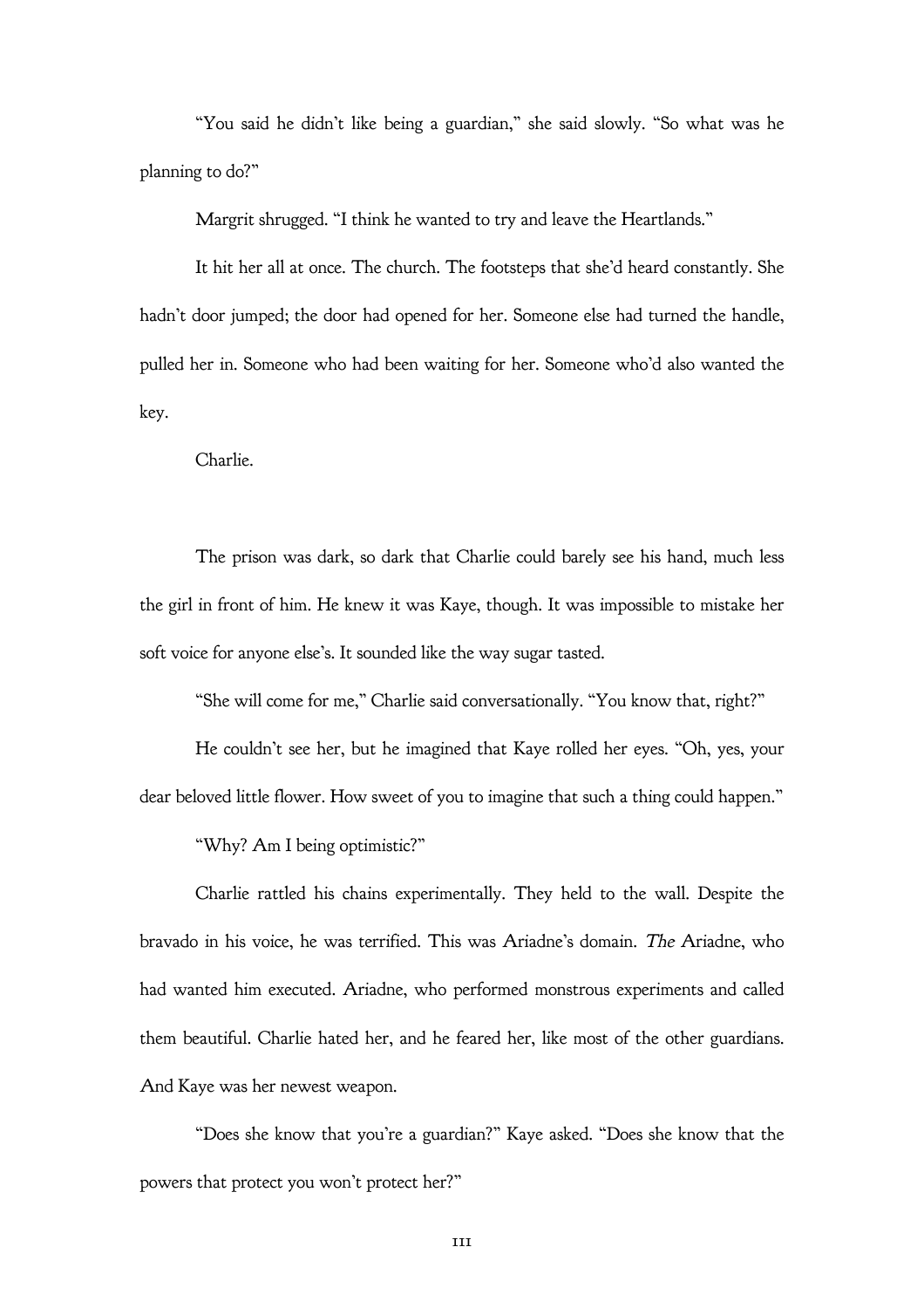Charlie took a sharp breath. "You won't – you can't. You need her. She's the door jumper. Only she can put together the key."

Kaye laughed, and it sounded like tinkling glass. "Oh, Charles. You don't think that I don't have a backup? There are always more door jumpers. I have my own."

Oh no. Charlie slumped against the wall, his chains clinking. If Kaye really had her own door jumper, then Peregrine was in trouble. He couldn't – he had to warn her somehow – but how? How? In a sudden fit of anger, he strained at the chains, his muscles corded with effort. The cuffs bit into his wrists, but he didn't relent until he heard the sound of the prison door unlocking.

"Now stop that," Kaye said. "I want you in one piece. After we deal with your door jumper, Lady Ariadne would like a word with you. Or several. Maybe she'll even give you a conversation before she starts the experimental process."

Charlie felt tendrils of fear creep over him. "I'm a guardian. She can't make me one of her own."

"You think that's what this is about?" Kaye laughed again in a sing-song way. "No, she's interested in much more than that. I'm sure you can use your imagination."

Charlie could. He'd only once seen Ariadne's experiment room. More like a torture chamber. To go back there, not as an observer, but as a victim. His mouth was dry, and he could barely find the moisture to speak.

"She will come for me," he repeated hoarsely. "Peregrine will come."

Kaye took two steps towards him until her nose was inches from his. "Yes, she'll come. And I will take the utmost pleasure in killing her."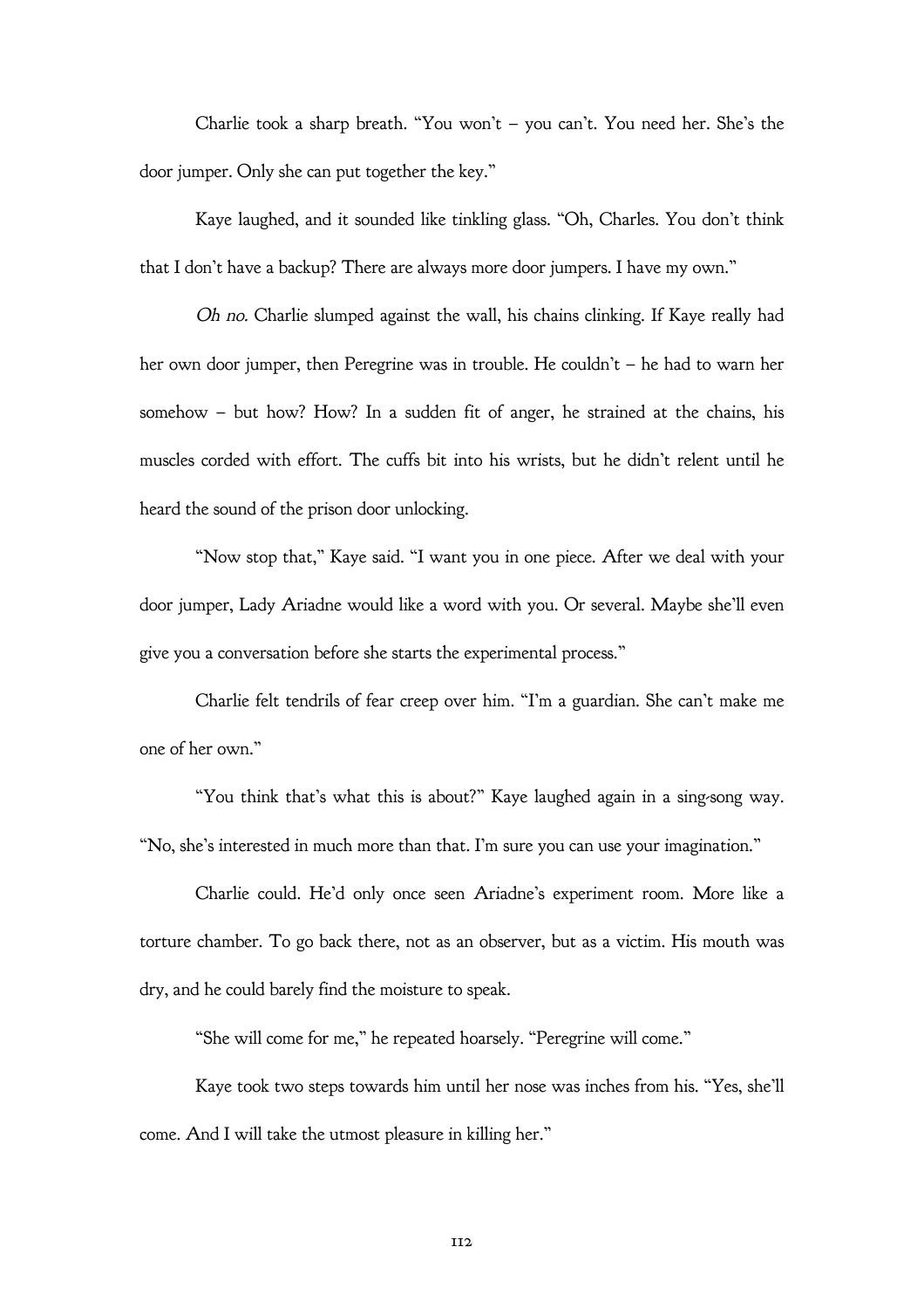Charlie strained at the chains again, but Kaye only laughed and stepped away. He heard the sound of the cell door closing again and then footsteps leading away from the basement. He leaned against the wall and closed his eyes in horror. Peregrine would come for him. She would fight the only way she knew how. And she would die.

I'm sorry, Peregrine. I'm so, so sorry.

Peregrine wanted to cry, or to smash something. Charlie had happily agreed to go searching for the key pieces. After all, it was a perfectly sound idea to pretend to help the door jumper, only to take the key at the last minute and leave the Heartlands. How could she have been so naïve? How could she have ever trusted a stranger? She felt sick.

"He was using me," she said dully.

"I'm sorry," Margrit said and genuine sympathy tinged her voice. "He's not a bad guy. He really hates being a guardian."

"He used me," Peregrine repeated.

"So do you not want to rescue him anymore?"

Peregrine stared at Margrit. Not rescue Charlie? It was a thought. She could do that. For the first time in the Heartlands, she had a true choice at hand. If she decided not to do anything now, there was nothing stopping her. There would be no one to tell her that it was the wrong decision. Margrit couldn't make her do anything. And Charlie… he'd lied to her. This entire time, she'd trusted him, and all the while he'd been waiting for the opportune moment to run off with the key.

But it was Charlie. Charlie who'd fought off assassins, who'd done his best to protect her. He'd fought for her to be recognised as an equal.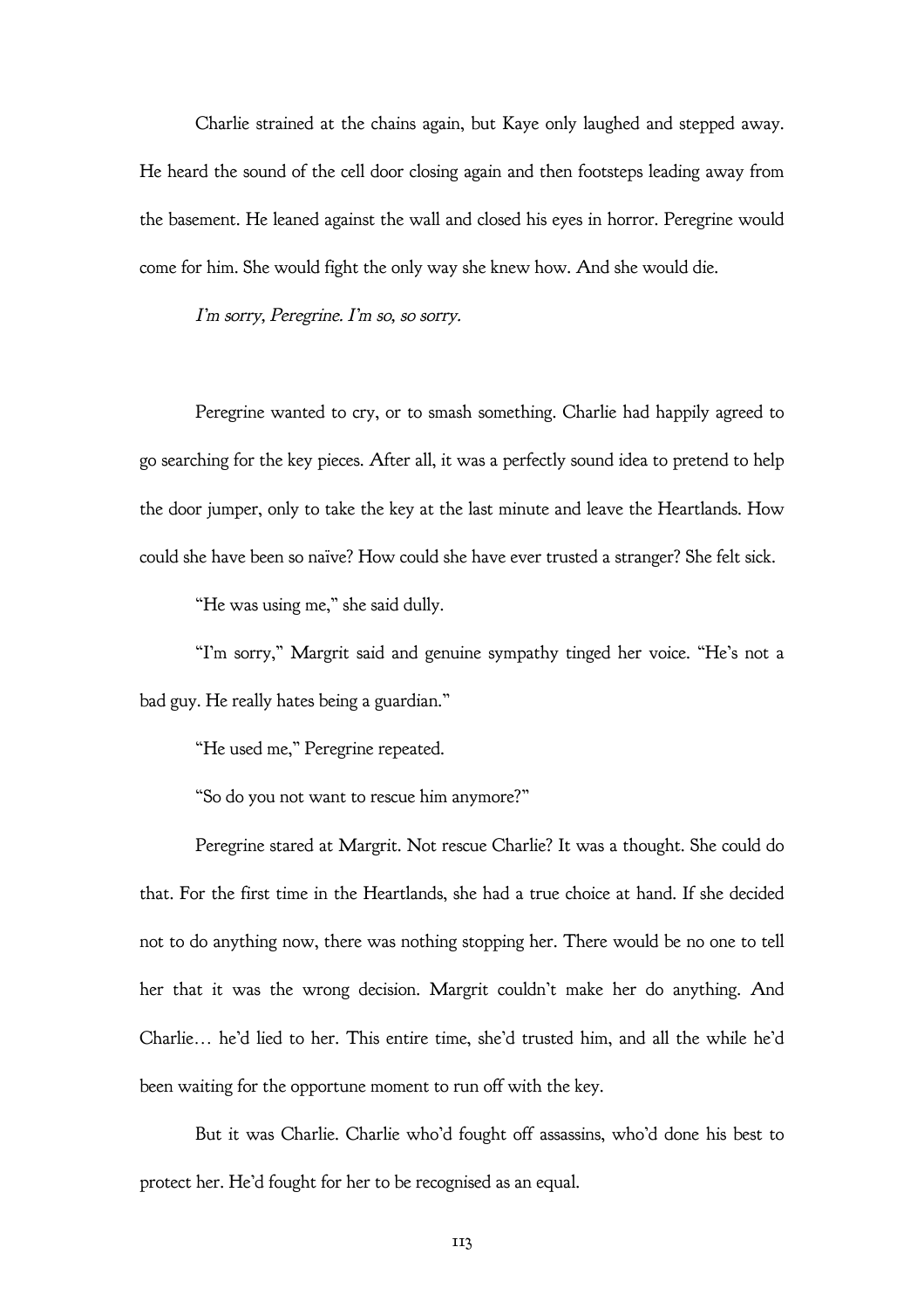"Where do we start?" she said.

The map was covered in red 'x's and arrows. Peregrine checked it one last time before tucking it into her belt. She would need it later. Her knife was with her, too, no longer in her boot, but hung on her belt, where it would be easily accessible. Someone had picked it up from the quarter deck and handed it back to her once the bodies had been cleared. She'd cleaned it until the pearlescent handle shone. Her hair was up in a tight ponytail and her clothes were dark.

She was ready.

Margrit wasn't going to go with her. There were other things that she had to do. This time, Peregrine was going alone. The ship glided quietly with the tide, rather than with the engine's rumble. They had to be as quiet as possible, or this wasn't going to work.

"Be careful," Margrit said. "Kaye's in the Waltzing Lady's realm now, and she's the most dangerous of us all. Ariadne is unstable. You'll need this." She handed Peregrine a satchel. "It's waterproof. Good luck."

Peregrine nodded. They were as close to shore as they could get within Margrit's domain. Peregrine secured the satchel around her waist, and then dove from the ship. Icy seawater hit her like a sledgehammer. For a moment, she was frozen, unable to swim. Blackness surrounded her on all sides; the evening had been fairly warm on Margrit's ship, but this was no longer her territory, and the wilds were cold tonight. Finally, she found a sliver of warmth within her and used it to push upwards. Her head broke the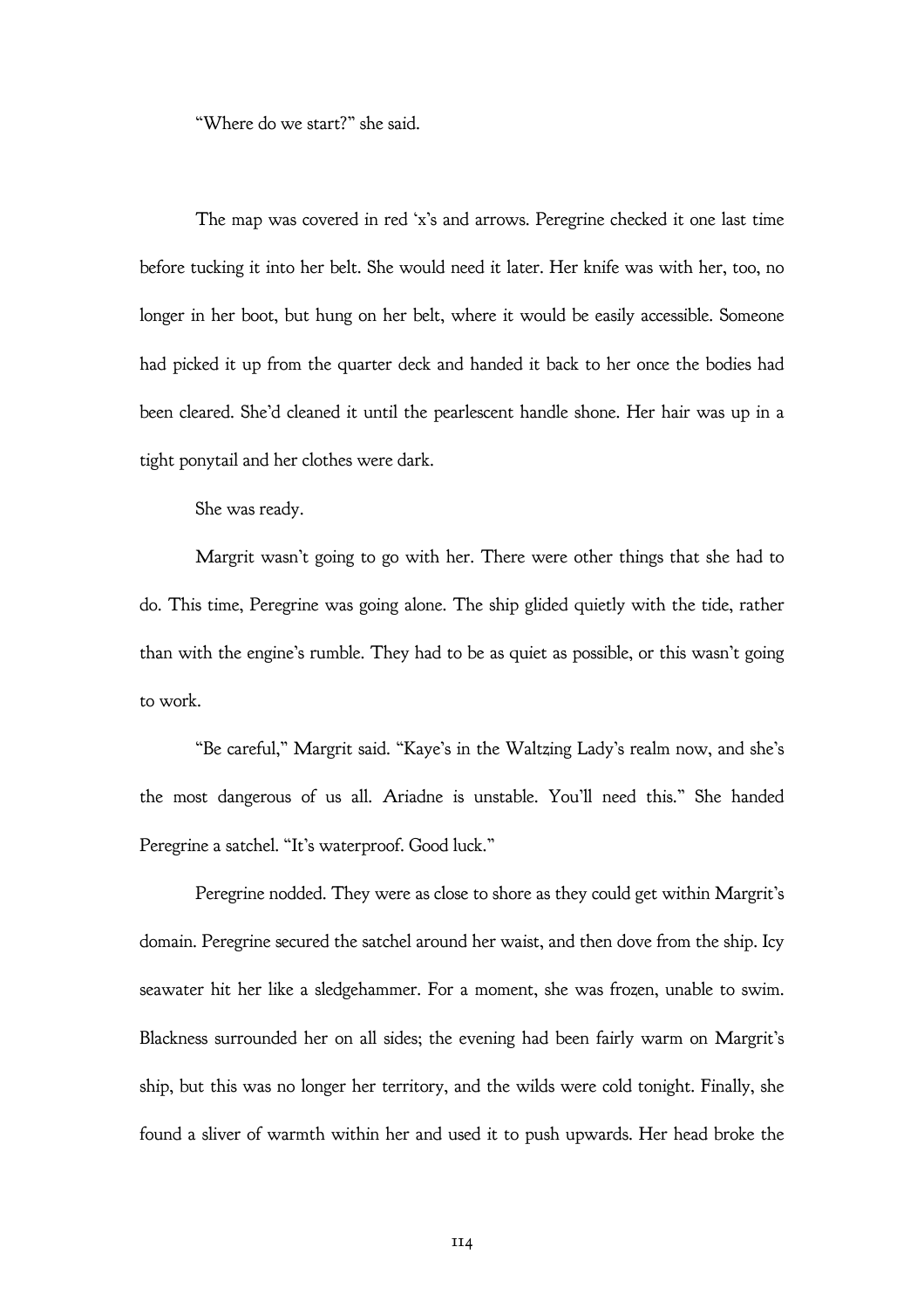surface of the water and she gasped in lungfuls of air. She waved one hand towards the ship, and then started to swim.

At home, she was about to quit the swim team. She loved the ocean, but racing in straight lines up and down did nothing for her. She wanted to feel the current push her back and then traipse back up to the beach with sand squidging between her toes. The chlorine made her eyes sting, and the smell stayed with her hours after she'd showered.

She was grateful for the skills now, however, as she broke into breaststroke. There were faster ways to get to shore, but she wanted to make as little noise as possible. Margrit had emphasised that. Slowly, Peregrine's body grew warmer, although she found it difficult to contain the shivers that ran through her.

When she hit the shore, she turned back. The ship was already crawling away in the distance. Margrit had her own business to attend to, she'd said, but she hadn't gone into further detail and Peregrine didn't ask. As quickly as possible, she made a fire and stripped down to her underwear and tried to dry off as best as possible. Goosebumps prickled on her skin, but it didn't take too long to warm up.

Once dry, she inspected the satchel that Margrit had given her. Inside was an evening dress, 1950s style, made of silk taffeta. Peregrine put it on, and after a moment's hesitation, wrapped her mostly dry belt around the waist. She had no idea if it was authentic enough, but she needed to have easy access to her knife, so it would have to do. There were a couple of hairpins in the satchel and she tried to arrange her damp hair into something more appropriate. She half succeeded, but it would have to be enough.

"You can do this," she told herself firmly. "You are a fifties girl."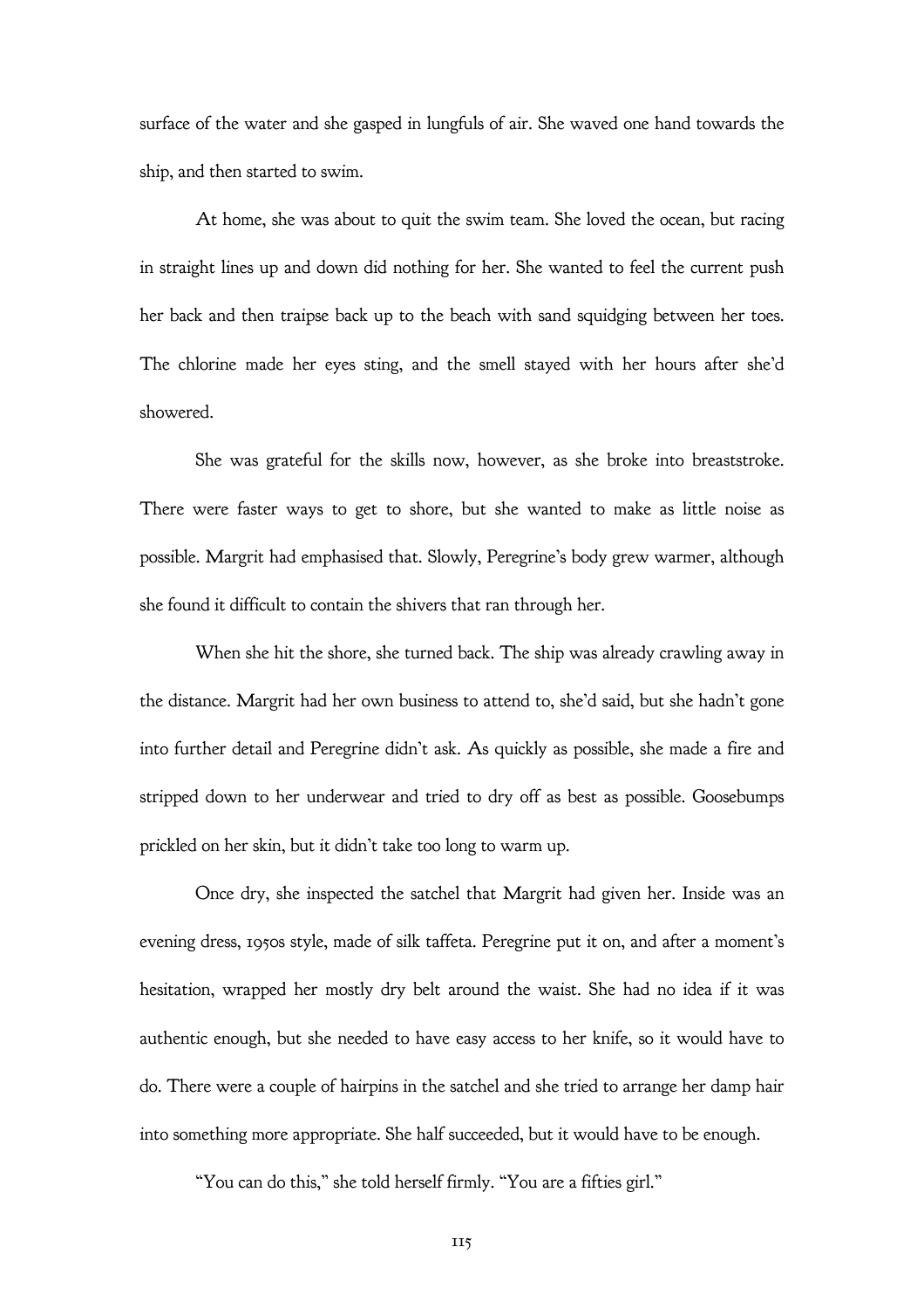It sounded ridiculous, but that's what Margrit had said, and Margrit knew more about the Lady's domain than Peregrine did. She stashed her still-wet clothes and the empty satchel, then set off at a brisk stride. Her shoes were soft-soled, but she was still grateful when the path appeared. She could tell that she'd crossed over to Ariadne's realm because she could suddenly hear music, and the air was just warm enough to ease the goosebumps on her skin.

In a clearing ahead, there was a large white mansion, linked to a gazebo by a tiled path. Peregrine recognised the music immediately. It was 'Begin The Beguine', which she'd heard in the stacks much earlier. It seemed like forever ago. Girls in kid gloves and evening dresses danced hand in hand with men in suits. Those that weren't dancing sat on the steps leading up to the mansion and giggled to themselves. Overhead, the moon hung fatly in the sky.

As she walked towards the gazebo, the hairs on the back of her neck stood up. This was something different. Something about them didn't seem quite right. Their poses were supposed to be relaxed, but she noticed how wooden they were. Their smiles were broad, but as she passed a group of guys, their eyes were flat. And watching her.

Nervously, she reached for her belt. It was the belt, wasn't it? She put one hand on the handle of her knife. Her heart started to race. Why were they staring at her?

One of them came up to her in a dreamlike trance. "You don' t belong here," she said melodically.

"I belong here." There was no other way to respond.

The girl shook her head and her blonde curls swayed. "You don't belong here." She giggled. "You don't belong here."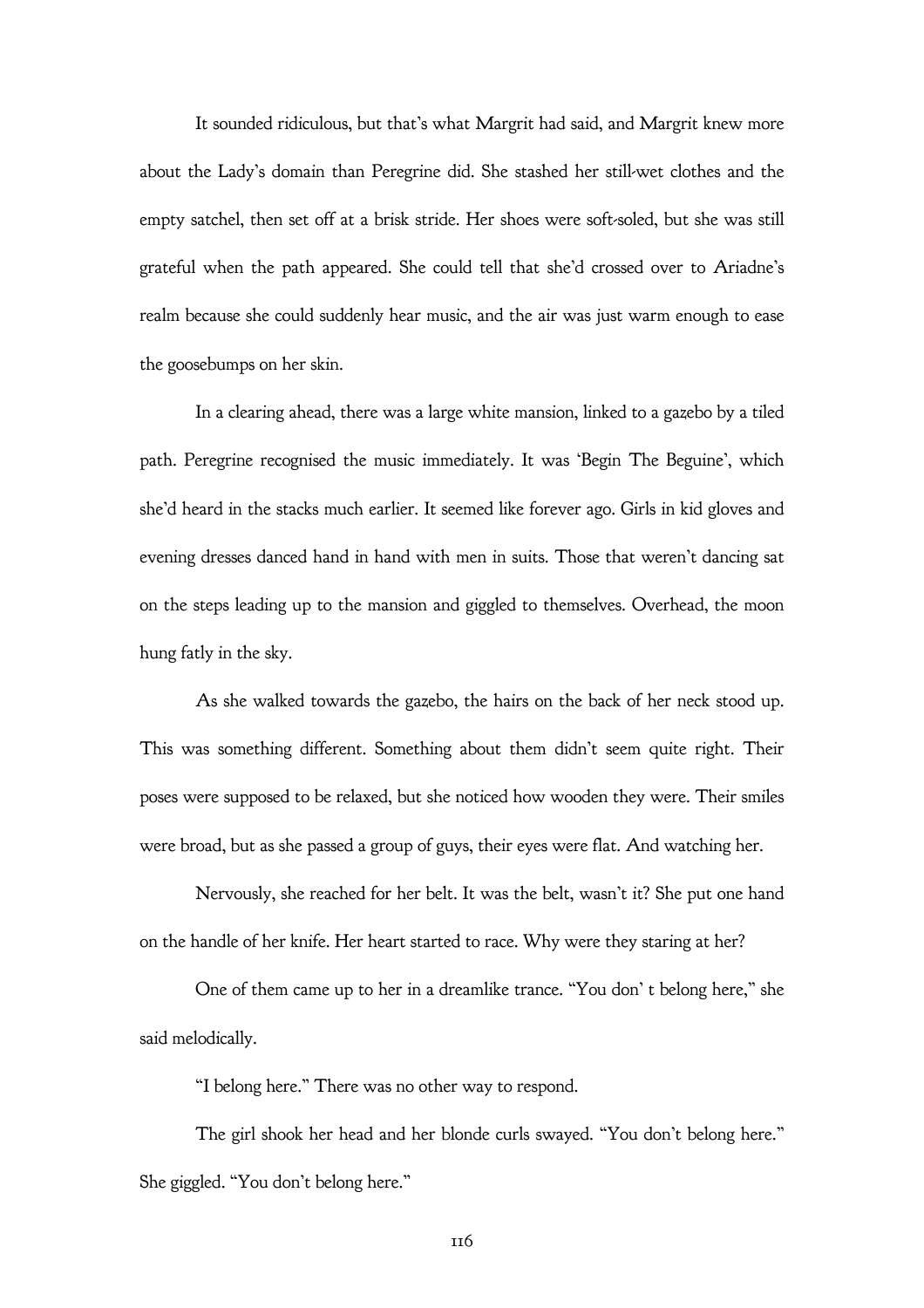Other men and women took up the chant, at first quietly, but then louder and louder. They surrounded Peregrine. She glanced around quickly, trying to figure out how to escape. And then something happened. Their smiles became glassy, huge, and then their grins split across their cheekbones, right to their ears. Their jaws dislocated, and Peregrine saw the gleam of sharpened teeth amidst thick, glistening tongues.

She didn't stay to see the rest of the transformation. She dove past them, shoved past their groping hands. Her feet skidded as she turned a corner, back towards the mansion. That's where Charlie would be. That's where she had to go.

There was a hissing sound behind her. Don't turn around, she told herself, even though she very badly wanted to. She could feel their ghostly fingers wrapping around her arm, tracing the delicate knot work of her spine. It could be in her head, but if it was real, then every second of speed counted.

She bounded up the stairs two at a time and burst through the mansion door. Her dress was getting in the way, but she had her knife out, and she slashed at the monster nearest her. It was sexless, and the eyes that rolled backward were set too deeply into its head to be considered human. One arm, twisted at the joints, reached for her, and she whipped her knife through the air.

This was what Margrit had warned her about. While she was free of the creatures, Peregrine quickly searched for a cellar door, or a way down to the basement. She threw open doors, feeling, not for the first time, intense frustration. If only she could door jump to him! Instead, she had to go through all of the doors in the house, slamming them shut behind her. The scritchy noises at the door fuelled her urgency, and when she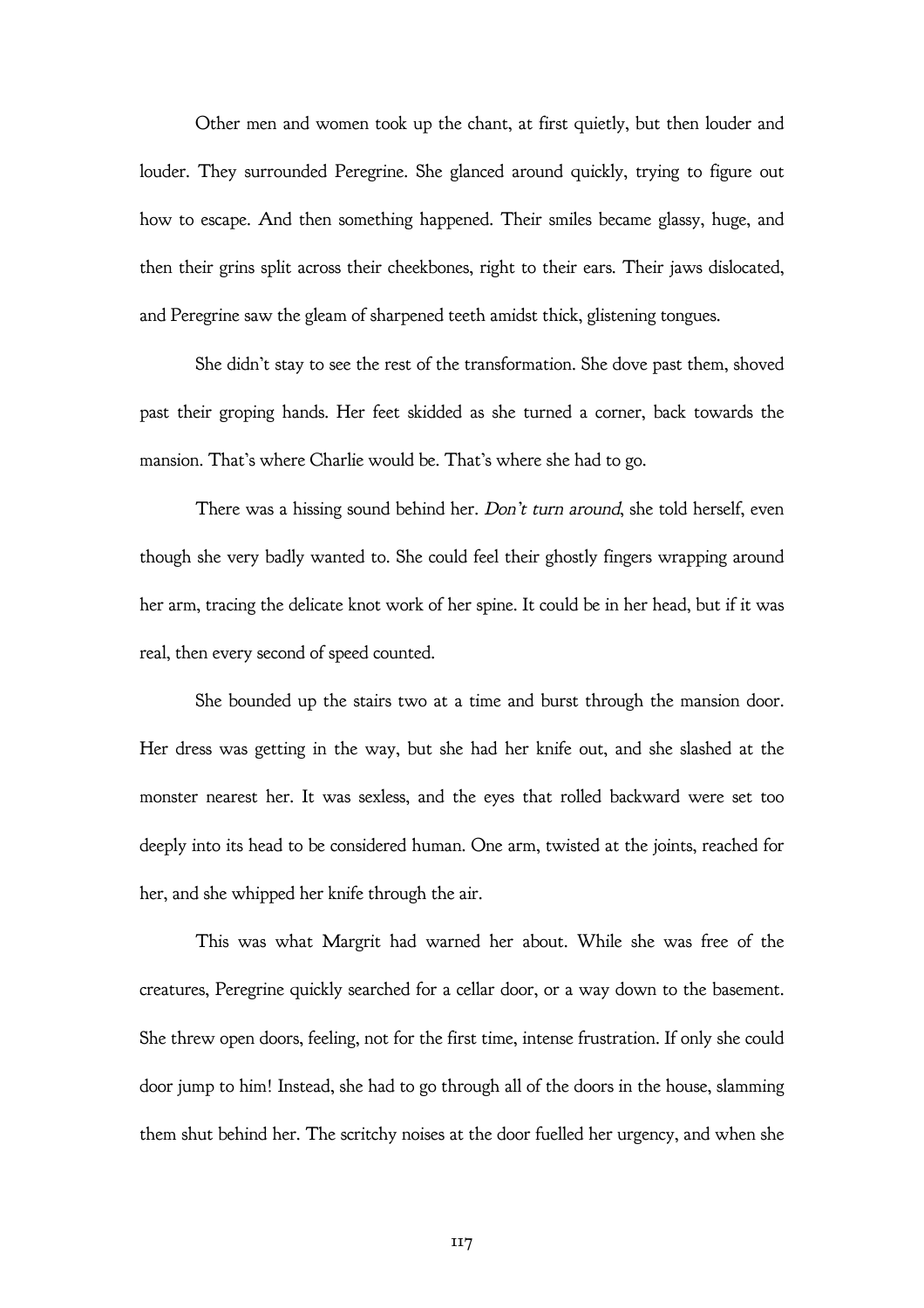found the basement door, she plunged down it without much thought, and shut it behind her.

It was almost pitch black, and Peregrine had to take her time going down the stairs. Was it too late? Had they seen her and decided to kill off Charlie? She reached the end of the staircase breathing heavily. Panicked, she could only think, wow, I need to go to the gym more often.

"Charlie?" she called out tentatively.

Her voice echoed disconcertingly throughout the basement.

"Peregrine?"

She ran towards where Charlie's voice came from. "Where are you?"

"Peregrine, don't! It's a trap!"

Too late, she heard the sound of sliding metal, and then a click. Overhead lights came on, and blinded, she couldn't see who was in front of her. But she recognised the voice.

"God, you are so stupid," Kaye said, disgusted. "You knew that this would be a trap. You knew, and yet you still came."

As Peregrine's eyes adjusted to the light, she could see Kaye standing in front of her. And behind Kaye was Charlie. Before she could get to Charlie, however, she had to get past Kaye, and the menacing creatures beside her. Several of them had large, lamplike eyes that bulged over short snouts and wide, tight mouths with razor blade teeth.

Peregrine's grip was sweaty, and she adjusted her knife to get a better grip. This was it. Now or never.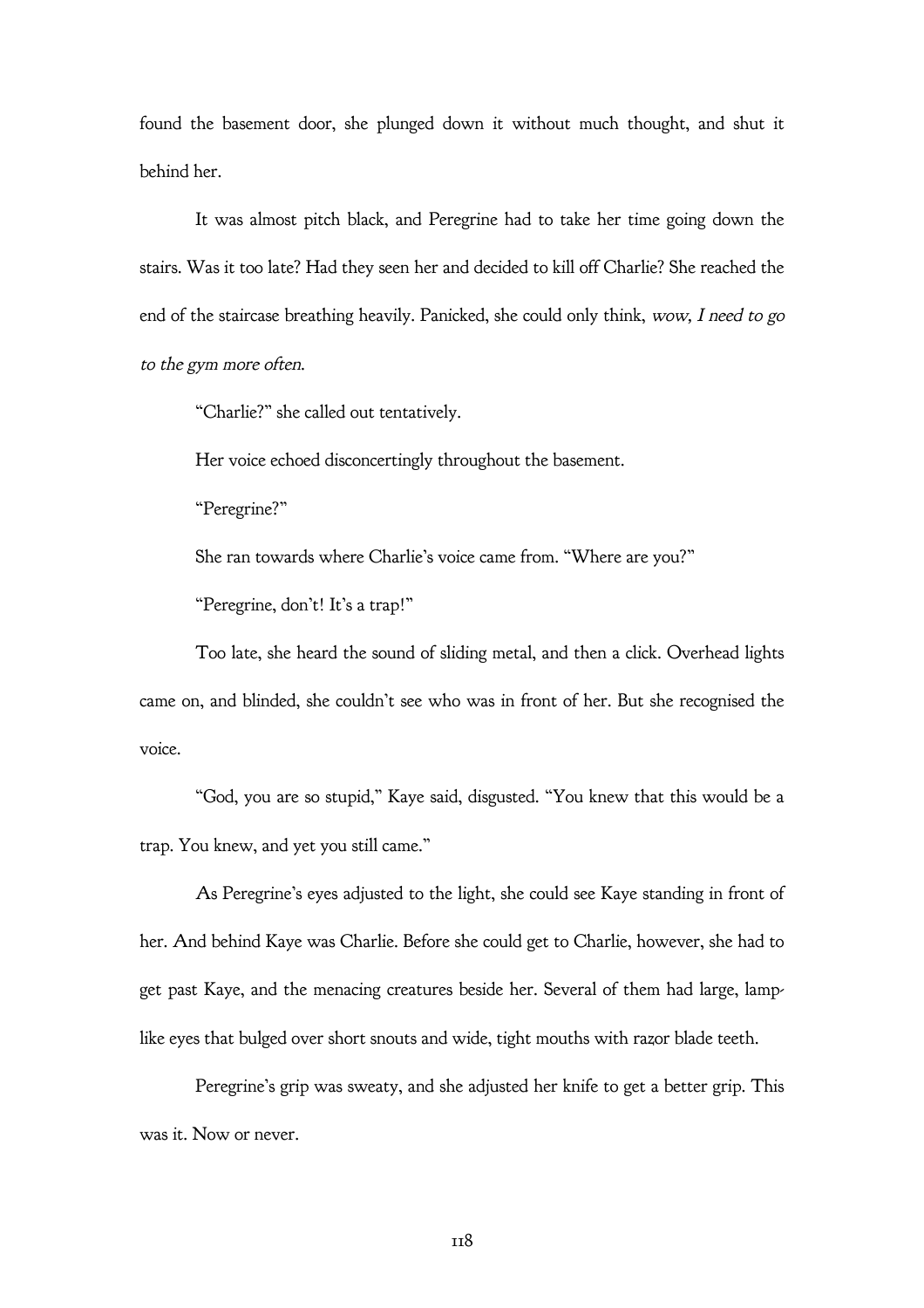Kaye held up the key pieces tauntingly. She'd attached them to pieces of string, and they dangled like sun catchers in a breeze.

"This is what you want, isn't it?" she said. "So does Charles. So do I, and I promise you that I will be the one to walk away from this alive."

Peregrine took a deep breath. "Charlie, is this true?"

There was a pause, and then, "Peregrine, I'm sorry, I'm really -"

"Enough!" Kaye screamed.

She's mad, thought Peregrine. Absolutely insane. Peregrine didn't have time to ponder further, as Kaye let loose the creatures. Peregrine took two steps back as they stalked towards her, dripping saliva from overstretched jaws. She could feel the heat coming off them. Her knife felt slippery in her hand.

This was it. Adrenaline kicked through her and she charged towards them. A small part of her knew that she was going to die, that these creatures were going to shred her limb from limb. She raised her knife just as one of them opened its jaw and raised its head to –

An arrow buried itself into the creature's mouth and it fell down, dead. Arrows flew through the air, hitting all of their marks. Kaye's mouth opened in surprise, and then she whirled around and barrelled through a side door that Peregrine hadn't noticed.

"I'd hoped that we'd meet again under better circumstances."

Peregrine turned around, and her heart soared. James released the tension in his bow and came down the stairs, flanked by his warriors. She smiled at him.

"How did you get here? How did you know?" she asked.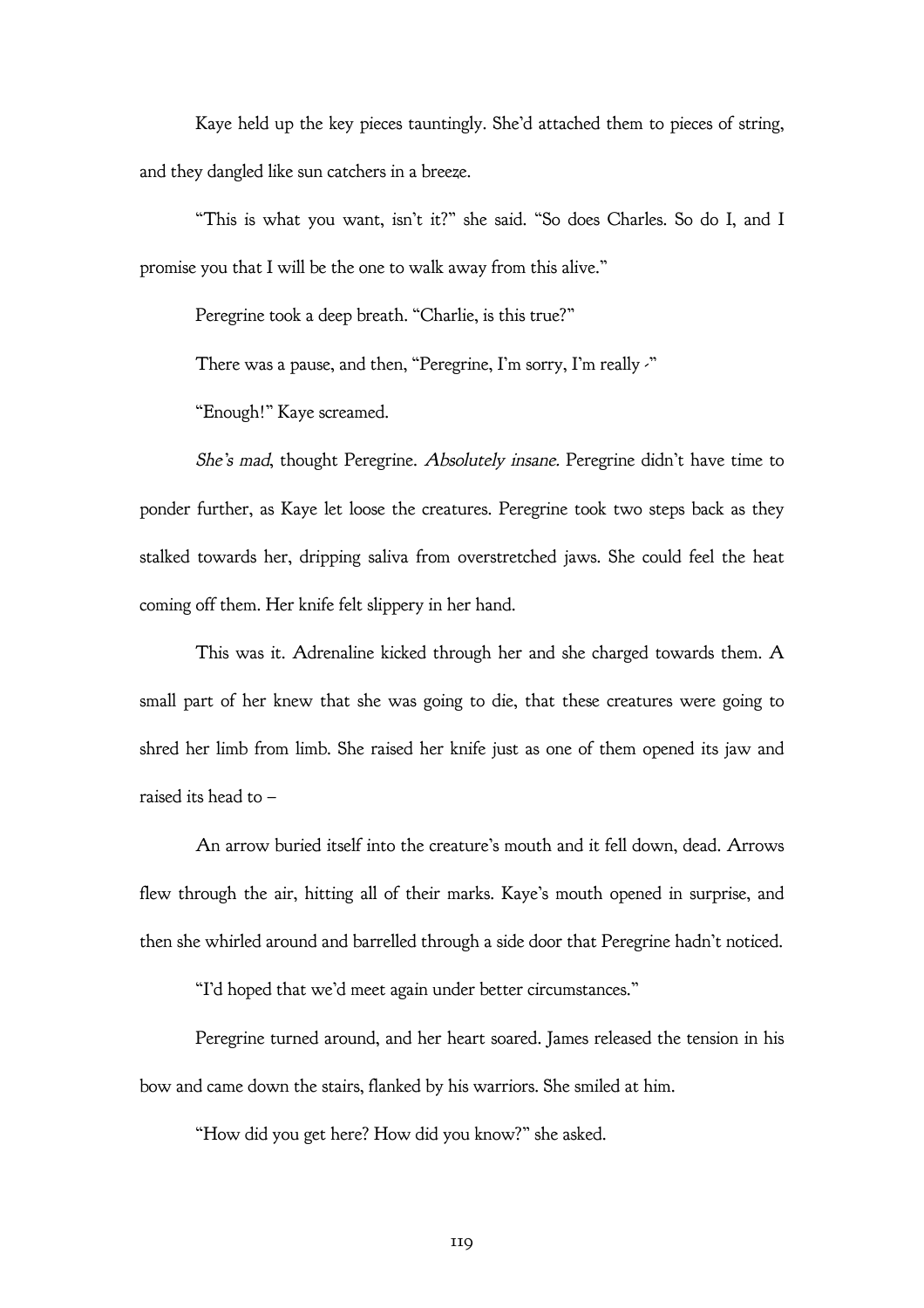James put his bow to one side and embraced her. "Margrit warned us. Just in time, it seems."

Peregrine turned back to where the hidden side door was. "You have to get Charlie out of here. Keep him safe. Thank you."

She pulled out of James' grip and ran towards the hidden door. She'd wasted time greeting him, but chances were that Kaye wasn't far ahead. Peregrine pushed open the side door and kept moving, aware that the floor suddenly turned slick underneath her. Water droplets formed and fell from the ceiling, and onto her head. The evening dress was cumbersome now, and she paused to rip the bottom off it with her knife. Freeing her legs made it much easier to run.

The narrow tunnel ended with a manhole leading up to the top. There was a ladder propped up to it, and Kaye's foot was about to disappear upwards. Peregrine grabbed it and yanked it with all her strength, pulling Kaye back to the floor. Kaye snarled and lashed out, grabbing at Peregrine's hair fiercely enough to make her cry out.

In turn, Peregrine shoved Kaye against the wall and tackled her. If it was going to be dirty fighting, so be it.

"It was supposed to be mine!" Kaye screamed. "All of this! I was supposed to be the guardian."

Kaye had Peregrine's arms pinned, and with one hand, was trying to choke her. Peregrine scrambled at her neck, trying to pry apart the fingers that cut off her breathing. Dark spots danced between her eyes. She couldn't lose to Kaye. She had to win. She had to fight. She had to live. Desperately, she tried to kick Kaye, or push her away, but her lungs were burning. She'd be unconscious soon, and then dead.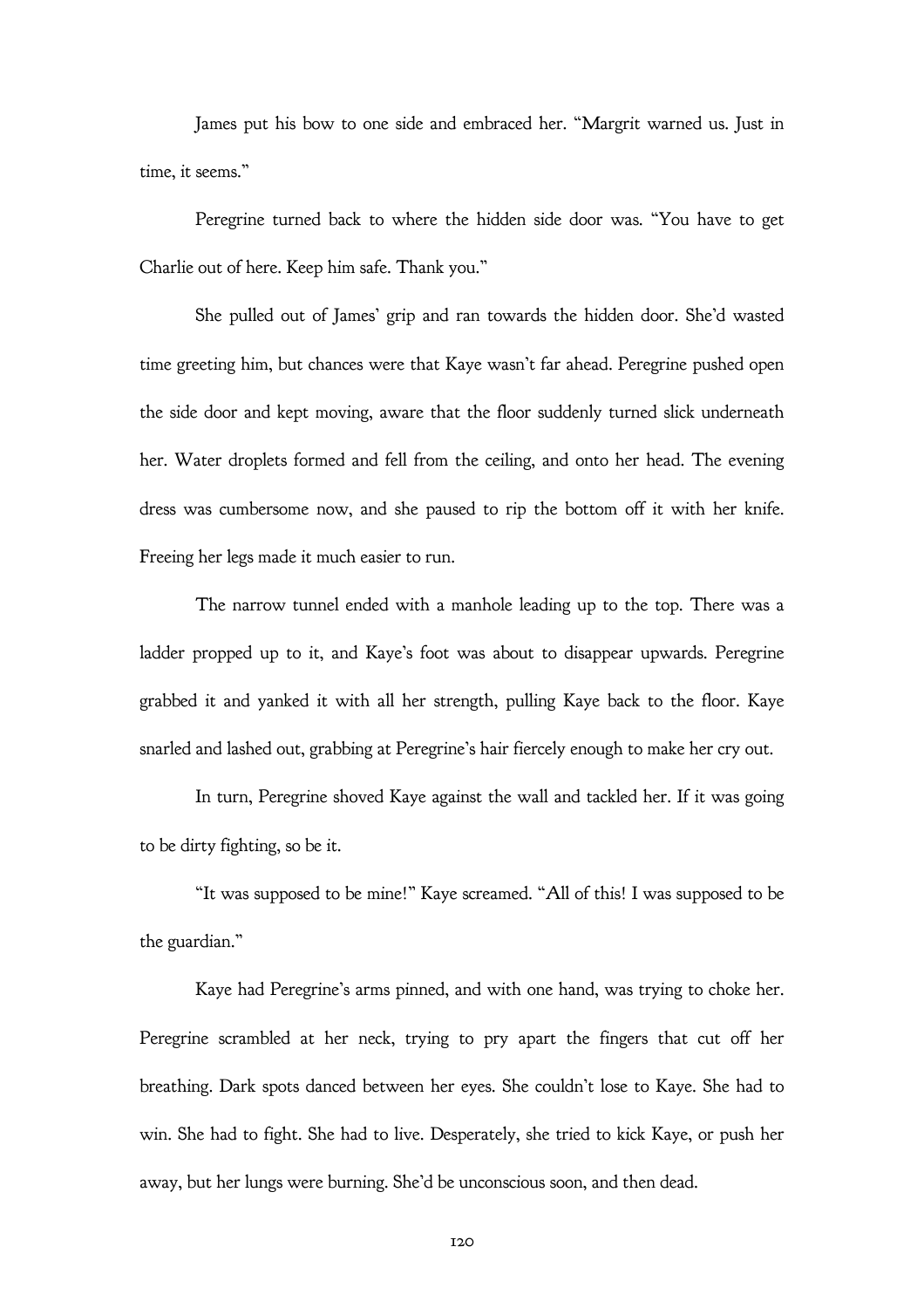And then her hand found its way to the hilt of her knife and buried it deep into Kaye's throat. Kaye fell backwards, releasing her grasp on Peregrine's neck. Peregrine clutched her throat and gasped, sucking in air. Half-delirious, she waited for Kaye to jump back up, but the tunnel was silent apart from an odd gurgling noise.

Peregrine looked down and saw Kaye. The whites of her eyes showed, and her hand had clawed itself around the handle of the knife. There was no movement, and the gurgling noise had stopped.

Still unsteady on her feet, Peregrine walked back through the tunnel and towards the light.

By the time Peregrine became aware of other people, she was back in Margrit's ship with a blanket around her. Two concerned faces peered into hers.

"Is she going to be okay?" James asked.

Margrit shrugged. "She's been through a lot."

Peregrine looked up at them, not quite comprehending. Their voices sounded like they were underwater; what they said didn't make any sense. She tried to remember what happened last night, and failed.

"Why are you all looking at me like that?" she asked.

"Peregrine." James put his hand over hers. "Kaye's dead. There was a fight in the tunnels."

Slowly, Peregrine started to recall what had happened. The tunnels had been so dark, too dark to see what she was really doing. She put one hand across her neck and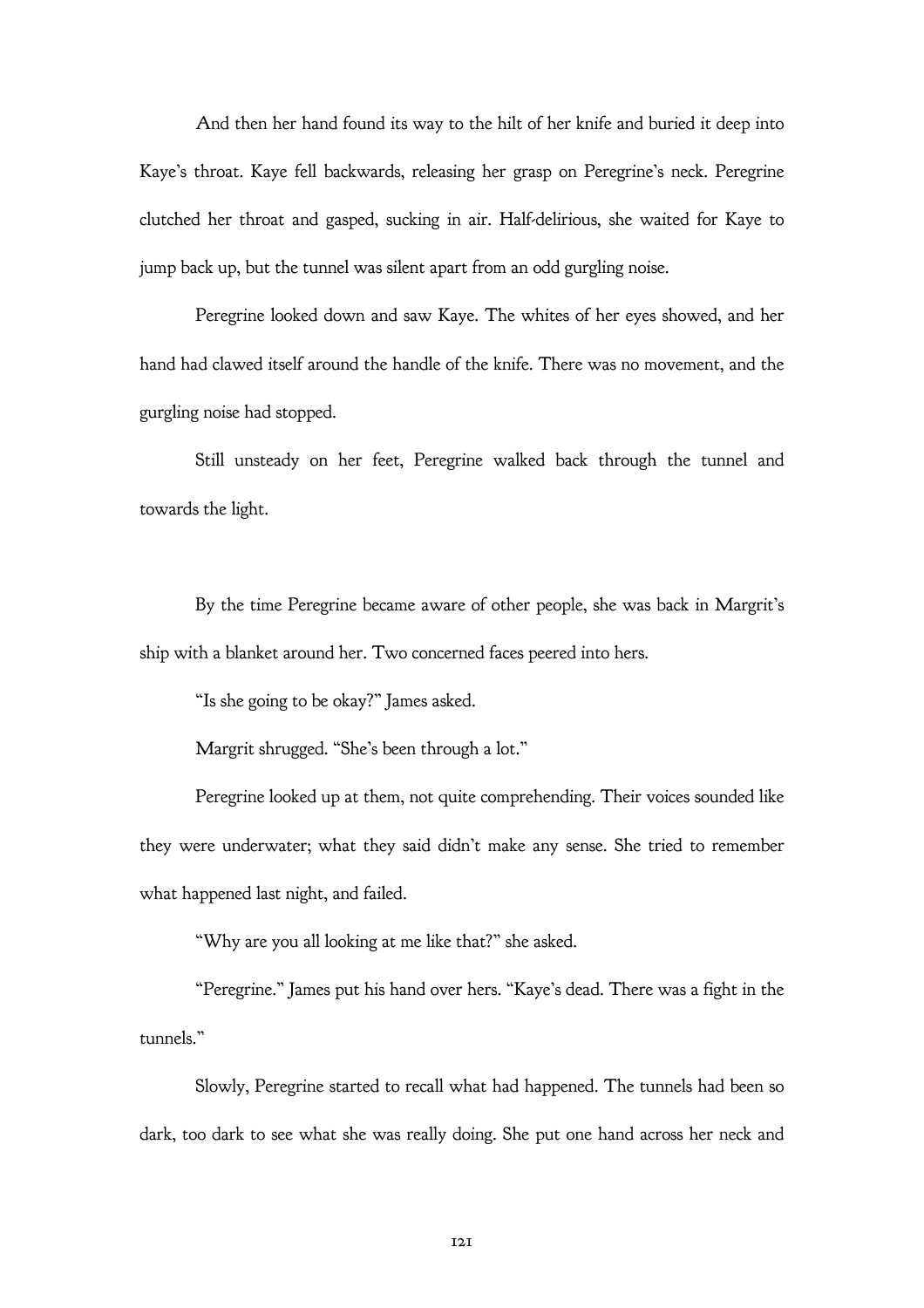felt the bruises from Kaye's hands. The knife. Peregrine had killed her. She started to shake.

"She would have killed you," Margrit said. "You didn't have a choice. Unless that choice was death."

Peregrine didn't say anything.

"We don't know what happened in the tunnels, but I know Kaye." James sat down on the bed beside her. "Kaye was ready to fight. She was going to kill you, and nothing but her own death would have stopped her. After you, it would have been Charlie."

"Where is he?" Margrit asked.

Peregrine spoke up. "He's avoiding me."

"Why?"

"Because I know that he lied to me."

Charlie was in his room packing up when Peregrine walked in. He didn't notice her at first. His mouth was set in a thin, hard line, and he folded his clothes aggressively, pushing them down into his satchel. Peregrine coughed, and he looked up.

"Where are you going?" she asked.

He wouldn't look her in the eye. "I'm leaving. Tonight."

"Where to?" she said.

She was aware how cold she sounded, but she couldn't bring herself to smile at him. She felt numb, as if she'd never got out of the ocean.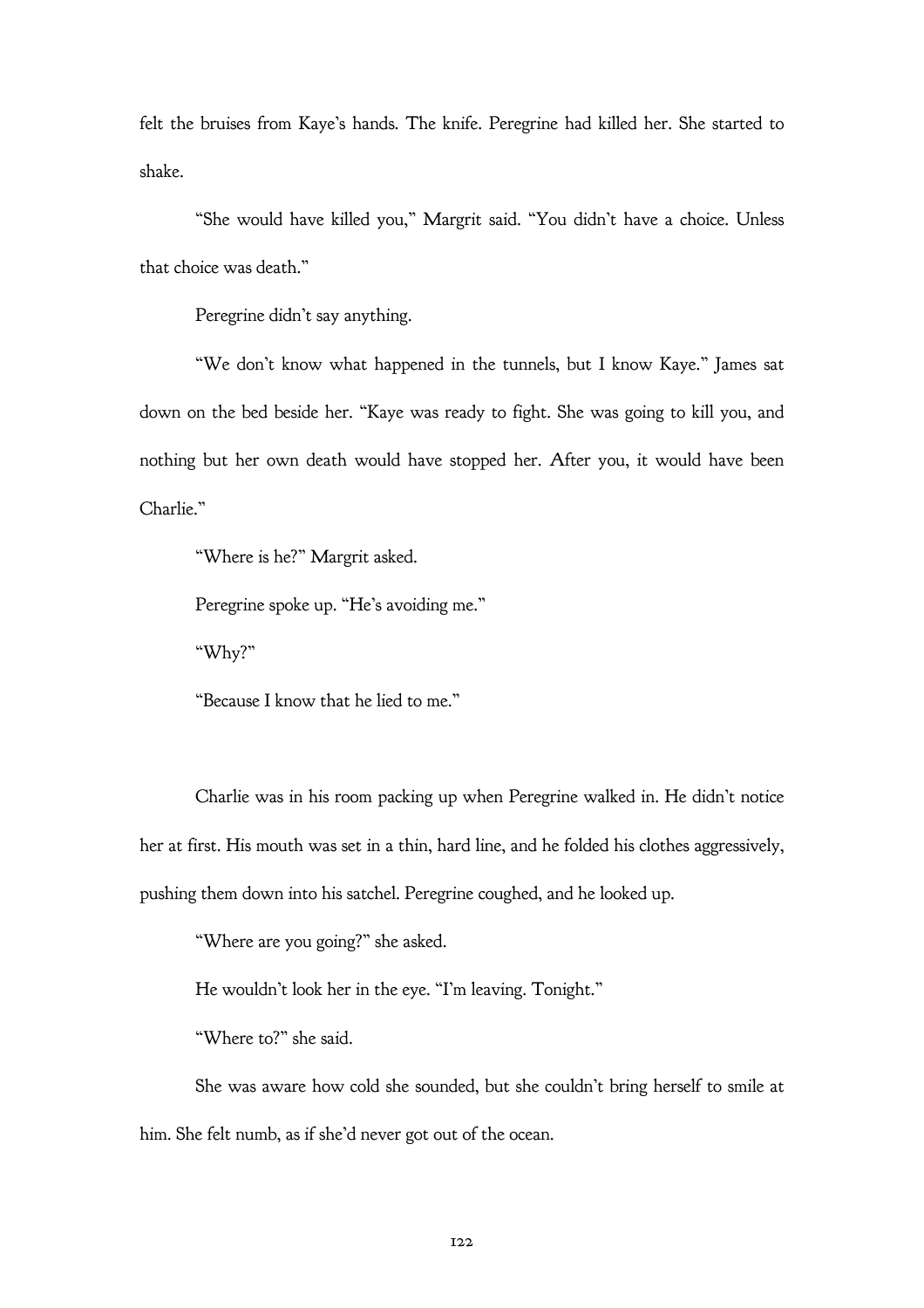"Probably back to Xavier's. Maybe I'll stay with Leahr and help her reorganise her library."

"You can't do that."

"I don't know if she'll take me back, but I can give it a try. I'll do my best to help her -"

"No," Peregrine interrupted. "I mean, you can't leave. You can't leave me."

He shook his head. "I have to. You don't need me anymore. You can take care of yourself."

"That's not your decision to make," Peregrine said angrily. "I still need you. I don't have the other key pieces."

"They're in your room. Ariadne's, Margrit's and Andrew's. They're on your bed."

Peregrine's bubble of fury burst. "That's it? That's all you have to say? I don't know where to go next. I don't know where this magical door is. I need your help. You owe me that."

"I don't owe you anything," Charlie said.

"You lied to me!" she shouted.

Neither of them said anything. Because of you, Peregrine thought, I killed someone. Because of you, people died.

"Yeah. I did," he said, defeated.

"You owe me," she repeated. "After everything that's happened, you owe it to me to finish the journey."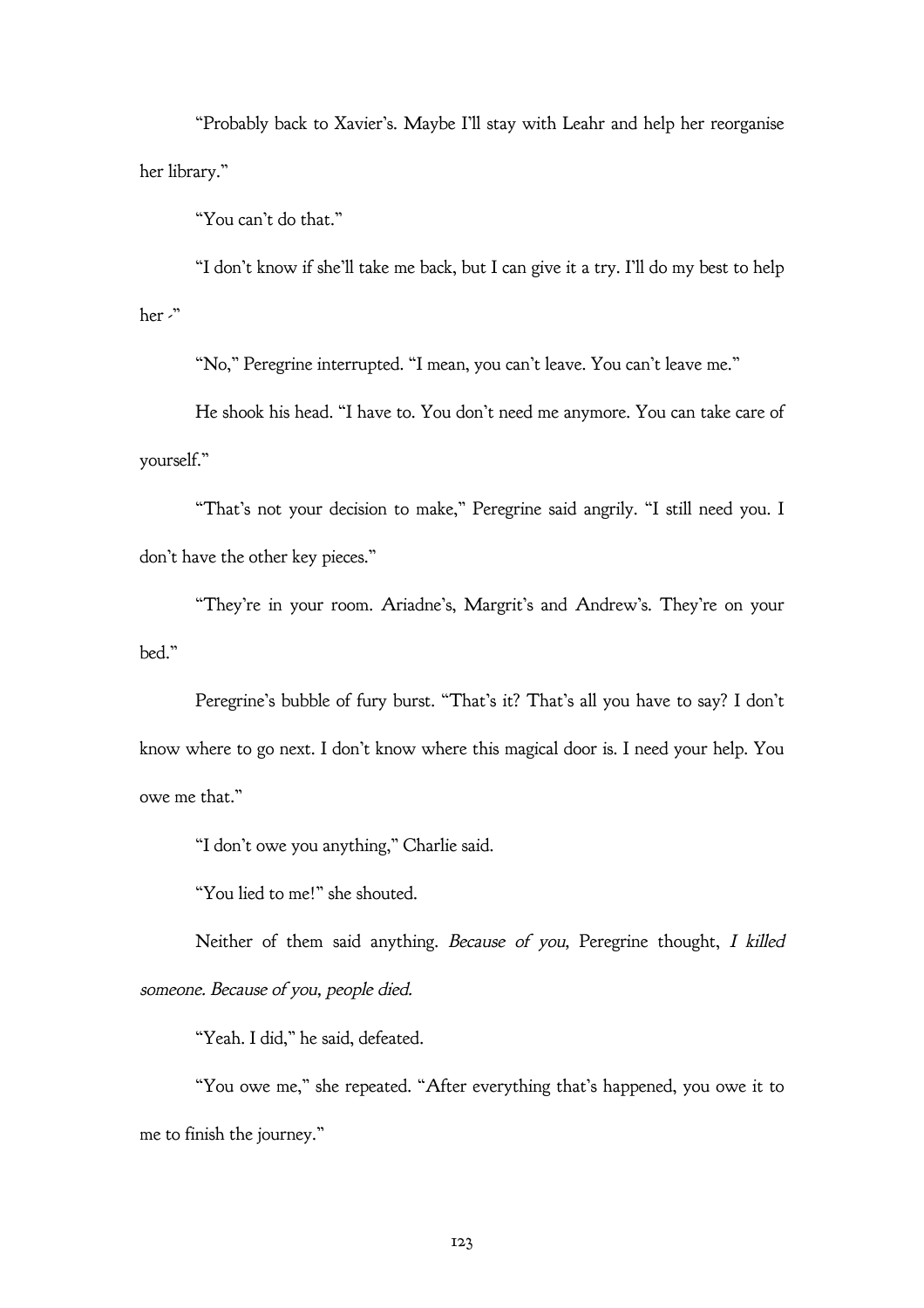"Then I suppose we should get this over with," he said. "Tell Margrit to turn the boat north to the Audubon shores."

"I will."

Only after Peregrine closed the door did Charlie sink his head in his hands. He stayed like that for a long time, listening to the boat head north. It was time for him to be a guardian again.

Peregrine stood on board the quarter deck, the wind tugging her clothes. She'd put her jeans and t-shirt back on, so that she looked like a normal girl again, instead of the wild pirate she'd so briefly been. She kept the soft soled shoes, though. How long had she been in the Heartlands? At some point, she'd stopped keeping track of the days.

Margrit joined her. "I suppose you are leaving my crew."

That reminded her. Charlie wasn't the only one to deceive people.

"I'm sorry."

"You lied to me. I should have expected that. If you ever come back, you owe me two months of hard labour on my ship."

Peregrine waited for an accusation, but it didn't come. "I don't think I'll ever come back."

"Stranger things have happened."

Margrit left her. A few moments later, James came by.

"You're leaving soon," he said.

"Yes."

"Forever?" he asked.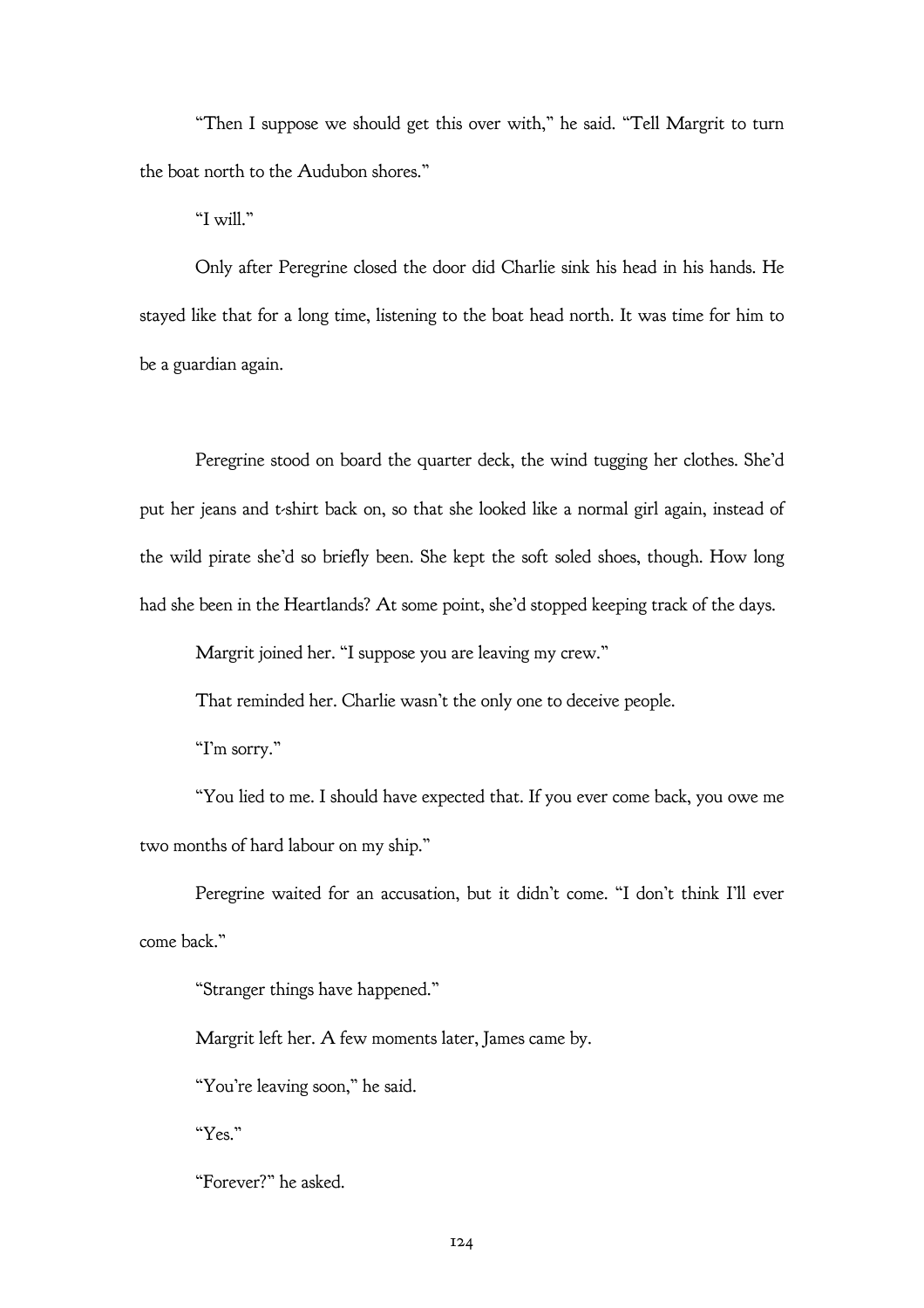Yes. "Probably," she said.

Unless she learnt to door jump back and forth, she could never come back to the Heartlands. She didn't know what would happen to the key, or if she'd be able to go back and forth using it, but probably not.

He frowned. "You've changed, you know. I don't know what it is, but something's different about you."

Murder does that to a person, she thought. But instead, she said, "Really? I guess

"If you ever come back, visit me, okay?"

She smiled sadly. "I will."

Charlie was waiting for her when she descended from the quarter deck. He had his satchel in his hand.

"Where are we going?" she asked.

The deck felt oddly empty, and in that moment, she realised that something was different. "You'll see in a second. Not everyone can do this, and if I'm honest, you're not supposed to witness this."

"I'm going home," she said. "I don't think it matters anymore."

Charlie rolled up the sleeves of his shirt and stood in front of the cabin door. He closed his eyes. There was a kind of electricity in the air that she recognised with a jolt of shock. He was door jumping. The cabin door turned blue at the edges and then morphed into an empty arch that she didn't recognise.

He opened his eyes again. "You go first. It'll close if I go."

"How can I trust you?" she asked, still staring at the archway. "You never told me that you were a door jumper."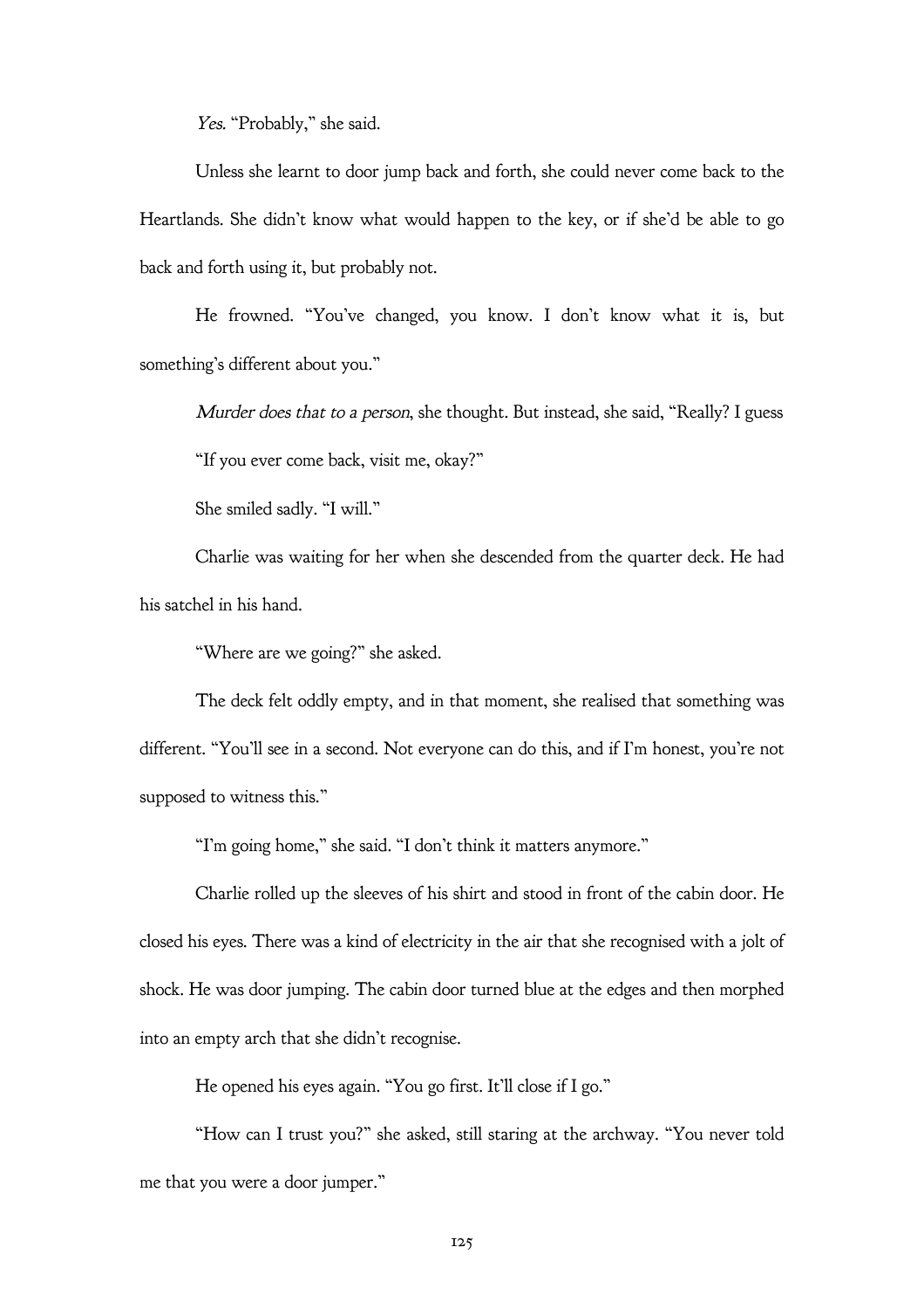"If I told you, would it have changed anything?" he asked.

"Maybe."

He sighed. "You need to go through it. The door's starting to collapse." Peregrine took a deep breath, and walked through.

"Where are we?" Peregrine asked.

Gulls shrieked overhead. The wind snarled at her hair as she stood on the shoreline. Damp sand crunched under her shoes, and she watched the tide surge back and forth, leaving froth on the beach. Gulls shrieked overhead.

"This is my domain. I am the keeper of the door." Charlie looked exhausted. "I neglected this place for so long that other creatures have moved in. When you are gone, I will have to deal with them."

Charlie suddenly didn't look much like a teenage boy anymore. There was a subtle shift in the way that he held himself. Frown lines appeared on his forehead and his eyes were fathomless, gazing into some distant past. Peregrine wondered how she could have ever pictured him as an easily coerced teenager. There was so much she didn't know about him, so many questions she had overlooked. The guardians had been human to her, but they weren't, and it was difficult to see now how she could have ever presumed them to be mortal.

The key pieces lay in her hands, but she stopped trying to fit them together. They gleamed dully in the grey light.

"I'm sorry for everything I've done to you," He said. "All of the lies and deceits, the traps I led you into." He took off the flute-like instrument from around his neck and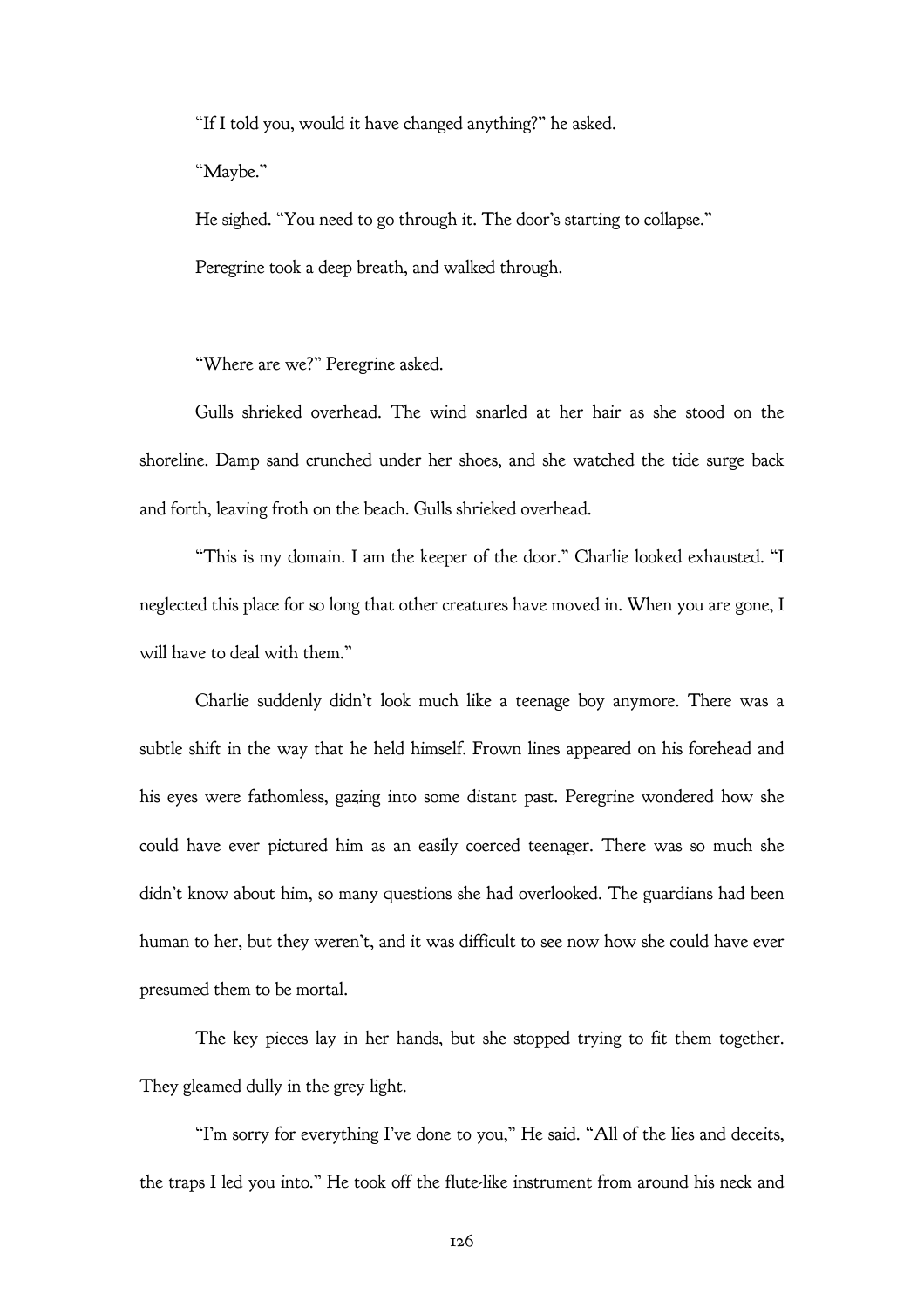gave it to her. "This is the last piece. You'll be able to put them together now. It's the handle."

Peregrine stared at the piece. "This is it, isn't it? This is the way home."

She looked around at the ocean. The Heartlands had started to feel like home, too. If she had stayed here for a little longer, if she had been a sliver too careless with Margrit, or Xavier, or any of the guardians, then she might never have got this far. She would be in the Heartlands forever, or at least a little longer. There were so many things she still wanted to do. So many things she hadn't seen yet.

A tiny thought went out to James, who had disappeared without a trace after the recovery. What would happen when she forgot his face, his name? What if she told herself that this place wasn't real?

"You can't stay here," Charlie said, reading her expression. "Look at this place. Really look." He gestured to the landscape around him. "You can't see it, but I can. The Heartlands may be a manifestation of your library, but we are still only novels and newspapers. Even our ocean sounds like shifting pages. We are just paper. You're real."

Peregrine closed her eyes. If she concentrated, the ocean did sound like paper of some sort, maybe pages riffled by the breeze. But it also sounded like the ocean, and she knew that the Heartlands would be real to her no matter where it came from.

"You're real, Charlie," she said, and tears blurred her vision. "You're real."

She grabbed him in a hug, the key pieces falling around them. He stood still for a second, surprised, and then put his arms around her. They stayed like that for a while, the wind ruffling their hair.

127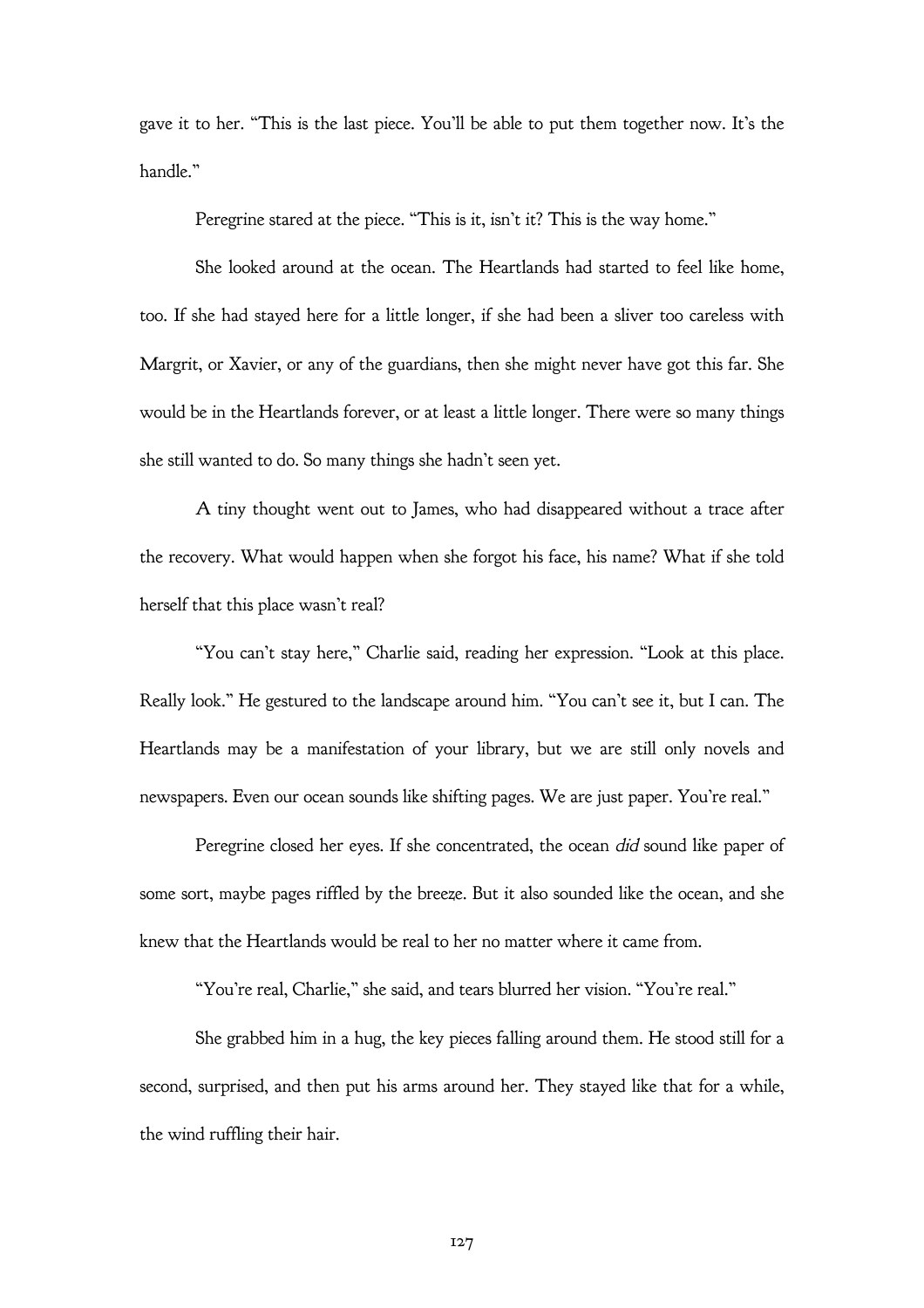But the door was waiting, and after a while, Charlie extricated himself from her grasp. To her surprise, she saw that he was crying, too. One tear fell from his cheek and landed on his shirt.

"You'll take care of yourself, won't you?" he said, and smiled. "Learn things. Be brave. Forget that the Heartlands ever existed. You'll never be normal, but maybe you can have a normal life after this."

She nodded and wiped her eyes on her sleeve. "You be careful, too. A lot of people are going to hate you because of me."

"If I can handle you, I can handle anything," he said, grinning through his tears.

"I know."

With great care, Peregrine picked up the key pieces and brushed the sand off. Now that she had the last piece, it was easy to see where everything fit. It took maybe three minutes to click everything together. When she did, the key didn't glow, or merge into something else, which she'd half expected.

She glanced up at Charlie. "I guess this is it."

"Yeah."

Together, they walked away from the ocean and towards the caves that dotted the bottom of the cliffs. Charlie didn't say anything, but he knew the way and she followed him. For the last time, she thought. After this, she wouldn't need someone to guide her.

The caves were damp and sand clung to her shoes. It made a gentle squelching noise as she walked towards the darkness. There was a rusting lamp to one side and Charlie picked it up. He lit it. Light pushed back the darkness, stretching their shadows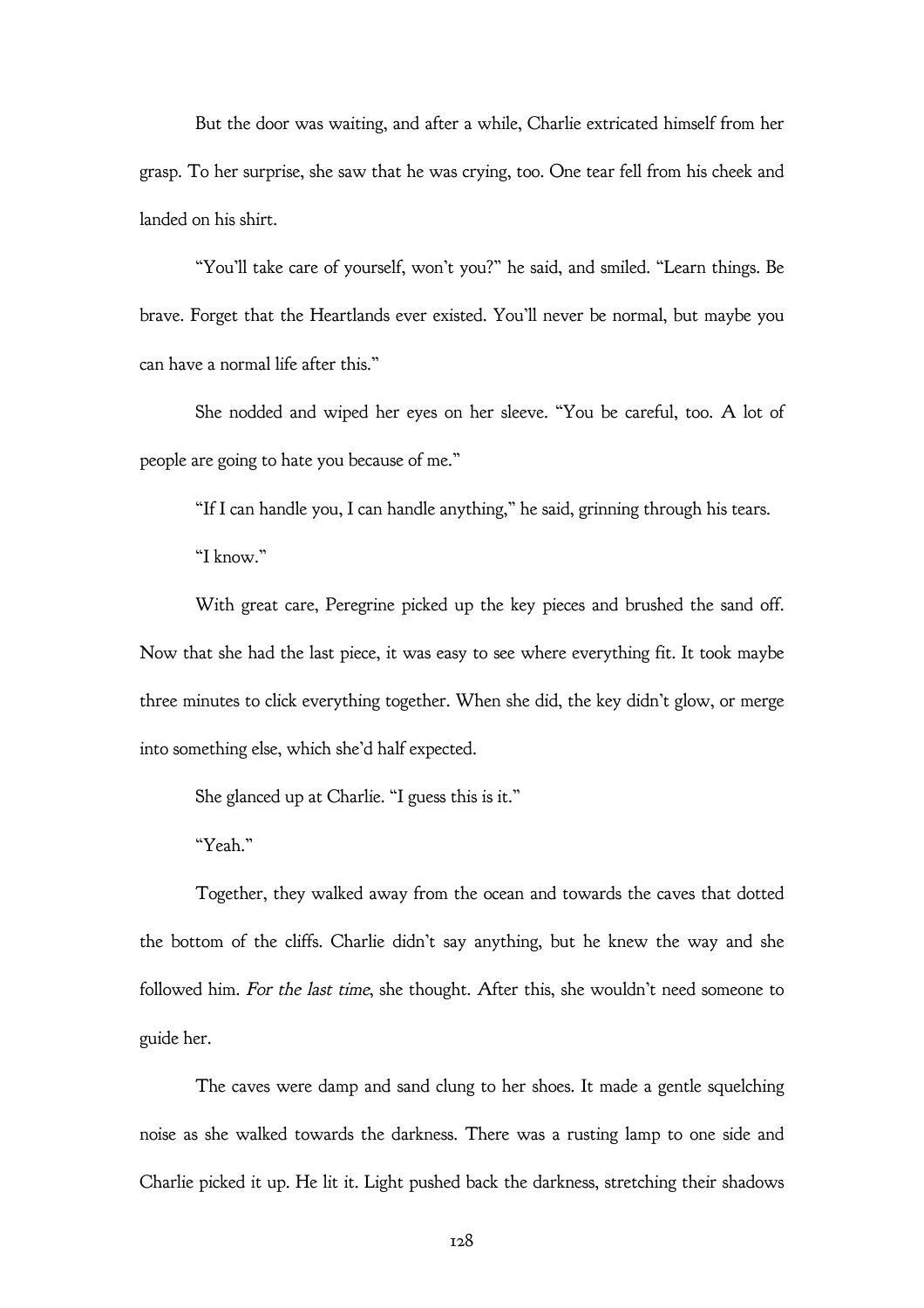onto the wall. Water from overhead dripped, and more than once, Peregrine felt drops of salt water hit her head.

"I really am sorry," Charlie said. His voice echoed.

They were going downhill now, further into the earth.

Peregrine shrugged. "You wanted freedom. You can't feel bad for wanting that."

He didn't say anything else, but she thought about it for the rest of the journey. She didn't know if she could forgive him for lying to her about so many things. God knew that Margrit might not forgive her. The diamonds on her hand would remind her forever of her deceit.

"Tell Margrit I'm sorry, okay?" she asked.

"Does it matter?"

"Yes," she said. "Please?"

Charlie sighed, and his breath made the lamp flicker. "I will tell her. I think, though, that she already knows that you're sorry. She'll be angry with me for a lot longer, I think. You may have deceived her, but you didn't really owe her anything."

Peregrine held up her hand. "My allegiance?"

"You did what you had to do," he said simply.

The sand floor gave way to stone and then smooth granite. Each step felt slippery under her feet, but the key was in her hand. A tremor of excitement went through her. She was going home! Home to her bed, and to her family and friends. Home to the other side of the library.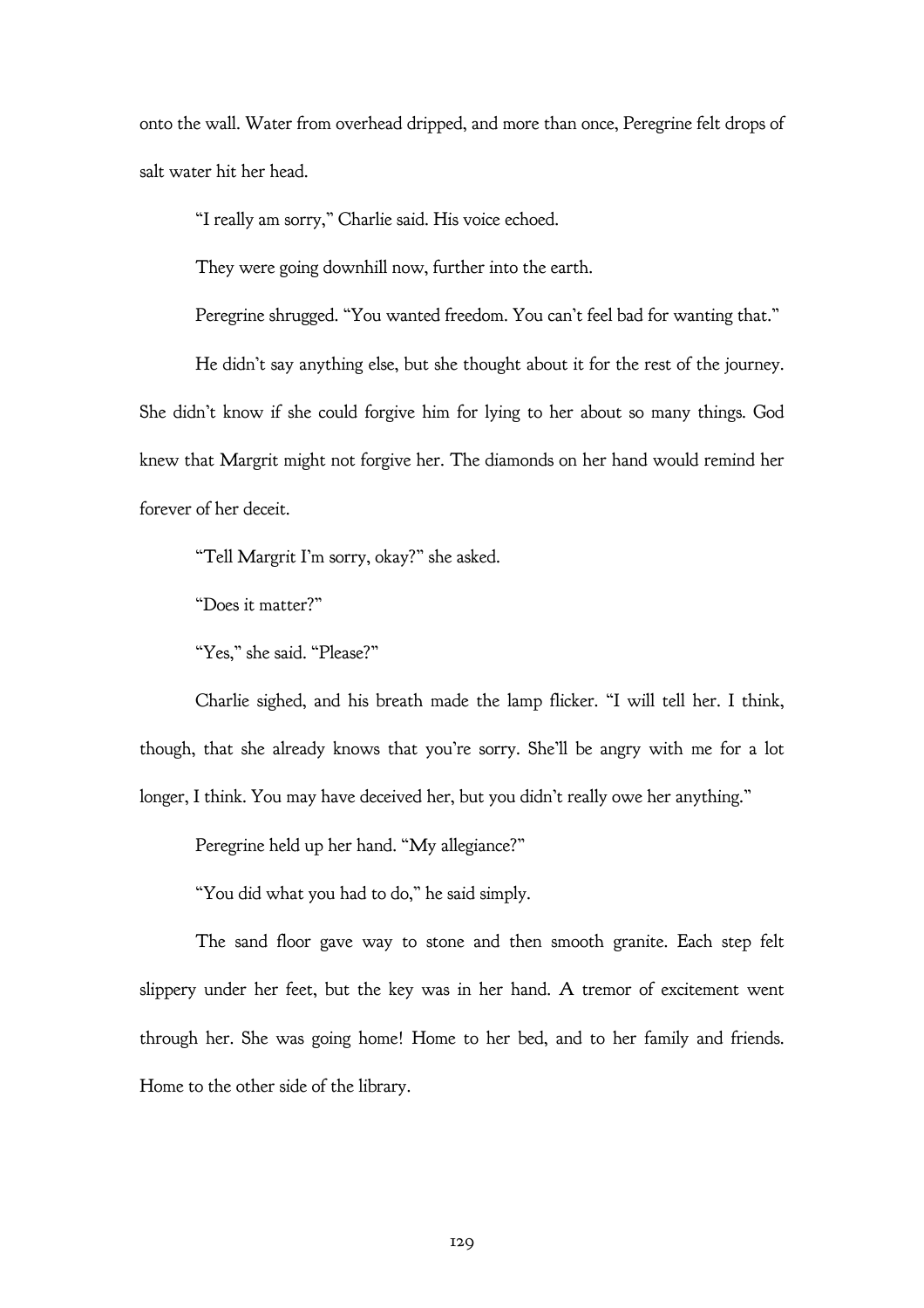And then, the pathway abruptly ended. A metal door appeared to be set into the stone wall, gleaming despite its age. An unassuming keyhole sat underneath the handle. Peregrine recognised the door.

She took a deep breath. "This is it, isn't it?"

"It's time."

"Thank you," she said, and gave him one last hug. "Thank you for everything."

His voice was muffled. "You too."

Then they broke away and Peregrine turned around. The key was in her hands. She pushed it into the keyhole and then twisted it. There was a click from the other side of the door. She turned the door handle and blinding light spilled from the doorway.

"Bye," she whispered.

She stepped through.

Light. Too much light.

Oh, God, her head hurt. Her temples ached like she'd been beaten with a small, but sturdy hammer.

Shadows stood over her.

"Peregrine, can you hear me?" The voice sounded distant, underwater. "Listen to me. You have to open your eyes."

But the water voice was too slow and the light was too dazzling. It would be much better to sleep. Undisturbed sleep. The shadows faded out of her vision again, and then so did the light.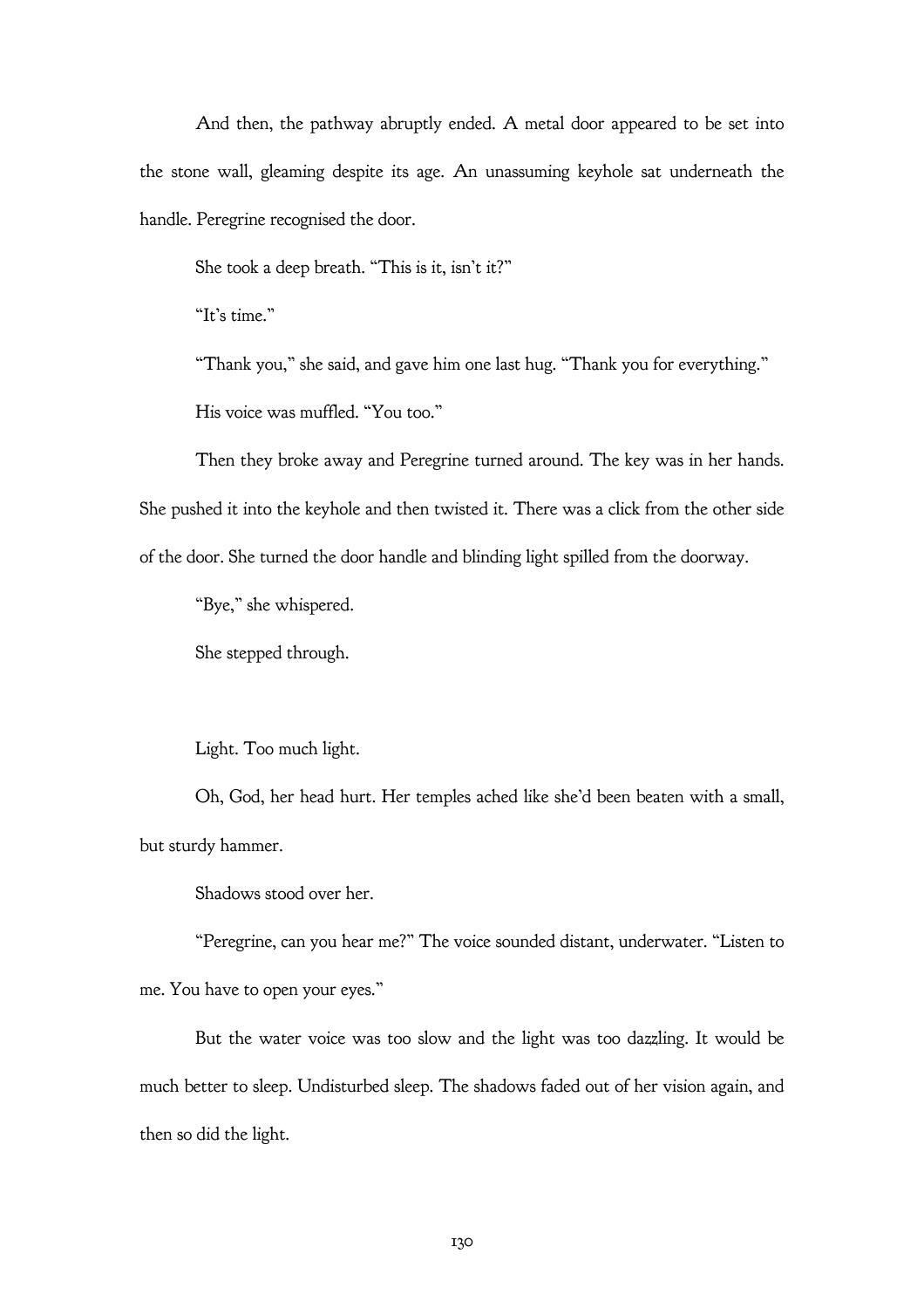The next time she woke up, her head still hurt, but the light no longer blinded her. The ceiling had plaster tiles on it, and when she sat up, she realised that she was in a hospital bed. What the hell am I doing here?

She pressed a button on her bed to call for the nurse and waited. What had happened? It all felt like some hazy, swoony dream that she'd made up. When the nurse came, it was one of the first things she asked.

"You hit your head, honey," he said. "You fainted in the library and hit your head pretty hard. We're going to run some tests to make sure you're okay, and then you'll be free to go home."

"When did I hit my head?" Hadn't she been out for weeks and weeks?

"Yesterday. You woke up a couple of times, but if you don't remember it, that's perfectly normal."

As soon as visiting hours happened, her mother arrived. She hugged her tightly.

"What happened?" she asked.

That was the question they all asked. What happened? Where were you? Why were you in the library after hours? Peregrine wanted to answer, but her tongue felt thick and fuzzy.

"I don't know," she replied. Every time.

But she did know, sort of.

College started. When her friends spoke to her, it sounded as if it was coming from far away. Everything they talked about seemed hollow. Didn't they know that there was a whole other world? How could they not see it? It was as if they'd opened the cupboard door to Narnia, and then deliberately turned around, uninterested.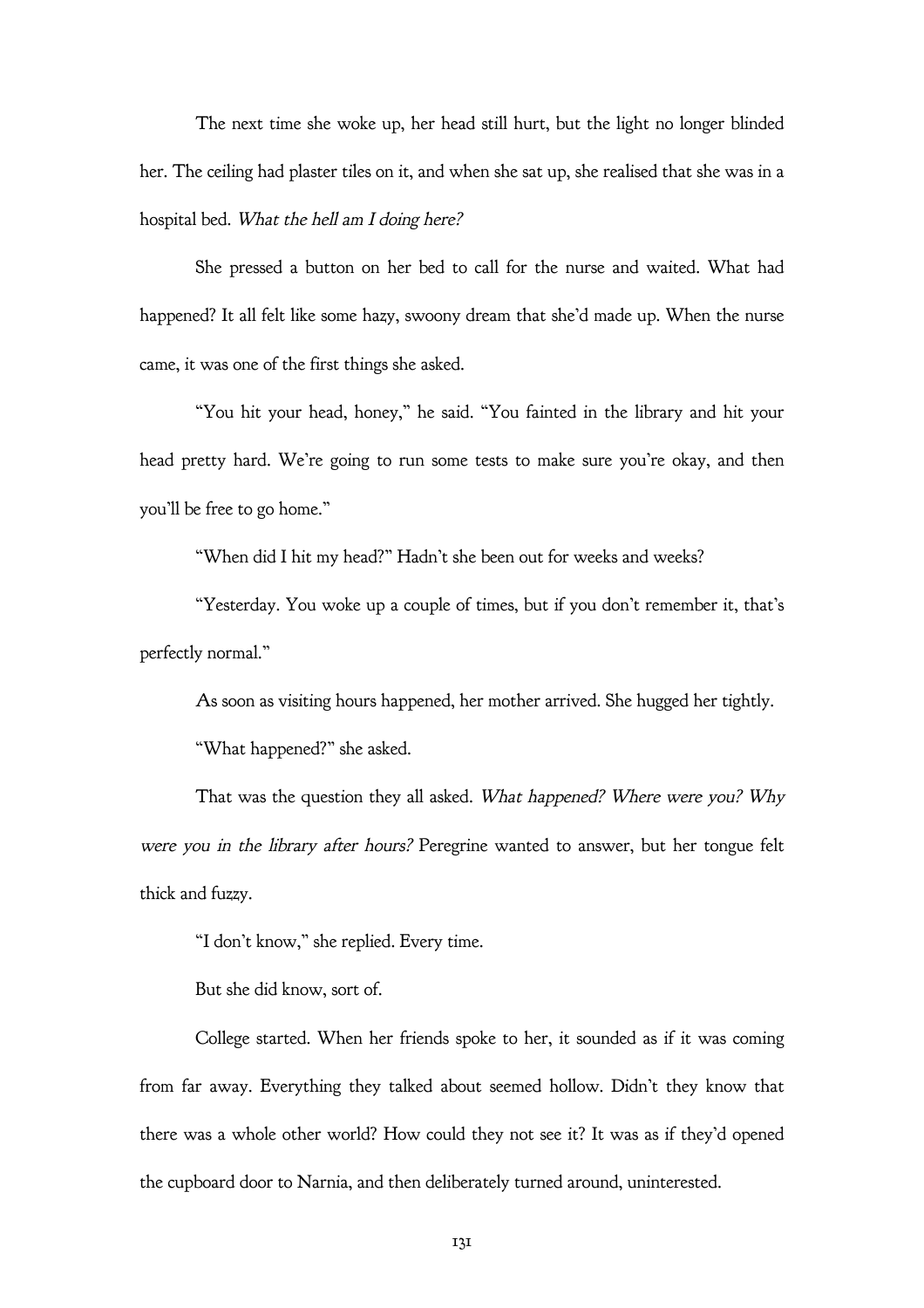"Peregrine? Hey, I'm asking you a question," one of her friends said.

They were in the cafeteria, taking shelter from the rain. Peregrine pushed her food around her plate, but everyone else ate ravenously.

She blinked twice, and yawned. "Go on."

"Where'd you get that tattoo? I was thinking of getting a similar one for myself, and it looks so good that I want it done at the same place."

The tattoo was supposed to have come off by now. Charlie said it was temporary, and would fade quickly in the real world, but Peregrine had been home for over a month now and if anything, the diamonds looked darker, more permanent. Charlie was such a liar, she thought, and smiled. Then it faded as she recalled the goodbye that hadn't been goodbye at all.

Her friend put one hand over the tattoo. "Are you okay? I was only asking -"

"Excuse me, I have to be somewhere."

Peregrine got up from the table and walked through the main doors of the cafeteria. Outside, it was pouring with rain and she could barely see the library, even though it was opposite her. Her tattoo itched as she ran forwards, dodging umbrella spokes and anoraked students. When she stepped into the library, soaking wet and dripping all over the doormat, several people shot raised eyebrows towards her. She must have looked half-mad, with her hair in a tangled snarl around her head and a wild, desperate look in her eyes. Her tattoo burned against her skin.

When she got to the elevator, she hesitated. She still had a key to the basement, courtesy of the staff at the main desk, but would it work? If they had finally got around